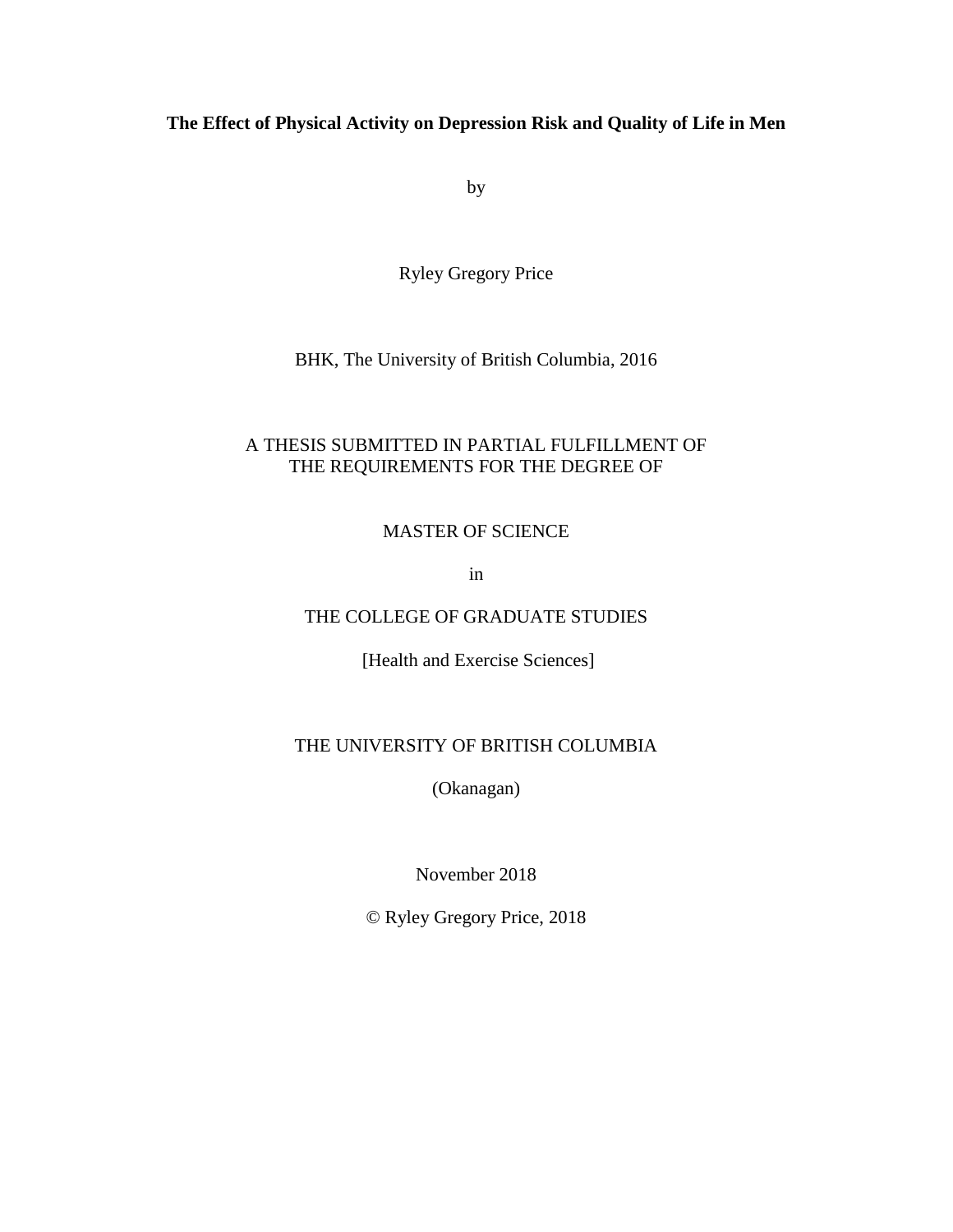The following individuals certify that they have read, and recommend to the College of Graduate Studies for acceptance, a thesis/dissertation entitled:

The Effect of Physical Activity on Depression Risk and Quality of Life in Men

submitted by Ryley Gregory Price in partial fulfillment of the requirements of

the degree of Masters of Health and Exercise Science

Dr. Cristina M. Caperchione

## **Supervisor**

Dr. Joan L. Bottorff

## **Supervisory Committee Member**

Dr. John L. Oliffe

# **Supervisory Committee Member**

Dr. Colin Reid

# **Supervisory Committee Member**

Dr. Shelly Ben-David

## **University Examiner**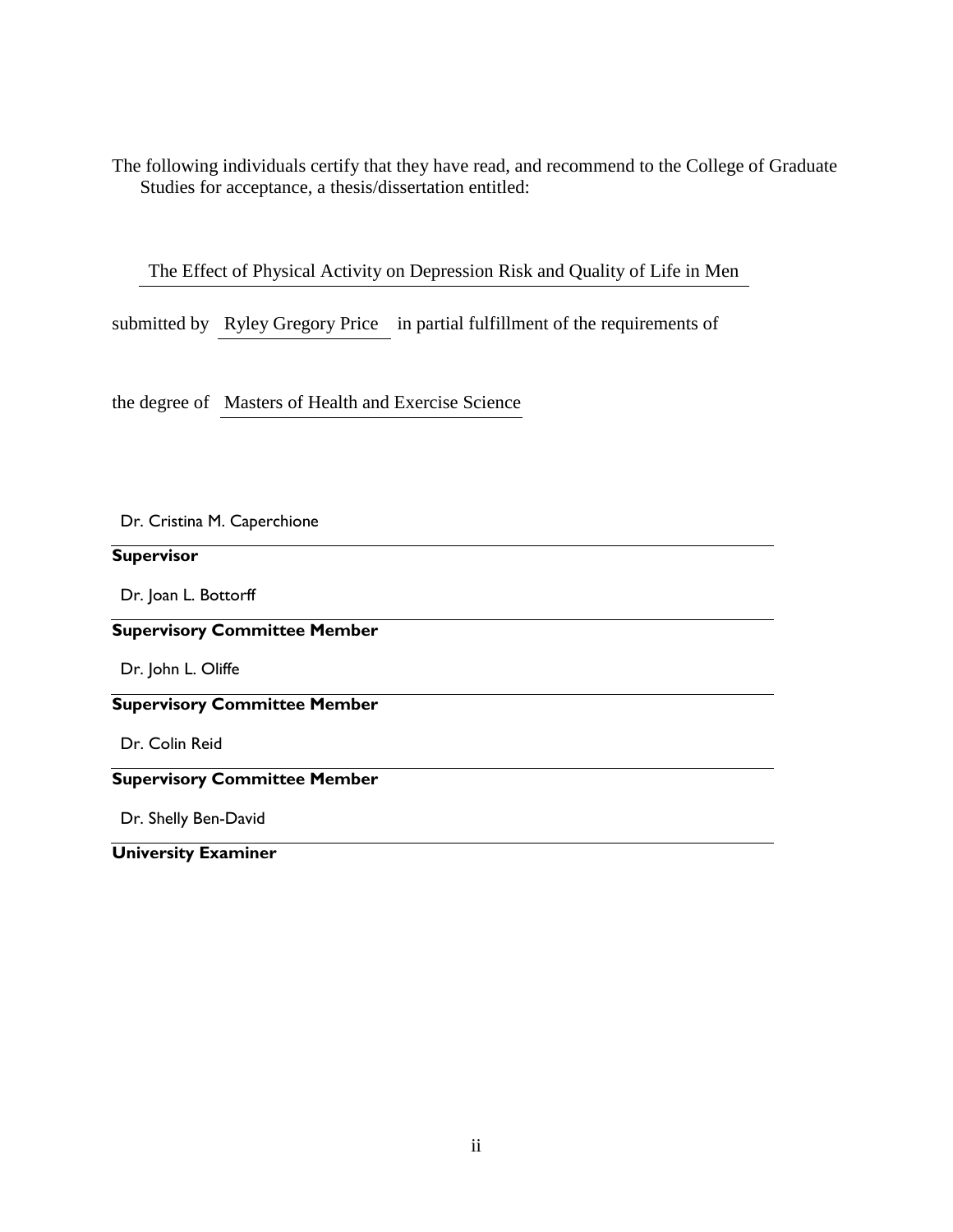#### **Abstract**

<span id="page-2-0"></span>Physical activity (PA) is a key measure for preventing multiple chronic health conditions, including cardiovascular disease, diabetes, obesity, cancer, and poor mental health. Specific to mental health, increased PA has been associated with a decrease in depression risk and depressive symptomology, reductions in anxiety and stress as well as improved mood and overall cognitive function. Despite the physical and mental health benefits associated with PA, men's PA levels remain low. It has been suggested that this may be due to the inability to develop programs that consider masculine values and ideals. Many health promotion programs hold little 'manly' appeal and consequently fail to influence men's health promoting behaviour. Recent research has highlighted the potential for tailored, gender-sensitised programs to reach and engage men. Thus, the purpose of this research was to examine the impact of the HAT TRICK gender-sensitised PA intervention on risk of depression and quality of life (QoL) in men. HAT TRICK was a 12-week, 90-minute face to face, intervention that focused on PA, healthy eating and social connectedness in inactive and overweight men. Data were collected at baseline and at the completion of the program (12-weeks) and included PA, assessed by the Godin Leisure Time Questionnaire; Risk of Depression, assessed using the Male Depression Risk Scale; and QoL, assessed via the SF-12. Demographic and anthropometric measures were also collected. Paired samples t-tests and multiple regression were used to analyse the data. Results showed a significant increase in PA over time  $(p=0.000)$ , with a mean increase of 213.86 minutes per week. There was also a significant positive change in depression risk levels over time  $(p=0.000)$ , and significant improvement in  $QoL$  over time ( $p=0.002$ ). The results of this thesis provide more evidence for the importance of PA interventions for men's mental and physical health.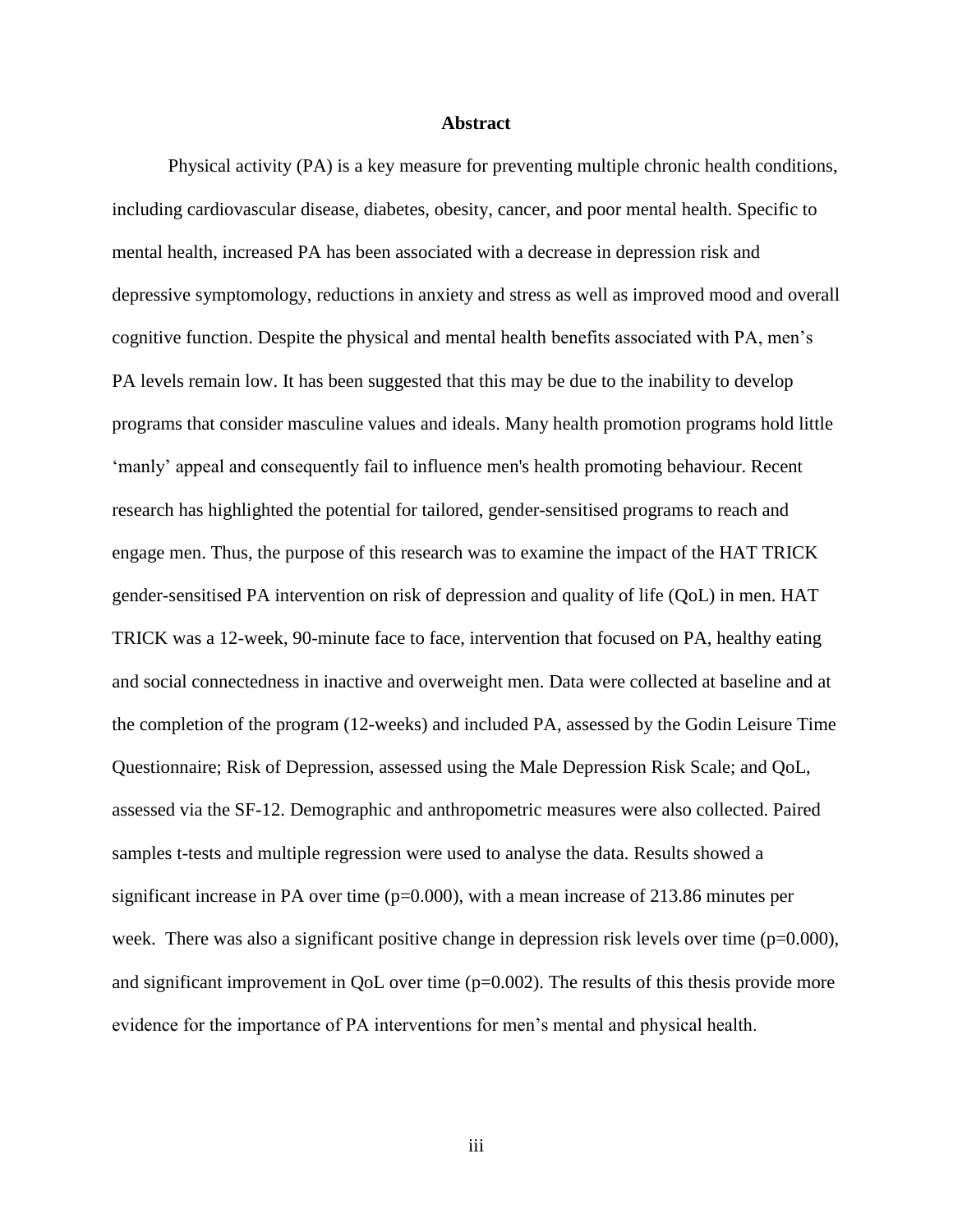## **Lay summary**

<span id="page-3-0"></span>This research aimed to explore the relationship between physical activity (PA), depression risk and overall well-being within a 12-week health promotion program designed for men. This weekly program, referred to as HAT TRICK, was carefully designed to meet the needs, interests, and preferences of men specifically. It was delivered in the Okanagan region of British Columbia Canada and included a PA component (e.g., strength training, sports, martial arts) as well as a health education component (e.g. education about PA, diet, stress and other health topics). Changes in PA, depression risk and quality of life (QoL) were evaluated at the start (week 1) and end of the program (week 12). The results indicated that men participated in more PA at the end of the program than they did at the beginning. In addition, the risk of depression decreased, and overall health related QoL improved at the end of the program. The results of this research provided important information on how men respond to PA interventions and on the relationship between PA and depression in men. Furthermore, data obtained from the HAT TRICK program highlighted that using a 'man-friendly' approach to aid men in getting more active may be an important factor for improving mental and physical health.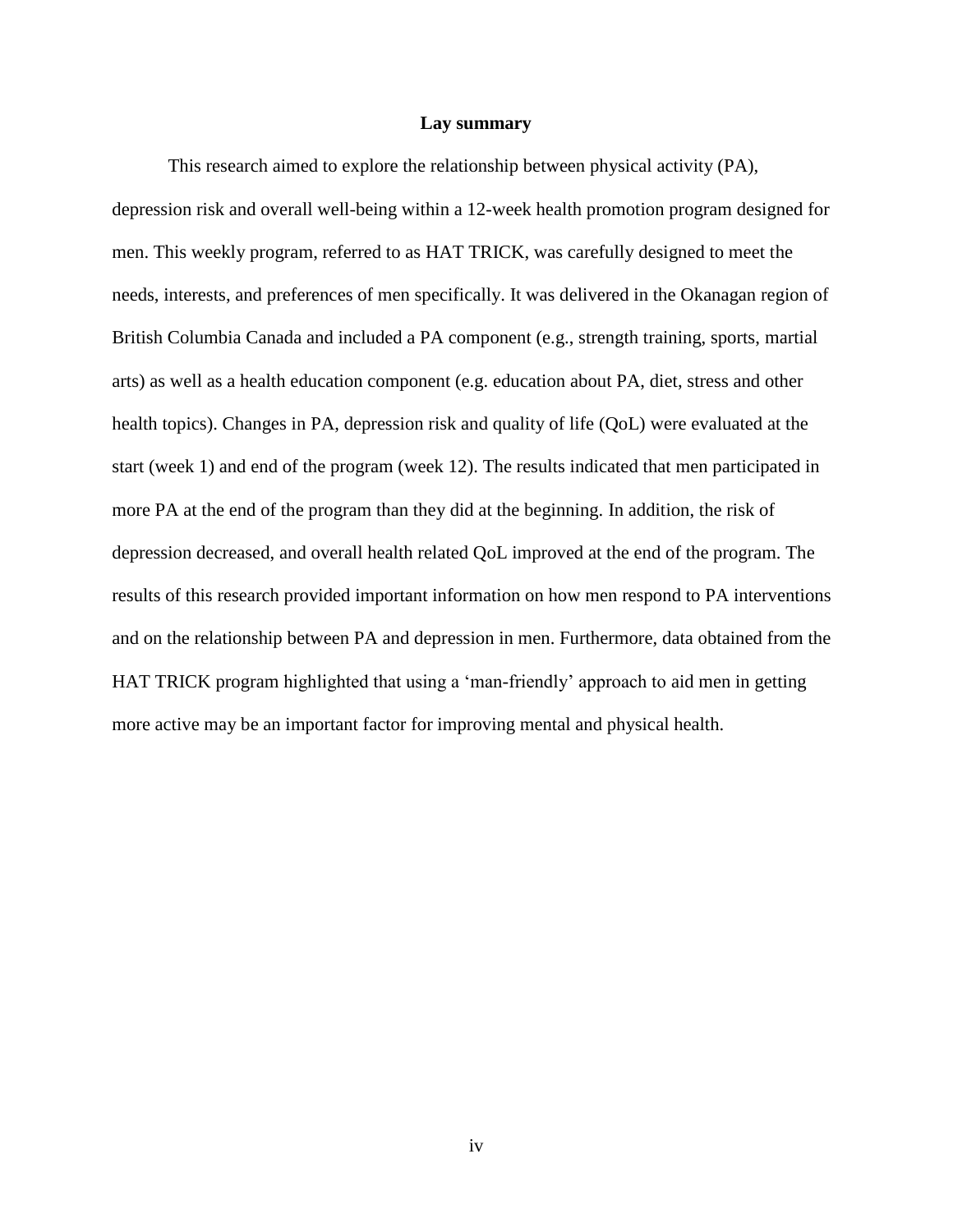<span id="page-4-0"></span>

| 1.1 |  |  |
|-----|--|--|
| 1.2 |  |  |
| 1.3 |  |  |
| 1.4 |  |  |
|     |  |  |
|     |  |  |
|     |  |  |
|     |  |  |
|     |  |  |
|     |  |  |
|     |  |  |
|     |  |  |
|     |  |  |
|     |  |  |
|     |  |  |
|     |  |  |
|     |  |  |
|     |  |  |
|     |  |  |
|     |  |  |
|     |  |  |
|     |  |  |
|     |  |  |
|     |  |  |
|     |  |  |

# **Table of Contents**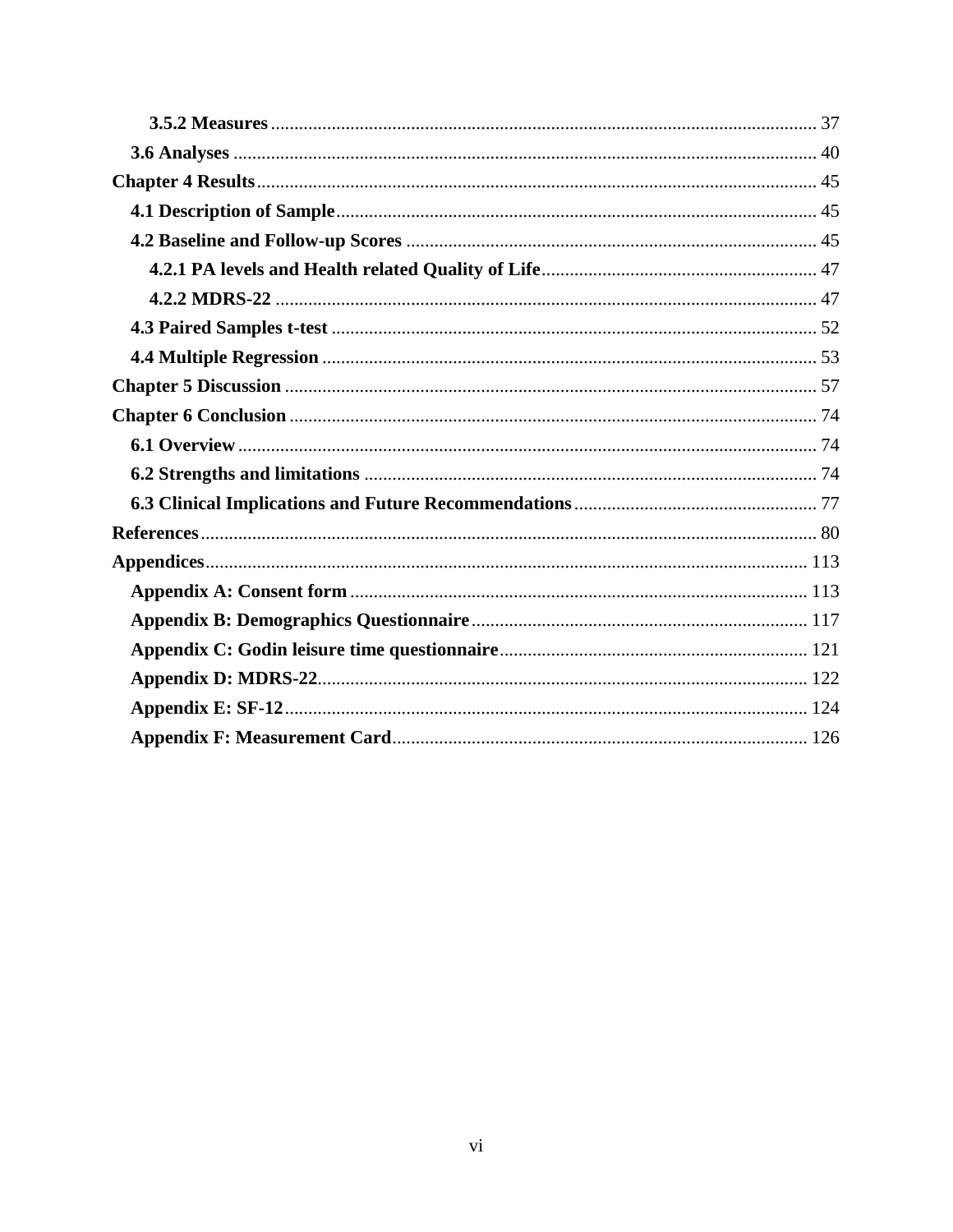# **List of Tables**

<span id="page-6-0"></span>

| Table 3.1 |                                                         |  |
|-----------|---------------------------------------------------------|--|
| Table 4.1 |                                                         |  |
| Table 4.2 |                                                         |  |
| Table 4.3 |                                                         |  |
| Table 4.4 |                                                         |  |
| Table 4.5 |                                                         |  |
| Table 4.6 | Bivariate Correlations of Baseline and 12-week Values54 |  |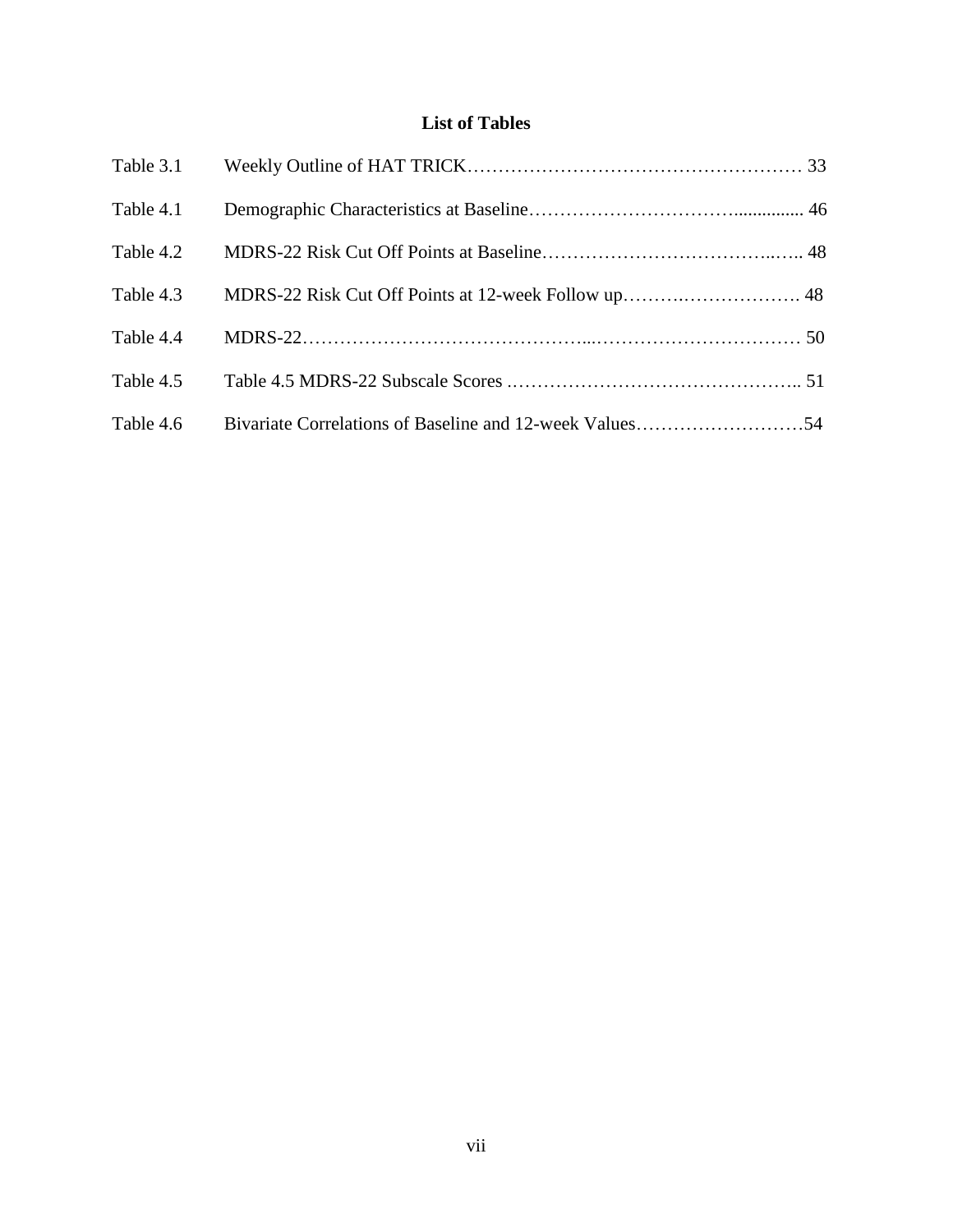# **List of Abbreviations**

<span id="page-7-0"></span>MDRS-22: Male Depression Risk Scale

PA: Physical Activity

QoL: Quality of Life

RCT: Randomised Control Trial

BMI: Body Mass Index

SF-12: Medical Outcomes Study-Short Form Survey

MVPA: Moderate Vigorous Physical Activity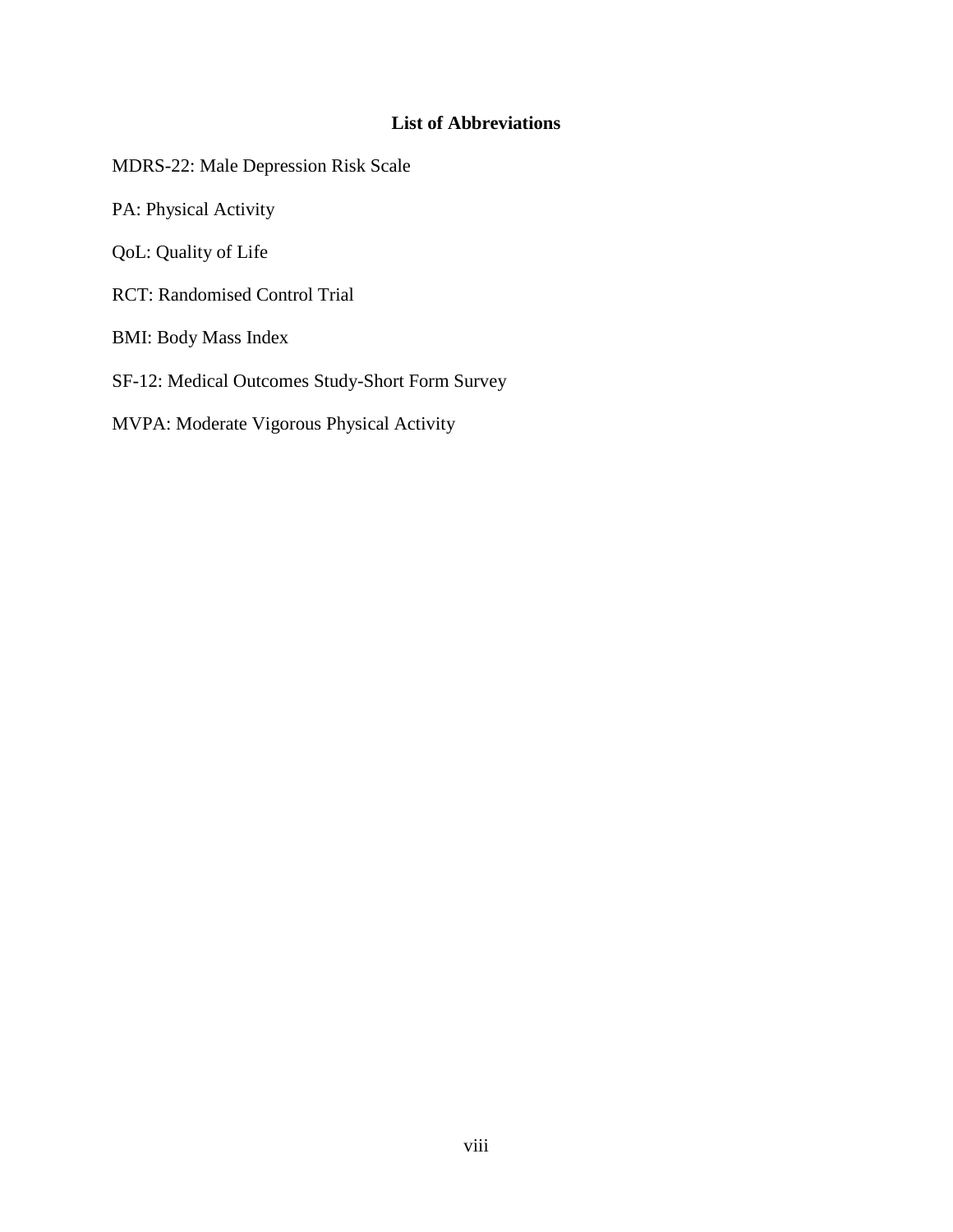#### **Glossary of Terms**

<span id="page-8-0"></span>*Exercise:* a form of leisure-time physical activity that is usually performed on a repeated basis over an extended period of time with the intension of improving fitness performance or health (Bouchard, Shephard, & Stephens, 1994).

*Physical Activity*: Any bodily movement produced by skeletal muscles resulting in substantial increase in energy expenditure over resting levels (Bouchard et al., 1994).

*Quality of Life*: a multi-dimensional construct comprised of one's physical, emotional, economic, and spiritual wellbeing (Courneya & Hellsten, 1998).

*Depression:* A common and serious medical illness that negatively effects how you feel, think, and act. Characterised by feelings of sadness, loss of interest in previously enjoyed activities and loss of energy (American Psychiatric Association, 2013).

*Body Mass Index:* A ratio of a person's weight to height. BMI is commonly used to classify weight as "healthy" or "unhealthy" (Hiza, Pratt, Mardis, & Anand, 2001).

*Prevalence*: the proportion of a population who have (or had) a specific characteristic in a given time period (Ahrnsbrak, Bose, Hedden, Lipari, & Park-Lee, 2017).

*Incidence:* the rate or range of occurrence of something, particularly a disease such as depression

*Modifiable risk factor:* health behaviours that can be changed or modified. (e.g., PA level, sedentary behaviour, alcohol consumption, substance use) (Bombardier et al., 2012).

*Non-modifiable risk factors*: potential health risks that are outside of an individual's control and are not permeable to change (e.g. age, sex, genetics, stressful life events) (Cairns, Yap, Pilkington, & Jorm, 2014).

ix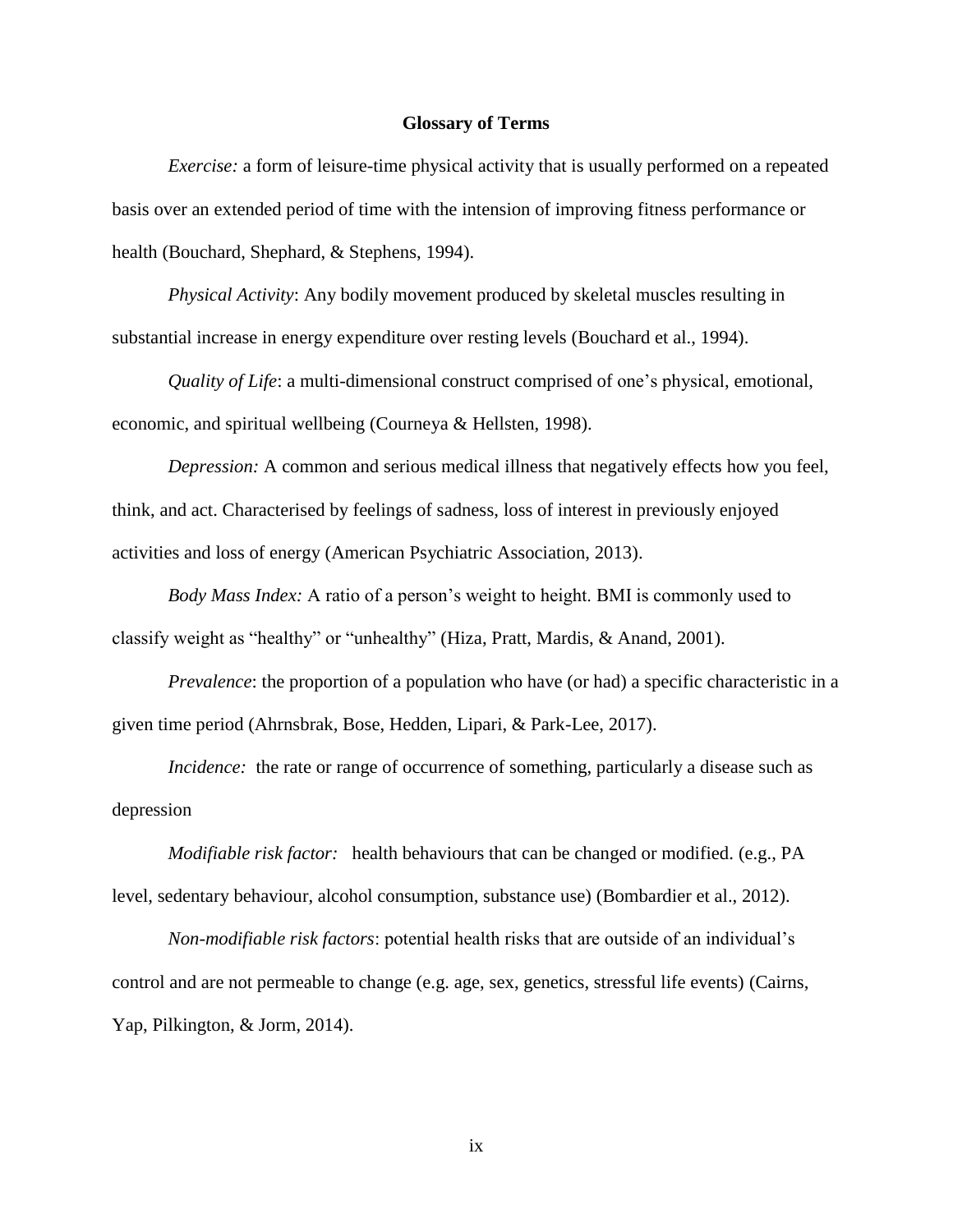*Masculinity:* possession of the qualities traditionally associated with men (i.e., muscular, stoic, unemotional).

*Gender sensitised:* the development of a program or writing in which the needs and effective means of reaching of a certain gender are taken into consideration.

*Mental Health:* A person's condition regarding their psychological and emotional wellbeing.

*Depression Risk:* The likelihood a person has of developing depression in the future due to certain behaviours and modifiable/non-modifiable risk factors.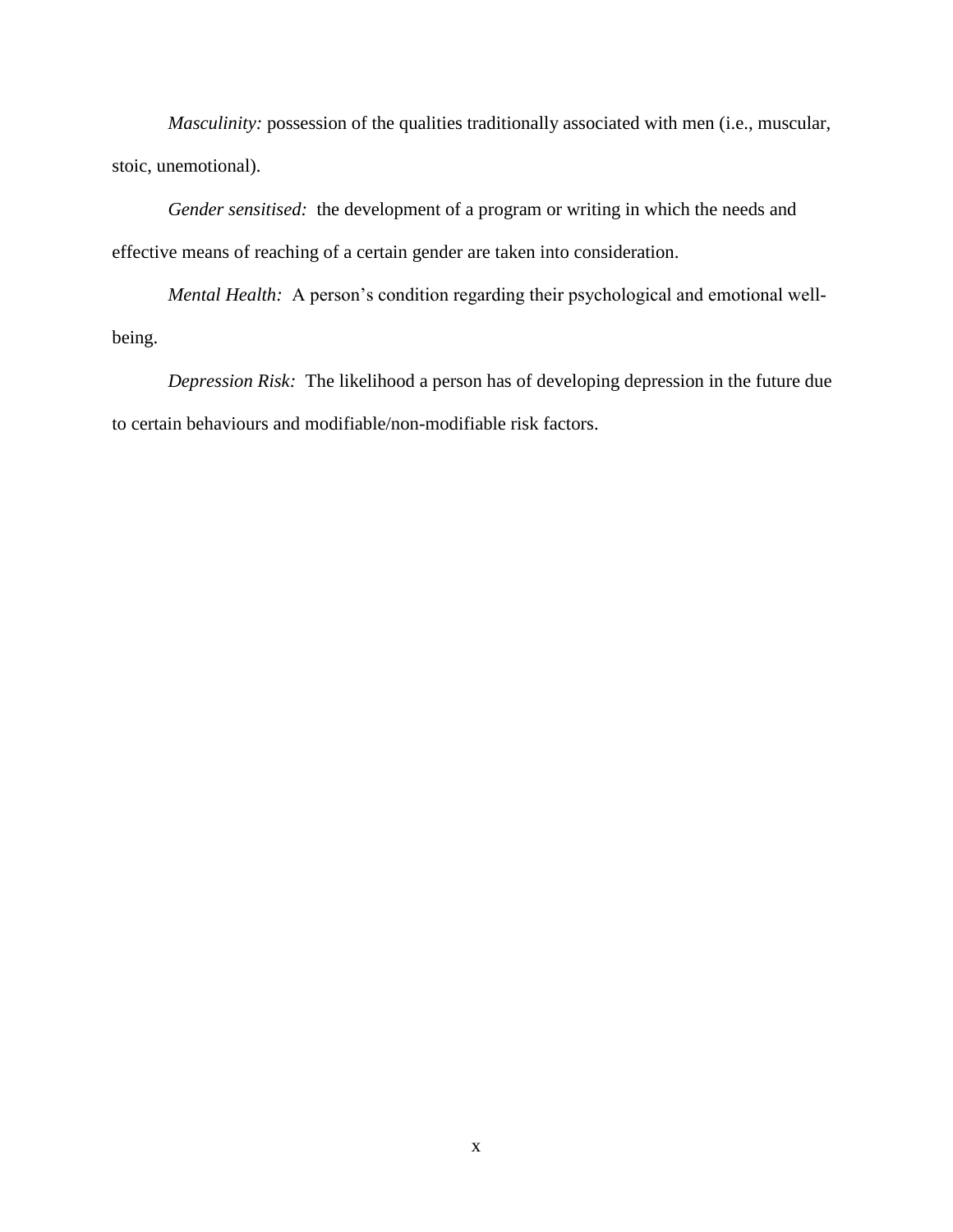#### **Acknowledgments**

<span id="page-10-0"></span>There are dozens of people who I would like to express my deepest and sincerest thanks for their unwavering help and support over the course of my graduate experience. I would like to acknowledge the faculty of Health and Exercise Science and my supervising committee Dr. Cristina Caperchione, Dr. Joan Bottorff, Dr. John Oliffe, and Dr. Colin Reid. Your support and encouragement throughout this time were greatly appreciated. Thank you for taking the time to answer my many emails and helping me through rounds of edits. Special thanks to the PHAB lab for all of their support through the different stages of my graduate experience. Great thanks to my supervisor Dr. Cristina Caperchione for guiding me through such an incredible and humbling experience, this thesis would not be possible without her knowledge and patience.

Thank you to both of my sisters Kaylee and Jennica for their kind words throughout the hardest times as well as the multiple laughs whenever I went home for respite. Big thanks to Colton for always inspiring me to do more with my life and continue to strive to be the absolute best version of myself, you are a true inspiration and the type of person I want to be.

To the Kelowna Wolves organization, a huge thank you for the comradery and support throughout an incredible 4 years and the most recent 2017/18 season, best of luck next year.

Lastly, I would like to thank my parents, who without them none of this would be even remotely possible. My mother Elizabeth and father Greg, the two most caring and supportive parents a person could ask for, none of this would have happened without their support. The love and encouragement down the home stretch of my thesis will always be something I call upon when I think of what it means to be supported. This finished product is just as much your accomplishment as it is mine, from the bottom of my heart, thank you.

xi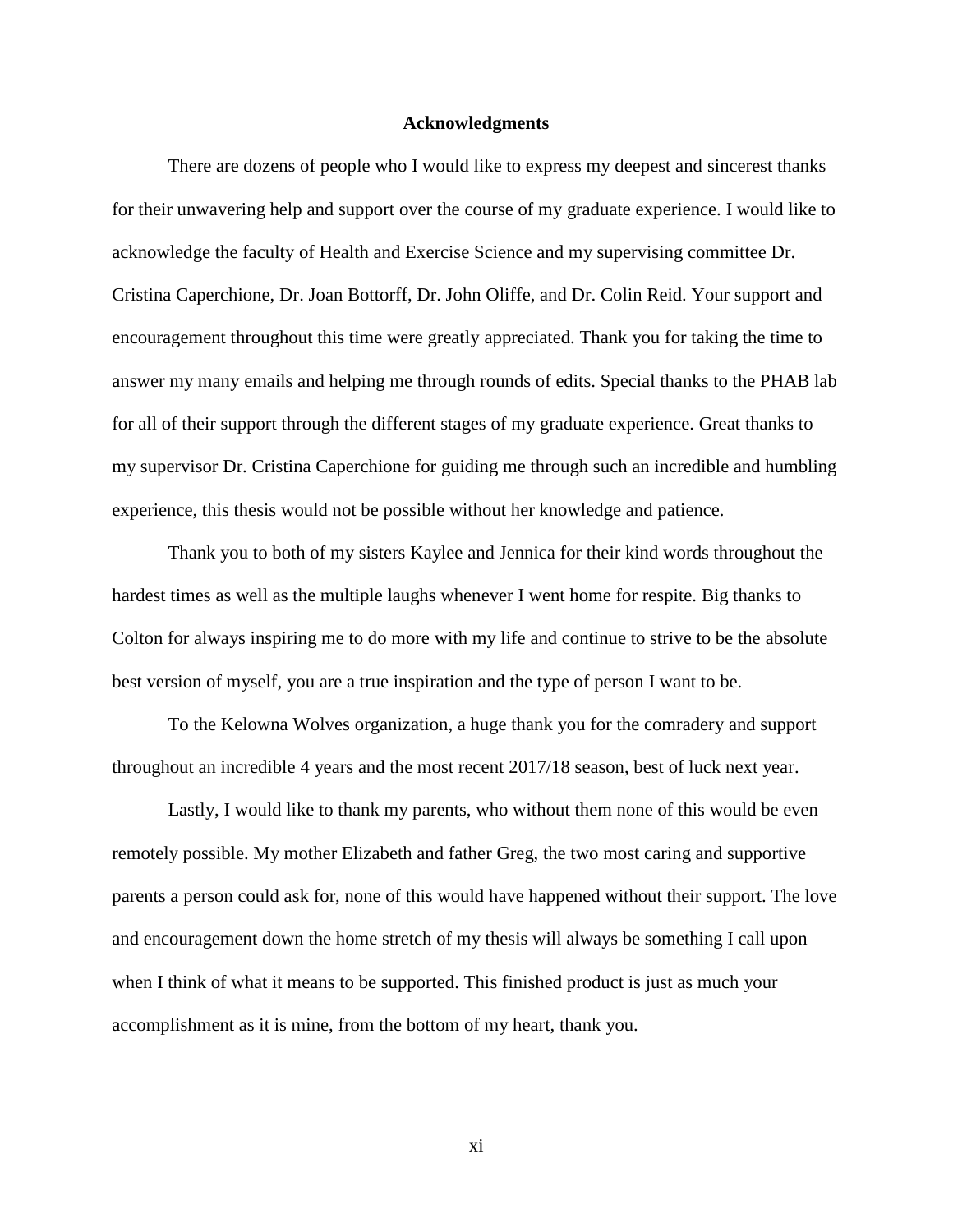# **Chapter 1 Introduction**

#### <span id="page-11-1"></span><span id="page-11-0"></span>**1.1 Layout of Thesis**

This thesis has been organized into six chapters. Chapter one provides an overview and purpose for the current research. Chapter two presents a review of the literature to set the foundation for the current thesis by reporting insights regarding PA behaviours in men, depression in men, the effect of masculinity on depression, depression risk factors, the relationship between depression risk and physical activity (PA), and the effect of depression on health-related quality of life (QoL). Chapter three details the methodology used to conduct this research while chapters four and five present and discuss the results of the current study. The sixth and concluding chapter provides a summary of the findings, inclusive of the strengths and limitations of the current study and recommendations for future research.

#### <span id="page-11-2"></span>**1.2 Overview**

Depression affects over 300 million people globally (World Health Organization, 2017). In Canada, 1 in 5 people suffer a depressive episode and lifetime prevalence of depression ranges from 8-15% world-wide (Knoll & MacLennan, 2017). Depression can manifest itself in many ways, showing diverse symptoms across both sexes. The symptoms most commonly expressed by those suffering from depression are feelings of hopelessness, despair, self-loathing, and emptiness (World Health Organization, 2017; Uher, Payne, Pavlova, & Perlis, 2014). Although sadness, despair and hopelessness are most often exhibited, there are other ways in which depression can be expressed. For example, depression can be exhibited by someone who draws away from others and becomes socially isolated, cutting ties with friends and family, and disengages from previously enjoyed activities (National Collaborating Centre for Mental Health, 2010; Matthews et al., 2016; Pizzagalli, 2014). Depression can be a debilitating disorder that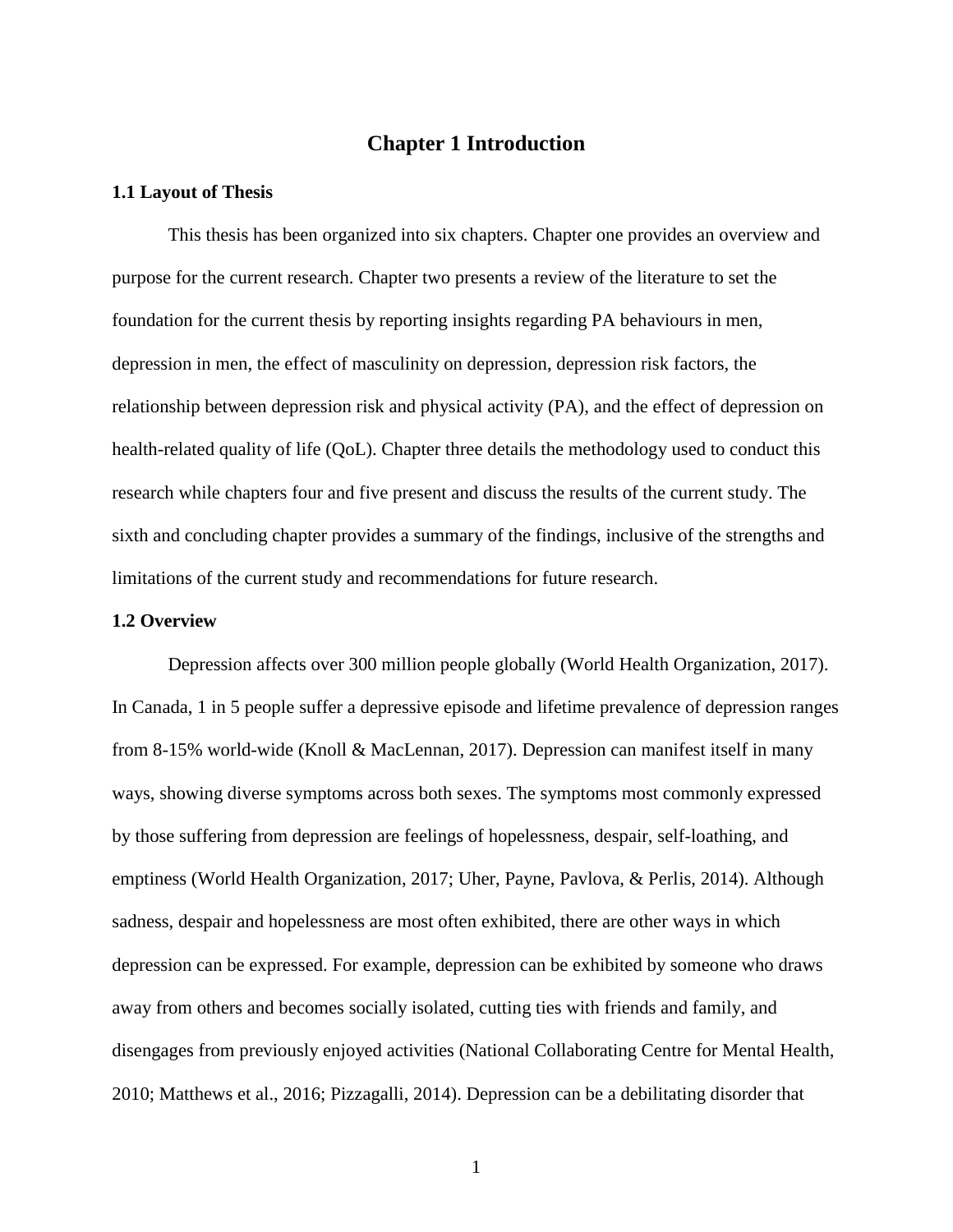impacts each facet of a person's life and is a leading cause of suicide in both males and females (Möller-Leimkühler, 2003; Narishige, Kawashima, Otaka, Saito, & Okubo, 2014; Otsuka et al., 2016). Although both men and women may experience similar feelings of depression internally, the outward expressions of depression can differ between sexes. For example, women are more likely to exhibit depressive behaviours such as sadness, tearfulness, and despair (Martin, Neighbors, & Griffith, 2013), while many men exhibit aggression, avoidance, substance use, and irritability (Möller-Leimkühler, 2002, 2003; Scholz, Crabb, & Wittert, 2017; Schuch, Roest, Nolen, Penninx, & De Jonge, 2014). It is possible for each sex to display the outward behaviours associated with either sex, as a large amount of variability exists through depression expression. That being said, each sex has a tendency to follow traditional norms (Hankin et al., 2015).

Gender norms can impact how men and women express feelings that are socially idealised. For example, societal pressures on men highlight the importance of dealing with problems alone, showing outward signs of aggression, problem solving, and not discussing emotional hardship (Connell & Messerschmidt, 2005). Many women on the other hand, openly display emotional hardship and have no issue seeking help (Oliver, Pearson, Coe, & Gunnell, 2005). A focus on mental health programs and interventions has increased in recent years and in turn increased the number of available programs for those with depression (Chisholm et al., 2016). An increase in available mental health programs should result in an increase in those experiencing mental health problems to come forward to seek help.

PA has been known to be a key preventive measure in multiple chronic health conditions (e.g., CVD, hypertension, osteoporosis, diabetes, and multiple forms of cancer) (Castrogiovanni et al., 2016; Katzmarzyk & Ardern, 2004; Warburton, Charlesworth, Ivey, Nettlefold, & Bredin, 2010; Warburton, Nicol, & Bredin, 2006). Recently, researchers have reported numerous mental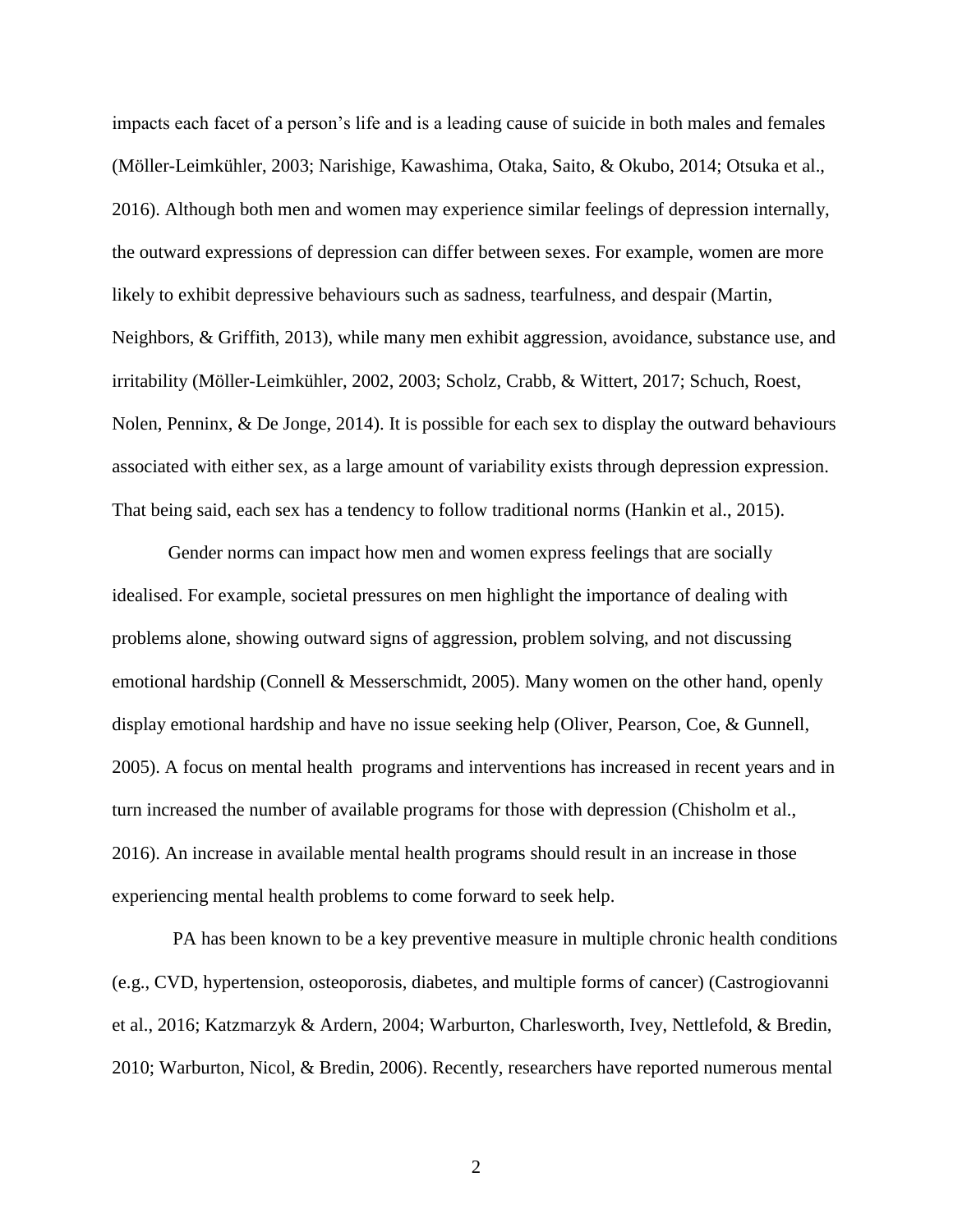health benefits of PA as well, including a decrease in depression risk and depressive symptomology, reductions in anxiety and stress as well as an improved mood and overall cognitive function (de Souto Barreto, Delrieu, Andrieu, Vellas, & Rolland, 2016; Hegberg & Tone, 2015; Penedo & Dahn, 2005).

Despite the physical and mental health benefits associated with PA, men's PA levels remain low (Colley et al., 2011; Fondell et al., 2016). Researchers have suggested that this may be due to the inability to reach men and develop programs that consider masculine values and ideals (Cormie et al., 2016; Jewkes et al., 2015; Koivula, 2001). Thus, innovative programs that are developed specifically for males and take into consideration the needs and interests of men are needed. The following thesis examined the impact of a gender sensitised PA program, called HAT TRICK, on decreasing depression risk, increasing PA levels and improving overall healthrelated QoL of men (Caperchione et al., 2017) living in the Okanagan region of BC.

#### <span id="page-13-0"></span>**1.3 Purpose and Hypotheses**

The overarching purpose of this study was to explore the impact a community-based PA intervention would have on PA levels, risk of depression, and overall health related quality of life in Canadian men who participated in the HAT TRICK program at baseline and at program completion (12-weeks).

Three separate hypotheses were proposed. First, it was hypothesised that HAT TRICK program participants would report an increase in PA levels from baseline to 12-weeks. Secondly, participating in the HAT TRICK program would result in improved (i.e. decreased) depression risk scores, and thirdly, improved overall health-related quality of life (QoL) compared to baseline scores. These variables were also examined in relation to each other to determine the impact each had on the other (PA and depression risk, PA and health-related QoL, and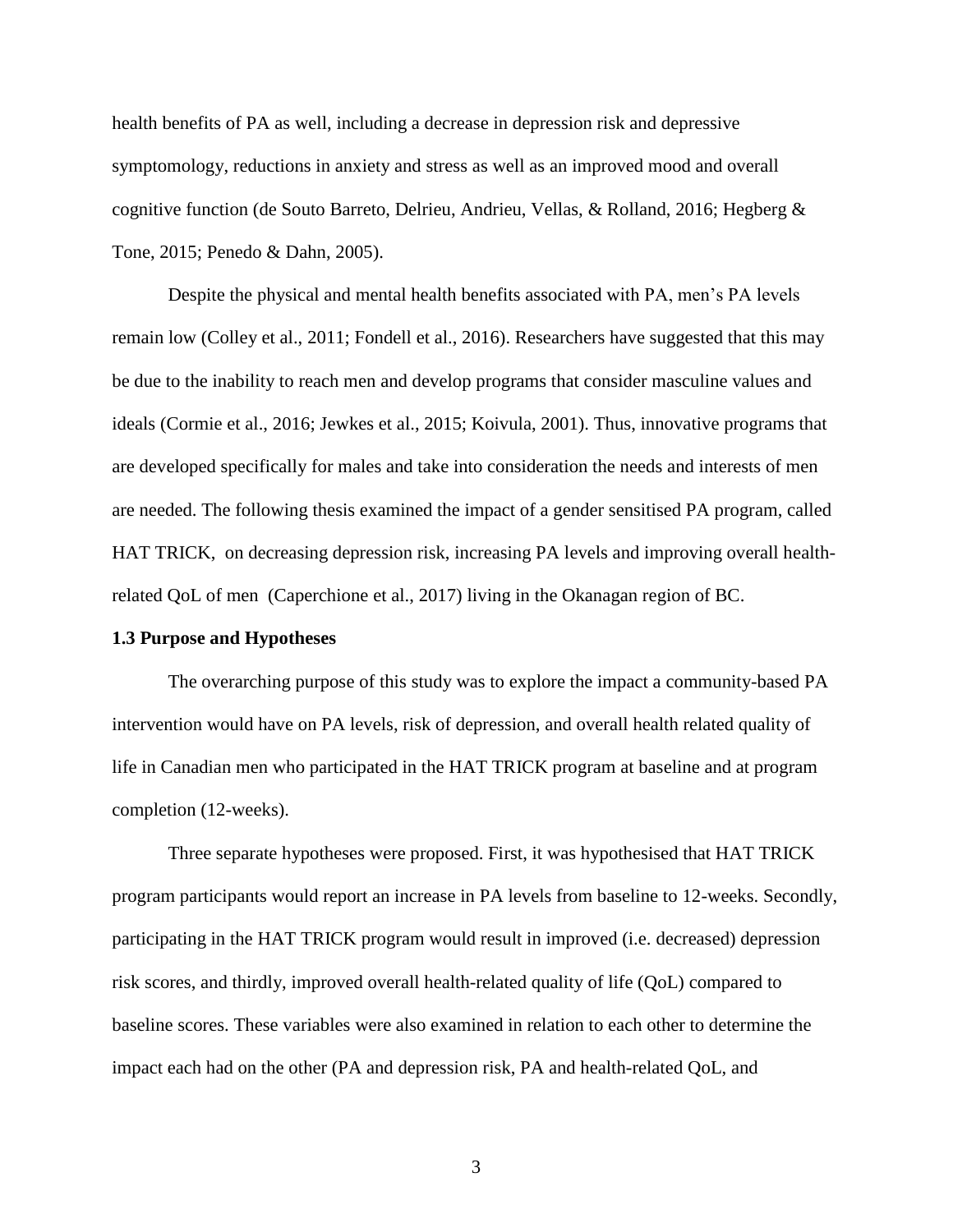depression risk and health-related QoL). It was predicted that: 1) decrease in depression risk would be associated with an increase in PA, 2) improvements in QoL would be associated with increased PA, and 3) depression risk would be associated with decreased health-related QoL at the conclusion of the HAT TRICK program.

#### <span id="page-14-0"></span>**1.4 Significance and Contribution to Research Literature**

Although there is a great deal of literature surrounding PA as a treatment for depression and other aspects of mental health, very few of these studies target men specifically. Available studies also do not examine the difficulties associated with engaging men in PA programs that also include a focus on promoting mental health. Men do not readily seek out health promotion interventions, and this is even more apparent among those with poor mental health (Franco et al., 2015; Trost, Owen, Bauman, Sallis, & Brown, 2002). This may be due to the stigma surrounding help seeking behaviours in men. Of all the health promotion strategies available, men tend to gravitate to PA above all else. Engaging men in a PA program may be a way of addressing the lack of interest in positive health behaviours if the program is designed and developed in a way that is of interest to men.

As a way to address the current lack of interest men show in health programs, the HAT TRICK program was designed as an evidence-based, gender sensitised PA and healthy eating program that incorporates masculine ideals and interests of men (Caperchione et al., 2017). Furthermore, this program targets specific physical health components as well as behaviours associated with depression risk in order to improve men's overall health. The results obtained in this study provide researchers and health promotion practitioners with a foundation to build new PA programs and refine existing programs to encompass a preventive approach specific to men's physical health and depression risk.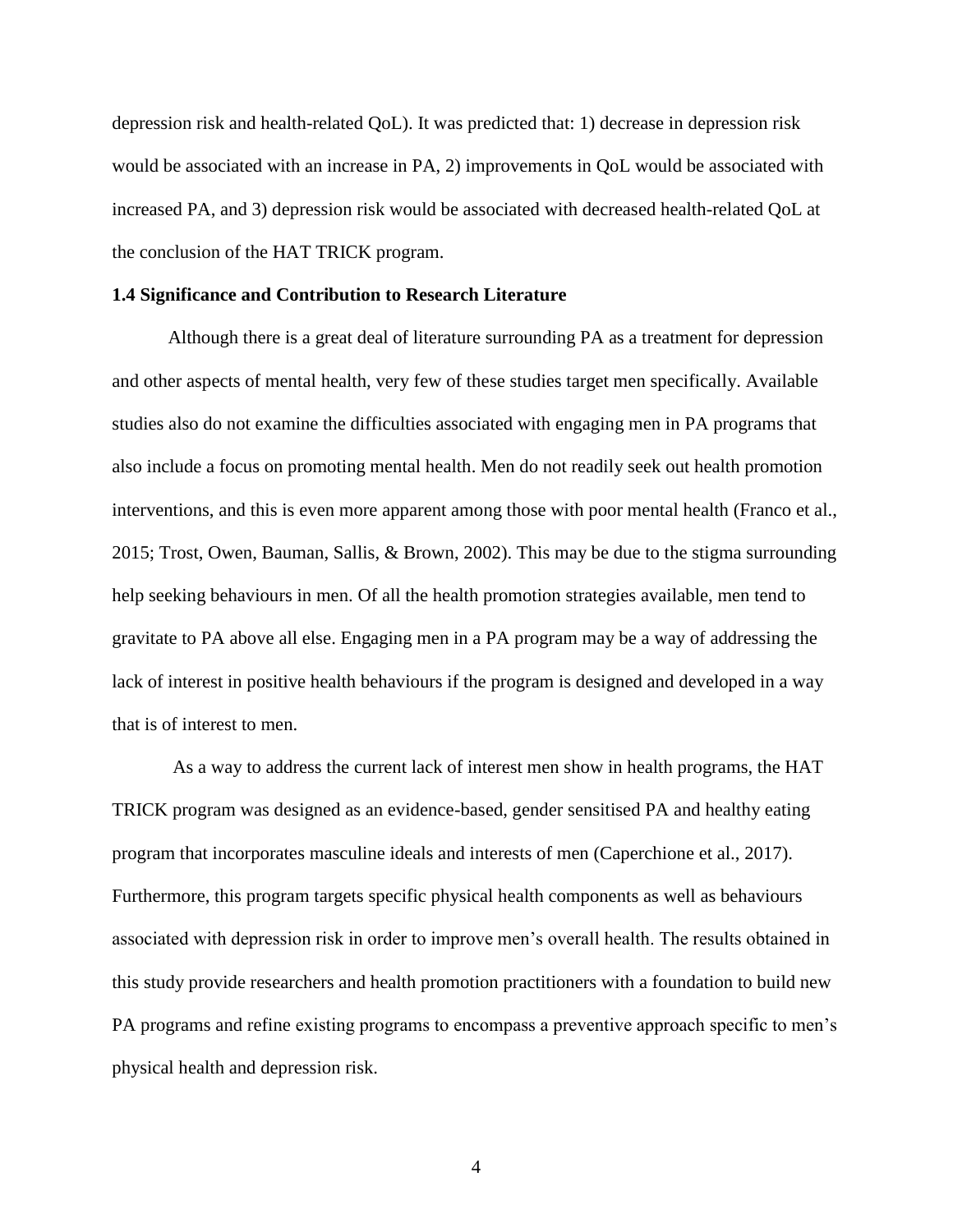# **Chapter 2 Review of Literature**

# <span id="page-15-1"></span><span id="page-15-0"></span>**2.1 Preface**

The following chapter contains a summation and overview of literature regarding the current state of research on depression in men. It also outlines the present role of masculinities on depression risk as well as modifiable and non-modifiable risk factors. In addition, the detrimental effects of depression, both physical and psychological are outlined along with preventable measures. Lastly, this chapter examines the use of PA as a preventive measure against depression and the current levels of PA and engagement among men.

## <span id="page-15-2"></span>**2.2 Overview of Depression**

Depression is a mood disorder that is characterised by a persistent feeling of sadness and loss of interest in life and enjoyable activities (American Psychiatric Association, 2013). Depressive moods that are short lived are considered 'depressive episodes' while a consistent feeling of despair and hopelessness is often referred to as clinical or major (Uher, Payne, Pavlova, & Perlis, 2014; American Psychiatric Association, 2013). Major depression affects how people feel, think, and behave and results in changes in overall behaviour. Following the criteria from the *Diagnostic and Statistical Manual of Mental Disorders* (DSM-5) major depression can be identified using a list of symptoms that persist longer than a 2-week period (Bromet et al., 2011). One of these potential symptoms includes having a depressed mood for most of the day on nearly every day of the week as noted by the afflicted person in question or by an observation made by others (American Psychiatric Association, 2013). Another symptom commonly used to identify the possible presence of major depression is a diminished interest or pleasure taken from previously enjoyed activities, often referred to as anhedonia (Pizzagalli, 2014). Other symptoms include insomnia or hypersomnia, rapid and significant weight loss or gain, fatigue or energy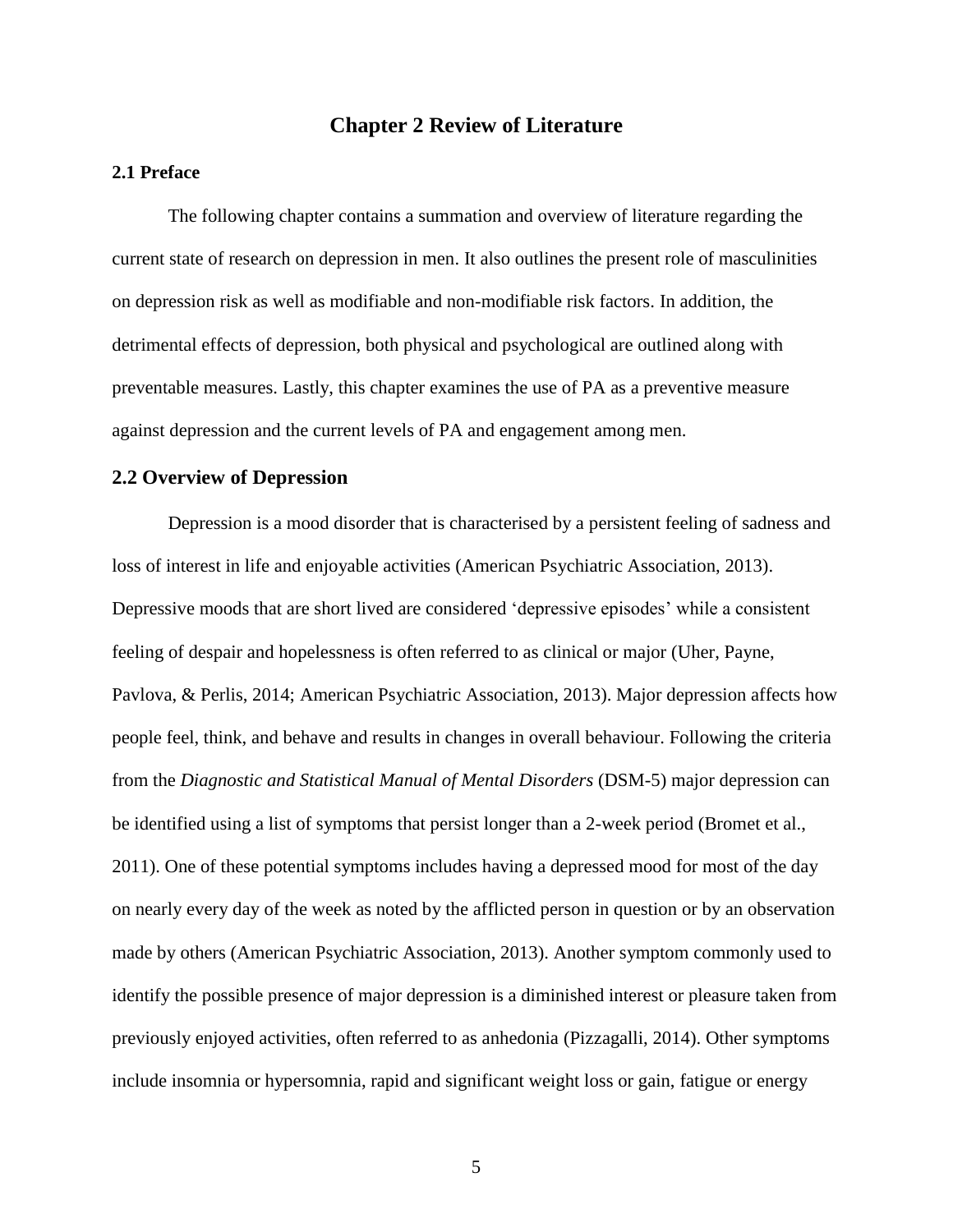loss, and reoccurring thoughts of hopelessness and death (Beck & Alford, 2009; Cooney, Dwan, & Mead, 2014; Martin et al., 2013). Depression can also impair cognitive and social functioning, which can lead to a decreased performance in interpersonal relationships as well as workplace productivity (Lépine & Briley, 2011).

Depression can come about from many different circumstances varying from a genetic predisposition for mental health disorders, to a traumatic event or circumstance in one's life (e.g. the shock of losing a loved one) (Slavich, Monroe, & Gotlib, 2011). Depression affects over 300 million people globally (World Health Organization, 2017). Incidence rates of depression have risen annually since the early  $20<sup>th</sup>$  century, partly due to the socioeconomic changes (e.g., rising house prices, unemployment rates, debt) facing the population. The World Health Organization has predicted that by 2020 depression will be one of the leading causes in overall global disease burden (Mammen & Faulkner, 2013; World Health Organization, 2017). Depression effects each person and each sex differently. In Canada, one in five men will experience a depressive episode in their lifetime (Knoll & MacLennan, 2017) and lifetime prevalence of depression ranges from 8-15% world wide, with Canada reporting a lifetime prevalence rate of 8% (Knoll  $\&$ MacLennan, 2017). Results obtained from a US epidemiological survey found that in a 12-month time frame the likelihood of a major depressive episode was 29.9% among men and women (Kessler, Petukhova, Sampson, Zaslavsky, & Wittchen, 2012).

Women are twice as likely than men to be diagnosed with clinical depression, however this may be due to a higher likelihood of self-reported cases (Kessler & Bromet, 2013). Because men are less likely to come forward to discuss mental health issues, a large number of men suffer from depression without being formally diagnosed or treated and potentially without knowing what they are dealing with (Martin et al., 2013). In Canada, the gap between men and women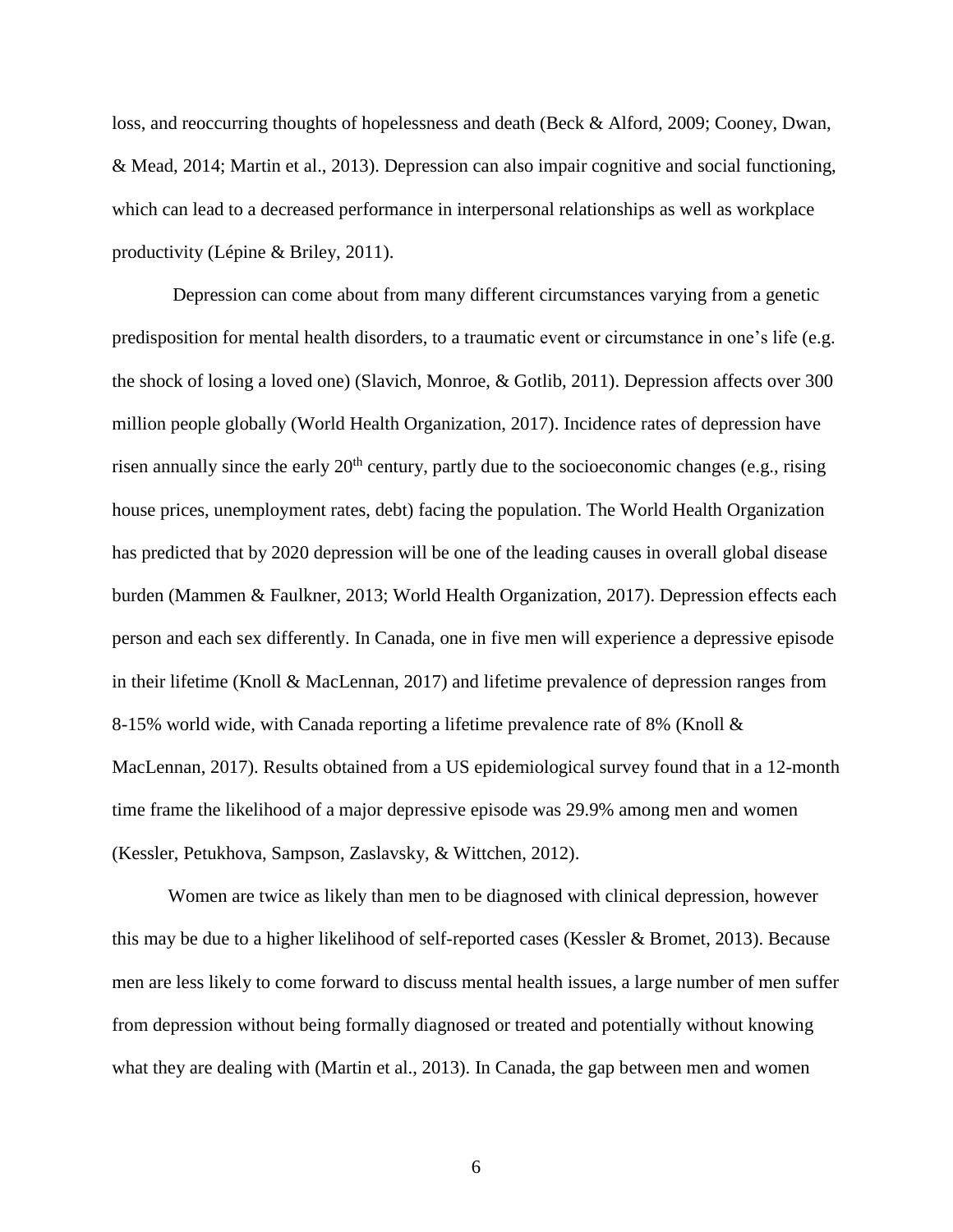regarding depression is much smaller than previously believed. Data from the Canadian Community Health Survey on mental health and well-being found that 10% of men experienced depression symptoms of the surveyed mental health disorders and substance dependencies while 11% of women surveyed experienced similar symptoms (Satyanarayana, Enns, Cox, & Sareen, 2009). Seeing that the difference in prevalence of depression symptoms (as seen through self reported questionnaire data) between men and women is only 1% speaks volumes to the importance of furthering the study of mental heath related experiences among men. In the past, researchers have primarily focused on women. Men and women vary greatly in depression manifestation and outward expression; this is impacted by the traditional gender norms surrounding men and masculinities.

# <span id="page-17-0"></span>**2.3 Masculinities and Depression**

As depression diagnosis rates in men are half of what they are in women, there is growing consensus that depression as a health problem for men is often overlooked (Bebbington, 1998; Martin et al., 2013; Wolk & Weissman, 1995). The key issue surrounding diagnostic rates of depression in men is that the use of generic criteria may not be sensitive to depression in men. A second issue may be that men are not as forthcoming with issues surrounding mental health and are often reluctant to seek help from professional health care services (Levant & Wong, 2017; Oliffe & Phillips, 2008). Some of the other typically masculine behaviours that influence men's responses to mental health related issues are a tendency to deny illness, to self-treat symptoms, and risk their own health rather than improve it by abiding by a wait-and-see attitude (Courtenay, 2000; Rice et al., 2017; Sabo, 2005). Hegemonic masculine practices often stand in opposition to behaviours that are considered feminine. For example, men often avoid engaging in heath promotion behaviours in fear of exhibiting feminine qualities and will instead exhibit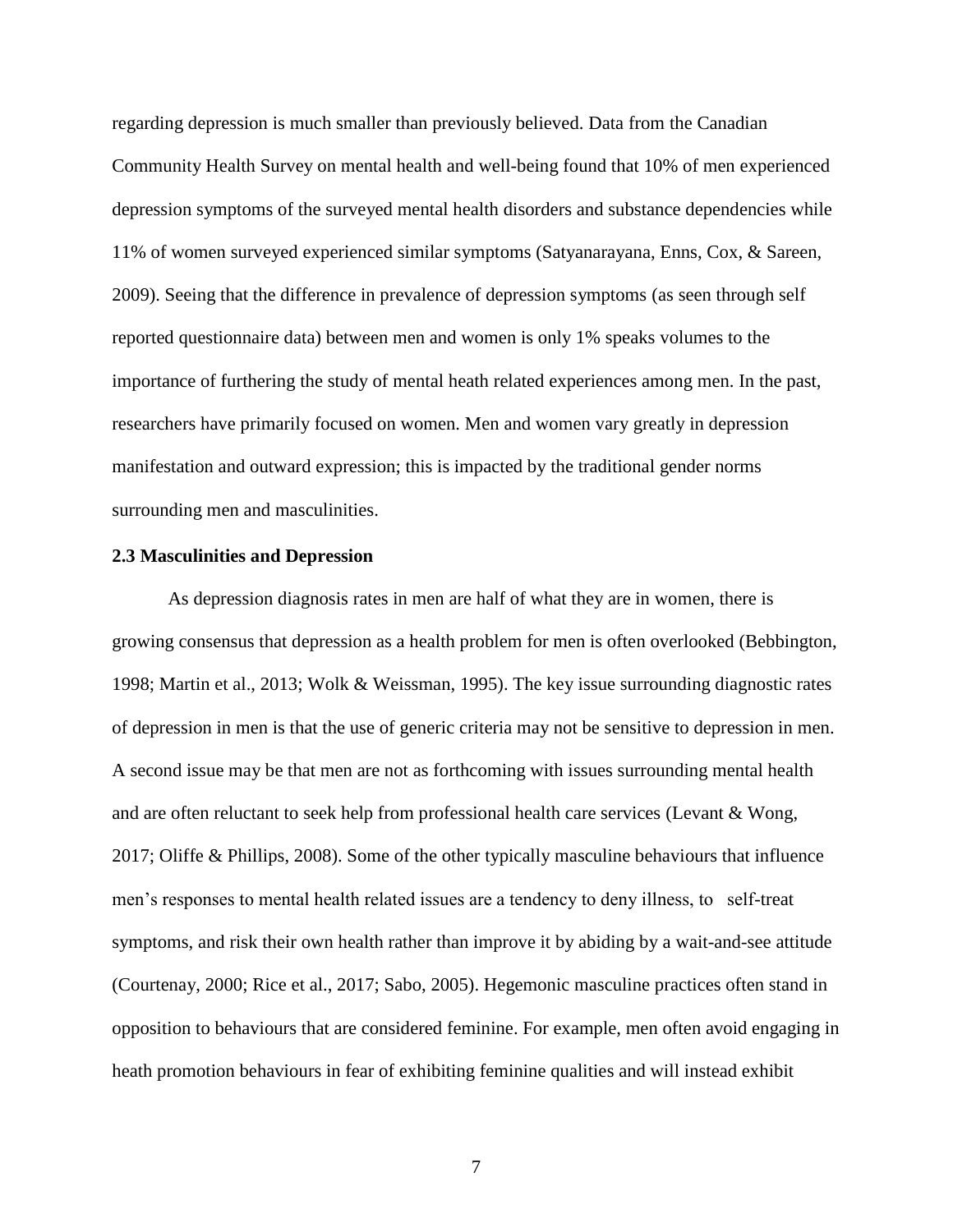stoicism, self -reliance, and act out aggressively to relieve stress (Berger, Addis, Green, Mackowiak, & Goldberg, 2013; Rice et al., 2017; Robertson, Robertson, Jepson, & Maxwell, 2012).

A major theme throughout men's health research is a lack of help-seeking behaviours. This factor may have the largest impact on mental health for men. For example, Syzdek, Addis, Green, Whorley, and Berger (2014) recruited 23 community dwelling men with a range of depression levels to participate in a gender-based motivational interviewing (GBMI) intervention. The questions used in these interviews were specifically developed to help obtain insights into how men respond to depressive feelings. The purpose of this study was to understand the underutilisation of formal and informal help for men with depression. When followed-up three months later, the intervention showed no significant effect on help-seeking attitudes or intentions compared to baseline scores. Another study by O'Brien, Hunt, and Hart (2005) sought to understand the complex experiences associated with men and formal consultation regarding depression symptoms. Men (n=55) were included in 14 focus groups to discuss the challenges associated with men seeking help while maintaining a feeling of control over their own mental health. The results suggested a widespread endorsement of the view that men are reluctant to speak up and seek help, opting instead to sort things out alone. The behaviours exhibited by men may be a contributing factor to why women are more likely to be diagnosed with depression than men. Further, there are a number of risk factors regarding how depression is manifested and developed, many of which are explored further in this chapter.

## <span id="page-18-0"></span>**2.4 Risk Factors for Depression**

There are several modifiable and non-modifiable risk factors associated with depression (Ogrodniczuk & Oliffe, 2011). Modifiable risk factors are considered health behaviours that can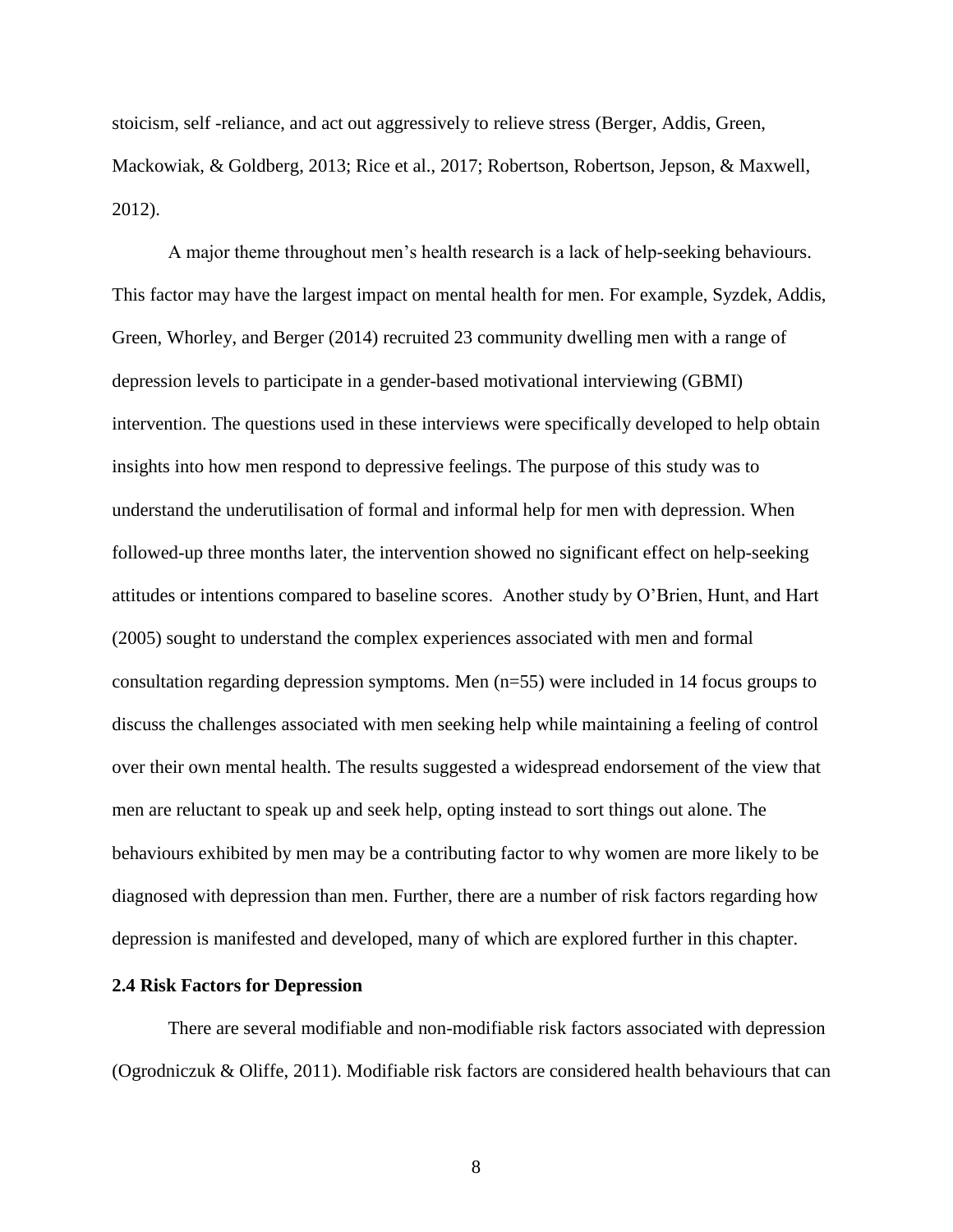be changed or modified which lead to a decreased risk of depression development (e.g., PA level, sedentary behaviour, alcohol consumption, substance use) (Bombardier et al., 2012). Nonmodifiable risk factors are potential health risks that are outside of an individual's control and are not permeable to change (e.g. age, sex, genetics, stressful life events) (Cairns et al., 2014; Shortt & Spence, 2006). The following sections are focused on literature pertaining to the risk of depression among men.

#### <span id="page-19-0"></span>**2.4.1 Modifiable Risk Factors**

Modifiable risk factors for male depression include social isolation, physical inactivity, substance use, and illness brought on by lifestyle choices (Bombardier et al., 2012; Cairns et al., 2014; Ogrodniczuk & Oliffe, 2011). Social isolation, regardless of the reason, can cause a person to feel alone and may lead to feelings of hopelessness and loneliness (De Jong Gierveld, Van Tilburg, & Dykstra, 2016). (De Jong Gierveld et al., 2016). Social isolation and loneliness can often result in depression among men (Alpass & Neville, 2003).

A lack of positive social relationships can be a major risk factor for depression and those suffering from interpersonal strain are more likely to be at risk for depression (Teo, Choi, & Valenstein, 2013). For example, a study conducted by Matthews and colleagues (Matthews et al., 2016) examined social isolation, loneliness and depression in adulthood. Utilising data from the Environmental Risk Longitudinal Twin Study (n=1116 same-sex twin pairs), researchers found that social isolation and loneliness were moderately correlated in both men and women  $(r=0.39)$ .

Physical inactivity and sedentary behaviour have also been found to impact depression (Carek, Laibstain, & Carek, 2011; Galper, Trivedi, Barlow, Dunn, & Kampert, 2006). An inactive lifestyle can result in an accumulation of fatty tissue due to an imbalance in diet and exercise. A caloric intake that is higher than the needs exhibited by the body in daily life as well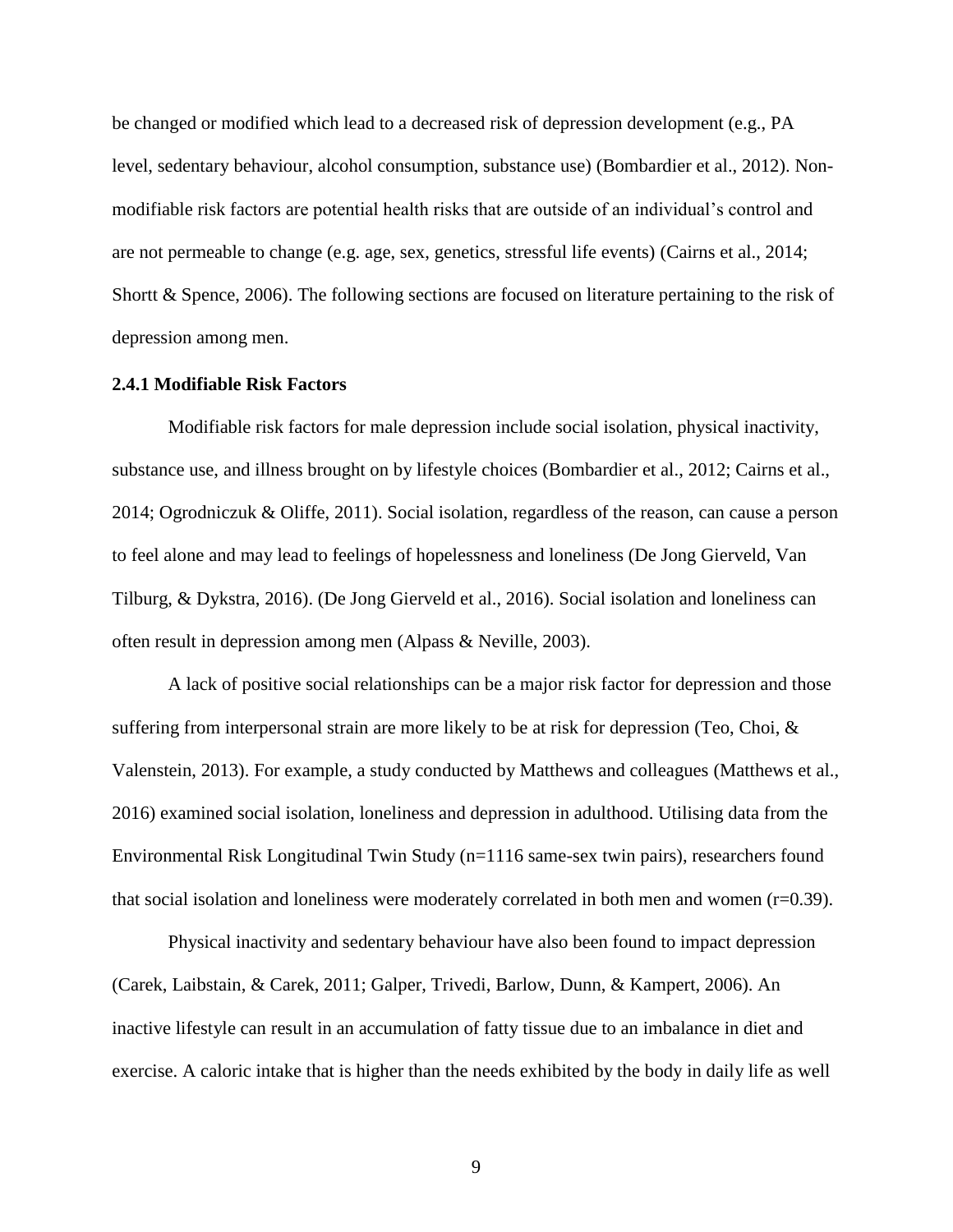as during exercise can result in poor health outcomes such as cardiovascular disease, high blood pressure, and an increased risk of myocardial infarction (Kohl 3rd et al., 2012). The development of chronic diseases and health problems such as cardiovascular disease and high blood pressure have been known to be precursors to depression development (Guthrie et al., 2016). Carek, Laibstain and Carek (2011) found that in order to decrease negative health outcomes and depression development, a sufficient intensity of PA must be reached. For instance, studies have shown that weight lifting and running both significantly decreased depressive symptoms and risk of myocardial infarction in men (Carek et al., 2011; Doyne et al., 1987; Martinsen, 2008).

Another modifiable risk factor for developing depression is substance and alcohol use. A study conducted by Pompili, Innamorati, and Lester (2009) investigated the relationship between substance use, temperament and suicide risk. Thirty-one substance users (16 men) were compared to non-substance users and it was found that substance users had a different temperament profile (i.e. higher anxiety and irritability), higher hopelessness, increased global psychopathology severity, impulsivity/aggression, greater suicide risk (higher lifetime suicide ideation and suicide attempts), and were more frequently depressed. Another recent study conducted (Ortíz-Gómez, López-Canul, & Arankowsky-Sandoval, 2014) examined the factors associated with depression and suicide attempts in patients undergoing rehabilitation for substance use. Men  $(n=44)$  attending a center for drug use treatment were given a general information questionnaire along with questions associated with depression, and suicide attempts. Researchers found that substance use within the family was a risk factor for both depression and suicide in men. For substance use and depression, many of the statistics are inferred from suicide attempts of those currently dealing with drug or alcohol problems. Often times, depression and hopelessness are not uncovered until a serious attempt is made to commit suicide.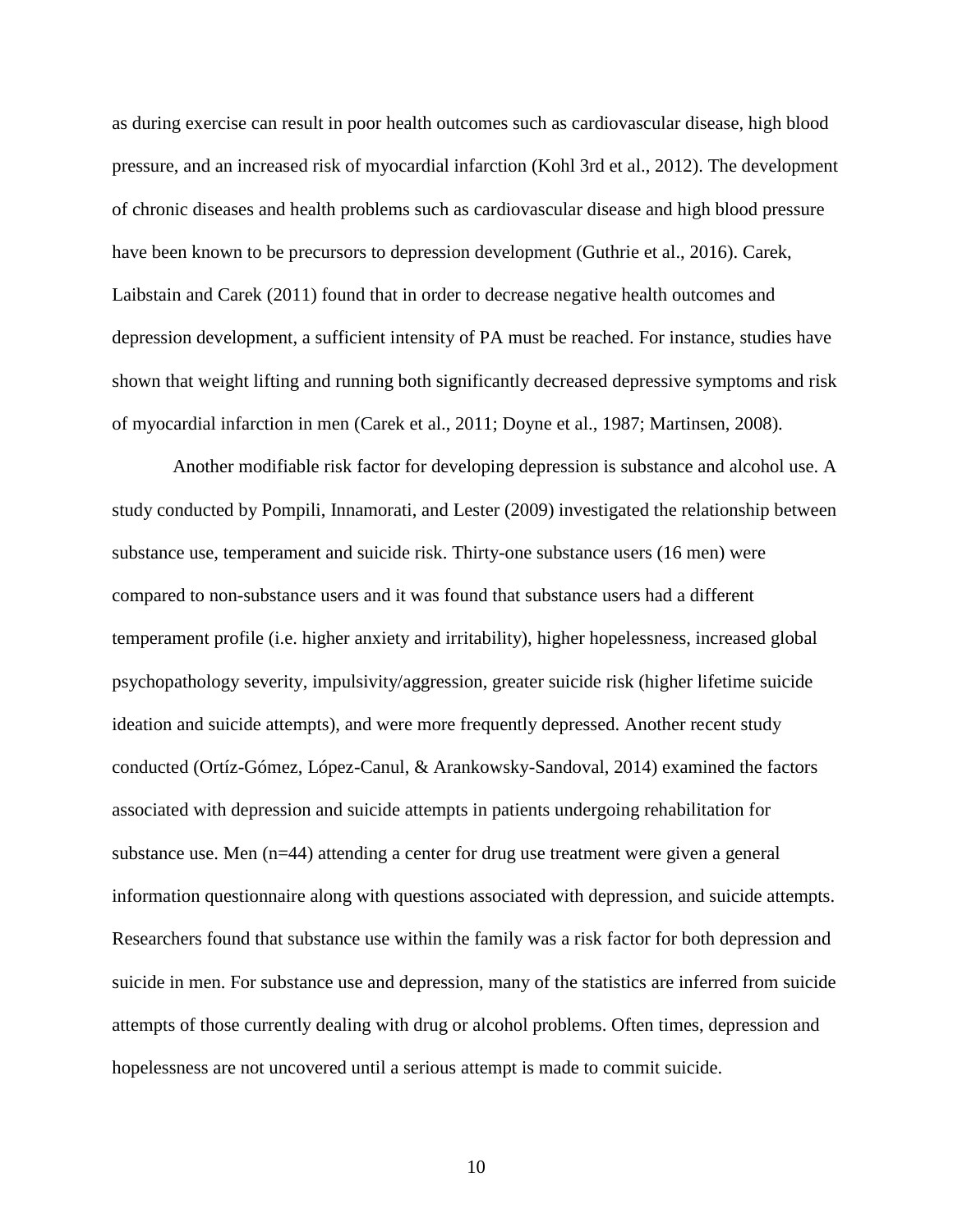### <span id="page-21-0"></span>**2.4.2 Non-modifiable Risk Factors**

Non-modifiable risk factors for depression include age, sex, genetics, stressful life events, abuse, and serious illness. Depression is the leading cause of disability in North America for ages 15-44 and while depression can develop at any age, the median age of onset is 32.5 years old (Skarl, 2015). A study conducted by Rohde et al. (2013) examined the characteristics of major depression over four developmental periods (childhood: 5.0-12.9, adolescence: 13.0-17.9, emerging adulthood: 18.0-23.9, adulthood: 24-30). They found that first incidence of depression was lower in childhood compared to the other three categories, but that depression duration was longer. It was also found that depression incidence was highest in emerging adulthood (Rohde, Lewinsohn, Klein, Seeley, & Gau, 2013). In middle age (i.e. roughly 45 years old), depression is at its lowest point and increases drastically at the age of 80 where it is at its highest point of diagnosis (Luppa et al., 2012; Mirowsky & Ross, 1992). The highest rate of onset for depression in men occurs between the ages of 25-31 (Janszky, Ahnve, Lundberg, & Hemmingsson, 2010; Schuch et al., 2014). Late life depression can be caused by increasing medical morbidity and can result in an increased risk of suicide (Taylor, 2014).

Possibly the most widely studied risk factor in the field of depression is that of the impact of biological sex (Addis, 2008; Di Marco et al., 2006; Wide, Mok, McKenna, & Ogrodniczuk, 2011). A recent study conducted by Schuch et al. (2014) which included 1115 participants (364 men, 751 women) currently diagnosed with major depressive disorder (MDD) found that females reported an earlier age of onset than males  $(27.8 \text{ years} \text{ vs. } 31.6 \text{ years}, \text{ p=0.001})$  and males were more likely than females to suffer from comorbid alcohol use  $(48.1\% \text{ vs. } 24.5\% \text{ p} < 0.001)$ (Schuch et al., 2014). Biological sex appears to be an important non-modifiable risk factor to note, although research has been largely focused on females rather than males.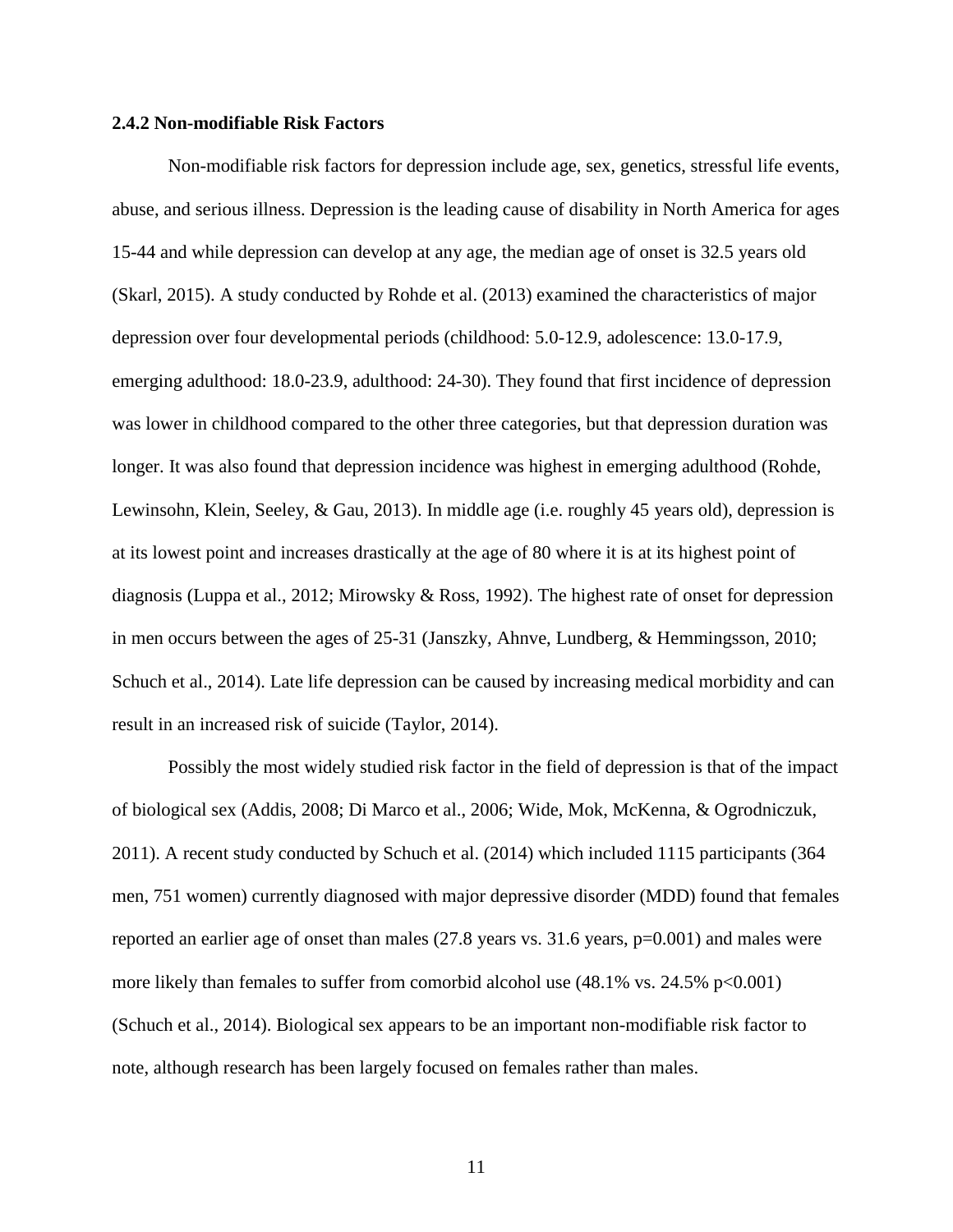As new research develops, it has become clear that there is a diverse response to depression between men and women. The externalization of depression symptoms that men typically show such as anger, irritability, and substance use (Dutton & Karakanta, 2013; Martin et al., 2013) are not included in the current symptomology for clinical depression diagnosis (American Psychiatric Association, 2013). If these symptoms were included in depression diagnosis, it is believed that more men would be diagnosed with clinical depression. For example, a study conducted by Martin, Neighbors, and Griffith (2013) utilised a secondary analysis that addressed externalisation of depression symptoms (e.g. substance use, irritability, anger) along with traditional depression symptoms, which resulted in a higher percentage of men (26.3%) fitting the criteria for depression (Martin et al., 2013).

There also appears to be a link between genetics and depression (Cohen-Woods, Craig, & McGuffin, 2013; Elder & Mosack, 2011). A particular focus is set on serotonin, dopamine and norepinephrine pathways and their impact on depression. This impact is referred to as the monoamine hypothesis for major depressive disorder. The monoamine hypothesis suggests that a pathophysiological deficiency in serotonin and norepinephrine reuptake resulting in depression symptoms (Elder & Mosack, 2011; Healy, 2015). Acute bouts of PA have been seen to aid in hormone balance and increase the secretion of serotonin in men (Silalertdetkul, 2009).

Normal responses to the loss of a loved one such as sadness or grief can lead to symptoms of clinical depression (Stroebe, Abakoumkin, & Stroebe, 2010). These stressors can be unexpected and lead to consistent feelings of hopelessness. As depression progresses, researchers have shown that previously enjoyed activities no longer provide respite from the disorder (Bromet et al., 2011). Bromet et al., (2011) conducted a study of 10 high-income countries and 8 low-income countries (n=89,037) using the World Mental Health Survey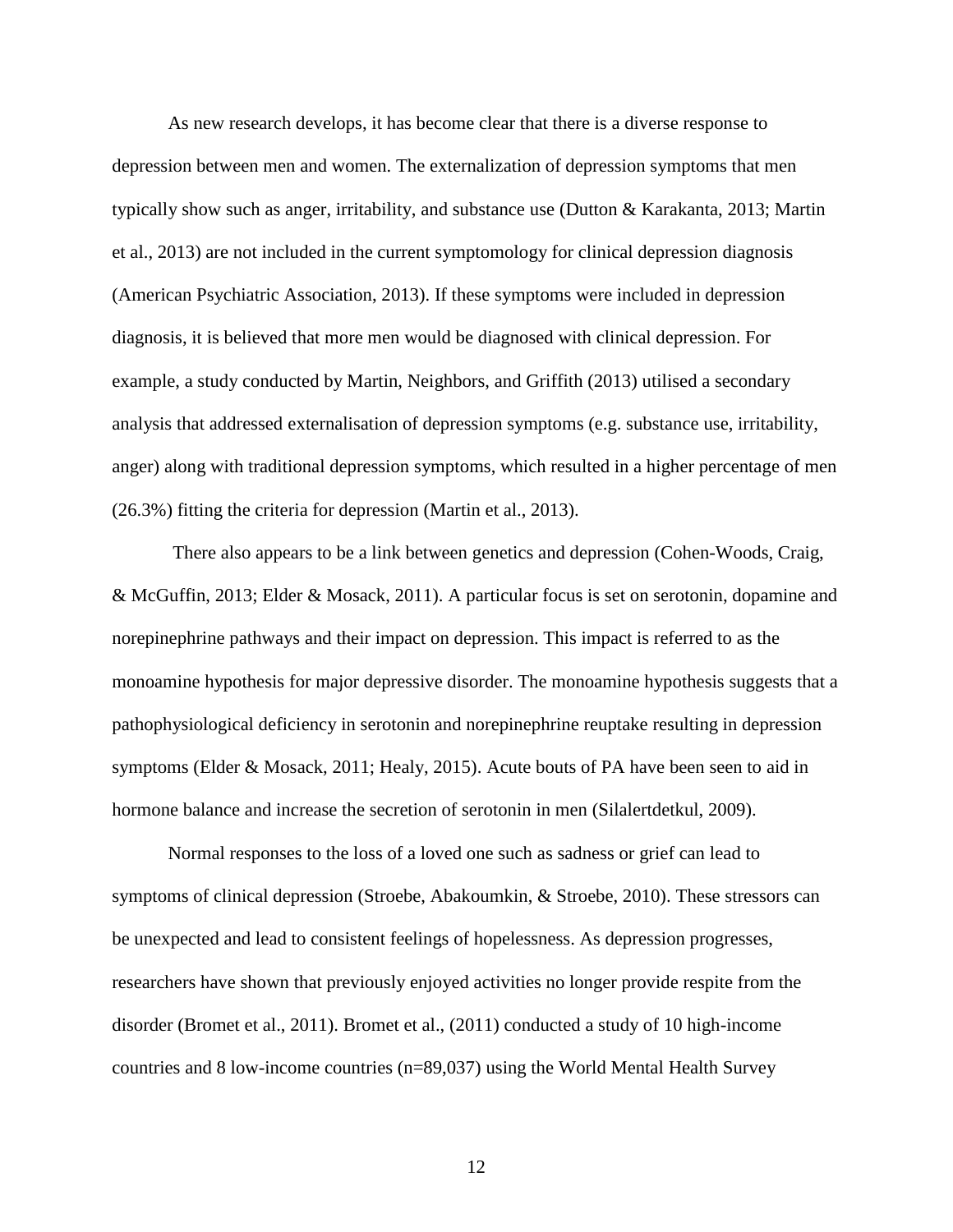(WMH) and found that the loss of a loved one through separation, divorce, or death was the strongest correlate to depression development in both high and low-income countries for both men and women. Specifically referencing men, the sudden loss of a loved one has a drastic impact of depression emergence and future suicide attempts. The trauma from losing a loved one suddenly can also result in the emergence of post-traumatic stress disorder (PTSD). A literature review conducted on PTSD found that mental health disorders are elevated after a sudden or violent loss (Kristensen, Weisæth, & Heir, 2012). A recent study conducted by Heeke, Stammel, Heinrich, and Knaevelsrud (2017) on the emergence of mental health issues after significant loss and trauma found similar results. Three hundred and eight people (118 men) who had experienced trauma and loss were assessed using measures of Prolonged Grief Disorder (PGD, PG-13), Post Traumatic Stress Disorder (PTSD, PCL-C) and social support (DUKE-UNC). A latent class analysis was performed to analyse different profiles by symptoms. Four classes were revealed including resilient (23.6%), PTSD (23.3%) PGD (25.3%) and a high distress class with high levels of PGD and PTSD (27.8%) (Heeke, Stammel, Heinrich, & Knaevelsrud, 2017). Sex differences were found in regard to the PTSD category. Men were more likely to experience PTSD from a traumatic event, while women were more likely to experience PTSD from a perceived lack of social support. These results may have implications for mental health disorder development based on personal loss and trauma and may provide a baseline for other studies to work from to further understand how trauma and loss effect each sex.

Abuse can also be a risk factor for developing clinical depression. Past or present abuse in any form such as physical, sexual, or emotional can lead to feelings of worthlessness and depression throughout life (Young & Korszun, 2010). In a review conducted by Young and Korszun (2010) both men and women who experienced sexual abuse or other forms of trauma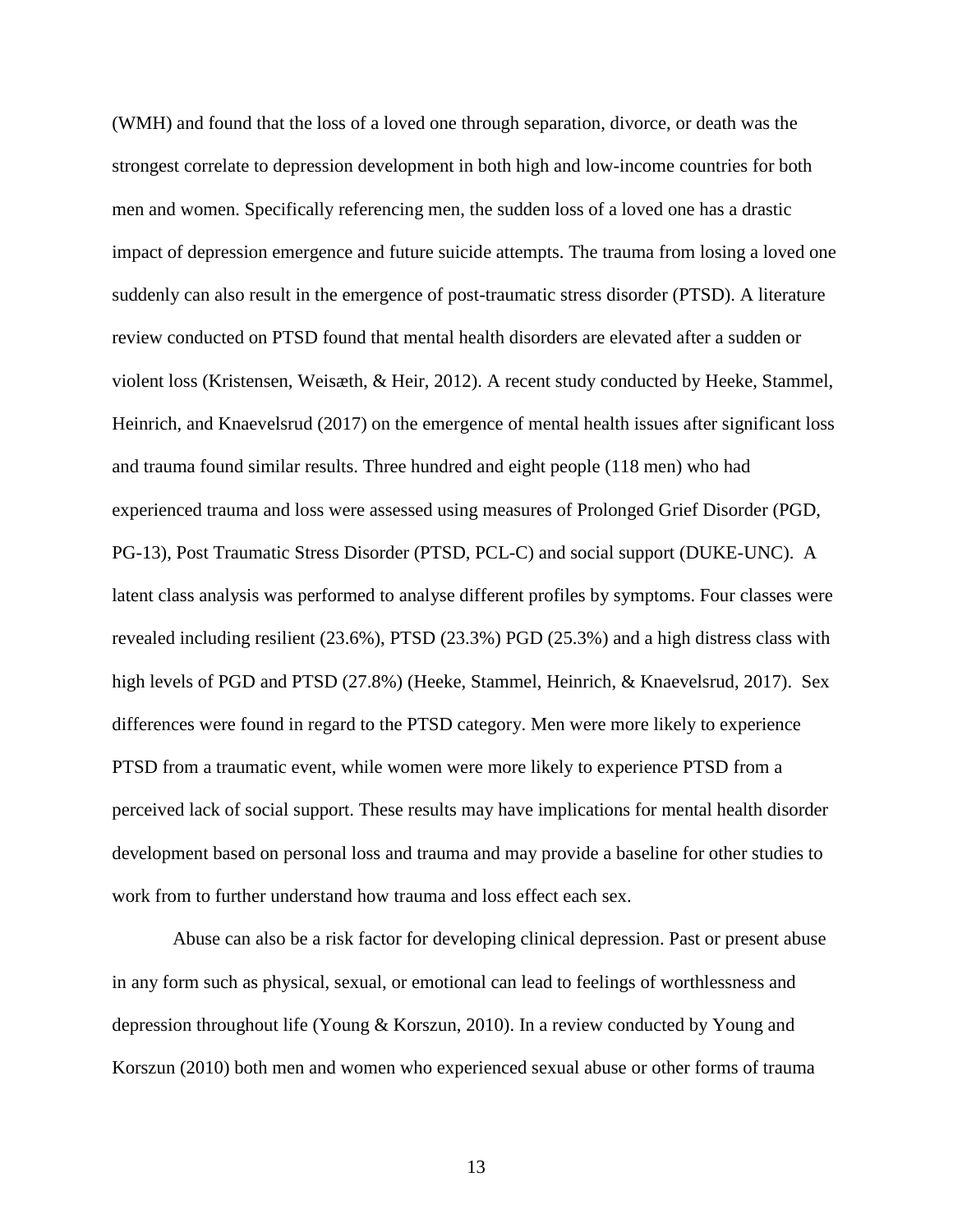became depressed and were twice as likely to attempt suicide than those who were not abused (Young & Korszun, 2010). In a recent study on mental health outcomes for men  $(n=129)$  who had experienced sexual abuse during childhood, researchers found an increased likelihood of depression, somatic symptoms and hostility (Easton & Kong, 2017).

Just as death of a loved one and abuse can lead to depression symptoms, so can a serious illness. Depression and hopelessness are very common in terminally ill patients or patients with a low chance of a full recovery. For example, in a study on patients with cancer (n=4553 men, 5600 women), 19% showed clinical levels of anxiety and another 23% had subclinical symptoms. Also, 13% of patients reported clinical symptoms of depression and additionally 17% described having subclinical symptoms (Linden, Vodermaier, MacKenzie, & Greig, 2012). Analysis was conducted to understand depression and anxiety based on cancer type as well as by sex. It was found that men with bone and gastrointestinal cancer reported the highest levels of depression when compared to other participants diagnosed with cancer, and drastically higher than those not diagnosed. In comparison to the general population, men diagnosed with cancer scored higher on both anxiety and depression scales (Linden et al., 2012).

As it has been shown above, there are important sex and gender-related differences in factors influencing depression, experiences of depression and help-seeking patterns. Tailored approaches, therefore, hold promise for reducing the detrimental effects of depression. Using PA as a preventive measure for depression development in men may prove effective. Tailoring a PA program for men may allow them to seek treatment and improve through a program built around individual needs. The following sections focus on the detrimental effects and prevention of depression in men.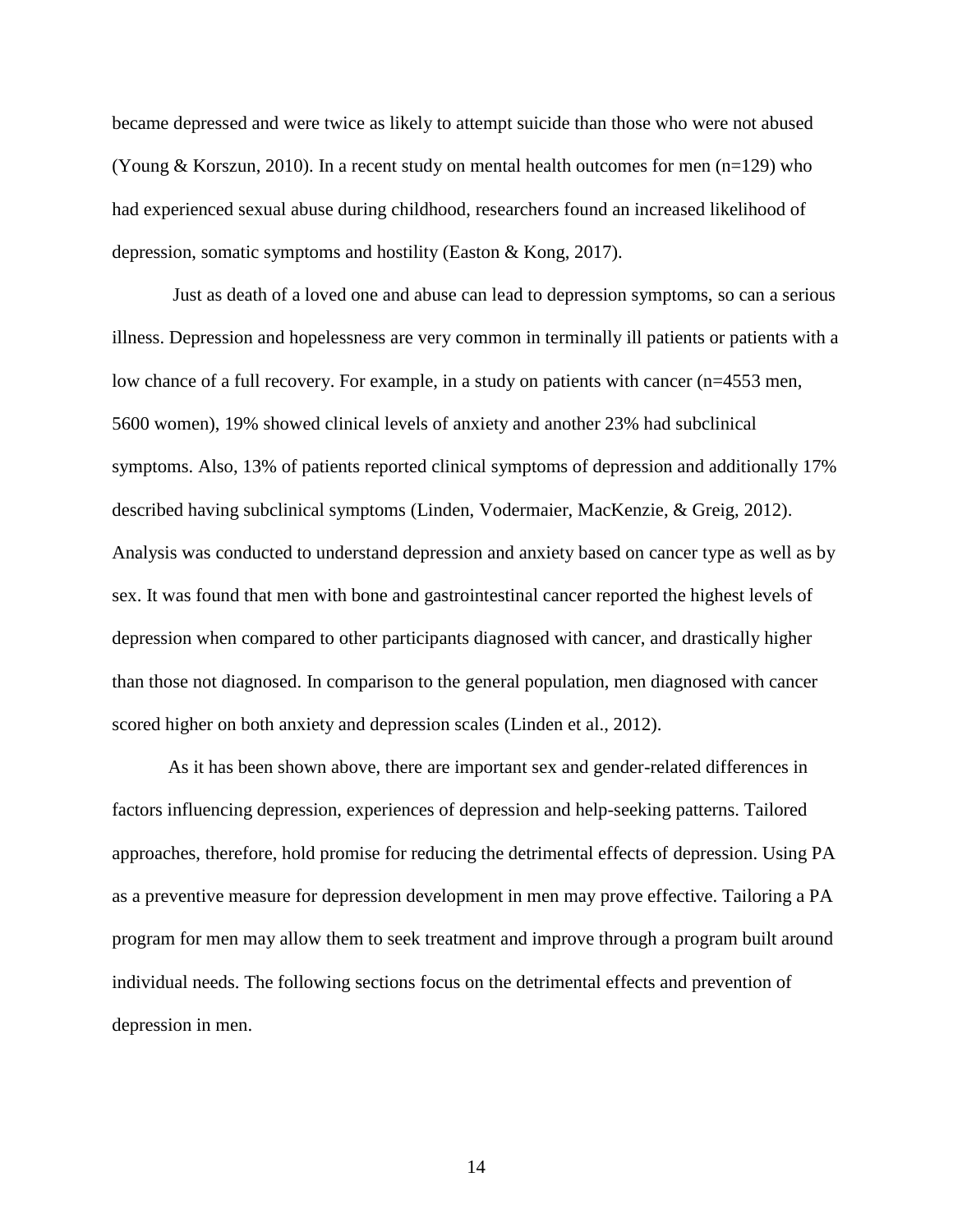### <span id="page-25-0"></span>**2.5 The Detrimental Effects of Depression for Men**

Depression may be a disorder of the mind, but the symptoms and detrimental effects impact multiple avenues of a person's life (Branney & White, 2008; Rice, Aucote, Eleftheriadis, & Möller-Leimkühler, 2018; Rice et al., 2017). A focus group study conducted by Rochlen et al., (2010) on the treatment of depression in men found that men reported feelings of sadness and loneliness throughout a depressive episode. However, rather than seek help or show their emotions, men internalized their feelings and attempted to solve the problem alone (Rochlen et al., 2010). In a similar fashion, Rice et al. (2015) examined the sex differences relating to the externalization of depression symptoms. A sample of 233 adults took part in this study (males=125, 54%) and all males completed the Male Depression Risk Scale (MDRS-22) and their results were then compared to the results from the Patient Health Questionnaire-Depression Module (PHQ-9). Marked differences were observed between men and women who experienced 2 or more stressful life events, where men reported significantly higher MDRS-22 scores at both Time-1 and Time-2 compared to women (Rice et al., 2017; Rice et al., 2015). A lack of externalization of depression symptoms remains a main detriment to help seeking and treatment. A lack of treatment can result in physical manifestations of depression and maladaptive coping mechanisms (Addis & Mahalik, 2003; Seidler, Dawes, Rice, Oliffe, & Dhillon, 2016). These maladaptive coping mechanisms can result in both physical and psychological effects resulting in increased depression risk and subsequent diagnosis.

#### <span id="page-25-1"></span>**2.5.1 Physical Effects**

There are a wide variety of physical effects brought on by the presence of depression in men. Depression can result in the long-term emergence of chronic disease. Examples of this can be seen in the development of CVD, type 2 diabetes, obesity, and myocardial infarction.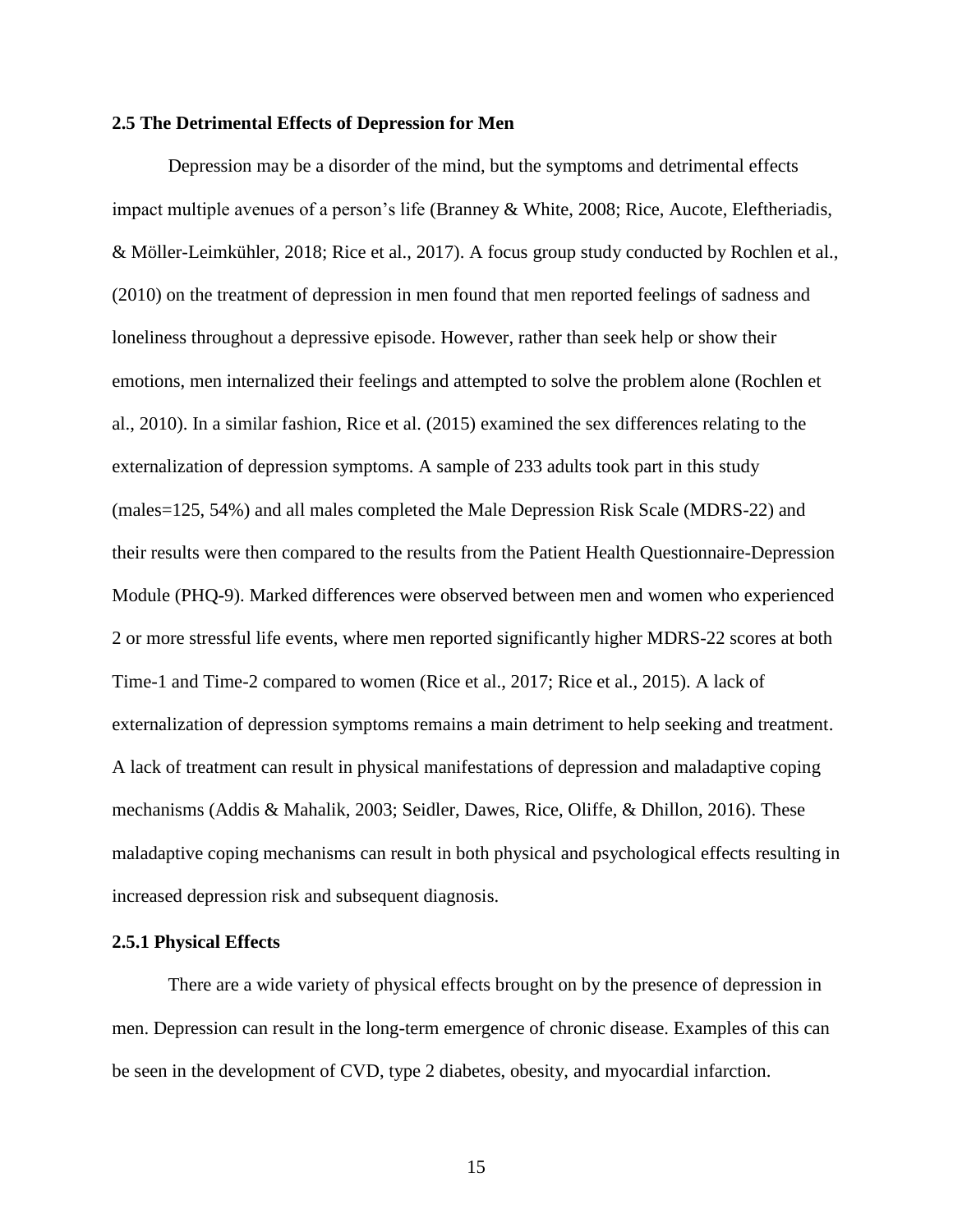Chronic problems with diet, sleeping patterns, and body pain have also been associated with depression in men (Holmes, Christelis, & Arnold, 2013; Miller & Cano, 2009; Simmons et al., 2016).

Depression also indirectly affects chronic diseases through a number of lifestyle behaviours. For instance, those who are sedentary, have poor eating habits, and poor sleeping behaviours have an increased risk of the chronic diseases mentioned above. Men are already at an elevated risk of CVD due to poor diet and inactivity (Atkins et al., 2014) and developing depression increases CVD risk even further (Hare, Toukhsati, Johansson, & Jaarsma, 2013). In parallel, men with CVD are more likely to develop depression than the general population and those who have both depression and CVD have a worse treatment outcome than those who are not depressed (Hare et al., 2013). A graded relationship between depression and CVD has been found, resulting in higher subsequent risk of mortality, CVD, and other cardiovascular events (Hare et al., 2013). Healthy patients with major depressive disorder are at higher risk of coronary heart disease, and those with established heart conditions see more adverse effects than those without depression (Hare et al., 2013; Whooley, 2006). Diabetes can lead to complications and health problems that may worsen symptoms of depression or make symptoms evident to someone who otherwise may not have become depressed. A meta-analysis conducted by Rotella and Manucci (2013) found that a higher incidence of diabetes was found in depressed patients when compared to non-depressed patients (0.72% vs 0.47% yearly). In this analysis, researchers also found that the use of antidepressant drugs and untreated depression were associated with an adjusted risk of diabetes (Rotella & Mannucci, 2013).

Although depression is not the only factor involved in the development of these disorders and diseases, it is an important contributor. Two additional negative lifestyle changes brought on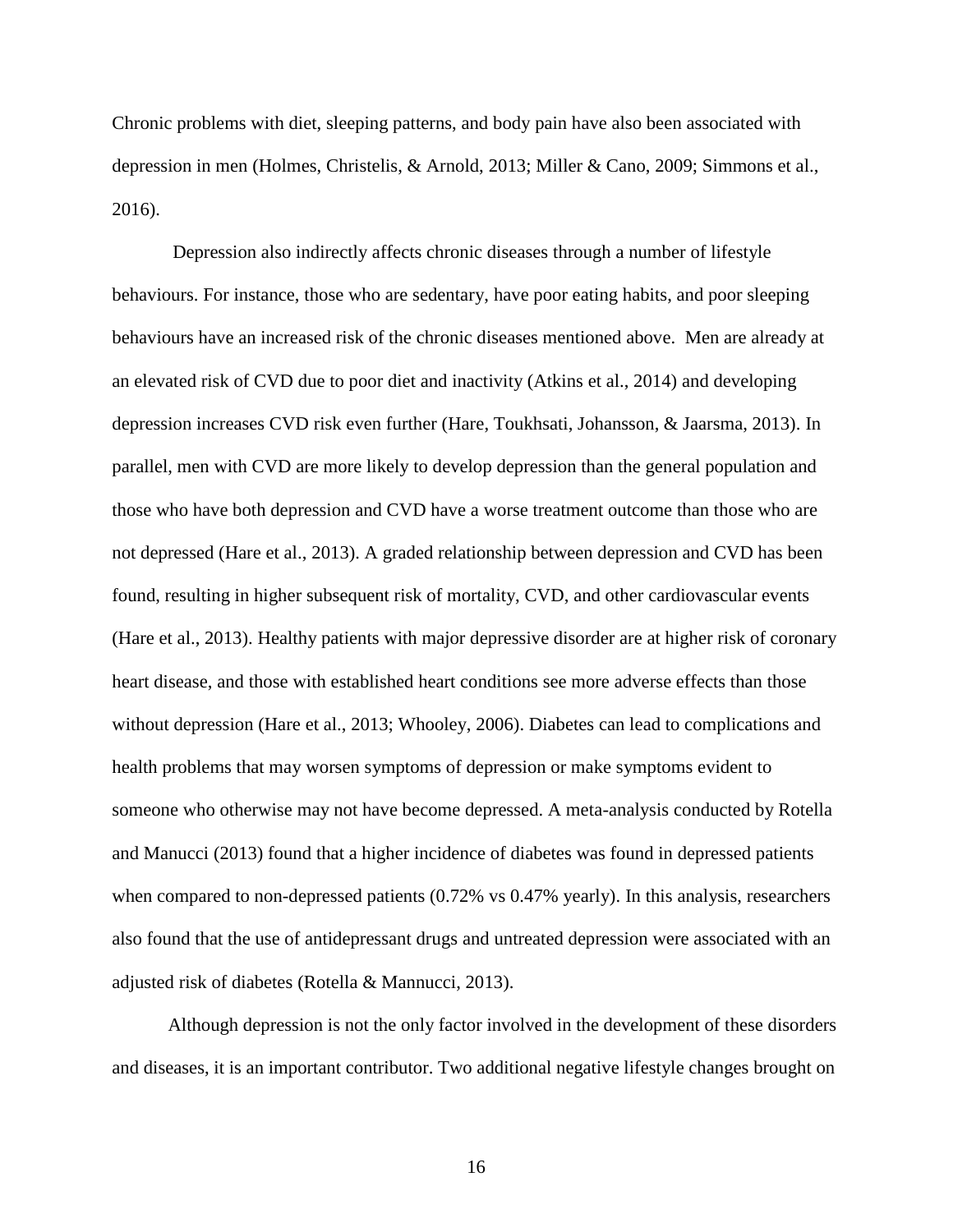by depression in men are a change in eating habits and the development of chronic pain.

Depression can result in an individual over eating or may have the opposite effect and result in poor nutrition intake and insufficient consumption (Simmons et al., 2016). Chronic pain brought on by depression has a far-reaching negative effect due to the physical nature of many activities enjoyed by men throughout life. A study on chronic pain conducted by Miller and Cano (2009) found that 35% of participants (n=1,179) with chronic pain also had depression. The presence of depression in someone with chronic pain is associated with decreased function, poorer response to treatment, and an increase in health care costs (Holmes et al., 2013). Further, chronic pain and fatigue may also result in a lack of PA due to the increased difficulty in participating in PA without discomfort, which in turn further progressives a person's depression (Sluka, O'Donnell, Danielson, & Rasmussen, 2012).

Depression can also impact the body through an erratic sleeping pattern (i.e., insomnia, hypersomnia), which in turn can lead to consistent fatigue and chronic muscle pain (Holmes et al., 2013). For example, data from the Nord-Trøndelag Health Study on insomnia and depression found that the presence of depression significantly predicted the onset of insomnia in participants (Sivertsen et al., 2012).

## <span id="page-27-0"></span>**2.5.2 Psychological effects**

Men are impacted by feelings of depression differently than women and react differently to the feeling's depressive symptoms cause. These feelings have negative effects (e.g., increased stress levels, more likely to avoid social interaction) on men if they are repressed or expressed through anger or frustration. These effects can often go unseen due to the fact that the majority of men try and hide how they feel. This behaviour results in men attempting to appear tough and not in need of help due to a fear of losing masculinity. Two more effects to be considered would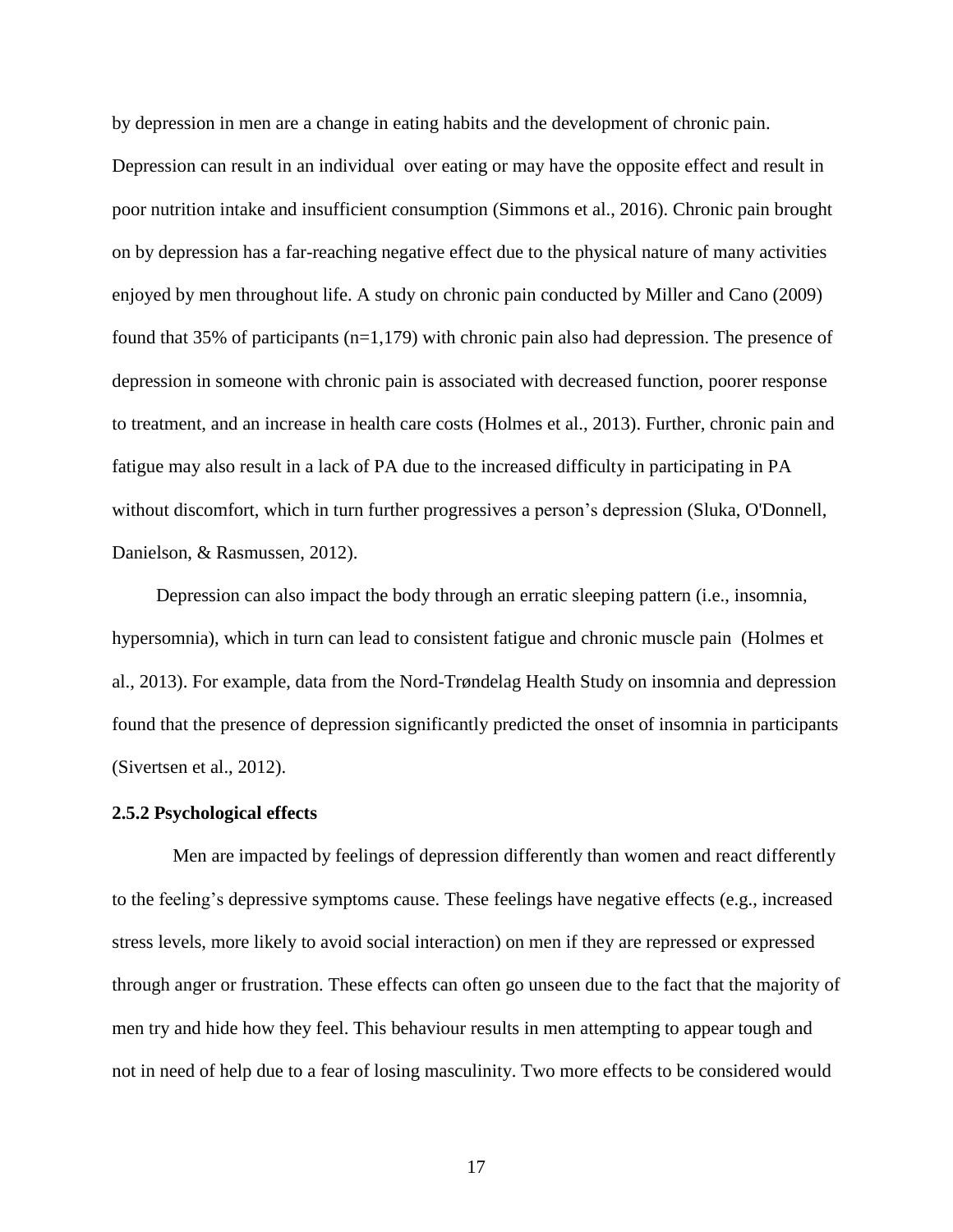be feelings of hopelessness and a loss of ability to control emotions. A sense of mastery over personal feelings has been shown to be an important coping mechanism for men that is disrupted by depression. These effects are described further below.

Societal pressures on how men should act in North American society (e.g., independence, stoicism, toughness, competitiveness) can result in men believing that they should not seek treatment (Courtenay, 2000; Evans, Frank, Oliffe, & Gregory, 2011; Johnson, Oliffe, Kelly, Galdas, & Ogrodniczuk, 2012; Koivula, 2001; Oliffe et al., 2010a; Oliffe, Ogrodniczuk, Bottorff, Johnson, & Hoyak, 2012; Oliffe, Robertson, Kelly, Roy, & Ogrodniczuk, 2010b). Rather than dealing with the emotions that stem from a depressive episode, men tend to convey feelings in a more 'masculine' way through irritability, anger, or substance use (Oliffe et al., 2010b; Wide et al., 2011). By conforming to societal pressures on how to be more masculine, such as a need to be strong and stoic and in control of their own emotions at all times, men may avoid seeking the help of a physician or mental health professionals.

The diagnostic criteria for depression focuses on hopelessness and sadness (American Psychiatric Association, 2013) however, multiple theories have been offered to account for a different emotional response in men (Kessler et al., 2012). For example, a study conducted on participants of the National Comorbidity Survey evaluated sex differences in symptoms of depression. Men reported higher rates of anger and aggression, along with substance abuse and risk taking when compared to women (Martin et al., 2013). The psychological effects of depression and a lack of help seeking behaviour can result in the extreme response of men taking their own life (Evans et al., 2011). A common theme found by Oliffe et al. (2012) based on an analysis of 1-on-1 interviews was that men often waited until suicidal thoughts became persistent before seeking help. In Canada, 17.4 men die by suicide per 100,000 people and men between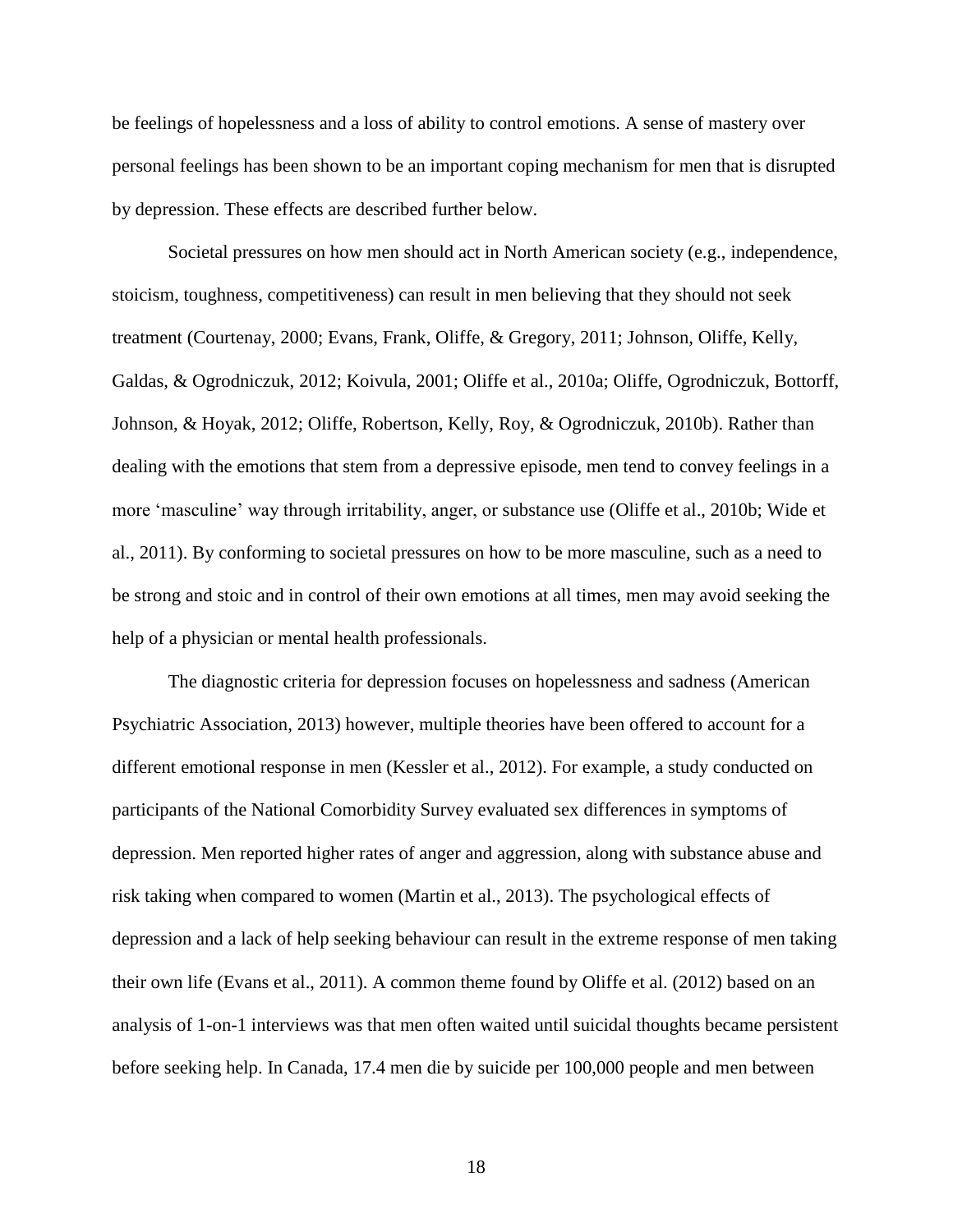the ages of 45-49 see an increase to 28.5 suicides per 100,000 population (Navaneelan, 2012). Severe depression is a known risk factor for suicide and men's suicide rates continue to outnumber reported depression rates in men (Oliffe et al., 2012).

In addition, men who would be considered typically masculine (adhering to the societal pressures placed on their behaviour outlined earlier in this section) may struggle with loss of mastery and control in regard to their own mental health state (Möller-Leimkühler, 2003). Depression can manifest itself in feelings of helplessness and lack of control over ones own feelings. In males, a sense of control over one's own feelings and behaviours has been shown to be important (Möller-Leimkühler, 2003).

## <span id="page-29-0"></span>**2.6 The Prevention of Depression**

Preventing depression before it occurs may be the most beneficial form of 'treatment'. Engaging in healthy behaviours, such as being physically active, eating healthy, and forming social relationships have been identified as measures that aid in preventing onset of depression symptoms before they occur. However, as men are often in denial of their current mental health status, preventive health measures are usually not taken (Rice et al., 2017). Evidence from recent depression prevention interventions have shown that a focus on improving social support and engaging in preventive health behaviours (as mentioned above), can help decrease the development of depression in men (England & Sim, 2009; Lopresti, Hood, & Drummond, 2013; Sanchez-Villegas & Martínez-González, 2013; Wolf & Rosenstock, 2017). A systemic review of diet interventions on depression and anxiety found that nearly half (47%) of the 17 studies observed significant effects on depression scores in favour of the treatment group (Opie, O'Neil, Itsiopoulos, & Jacka, 2015). PA and its preventive effects are explored in detail later in this chapter.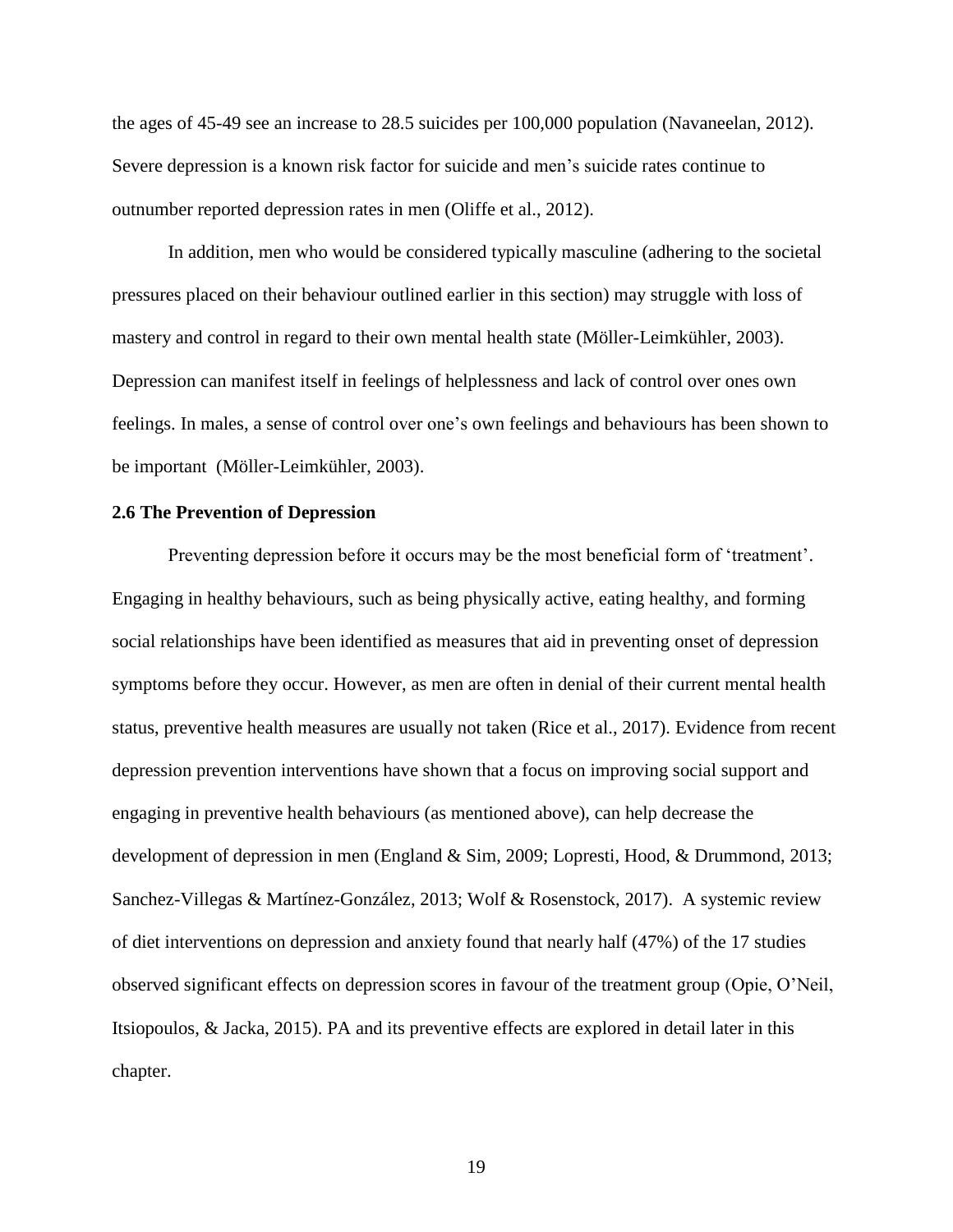Society has fostered certain ideals for men that chastise any emotional display as a sign of weakness, and that appearing tough is more important than being mentally healthy (Addis & Hoffman, 2017; Addis & Mahalik, 2003; Valkonen & Hänninen, 2013; Wang et al., 2016). A review conducted by Addis (2003) on help seeking behaviours in men analysed the frequencies in which men and women sought help for medical, mental health, and substance use problems. The findings from this review showed that men of different ages, nationalities, and ethnic backgrounds seek help less frequently than women. It is believed that this is due to the behaviours associated with seeking help such as relying on others, admitting a need for help, and recognizing an emotional problem conflict with traditional masculine ideals of self-reliance and emotional control (Addis & Mahalik, 2003; Hammer & Vogel, 2010; O'brien et al., 2005; Rice et al., 2017). Societal restrictions placed upon men keep them from seeking help, therefore providing programs that are available and focused on men and mental health, would enable more men to undertake preventive measures. An example of this would be the Heads Up Guys website (Ogrodniczuk, Oliffe, & Beharry, 2018). This website offers Canadian men information, practical life tips, and guidance regarding mental health and depression (Gagnon & Oliffe, 2015; Ogrodniczuk et al., 2018; Ogrodniczuk, Oliffe, Kuhl, & Gross, 2016). The use of a website in which men can browse on their own provides an educational component and support for men who may be at risk for developing depression.

### <span id="page-30-0"></span>**2.7 Physical Activity for the Prevention of Depression**

Being physically active and participating in a healthy lifestyle can have the strongest protective effect against developing depression (Bhui & Fletcher, 2000; Fox, 1999; Goodwin, 2003; Hallgren et al., 2016; Hegberg & Tone, 2015; Landers & Arent, 2007; Lindwall, Gerber, Jonsdottir, Börjesson, & Ahlborg Jr, 2014; Mammen & Faulkner, 2013; Martinsen, 2008). Using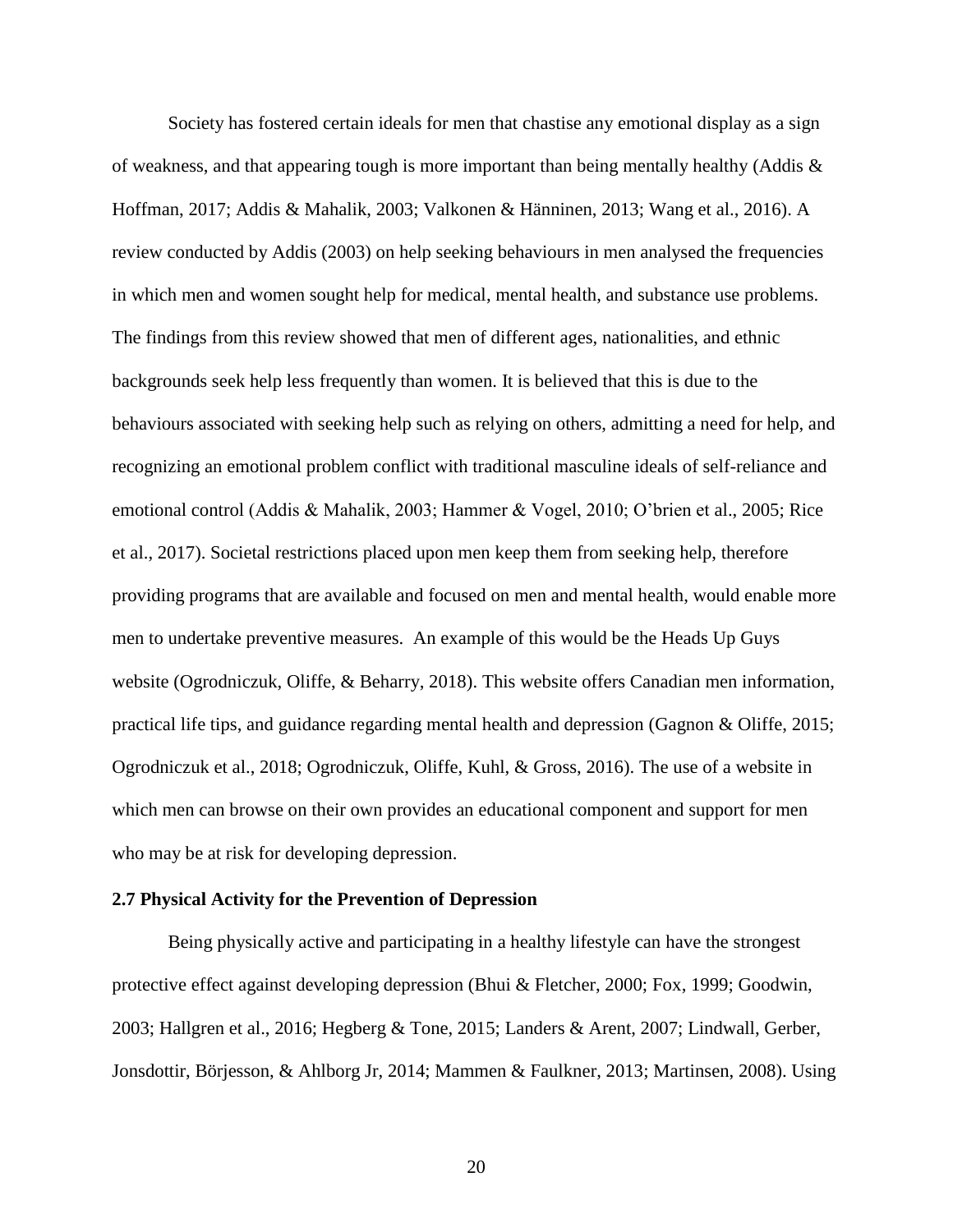PA as a preventive measure against depression development may be key to men as PA promotes autonomy and a sense of control, which aligns with typical masculine ideals (Oliffe et al., 2010a). Researchers conducting PA intervention studies describe an anxiolytic and antidepressive effect of PA in both healthy subjects and depressed patients (Ströhle, 2009). PA has been recommended for the prevention and treatment of numerous diseases with physical manifestations (e.g., osteoporosis, obesity, cancer, diabetes) and is now increasingly recommended by doctors and psychiatrists to treat mental health and mental health disorders (Hallgren et al., 2016; Hamer & Smith, 2018; Martinsen, 2008). Current literature provides evidence that people who are physically active are at a reduced risk of developing depression (Bjerkeset, Romundstad, Evans, & Gunnell, 2007; Camacho, Roberts, Lazarus, Kaplan, & Cohen, 1991; Carek et al., 2011; Hallgren et al., 2016; Lambert, D'Cruz, Schlatter, & Barron, 2016; Martinsen, 2008) and that PA interventions are associated with multiple benefits for patients with moderate forms of depression (Blumenthal et al., 1999; Carek et al., 2011; Dunn, Trivedi, Kampert, Clark, & Chambliss, 2005; Hallgren et al., 2016; Hallgren et al., 2017).

PA is also used to improve depression symptoms in those who are currently not responding to antidepressant medication. By supplementing medication with PA, previously unresponsive patients saw an improvement in depressive symptoms (Hallgren et al., 2017; Mather et al., 2002; Schuch et al., 2016). Unfortunately, with this study and many others in this field, data were not analysed to examine if the treatment effects were different between men and women.

PA in all contexts has great benefits on decreasing the risk of depression development and on depression itself. For example, a review conducted by Mammen and Faulkner (2013) examined 30 intervention trials specific to depression and PA with measurements at two or more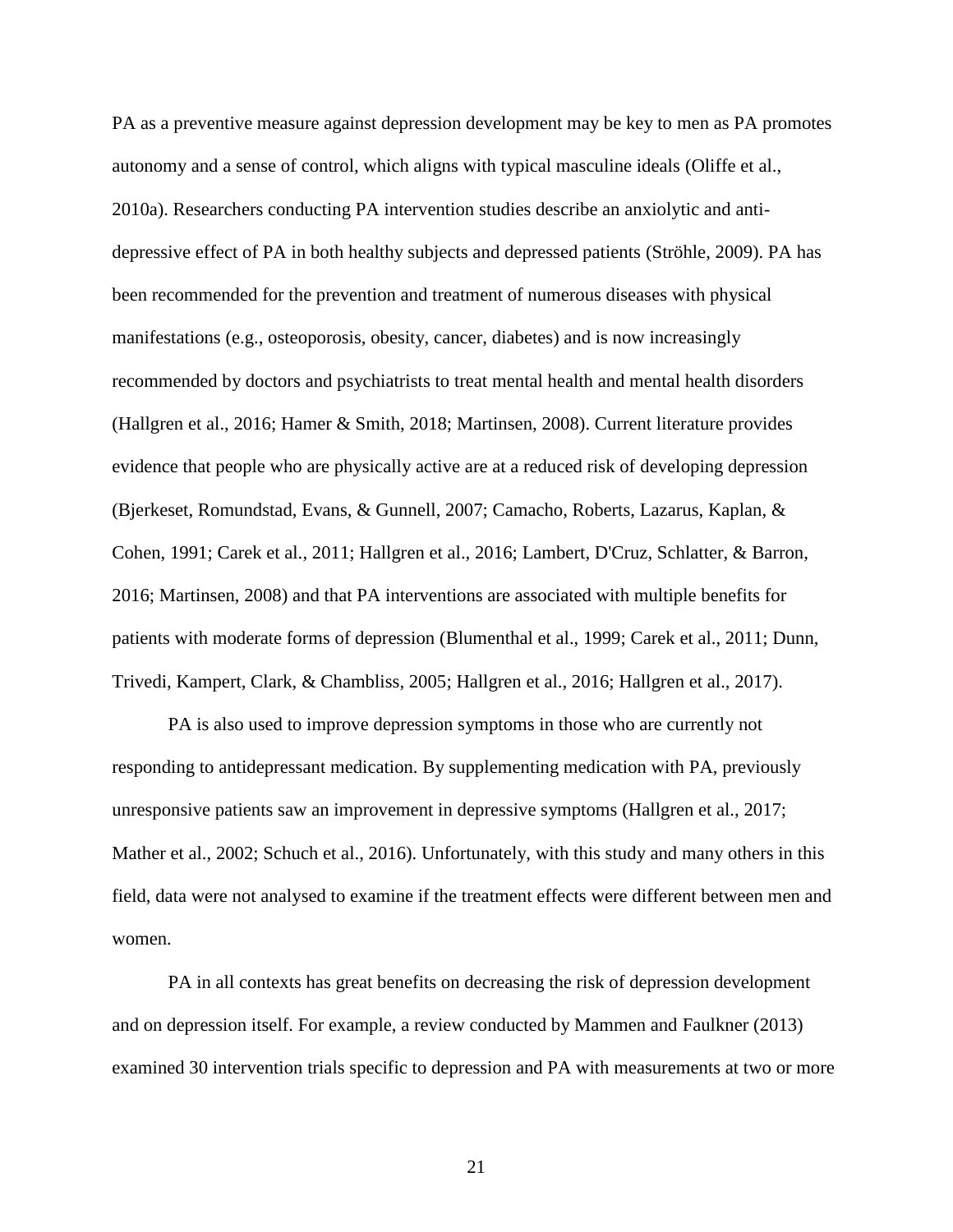time points. These studies included both men and women and only one study of the thirty produced null findings, while the remaining 29 provided evidence that PA has a preventive effect on future depression and reduced risk of subsequent depression. In 25 of the 30 intervention trials, researchers found a significant, inverse relationship between baseline PA levels and follow-up depression (follow up times varied in each study, ranging from 1- 27 years post analysis). This evidence was acquired using depression questionnaires such as the Center for Epidemiological Studies Depression Scale (CESD) at baseline and at follow up (post PA intervention). Scores on the post intervention questionnaire indicated a decrease in depressive symptoms directly associated with increased activity. PA was defined in these studies as any activity done that raises the heart rate above basal metabolic rates (e.g. walking, running, swimming, cycling). Five of the 25 studies mentioned above featured a sample of only men. These five studies found similar results to one another, indicating a decrease in depression scores post PA interventions. Men from these five studies also saw an even greater benefit with greater amounts of PA. Researchers of this same review examined the amount of PA required to provide benefits against developing depression. Results from seven intervention trials showed that those who engaged in 120 minutes or more of low intensity PA per week (e.g. gardening/walking) were at a 63% reduced risk of developing future depression after one year follow up relative to those who were sedentary. The studies used in this review were of high methodologic quality and provided consistent evidence that PA at any level can prevent the development of depression (Mammen & Faulkner, 2013).

Benefits of PA on the prevention of depression should be considered based on sex. For example, a 2006 study using a sample of 5,412 men found that relative increases in maximal cardiorespiratory fitness and consistent PA were associated with higher levels of emotional well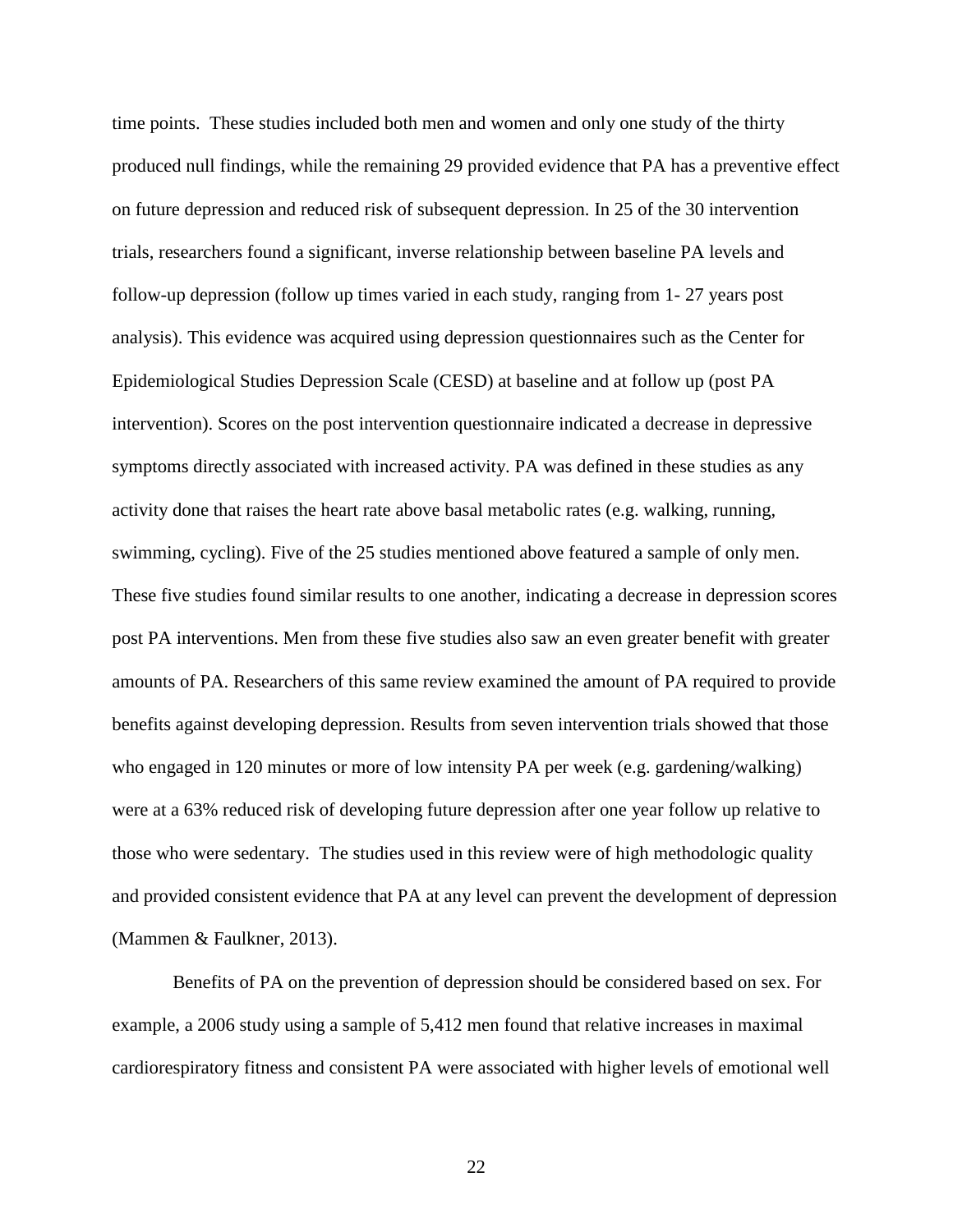being and lower depressive symptoms (Galper et al., 2006). The method, duration, and intensity in which men are physically active and the effect that has on depression has been extensively investigated as well. A meta-analysis examining 37 studies including RCT's and quasiexperimental designs, found that all levels of PA (light-moderate-vigorous intensity) reduced symptoms of depression as well as decreased risk of depression development in both sexes. For men, a relationship between greater intensity of PA and a greater reduction of depression was seen across the majority of reviewed studies (Dunn et al., 2005). Evidence also showed that there were similar reductions in depressive symptoms with both aerobic activity and resistance training in men (Abrahão, Gomiero, Peccin, Grande, & Trevisani, 2016; Dunn et al., 2005; Lee, Kim, Lee, Oh, & Kim, 2016) with multiple studies reporting a greater clinical effect with a mixed model of exercise that included both aerobic and resistance training (Dinas, Koutedakis, & Flouris, 2011; Stanton & Reaburn, 2014).

PA has also been found to provide anti-depressive risk benefits and increase perceived QoL in both men and women. As little as 10-29 minutes of PA per day has been shown to provide a decreased risk of developing depression, however, greater levels (>90 minutes/day) were found to be even more beneficial (Dunn et al., 2005). A study on the dose-response relationship (more exercise=more benefits) of PA and depression reduction conducted by Dunn and colleagues (2005), found that those who exercised three to five times a week with a weekly energy expenditure of 17.5kcal/kg/week had significantly larger reductions in depression when compared with those who exercised with a caloric expenditure of 7kcal/kg/week. Larger reductions are evident when following an exercise program in line with the Canadian Physical Activity Guidelines, defined as the accumulation of at least 150 min of moderate to vigorous intensity aerobic activity per week in bouts of 10 minutes or more (Tremblay et al., 2011). The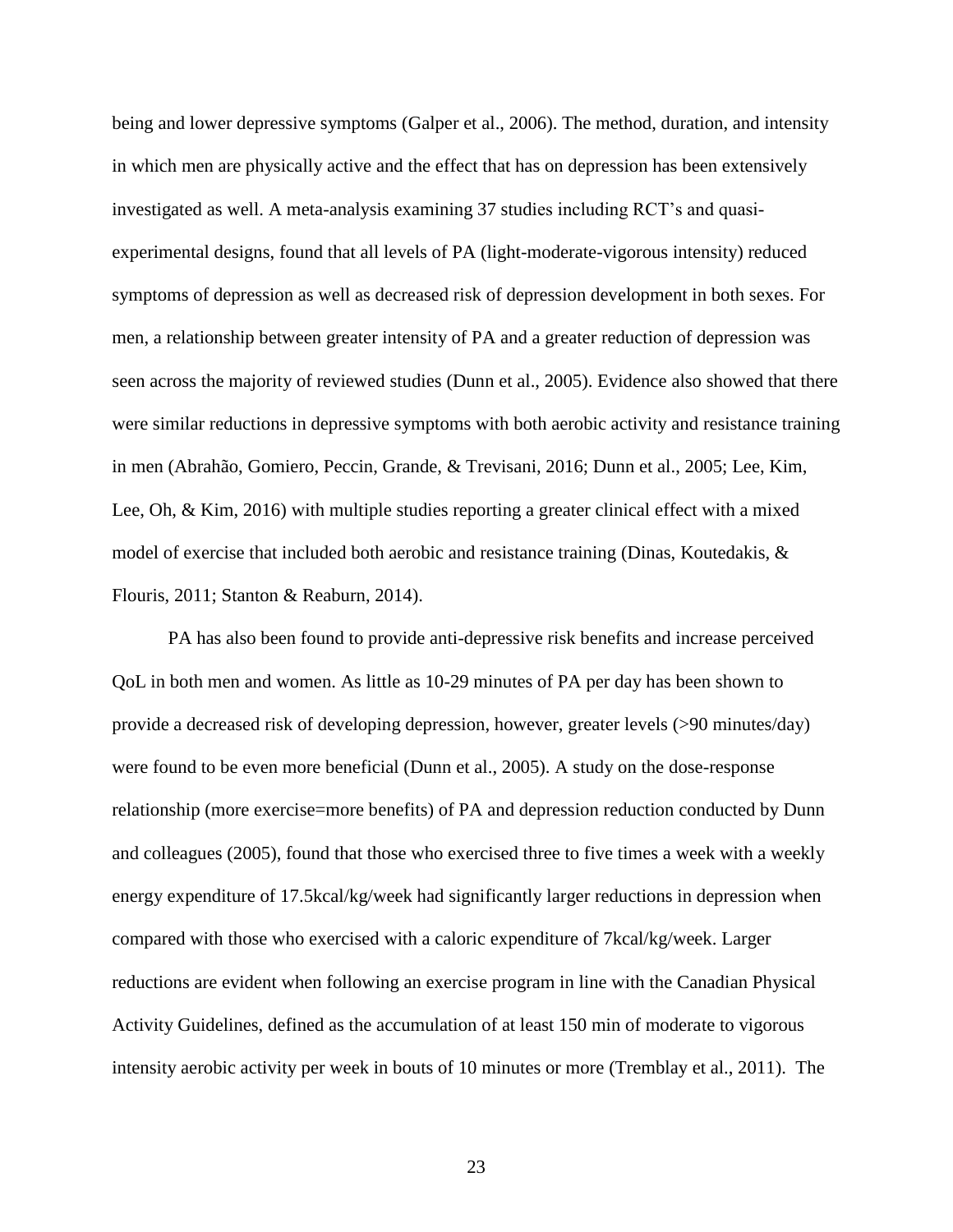dose response relationship seen in the most recent literature supports the recommended guidelines for PA, reporting that they are sufficient to decrease depression risk as well as overall severity of symptoms. Short bouts of intense PA also work as an antidepressant in depressed men and women (Dunn et al., 2005; Lindwall et al., 2014; Mammen & Faulkner, 2013; Meyer, Koltyn, Stegner, Kim, & Cook, 2016). This relationship is also supported by data from the Scottish Health Survey that reported a greater decrease in depression risk and symptoms with an increase in frequency and intensity of PA (Stamatakis, Hamer, & Lawlor, 2009).

There are also mental health benefits for those who engage in PA as a method of transportation (i.e. walking, biking to work). A study conducted on worksite mental health promotion found that walking or cycling 30 minutes or more while commuting to work may be linked to an overall increased perception of mental health in men (Ohta, Mizoue, Mishima, & Ikeda, 2007). This perception of a more positive mental state may result in better adherence to PA interventions as participants continue to feel improvements in their mental health. Evidence of this comes from a review conducted by Thompson et al., (2011). In this systemic review researchers examined 11 different trials totalling 833 adults and found that those who participated in outdoor PA showed increased feelings of revitalization and positive engagement and decreases in tension, confusion, anger, and depression. Studies in this review also found that participants who engaged in outdoor activities reported greater enjoyment and satisfaction as well as a greater intent to repeat the activity in the future (Thompson Coon et al., 2011).

## <span id="page-34-0"></span>**2.8 Physical Activity Levels and Engagement Techniques for Men**

PA levels among Canadian adults remain an important topic of current studies, with the reoccurring theme of finding ways in to increase PA levels. Despite the numerous health benefits associated with PA, men's engagement in PA still remains low (Thomas, Silverman, & Nelson,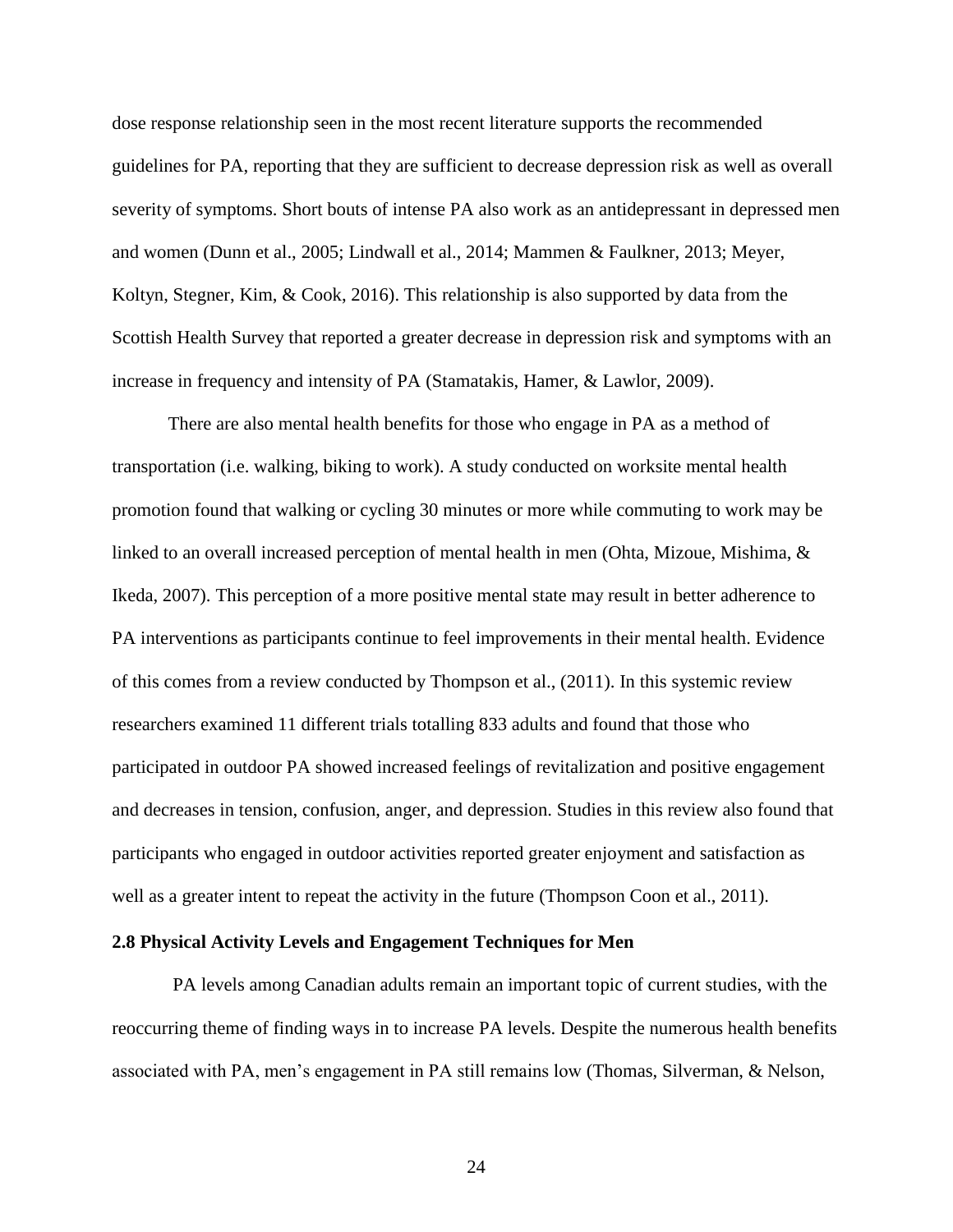2015). For example, Statistics Canada found that between the ages of 20-39 men accumulate more PA than women with an average of 33 minutes per day in comparison to 24 minutes. In later years (40-79) there is no significant sex difference. The largest difference in PA comes between healthy weight men and overweight men. Healthy weight men average 35 minutes of PA a day (which totals to more than Canada's recommended PA guidelines) while overweight men average 26, and obese men averaging only 16 minutes of MVPA per day (Colley et al., 2017). In addition, the Canadian Health Measures Survey (2016) found that only 15% of adults (17% of men) accumulate the recommended 150 minutes of PA per week in bouts of 10-minutes or more. On a consistent basis only 5% of men and women are accumulating the recommended 150 minutes per week (Colley et al., 2017).

Most recently, researchers have sought to understand the best approach to engage men in PA programs. One study conducted by Carroll, Kirwan, and Lambe (2014) aimed to improve health and well-being for men (n=50) over a 6 week period. The researchers found that a structured program with a tangible outcome (i.e., a 5-km walk/run) provided the best motivation for men. Previously, interventions for men have tried to teach men about the importance of healthy eating and PA (Baranowski, Anderson, & Carmack, 1998; Michie, Abraham, Whittington, McAteer, & Gupta, 2009) however, these proved to be ineffective because they were not specifically tailored to the male population and simply used traditional information on what it means to eat healthy (i.e. following Canadas Food Guide for portions and different food groups).

Recent success of PA programs such as Football Fans in Training, Hockey Fit, Tackling men's health and HAT TRICK itself (De Cruz, 2016; Gray et al., 2013; Sharp et al., 2018; Witty, 2011) has been largely due to the use of techniques tailored directly to the interests of men,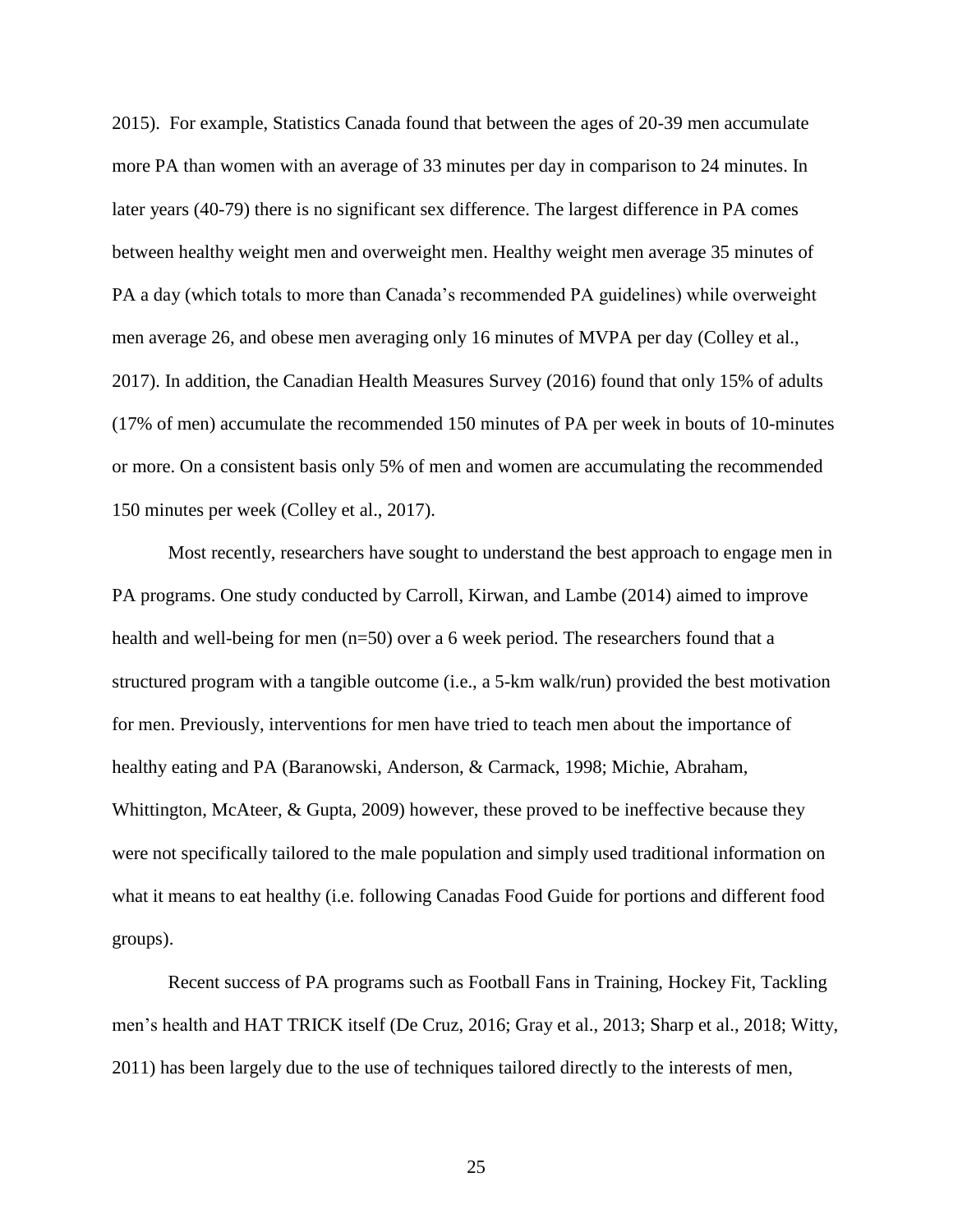providing them with relevant tips and examples of ways to increase their PA, and designing program materials that are attractive to men. A prime example is the Football Fans in Training (FITT) program conducted by Hunt et al., (2014). FFIT was designed specifically to target the male population utilising messaging and resources (e.g. websites, educational information etc.) with themes and dialogue that would resonate with men (Hunt et al., 2014). In addition, FFIT was a 12-week gender sensitised program which focused on masculine ideals of PA by partnering with professional football clubs and engaging in sport-based activity. This program included men only groups and focused on sport-based activity to promote weight loss, build comradery, and instill a sense of belonging and teamwork, characteristics found to be important to men (Hunt et al., 2014). This RCT included an intervention group and waitlist comparison group who did not receive any form of treatment. Results showed that the participants in the intervention group saw a mean difference in weight loss of 4.94 kg and a percentage weight loss of 4.36% when compared to the comparison group (Hunt et al., 2014).

A review by Bottorff et al. (2015) that examined PA interventions for men reported that 24 out of 35 (69%) studies that were offered provided a number of gender-specific approaches including dynamic and culturally sensitive language, upholding masculine virtues, as well as a light hearted and often times humorous approach to PA and dietary behaviours (Bottorff et al., 2015b). Results indicated that 24 out of the 25 (69%) reported significant increases in men's PA levels. Of these 24 studies, 12 included a follow-up (ranging from 7 weeks-15 months) and 10 of 12 studies demonstrated successful maintenance of PA levels. (Bottorff et al., 2015b; Carroll, Kirwan, & Lambe, 2014).

Improvements in mental health have also been reported as a positive result of gendersensitised programs. A prime example of this is the Men's Shed study conducted in Australia by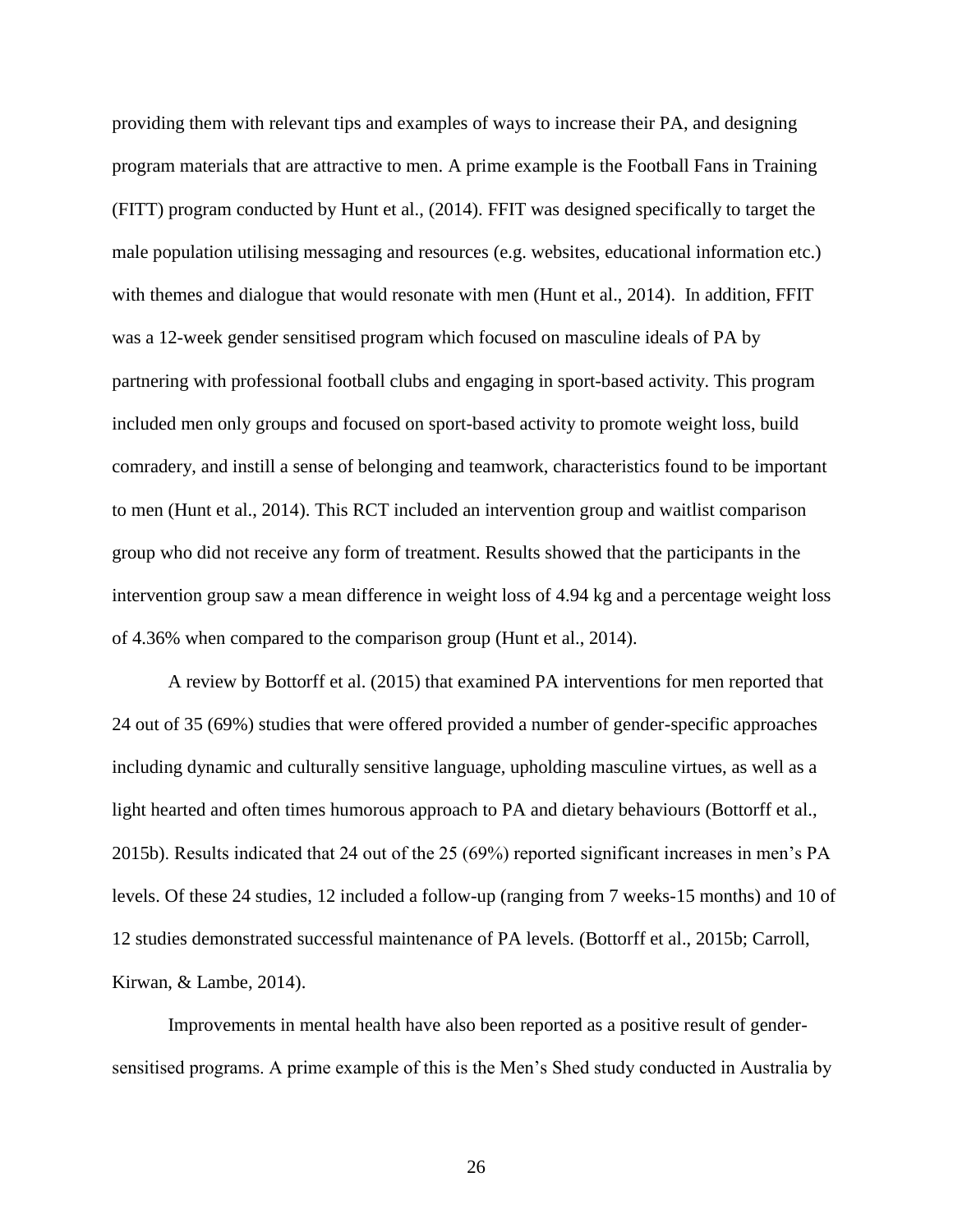Morgan et al. (2012). Creating Men's Sheds (i.e. a place for men to meet and talk with other men about their health and any problems they may have) provided men with a safe place to communicate about their problems and how they felt surrounding their own mental health. These sheds were situated in a variety of settings including old church halls, barns, train carriages, or learning centers (Morgan, Young, Smith, & Lubans, 2016). The Men's Shed Program has expanded to other countries including Canada. Canadian men (N=22) of one Shed were included in a focus group that found three prevalent themes important to men. These themes included independence, a major focus on work, and a need for a male focused space (Mackenzie et al., 2017).

Designing gender-sensitised programs that consider the masculine values and interests of men show promise in reaching and engaging men in preventive health behaviour (Sharp et al., 2018). In moving forward, it is important to consider the current evidence surrounding men and masculinities when developing programs focused on the physical and mental health of men. Given recent success of gender-sensitised programs in the adult male population, a PA intervention may be a viable tool for the prevention and treatment of depression and may provide opportunity to link these programs to a decrease in depression risk through increased activity. The HAT TRICK program has provided an opportunity to examine the impact that a 12-week PA intervention has on depression risk in men. The following chapter reflects the layout of the HAT TRICK study and how the data examined in this thesis was collected and analysed.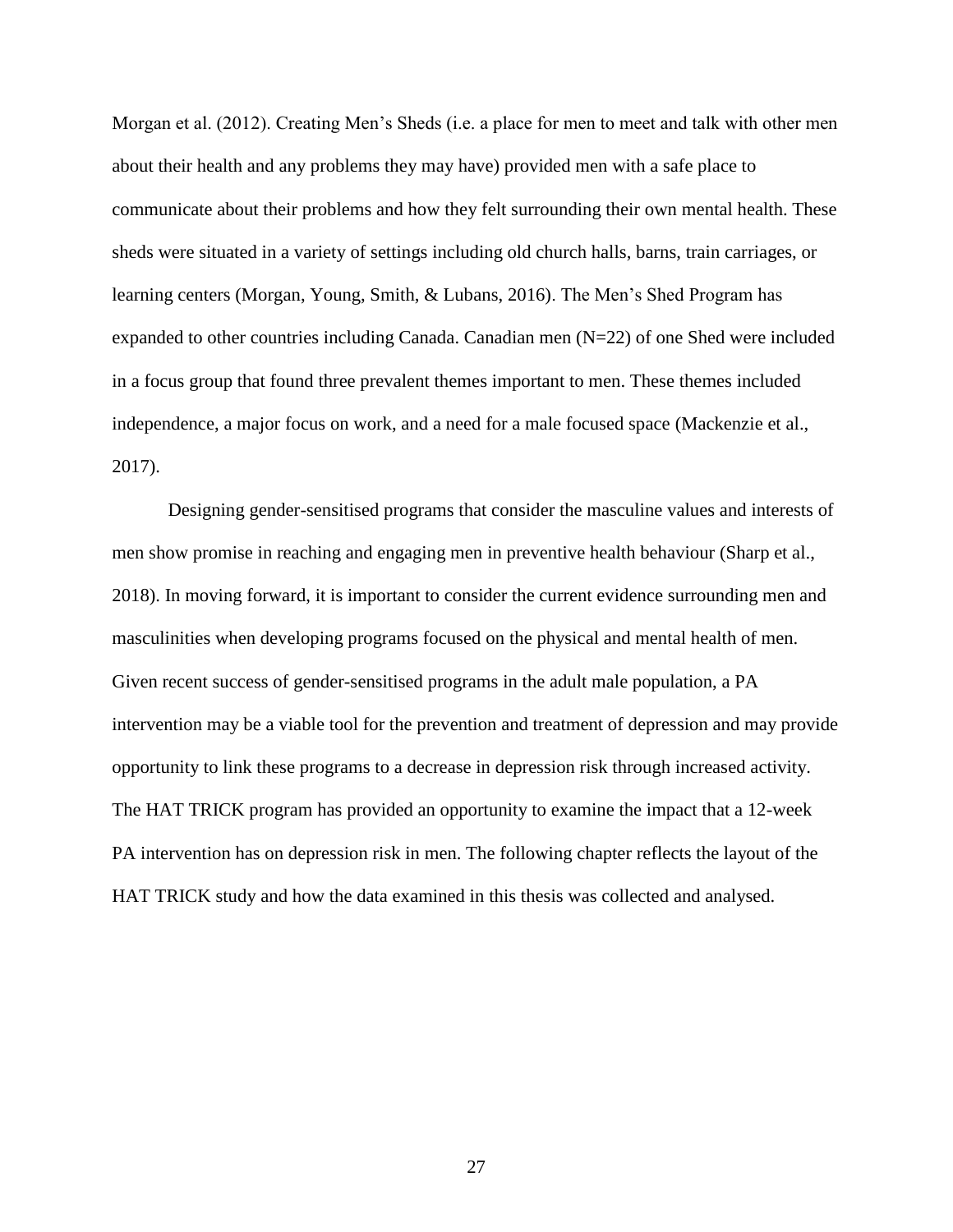# **Chapter 3 Methodology**

# **3.1 Preface**

The following chapter outlines the methods used to conduct this research project. This study was exploratory in nature and utilised a pre-post quasi-experimental design to provide information regarding the impact a PA intervention had on PA levels as well as the impact increased PA levels/PA intervention had on depression risk and health related QoL in men. Selfreported questionnaires were utilised to collect information concerning demographics, selfperceived depression risk, overall health related QoL, and PA behaviour. Ethical approval was obtained from the University of British Columbia Okanagan Behavioural Research Ethics Board (#H1600736). The following sections describe the study design, participants, setting, recruitment, procedures, data collection as well as data management and analysis.

#### **3.2 Study Design**

This exploratory study was conducted as part of the HAT TRICK project, a larger pragmatic feasibility study that evaluated the efficacy of a gender sensitised PA intervention focused on improving PA, healthy eating, and connectedness among overweight and inactive men (Caperchione et al., 2017). A pre-post quasi-experimental design was used to evaluate the HAT TRICK project outcomes (i.e., PA, healthy eating, sleep, smoking, risk of depression, quality of life (QoL) and social support) at baseline, at the completion of the intervention (3 months) and 9 months follow-up. A detailed description of the HAT TRICK program, including the rationale and methodology has been reported previously (Caperchione et al., 2017). This thesis specifically examined the impact a PA program had on PA levels, risk of depression and health related QoL in men who participated in the HAT TRICK program from baseline to program completion (12-weeks).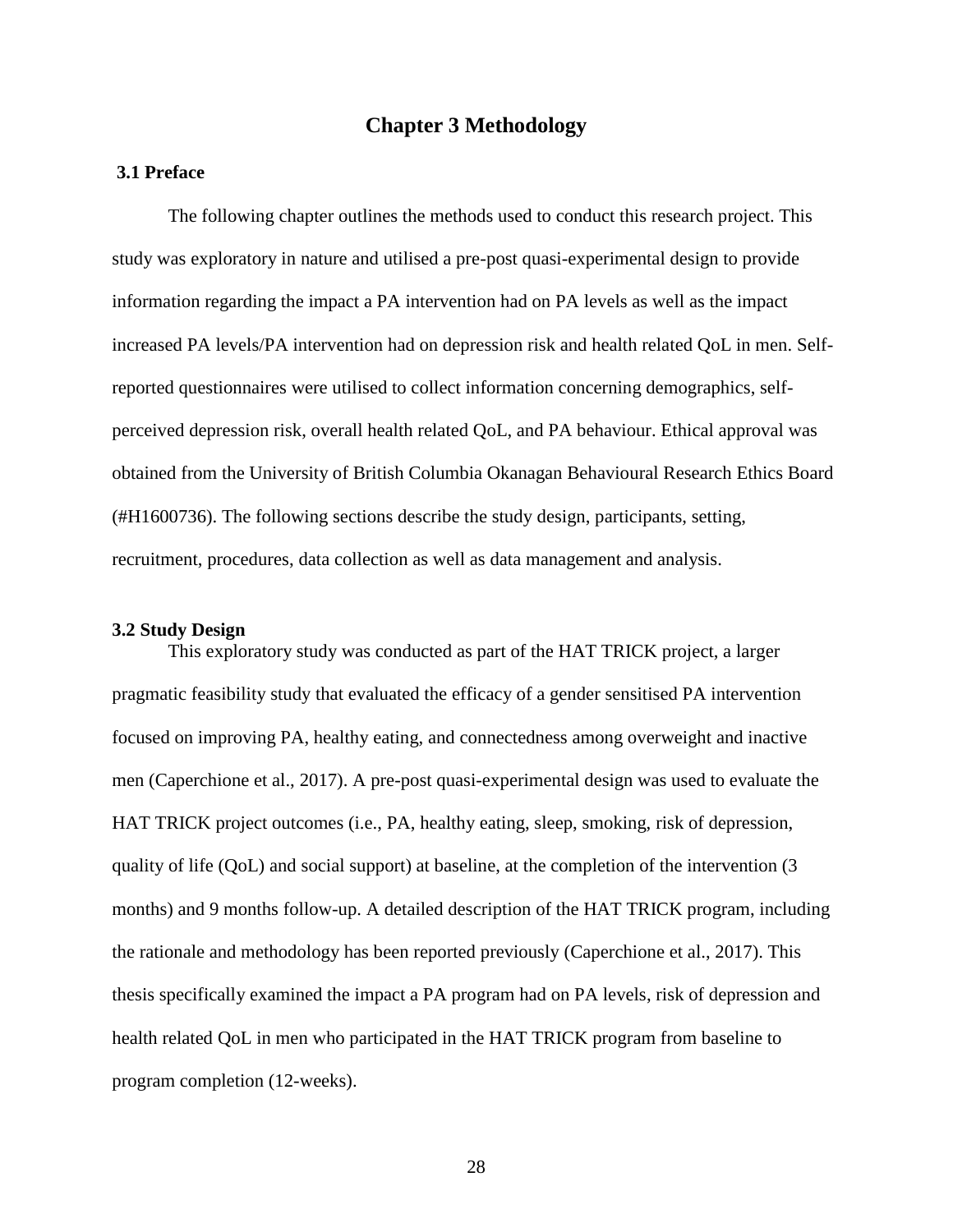#### **3.3 Setting and Participants**

This study was conducted in the City of Kelowna, which is part of the Regional District of Central Okanagan, British Columbia, Canada. This region encompasses the areas of Peachland, Lake Country, and West Kelowna, as well as other unincorporated communities on both sides of Okanagan Lake. Kelowna is the largest community in the Regional District with a population of 194,882 people (Statistics Canada, 2017). Participants were eligible to take part in the program if they lived in these main cities or the surrounding areas and could commute to downtown Kelowna where the program took place. The setting for the study was primarily located at Prospera Place<sup>TM</sup> the largest skating arena and concert venue in Kelowna and home of the Kelowna Rockets  $TM$ , a major junior ice hockey team within the Western Hockey League (WHL). A total of 60 participants (20 participants X 3 groups) were recruited for this study. To be eligible participants had to:

- 1) Be men 35 years of age or older
- 2) Reside in the Central Okanagan Region of Canada
- 3) Accumulate less than 150 minutes of PA per week,
- 4) Have a body mass index (BMI) of over  $25 \text{kg/m}^2$
- 5) Have a pant waist size of 38" or greater.

It was not a requirement of the program to be able to skate or play hockey. It was also not required for these participants to have a history of mental health issues. This sample was chosen because men are a typically hard to reach population for PA programs (Carroll et al., 2014) and studies have shown that men who are inactive may be at increased risk of depression development (Hamer & Stamatakis, 2014). The only major exclusion criterion was that each participant needed to be ambulatory without assistance.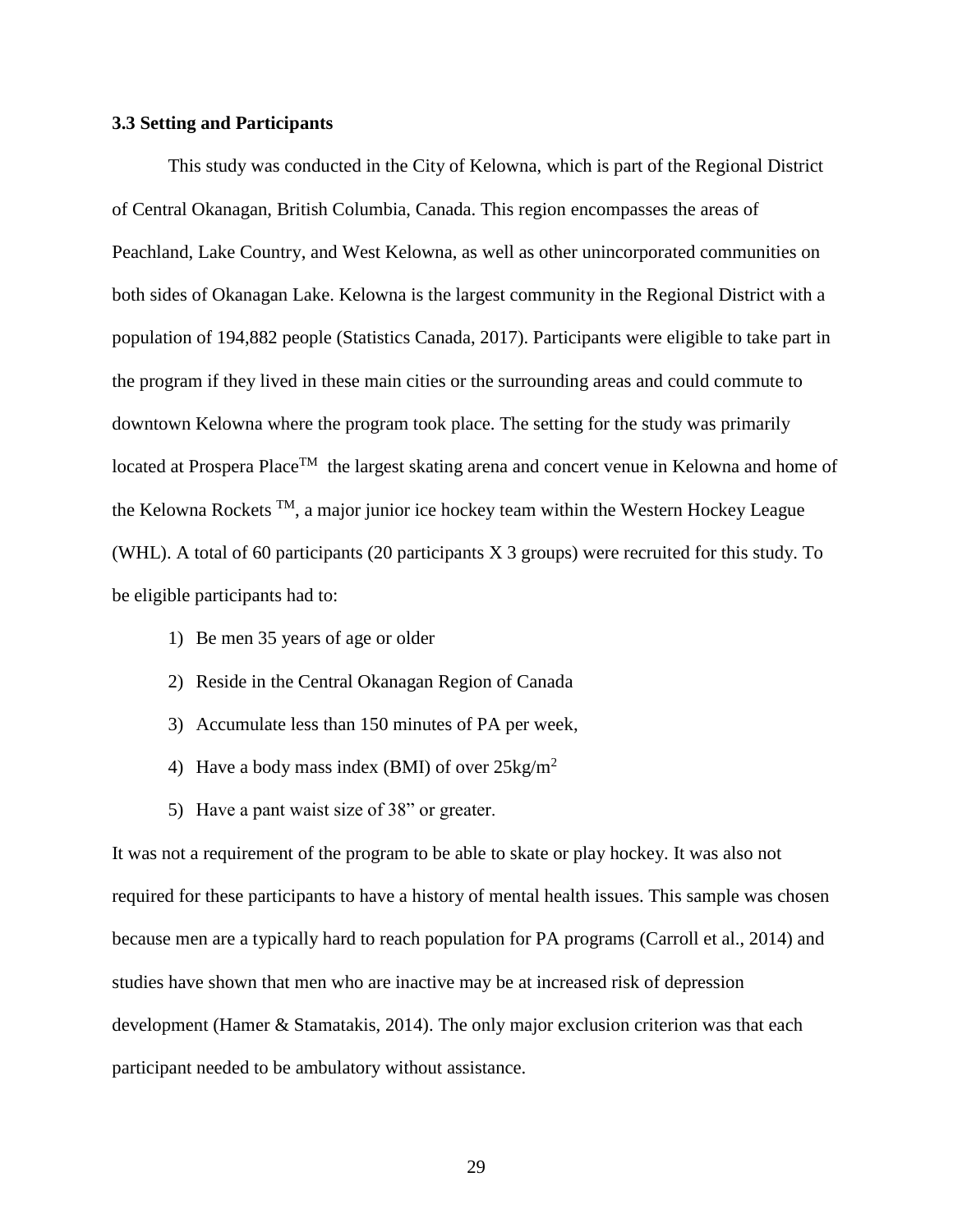## **3.3.1 Recruitment and Consent**

Participants were recruited in three phases corresponding to the delivery of each of the three 12-week HAT TRICK sessions. The first phase of recruitment began in November of 2016 (for the January 2017 session); phase 2 recruitment occurred in January 2017 (for the March 2017 session); and phase 3 recruitment occurred in July 2017 (for the September 2017 session). A variety of recruitment strategies were utilised including local media (e.g., print newspaper, radio broadcast, website postings on castanet.net and Kelowna Now.com), social media (e.g., Facebook, Twitter), and poster advertisements at local community centres, ice hockey arenas, coffee shops, pubs and bars, and large hardware and automotive commercial entities (e.g., Home Depot, Canadian Tire). Following the initial HAT TRICK session, word of mouth was also used as a means of recruitment. Lastly, a HAT TRICK website was developed (www.hattrick.ok.ubc.ca) as an additional recruitment strategy. The website provided information about the program, eligibility criteria and instructions for signing up.

Participants interested in the HAT TRICK program were encouraged to contact the research team to confirm eligibility. Those deemed eligible were asked to complete a Physical Activity Readiness Questionnaire (PAR-Q+), a medical screening tool which has been recommended for use in exercise related interventions (Bredin, Gledhill, Jamnik, & Warburton, 2013). All completed PAR-Q+ were reviewed by a Certified Exercise Physiologist, and individuals who required further medical screening were required to gain medical clearance from a doctor in order to participate. Participants were recruited on a first come first served basis with additional individuals placed on a waitlist to be contacted for future sessions. Written informed consent was obtained from all HAT TRICK participants at each baseline measurement session. During the baseline measurement session, participants were made aware that participation was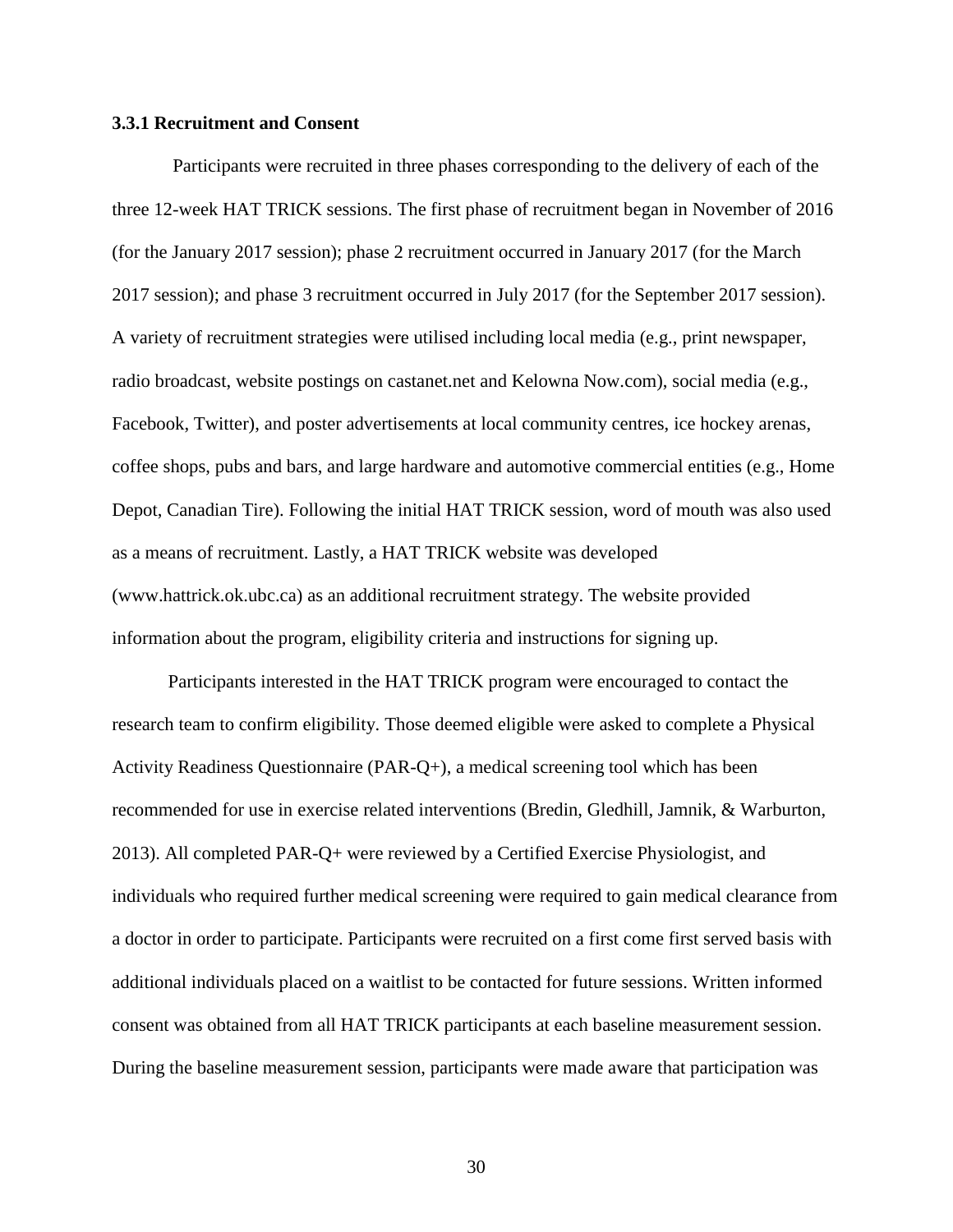completely voluntary and that they could withdraw from the program at any time without consequence.

## **3.4 HAT TRICK Intervention**

HAT TRICK was designed as a gender sensitised intervention for inactive (less than 150 min of PA per week) and overweight men  $(BMI > 25 \text{ kg/m}^2)$ . HAT TRICK focused primarily on PA, healthy eating and social connectedness and was delivered in partnership with the Kelowna Rockets hockey team. The intervention was guided by two theoretical frameworks; The Self-Determination Theory (Deci & Ryan, 1985) and The Social Cognitive Theory (Bandura, 1986, 1991). The self-determination theory (SDT) is a theory of motivation and is concerned with supporting natural intrinsic tendencies human beings have to behave in healthy ways. Motivation is a critical factor in supporting sustained increases in PA. Results from a recent systemic review found consistent support for a positive relationship between more autonomous forms of motivation and increased levels of PA (Teixeira, Carraça, Markland, Silva, & Ryan, 2012). The HAT TRICK program utilised SDT by focusing largely on the intrinsic aspects of motivations and why the participants chose to be a part of this program. Asking questions at the onset of the program regarding what they hoped to achieve and why they signed up for the program. During the first session, participants wrote these goals down on hockey pucks and tossed them into an awaiting net to help cement their commitment to the program and to themselves.

Social cognitive theory (SCT) is based on the observation and learning of skills from a model exhibiting a certain behaviour. The facilitators of the HAT TRICK program attempted to provide participants with a positive model to pattern new health behaviours from. Facilitators of HAT TRICK drew on personal experiences within heath and wellness in their own lives and tried to pass on these behaviours to participants (such as healthy eating tips and proper form for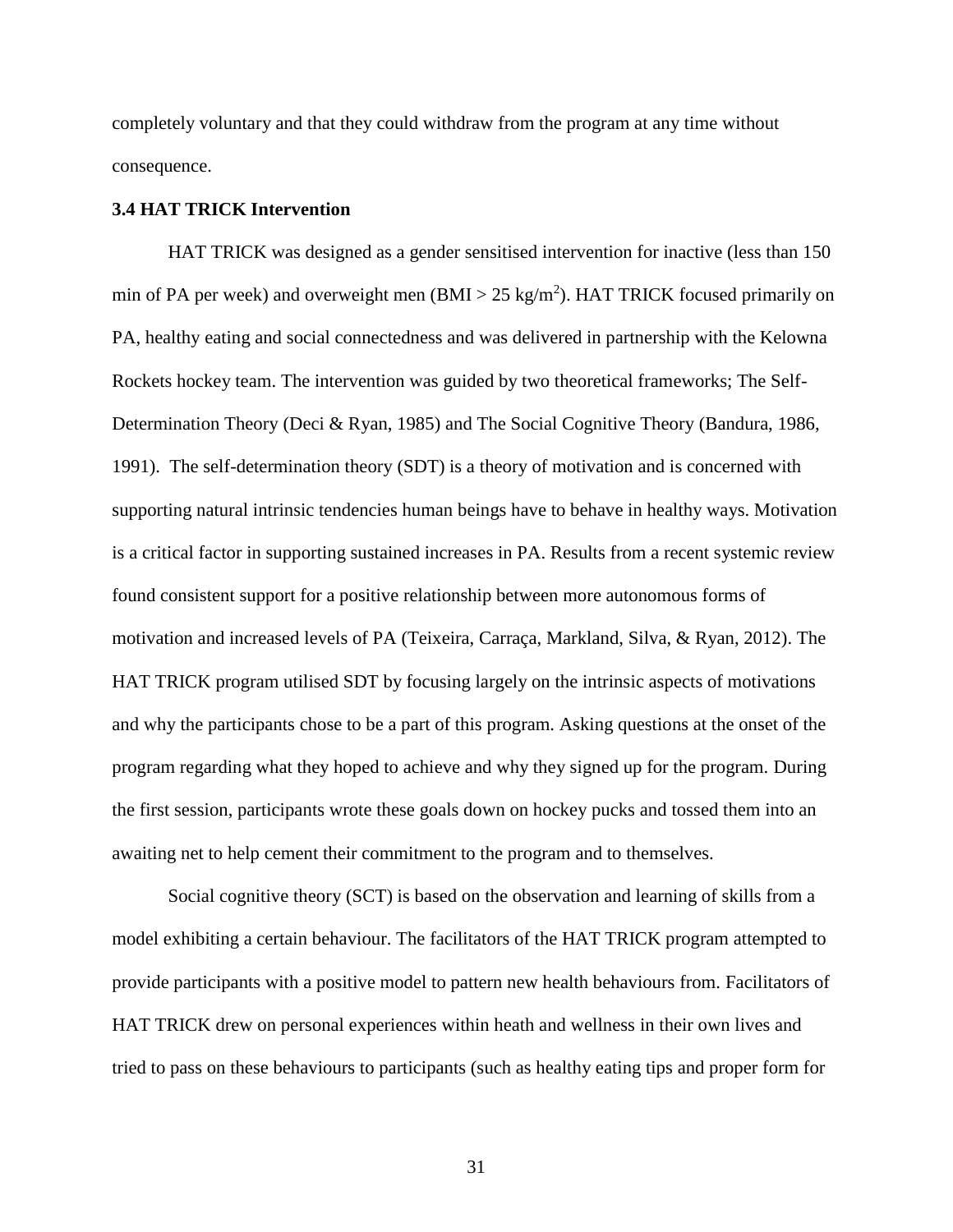exercise). Throughout the HAT TRICK program health professionals (e.g., yoga instructor, nutritionist, strength and conditioning coach) to present different health related topics (yoga instructor, nutritionist, strength and conditioning coach) and the benefits associated with undertaking healthy lifestyle behaviours. By doing this it was thought that participants would be provided with the knowledge to make their own healthy changes and the confidence to continue to engage in such behaviours. A study conducted 2011 found that using SCT in PA interventions increased self efficacy which influenced PA directly and indirectly (White, Wójcicki,  $\&$ McAuley, 2011).

The program consisted of 12 weekly face-to face 90-minute group sessions, which included an educational component and PA component. The educational component, which was framed around hockey related themes, included health-related information on PA, healthy eating, and behaviour change techniques (e.g., goal setting, social support, self-monitoring). The PA component was comprised of multiple activities where participants were guided through a progressive (i.e., step-wise increase in duration and intensity of PA over time) program within the Rockets facility using the team gym, lower concourse loop, and grandstand area. Some of the PA sessions also occurred away from Prospera Place, at the facilities of local community partners. Weekly PA and healthy eating challenges were also incorporated into the HAT TRICK Program. Further details of the education components, PA components and weekly challenges are outlined in Table 3.1.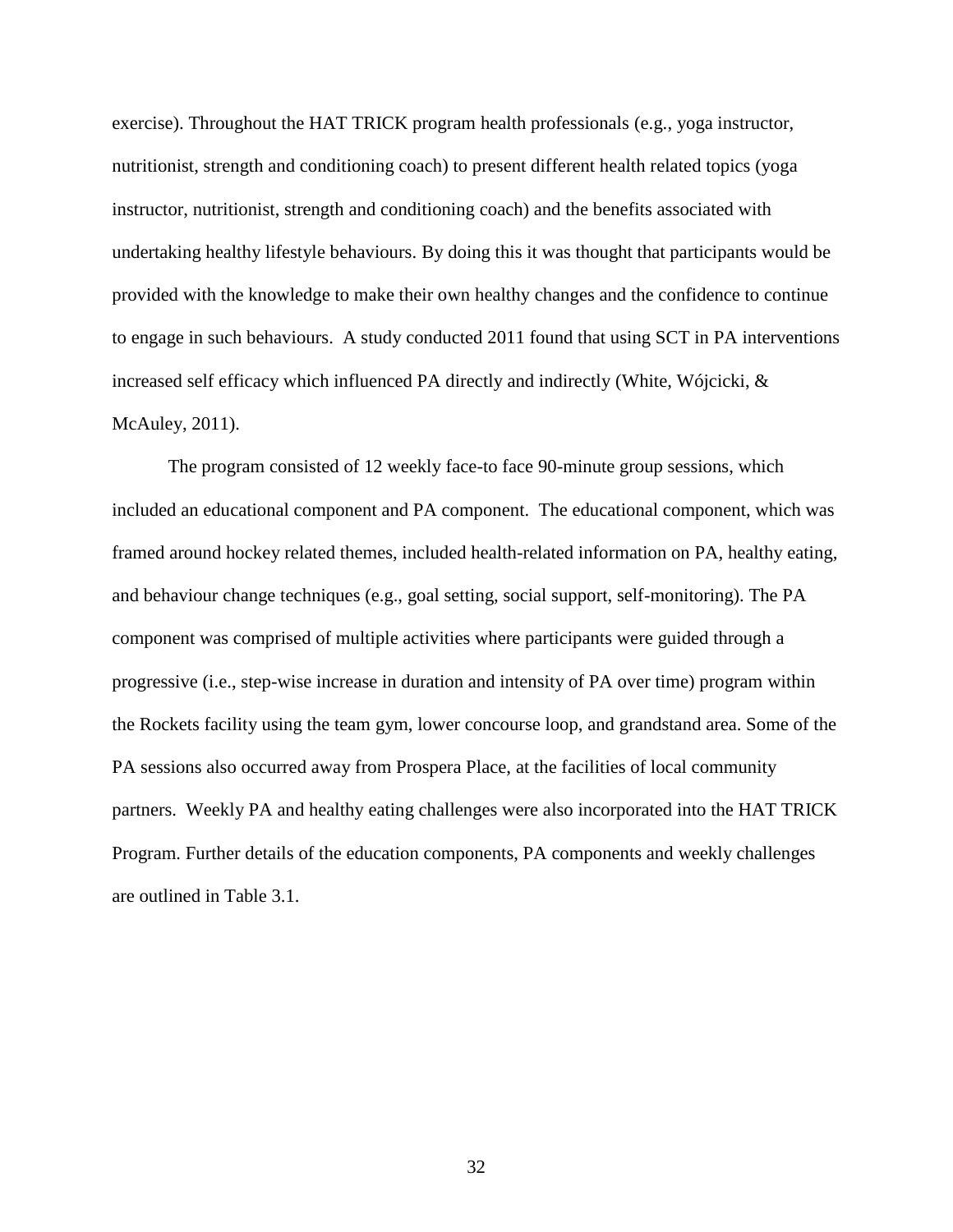Table 3.1: *Weekly Outline of HAT TRICK*

| <b>Education Component</b>          | <b>Group PA</b>                                        | <b>Weekly Challenge</b>                                  |  |  |  |
|-------------------------------------|--------------------------------------------------------|----------------------------------------------------------|--|--|--|
| Week 1: Pre Game                    |                                                        |                                                          |  |  |  |
| Program introduction                | Introduction to Fitbits<br>$\bullet$                   | On every day this week:                                  |  |  |  |
| Why HAT TRICK?                      | Hockey area facility tour with Rockets<br>$\bullet$    | Record how many steps you do<br>$\bullet$                |  |  |  |
| The first step                      | Strength and Conditioning Coach                        | Record everything that you eat and drink<br>$\bullet$    |  |  |  |
| Take stock of current activities    |                                                        | Wear your Accelerometer<br>$\bullet$                     |  |  |  |
| Week 2: Face Off                    |                                                        |                                                          |  |  |  |
| Change a bit                        | Activities around hockey arena<br>$\bullet$            | On at least 3 days of the week:                          |  |  |  |
| Break the cycle                     | Climb bleachers, walk the loop, seat<br>$\Omega$       | walk an extra 1,500 steps (from baseline                 |  |  |  |
| Top 5 tips for success              | dips, Squats, Push-ups                                 | value)                                                   |  |  |  |
|                                     | Fitbit usage and barriers<br>$\circ$                   | Choose water instead of a sugary drink<br>$\bullet$      |  |  |  |
| Week 3: Power Play                  |                                                        |                                                          |  |  |  |
| HAT TRICK to healthy eating: carbs, | Hockey team training gym<br>$\bullet$                  | On at least 3 days of the week:                          |  |  |  |
| proteins, and fats                  | Fundamental activities with Athletic<br>$\circ$        | walk an extra 1,500 steps (from baseline                 |  |  |  |
| Top 6 healthy eating tips           | Trainer                                                | value)                                                   |  |  |  |
| Power food swaps                    | Circuit-style workout<br>$\circ$                       | Start your morning with a healthy breakfast<br>$\bullet$ |  |  |  |
| Week 4: Tic Tac Toe                 |                                                        |                                                          |  |  |  |
| Size: Then and now<br>$\bullet$     | Lower concourse workout<br>$\bullet$                   | On at least 5 days of the week:                          |  |  |  |
| Handy portion guide<br>$\bullet$    | Fast/Slow walking pace changes<br>$\circ$              | walk an extra 1,500 steps (from baseline                 |  |  |  |
| Top 7 tips for dining out           | Dynamic movements<br>$\circ$                           | value)                                                   |  |  |  |
| Rethink beer o'clock                | Discuss week 3 challenge<br>$\circ$                    | Use the handy portion guide to plan a meal<br>$\bullet$  |  |  |  |
| Week 5: Long Change                 |                                                        |                                                          |  |  |  |
| Active living 101<br>$\bullet$      | New Wave Workout<br>$\bullet$                          | On at least 5 days of the week:                          |  |  |  |
| HAT TRICK to active living          | Compound movements taught by<br>$\circ$                | walk an extra 1,500 steps (from baseline                 |  |  |  |
| <b>Canada PA Guidelines</b>         | <b>Personal Trainer</b>                                | value)                                                   |  |  |  |
| Recruit a deep bench                | Circuit-style workout<br>$\circ$                       | Choose water instead of a sugary drink<br>$\bullet$      |  |  |  |
| Week 6: Neutral Zone                |                                                        |                                                          |  |  |  |
| Energy balance<br>$\bullet$         | Exercise at a moderate intensity (3 bouts<br>$\bullet$ | On at least 3 days of the week:                          |  |  |  |
| The 80/20 rule                      | of 15 minutes)- Include short intervals of             | walk an extra 3,000 steps (from baseline                 |  |  |  |
| Top 8 keys to weight loss           | higher intensity                                       | value)                                                   |  |  |  |
| Drink wisely                        | Intermission:                                          | Apply the 80/20 rule<br>$\bullet$                        |  |  |  |
|                                     | o Discuss week 5 challenge                             |                                                          |  |  |  |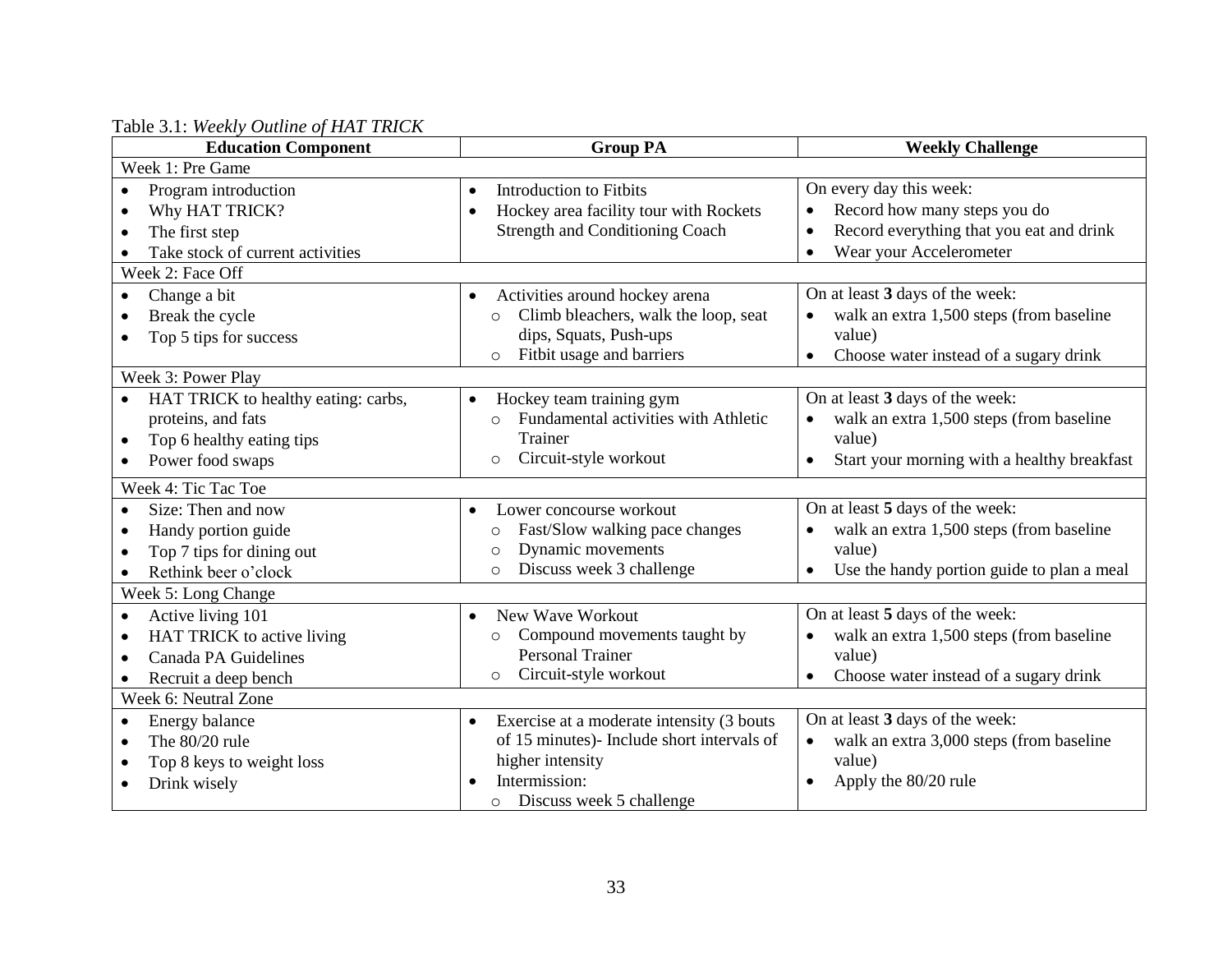| <b>Education Component</b>                     | <b>Group PA</b>                                          | <b>Weekly Challenge</b>                                  |  |  |
|------------------------------------------------|----------------------------------------------------------|----------------------------------------------------------|--|--|
| Week 7: Penalty Kill                           |                                                          |                                                          |  |  |
| Keep your stick on the ice                     | "Boot camp" style workout<br>$\bullet$                   | On at least 3 days of the week:                          |  |  |
| Top 6 relapse prevention strategies            | Discuss week 6 challenge<br>$\circ$                      | walk an extra 3,000 steps (from baseline                 |  |  |
| Top 6 healthy snacking tips                    |                                                          | value)                                                   |  |  |
| Rewarding yourself                             |                                                          | Choose healthy snacks options<br>$\bullet$               |  |  |
| Week 8: Odd Man Rush                           |                                                          |                                                          |  |  |
| Principles of strength training<br>$\bullet$   | Introduction to at-home bodyweight                       | On at least 5 days of the week:                          |  |  |
| Circuit training                               | workout                                                  | walk an extra 3,000 steps (from baseline                 |  |  |
| At home workout                                | Discuss week 7 challenge<br>$\Omega$                     | value)                                                   |  |  |
| Turning up the heat                            |                                                          | Start your morning with a healthy breakfast<br>$\bullet$ |  |  |
| Week 9: Icing                                  |                                                          |                                                          |  |  |
| Top 5 tips for "brocery" shopping<br>$\bullet$ | Exercise at moderate-vigorous intensity (3)<br>$\bullet$ | On at least 5 days of the week:                          |  |  |
| Reading the fine print<br>$\bullet$            | bouts of 15 minutes)-15 minutes included                 | walk an extra 3,000 steps (from baseline                 |  |  |
| The many names for sugar and salt              | high intensity training (HIT)                            | value)                                                   |  |  |
| Product buzz words                             |                                                          | Apply the 80/20 rule<br>$\bullet$                        |  |  |
| Week 10: Fast Break                            |                                                          |                                                          |  |  |
| Making healthy trades<br>$\bullet$             | Boxing and Jiu- Jitsu at local MMA gym<br>$\bullet$      | On at least 5 days of the week:                          |  |  |
| Label reading and comparison activity          | Discuss week 9 challenge<br>$\circ$                      | walk an extra 3,000 steps (from baseline                 |  |  |
| The BBQ king                                   |                                                          | value)                                                   |  |  |
|                                                |                                                          | Choose healthy snacks options<br>$\bullet$               |  |  |
| Week 11: Set Play                              |                                                          |                                                          |  |  |
| Sit less                                       | Ball Hockey Game and circuit workout<br>$\bullet$        | On at least 5 days of the week:                          |  |  |
| Top 4 stress management tips                   | Discuss week 10 challenge<br>$\circ$                     | walk an extra 3,000 steps (from baseline<br>$\bullet$    |  |  |
| Sleep and health                               |                                                          | value)                                                   |  |  |
| <b>SMART GOALS</b>                             |                                                          | Use the handy portion guide to plan a meal               |  |  |
| Week 12: He shoots, he scores!                 |                                                          |                                                          |  |  |
| Highlight reel<br>$\bullet$                    | Data collection with Healthy snacks and<br>$\bullet$     | Be HAT TRICK healthy. Keep working                       |  |  |
| Dealing with set-backs                         | water                                                    | towards your goals and making small lifestyle            |  |  |
| What's the next step?                          | Discuss week 11 challenge<br>$\circ$                     | changes.                                                 |  |  |
| Keeping yourself accountable                   |                                                          |                                                          |  |  |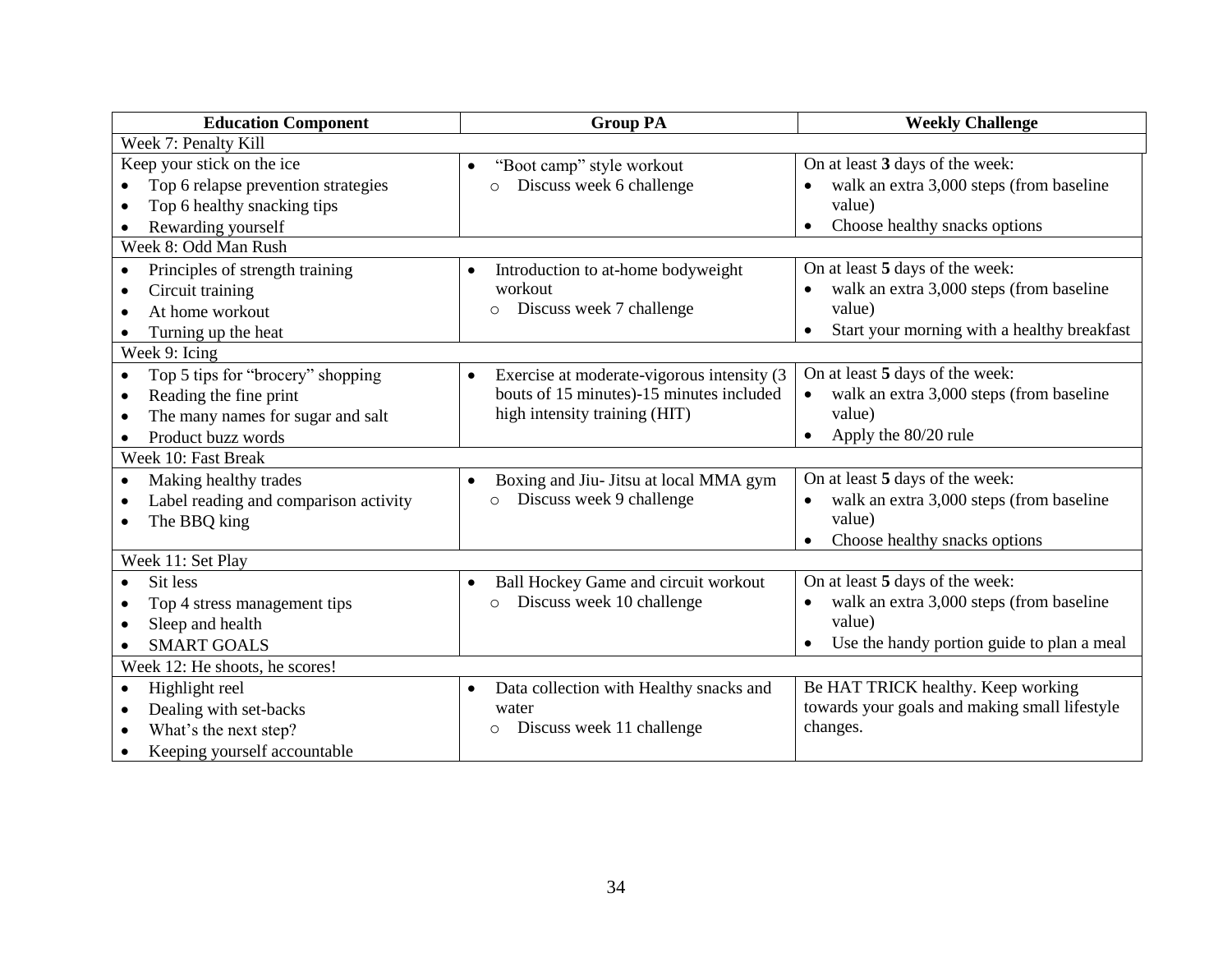Social connectedness was promoted through an interactive and relaxed style of learning (i.e., open question periods, joking between participants, free discussion) during each weekly session. During this time, the program facilitators promoted a sense of belonging and comradery through group activities and friendly competition. Men were also encouraged to exchange email addresses and other contact information (e.g. phone numbers, Fitbit accounts) and meet outside the program to engage in further PA together.

HAT TRICK was facilitated by research personnel trained in health promotion behaviour change techniques, and at certain sessions, were also joined by external guests from the community (e.g., personal fitness trainers, nutritionists, physical therapists). These external guests touched on different PA examples, proper diet and portion control, and the importance of stretching respectively. The Rockets athletic therapist was brought in for the first session to give a tour of the Rockets facilities (including the dressing room and private gym) and lead the first PA session with each group. A group photo was taken in the Rockets dressing room around the team logo as a strategy to initiate a sense of comradery and association with the team. The Rockets nutrition specialist was also involved as a guest speaker to implement the nutrition education sessions. Examples of topics that were discussed during these sessions included; the importance of a healthy breakfast, eating smaller portions throughout the day, and examples of each macronutrient (i.e., carbohydrates, proteins, and fats) required for a healthy diet. Participants from previous HAT TRICK sessions were also invited back as guest speakers to share their own personal HAT TRICK experience with current program participants. At the beginning of the program (weeks 1-4) more emphasis was placed on the educational component of HAT TRICK which lasted for approximately 60 minutes with the remaining 30 minutes devoted to PA. As the program progressed (weeks 4-8), the PA component began to increase (45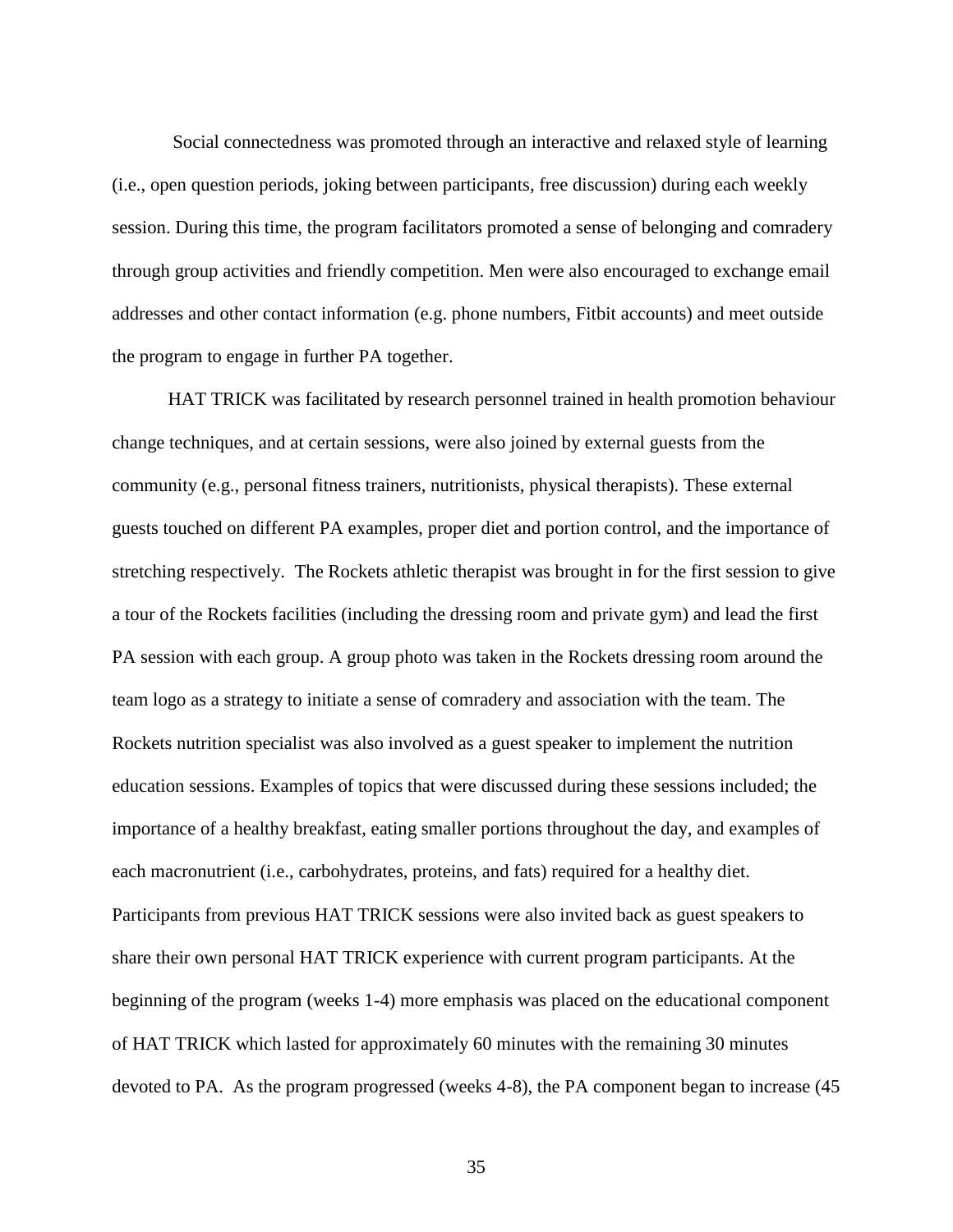minutes) while the educational component decreased (45 minutes). The final four weeks of HAT TRICK focused mainly on PA with 30 minutes of classroom time and 60 minutes of PA.

# **3.5 Data Collection Procedures and Outcome Measures**

## **3.5.1 Data Collection Procedures**

Data collection took place between December 2016 and November 2017. Baseline data for group one was collected in December 2016 and 12-week data collected in March 2017. Baseline data for group two was collected in February 2017 and 12-week data was collected in May 2017. Lastly, baseline data for group three was collected in August 2017 and 12-week data was collected in November 2017. All assessments were conducted at Prospera Place, however, participants who were unable to attend baseline or follow up measures at Prospera Place completed these assessments at an agreed upon time (within a week of the original data collection period) and place (e.g., at their home or at the University of British Columbia Okanagan Campus). At each baseline measurement session, participants were given a personal data collection package (participant ID number and accelerometer number written on each package) that included a self-report questionnaire, anthropometric and physiological measures form, an accelerometer and an accelerometer instruction sheet and log sheet. After the questionnaires were completed by participants and anthropometric and physiological measures (i.e., height, weight, waist circumference-WC, blood pressure-BP, and heart rate-HR) were taken by a trained researcher, program facilitators provided information about the accelerometers (i.e., what they do, what they are used for) and gave instructions on how to use them. In addition, participants were instructed to record the wear time on an accelerometer log sheet provided in the envelope. Participants were also instructed to record any activities done that would not have been recorded by the accelerometer (e.g., swimming, stationary bike). Researchers and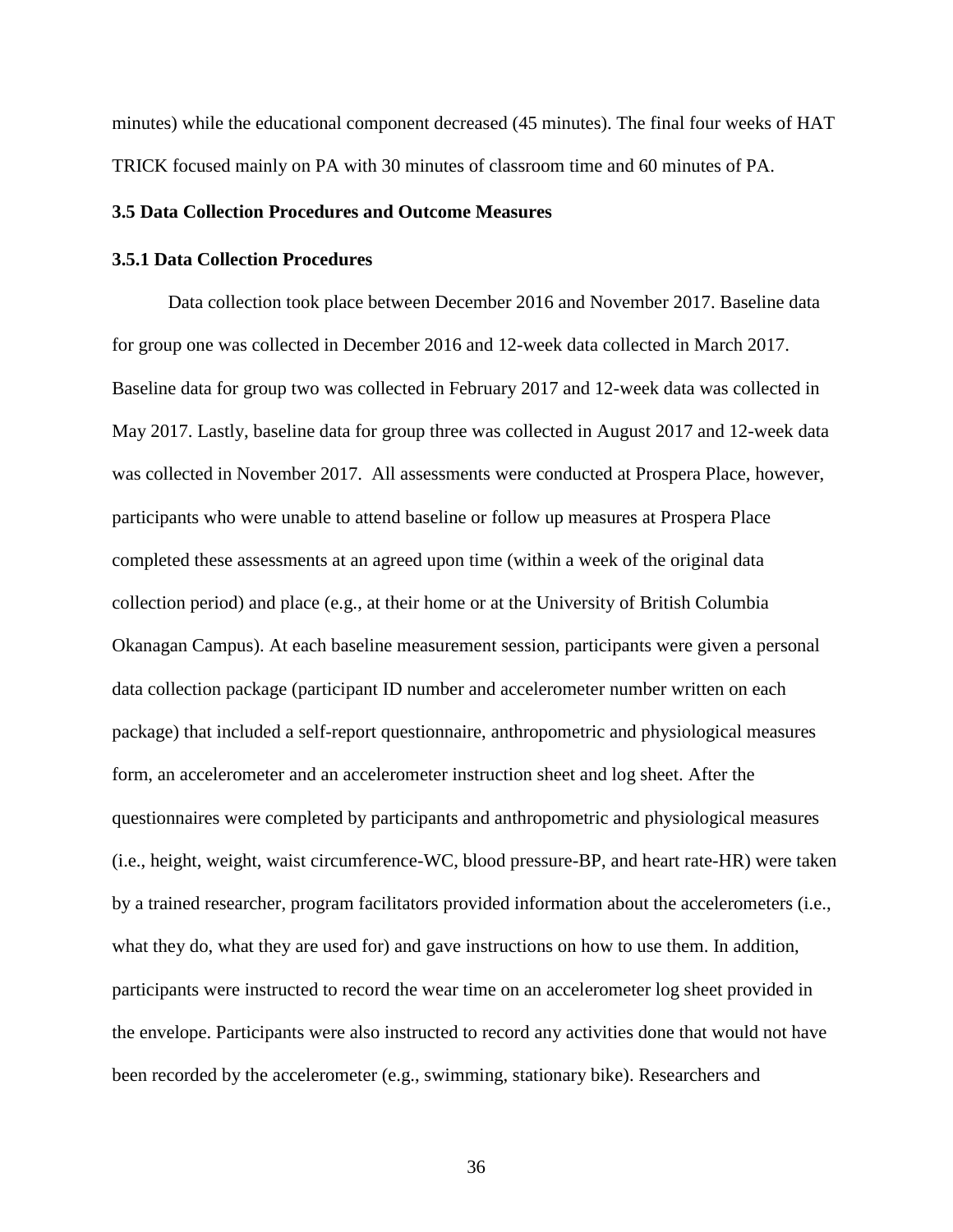facilitators were present during the completion of the questionnaires to provide feedback and answer questions. Questionnaires were collected by the researchers before participants left each data collection session (i.e., baseline and 12-weeks). Participants were instructed to return their accelerometers to the front desk at Prospera Place after the assigned wear time of 7 days.

#### **3.5.2 Measures**

# **Demographic Characteristics**

Baseline demographic information was collected via self-report questionnaire and included date of birth, ethnic background, level of education, marital status, chronic disease conditions, main activity, occupation, and household income.

# **Anthropometrics and Physiological Measures**

Height (cm), weight (kg), WC (cm), BP (mmHg), and HR (bpm) were measured by a trained research team member. Height and weight were measured with the participant standing normally, with feet together and head in the Frankfort plane, using a Seca 700 mechanical balance scales and a Seca 220 measuring rod (Seca GmbH, Hamburg). Body Mass Index (BMI) was calculated using height and weight. BMI is a measure of body fat based on the weight of an individual in relation to their height calculated by dividing weight in kilograms by height in meters squared and is often used in community-based research as an estimate of body fat (McAdams, Van Dam, & Hu, 2007). WC was measured on the transverse plane at the top of the iliac crest using a measurement tape. BP (mmHg) and HR (bpm) were measured two times at two-minute intervals with a Life Source Digital Deluxe One Step Blood Pressure Monitor. Participants were asked to sit quietly for five minutes prior to the first measurement. BP was measured on the left arm with forearm on a table, palm of the hand facing up. Participants were asked to rest the arm comfortably at heart level, sitting with their back against the chair, legs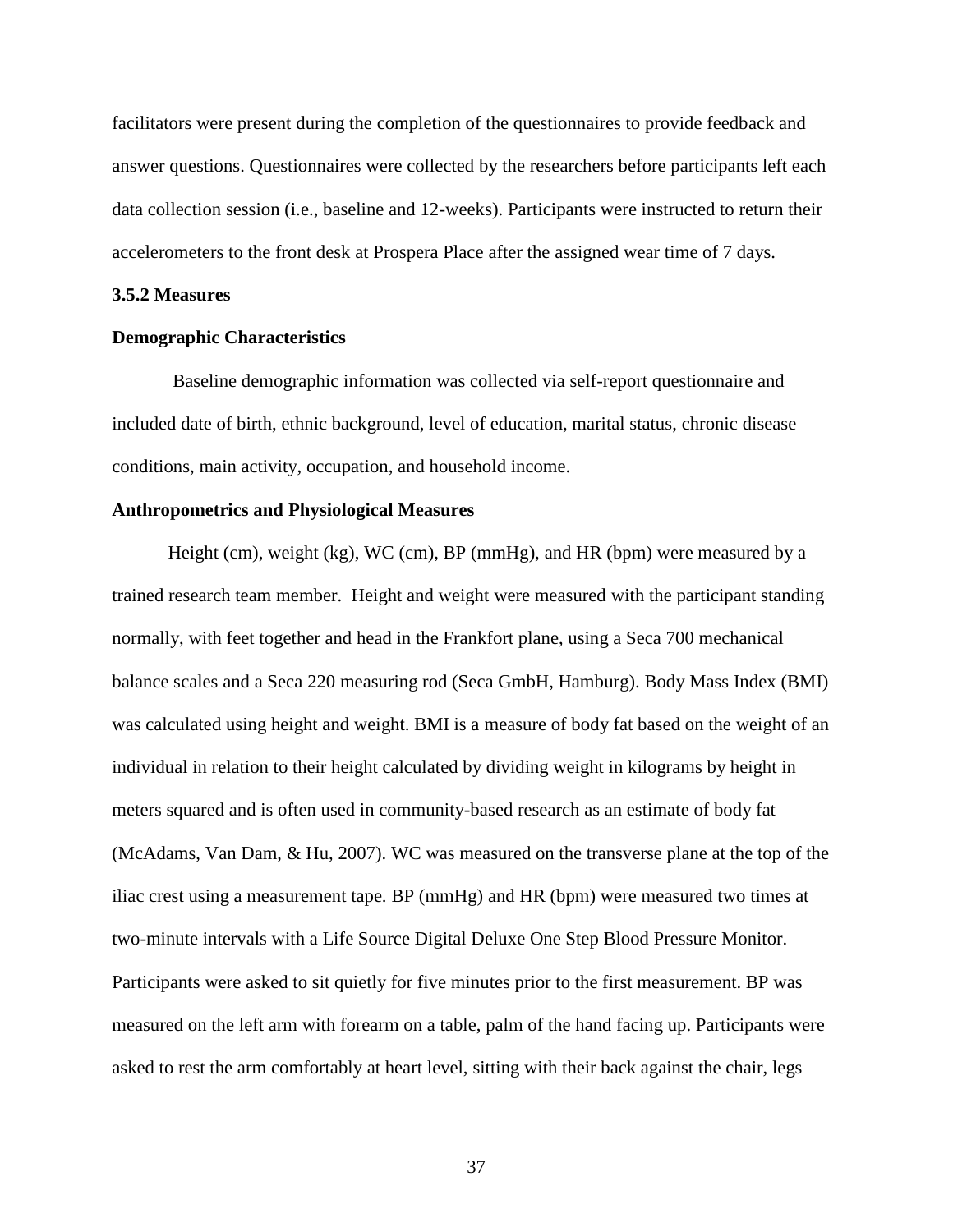uncrossed. All anthropometric and physiological measures were assessed at baseline and 12 weeks. See Appendix A for the anthropometric and physiological measures form.

#### **Physical activity**

PA was assessed using a modified version of the self-reported Godin Leisure-Time Exercise Questionnaire- GLTEQ (Godin, 2011; Godin & Shephard, 1985). Previous studies using the GLTEQ have found support for construct validity of test scores across a number of different populations as well as strong test-retest reliability (Amireault & Godin, 2015; Godin & Shephard, 1985; Sallis, Buono, Roby, Micale, & Nelson, 1993). The modified GLTEQ is a 3 item self-report PA measure that assesses the frequency and duration of strenuous (heart beating rapidly; e.g. running, hockey, skiing), moderate (not exhausting; e.g. fast walking, cycling at an easy pace, easy swimming) and mild (minimal effort; e.g. housework, easy walking, relaxing yoga) PA performed in bouts of 10 minutes or more during a typical week. In order to score this questionnaire, the weekly frequencies for each category were multiplied by their corresponding MET (Mild=3, Moderate=5, Strenuous=9). These scores are then totaled and scores adding to or greater than 24 are considered 'active' while scores of 23 units or less are described as 'inactive' (Godin & Shephard, 1985). Scores from the GLTEQ have been validated in multiple studies (Trinh, Plotnikoff, Rhodes, North, & Courneya, 2011) and compare favourably with other selfreport measures of PA. The GLTEQ also correlates with indicators of physical fitness expected as a function of an increased frequency of exercise (Jacobs, Ainsworth, Hartman, & Leon, 1993). This questionnaire is popular in multiple different populations because it is easy to understand and quick to administer; it also appears stable across multiple test administrations (Rhodes, Courneya, Blanchard, & Plotnikoff, 2007).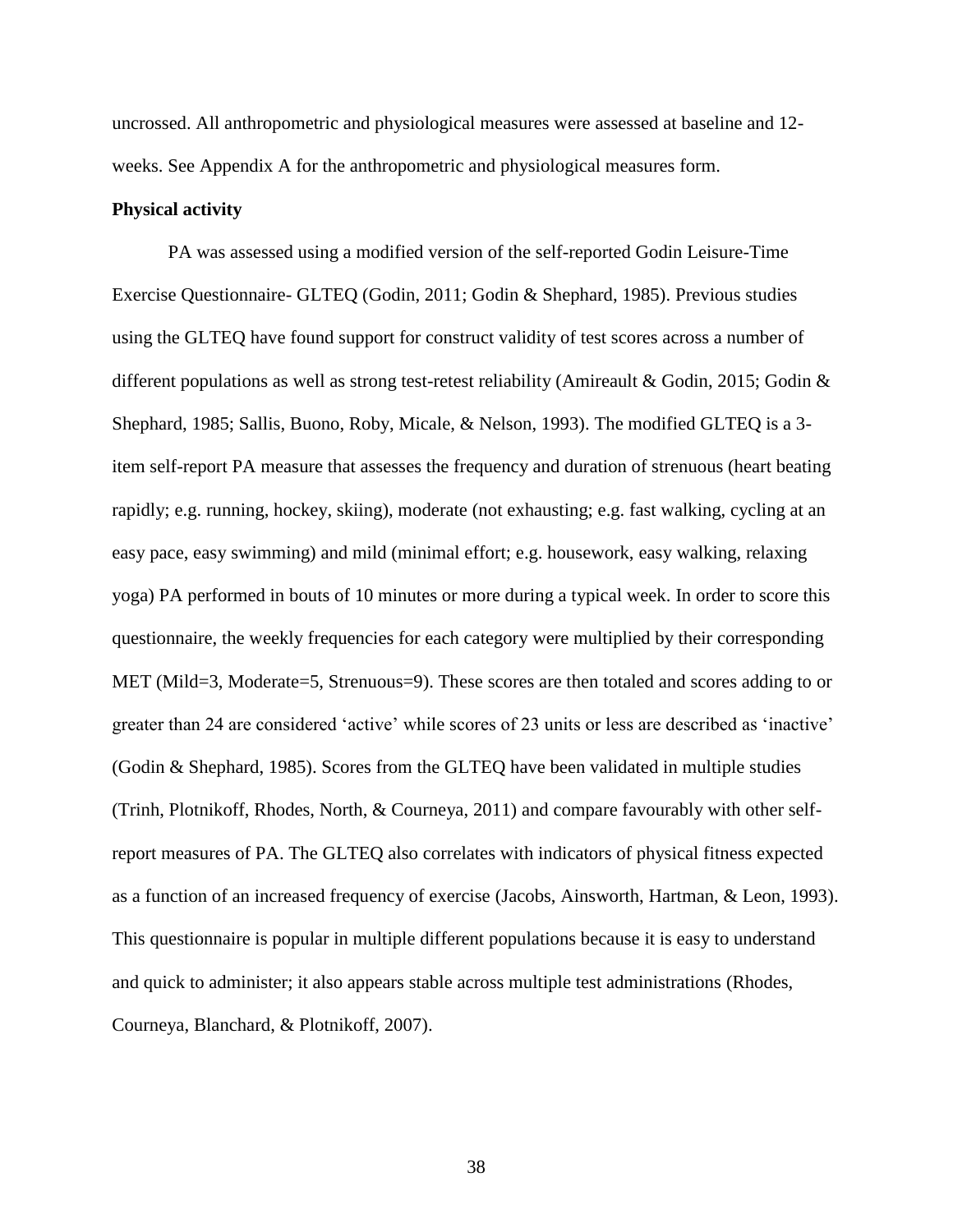## **Depression Risk**

Risk of depression was assessed using the Male Depression Risk Scale (MDRS-22) (Rice, 2011). The MDRS-22 assesses potential risk factors that may be indicators of current depression or a risk of depression on a 22-item Likert scale ranging from 0 (not at all) to 7 (almost always). Participants were asked to think back over the last month and respond to each item considering how often it applied. The MDRS-22 provides a total score of depression risk via the summation of all 22 items and six subscale scores that follow six symptom domains. These domains include: emotional suppression, drug use, alcohol use, somatic symptoms, risk taking, and anger and aggression. A higher score indicates a greater risk of depression. The MDRS-22 has demonstrated validity and reliability among men (Rice et al., 2017; Rice, Fallon, Aucote, & Möller-Leimkühler, 2013). In a recent study testing the validity and reliability of the MDRS in a Canadian sample (n=1000 men), researchers compared the MDRS-22 (and the corresponding sub scales) to the widely used Patient Health Questionnaire-9 (Manea, Gilbody, & McMillan, 2011). CFA model fit indices indicated adequate model fit for the six-factor MDRS-22 model. ROC curve analysis indicated that the MDRS-22 was effective for identifying those with a recent (past four weeks) suicide attempt and identified a greater number of recent suicide attempts (84.62%) than the PHQ-9 (53.85%) (Rice et al., 2017). The MDRS-22 is the first malesensitised risk of depression scale to be validated using CFA techniques in independent and cross nation samples.

# **Health-related Quality of Life**

Health related QoL was assessed using the Short Form Health Survey (SF-12) (Ware, Kosinski, & Keller, 1998). The SF-12 was developed as a shorter alternative to the SF-36 (Ware Jr & Sherbourne, 1992) and it includes 12 questions nested within 8 physical and mental health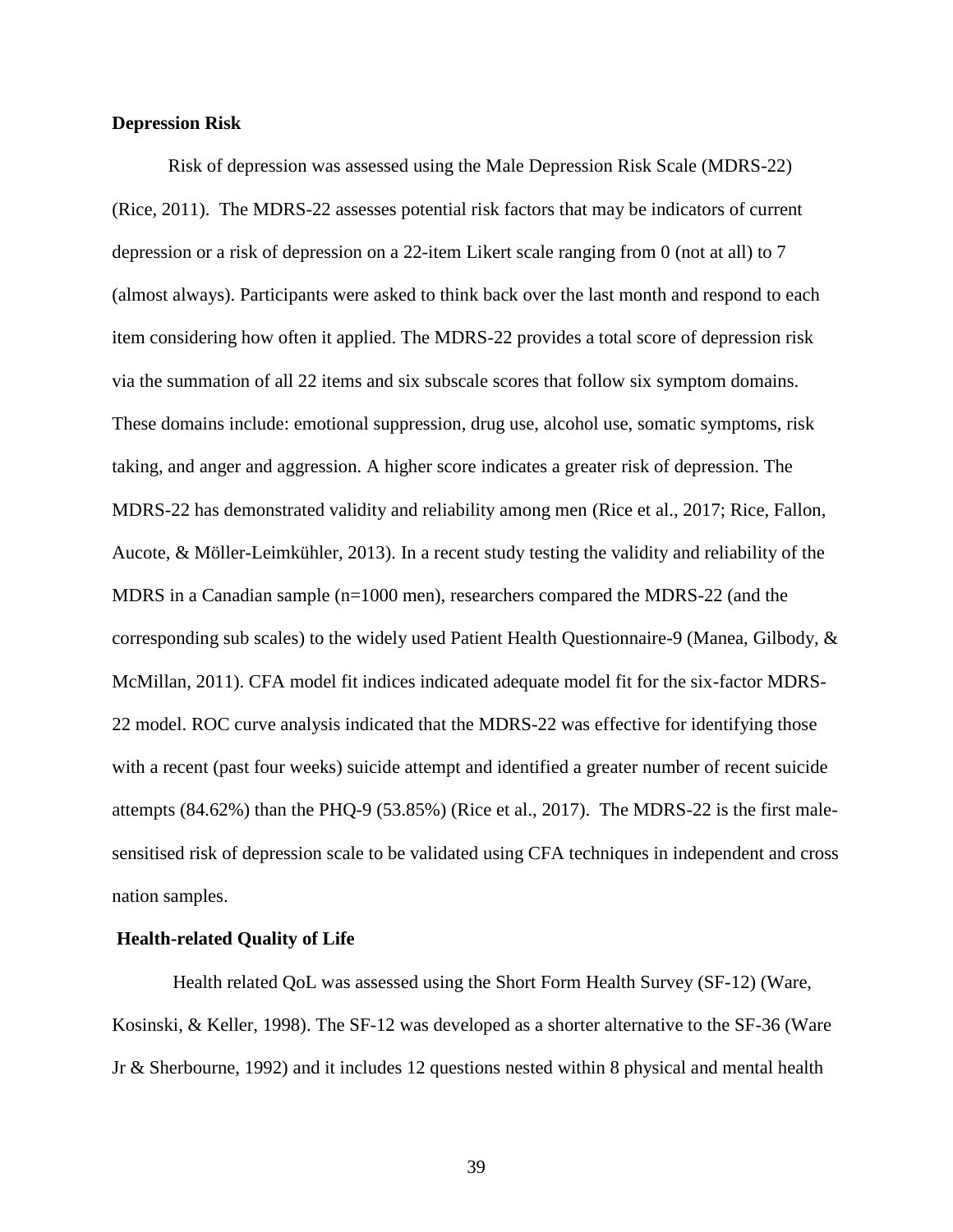dimension scales including; physical functioning, role-physical, bodily pain, general health, vitality, social function, role-emotional and mental health. Scoring for this survey includes precoded numeric values that are assigned to each of the eight scales and then scored from 0 to 100, with a higher score indicating better health. The SF- 12 is one of the most widely used health related QoL evaluation tools and has been shown to be valid and reliable in a number of populations including men (Burdine, Felix, Abel, Wiltraut, & Musselman, 2000; Jakobsson, 2007; Jenkinson, Chandola, Coulter, & Bruster, 2001; Wee, Davis, & Hamel, 2008). Upon analysis of the data all 12 items were checked for out-of-range values prior to assigning the final item value. Out-of-range values were those that were lower than an item's pre-coded minimum value or higher than an item's pre-coded maximum value. No out-of-range values were found. Reverse scoring was conducted on four items in the SF-12 because these items had a higher precoded value indicating poorer health. Participant's final values were totalled and entered into SPSS (Version 21) for frequency analysis.

# **3.6 Analyses**

Descriptive analyses were performed using the IBM program SPSS V21.0 to provide information on frequencies, proportions, means, and standard deviations (SD). Questionnaire and demographic data were entered into SPSS (version 21) for analysis. The descriptive variables included demographics, depression risk, and health related QoL, while the outcome variables were PA levels, QOL levels, and risk of depression scores post- intervention. In order to understand and analyse change in PA levels, depression risk and health related QoL paired samples t-tests were conducted using baseline and follow-up data for each pair. Three hypotheses were tested using a paired samples t-test. First, it was hypothesized that HAT TRICK program participants would report an increase in PA levels from baseline to 12-weeks. In order to test this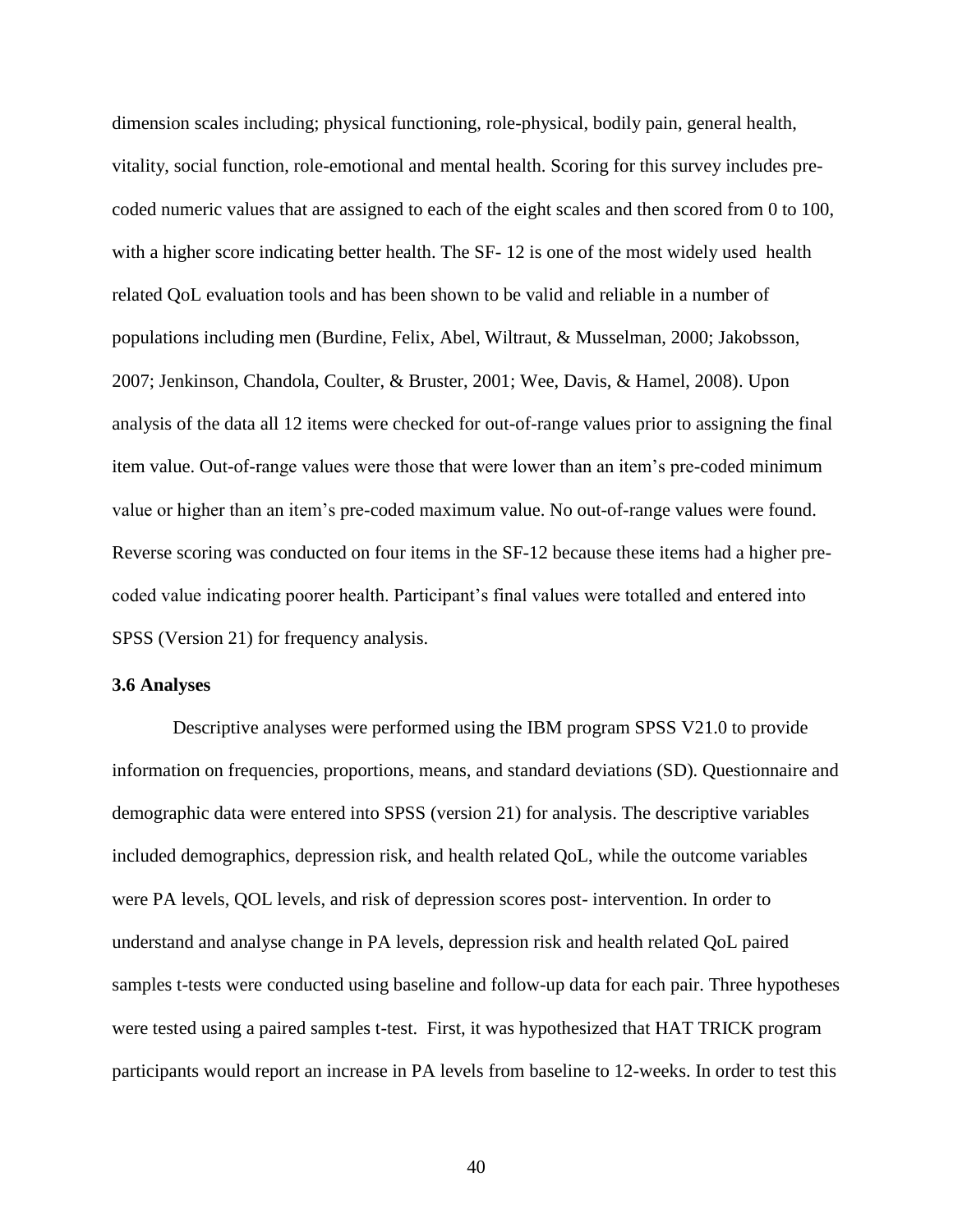hypothesis, data were collected on self reported PA levels at baseline and again after participating in the HAT TRICK PA program. Using a paired samples t-test, a comparison was made to describe the difference between the two time points within the same group (n=58). In similar fashion, a decrease in depression risk scores from baseline to 12-weeks was hypothesized. A separate paired samples t-test was used to compare the depression risk values from baseline to 12-week via pre and post interventions measures collected via the MDRS-22. In addition, a third hypothesis was that there would be an improvement in overall health-related QoL as measured by the SF-12 scale at completion of the HAT TRICK program. In order to test this hypothesis, data collected before and after the PA intervention were compared using a third paired samples t-test. An alpha level of  $p \le 0.05$  was used to determine statistical significance.

The paired samples t-test compares two means that are from the same data set/participants. These two means typically represent two different time points (i.e., pre-test and post-test with an intervention between them). The purpose of the paired samples t-test is to determine whether there is statistical evidence that the mean difference between paired observations on a particular outcome is significantly different than zero. The variables measured in this test are known as the dependent variables. In this thesis the paired samples t-test was used in the pre-post test analysis as well as to compare means between the change values from baseline to post intervention on the PA levels, MDRS-22 scores, and QoL scores. In order to run a paired samples t-test there are several assumptions that must be met. Firstly, the dependent variable(s) used must be continuous (i.e., interval or ratio level). This assumption was met because all data used were on a continuous ratio scale. Secondly, the data obtained must come from related samples, therefore subjects in the first measurement must also be present in the second measurement. Since the data collected were from one group, this assumption was also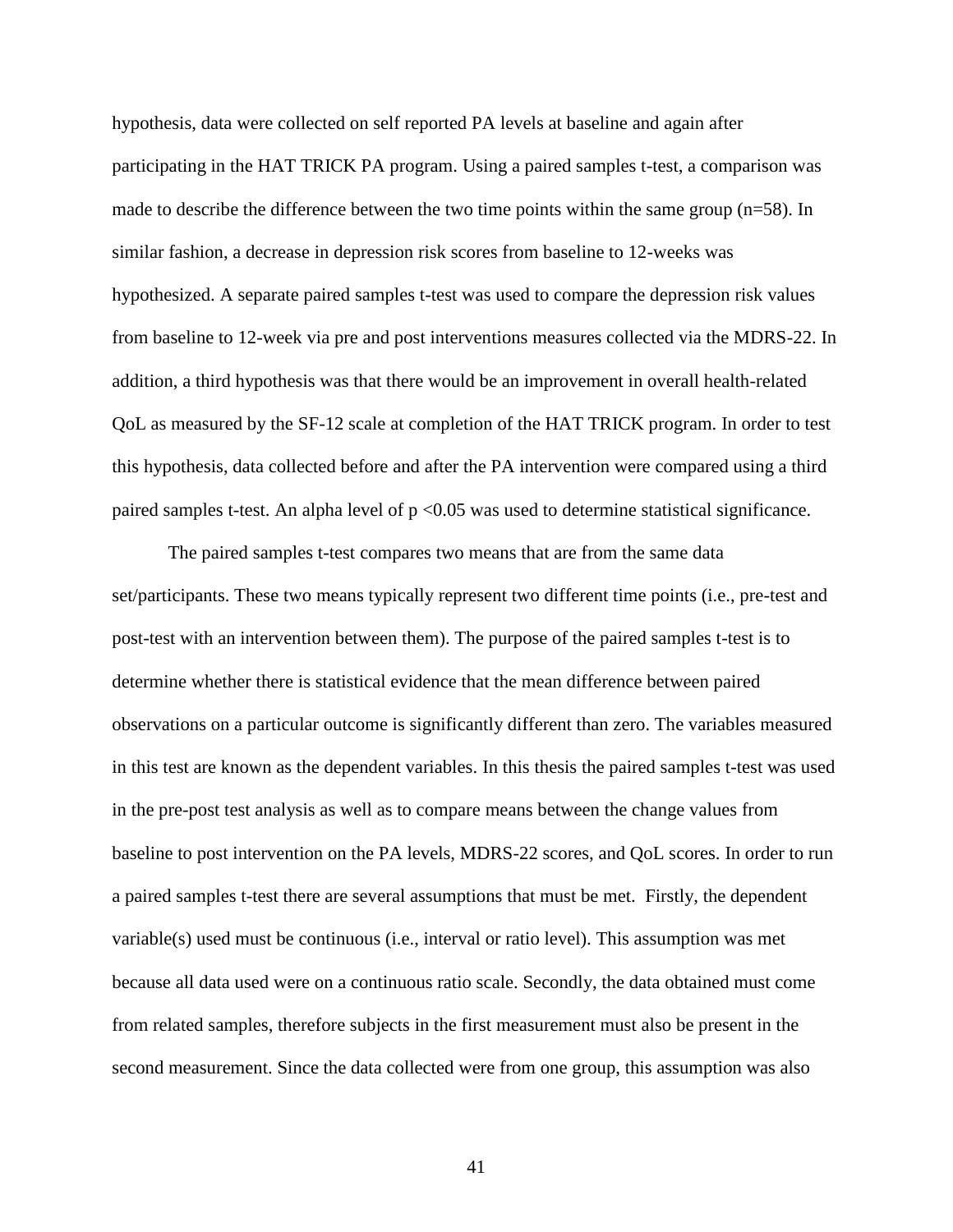met and any participants who were not present at 12-weeks were not included in the analysis. In some cases, it is preferred that the data be from a random sample from the population. However, most population-based studies do not provide a random sample. An article written in 2004 shows that although random sampling may be preferred, data collected and analysed using a paired samples t test that is not a random sample still provides valid and comparable results (Ernst, 2004).. The data used must also be normally distributed between the paired values and there must be no outliers in the difference between the two related groups. This assumption was met after controlling/removing extreme or unrealistic values and replacing them with mean values for a given variable. A bivariate analysis such as a t-test does not control for potential confounders, or other unmeasured variables that may account for some of the observed changes over time, therefore any changes seen cannot be directly attributed to the PA intervention because there is not a control group to compare change values.

To further analyze the significance of the results obtained by the HAT TRICK study, three multiple regression analyses were conducted. It was hypothesized that depression risk would decrease as health-related QoL increased. Multiple regression analyses are conducted in order to discover supportive evidence for the results found in the previous paired samples t-tests. If the relationship between variables is also found during the multiple regression analysis after controlling for the specific extraneous variables such as age and household income, then the ttest results remain significant. A multiple regression analysis is used to identify potential predictors of the outcome variable while controlling for possible confounders. That way conclusions that were obtained from pre to post intervention t tests are strengthened by the controlling of extraneous variables. In order to examine these relationships, three separate multiple regressions were conducted: 1) between PA change scores and depression risk change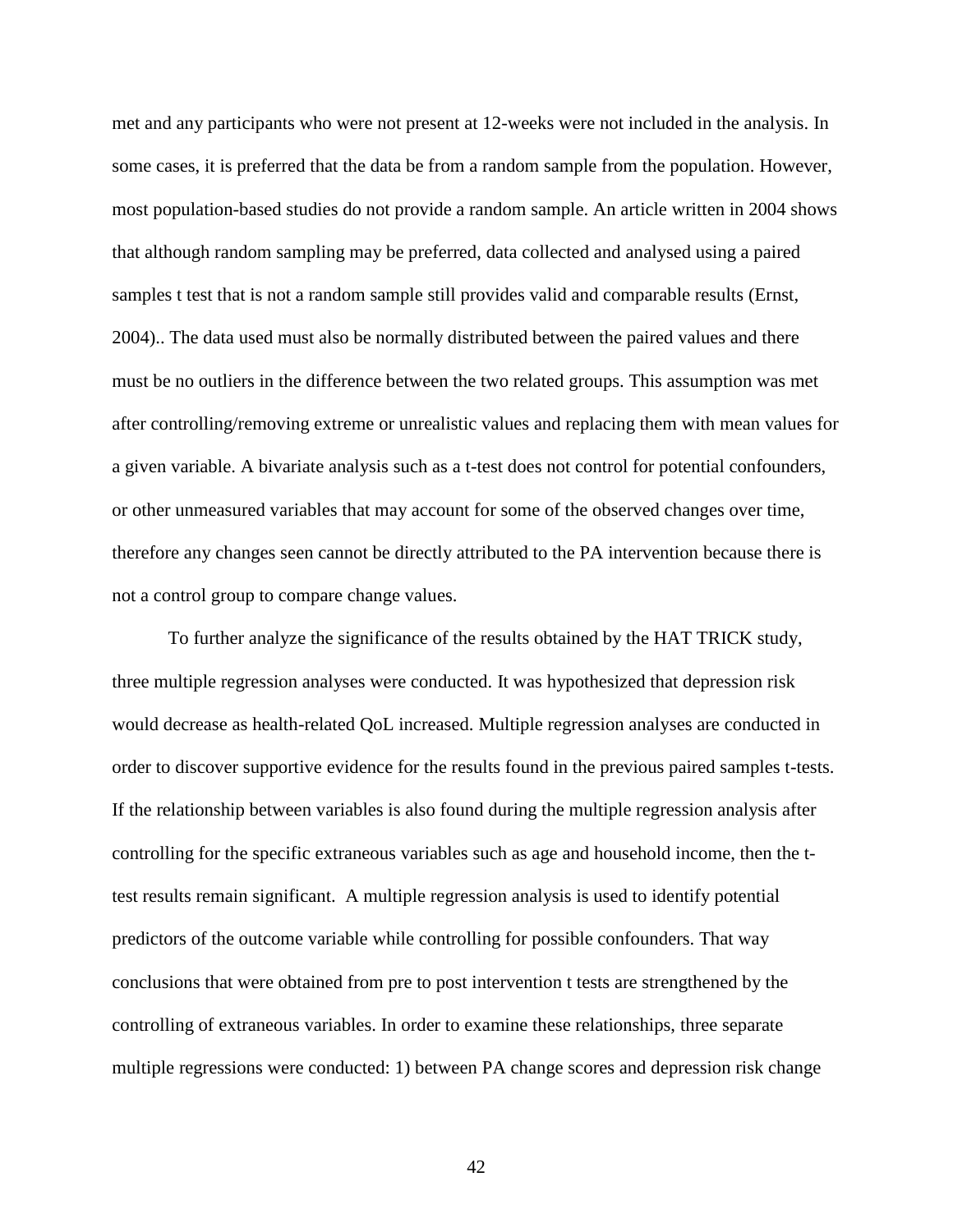scores while controlling for age, household income, and QoL change scores, 2) between PA change scores and health-related QoL change scores while controlling for age, household income and depression risk change scores, and 3) between depression risk change scores and healthrelated QoL change scores while controlling for age, household income, and PA change scores

An alpha level of  $p \le 0.05$  was used to determine statistical significance. A standard multiple regression was used because it provides the most power with small samples (n=58). In a standard multiple regression, multiple independent variables (IV) may be entered at once and each one is assessed on what it adds to the prediction of the dependent variable (DV). Therefore, certain variables were considered the DV in one analysis, but an IV in a different analysis. In this study, the IVs included age, household income, depression risk change, QoL change scores, and PA level change scores. The DVs were PA change score, depression risk change score and health-related QoL change score. Each IV can provide a correlation with the DVs. A standard multiple regression allows for researchers to control for separate variables and determine the correlation as a whole and in parts. This regression also provides the overall best fit (variance explained) of the model and the relative contribution of the predicators to the total variance explained. For this study, this regression analysis allowed us to see the contribution each IV had on the given DV, while simultaneously controlling for the effects of all other independent variables in the equation.

The standard multiple regression was estimated using the REGRESSIONS program on IBM SPSS (Version 21). Seven assumptions needed to be met before a standard multiple regression analysis could be ran. The first assumption was that the DV must be measured on a continuous scale (i.e., either an interval or ratio variable) which was satisfied through the use of total PA time (measured in minutes) and using the total summation of scores from each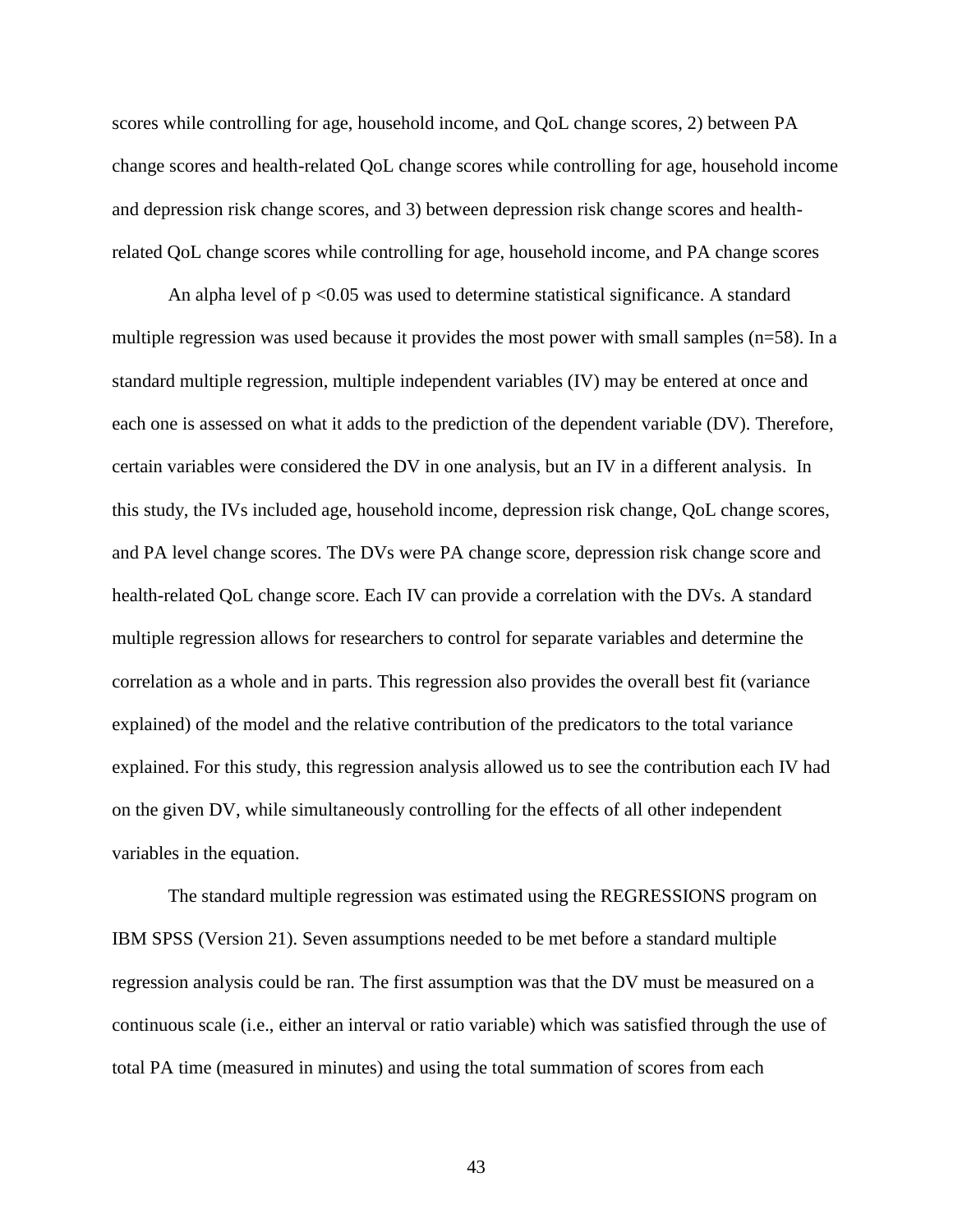participant on the MDRS-22 and total sum scores from the SF-12 from baseline to 12-weeks. The second assumption was that there must be two or more IVs that can be either continuous or categorical, and this was met for all IVs used in these regression analyses (see above for IVs). The third assumption was independence of observations which was checked using the Durbin-Watson statistic on SPSS. Assumption 4 required a linear relationship between the DV and each of the IVs while assumption 5 required homoscedasticity of data, where the variances along the line of best fit remain similar along the line at any given point. This assumption was met through plotting the standardized residuals against the unstandardized predicted values. The sixth assumption was that the data needed to not show any multicollinearity, which occurs when two or more IVs that are highly correlated with each other. Lastly, the data were checked for significant outliers and two participants were removed due to extreme values that were not representative of the population.

# **3.7 Data storage**

Data obtained for this study will remain confidential and securely stored. Participants were identified by participant numbers only. Physical paper-based data is stored in a secure and locked filing cabinet located on the University of British Columbia Okanagan campus in the Physical Health and Activity Behaviour (PHAB) lab, directed by Dr. Cristina Caperchione. Electronic data, such as the questionnaire information and SPSS files, were stored on an encrypted password-protected computer also located in the PHAB lab. Only the primary investigator (Ryley Price) and supervisor (Dr. Cristina Caperchione) had access to these data. Destruction of data will occur at the end of 5 years after data publication in the form of this thesis to ensure that confidentially will not be breached.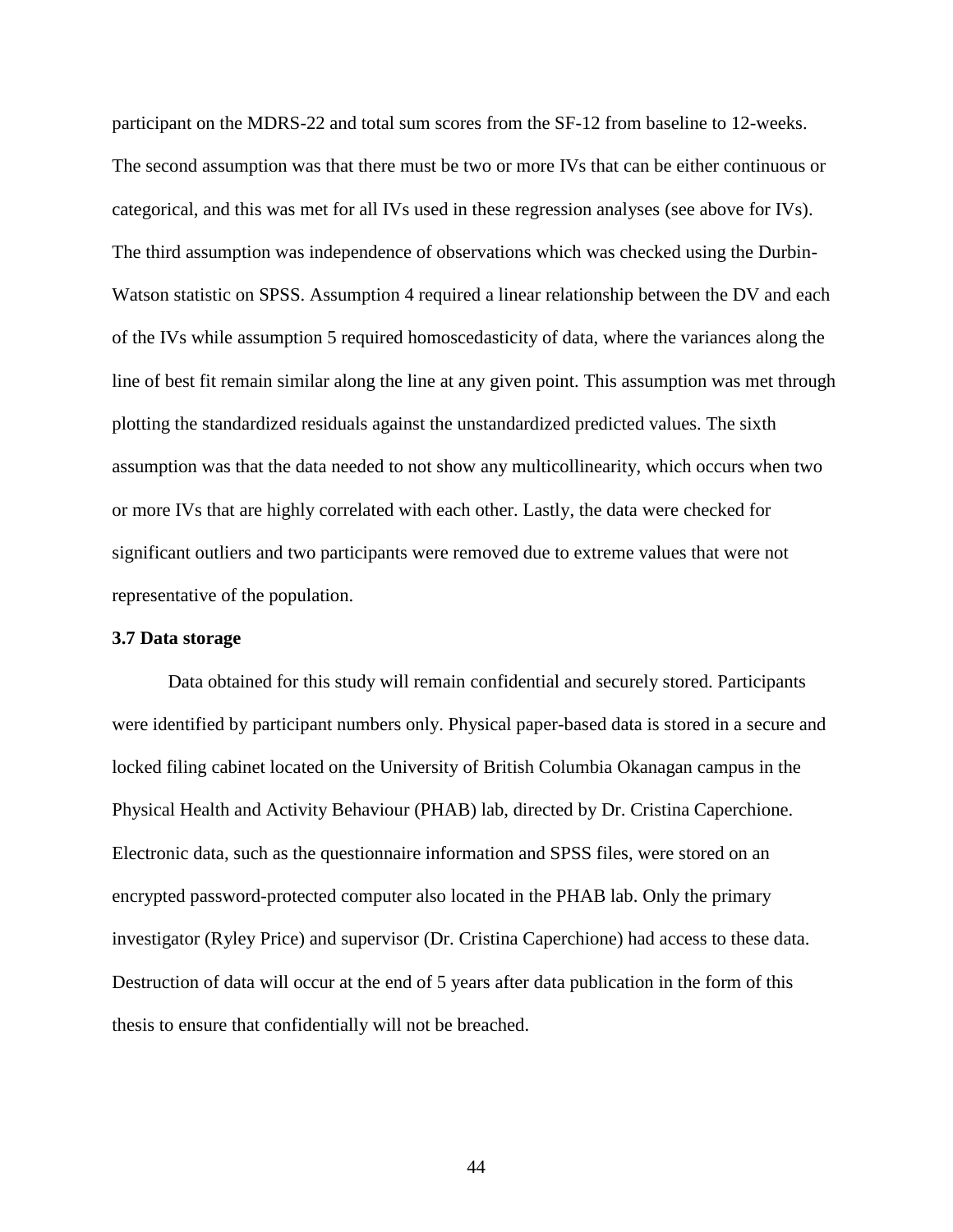# **Chapter 4 Results**

The aim of this research was to understand the impact a gender-sensitised PA intervention had on the increase of PA levels as well as the changes in depression risk and health related QoL in inactive (obtaining less than 150 minutes of MVPA per week) and overweight (BMI over  $25 \text{ kg/m}^2$ ) Canadian men.

## **4.1 Description of Sample**

Data from 62 men in the Okanagan Region of British Columbia, Canada were collected at baseline. The majority of the participants were Caucasian (90.3%), while the remaining percentage was made up of Latin, South Asian, West Asian, or other (9.7%). Most of the participants were married or in a relationship (87.1%) and had post secondary education (i.e., college/technical school or university) (90.3%). Participants were largely employed full time (80.6%) with several participants being retired or in part time work (16.1%). The participants had a mean age of  $50.98 \pm 10.08$  with the youngest being 35 and the oldest being 77. Participants at baseline had a mean BMI of  $36.19 \pm 6.02$  kg/m<sup>2</sup>. Table 4.1 shows mean age, age range, BMI category, ethnicity, education level, marital status, employment status, and household income.

#### **4.2 Baseline and Follow-up Scores**

The dependant variables of interest in this thesis included PA change, risk of depression change, and health related QoL change. Other variables included age and household income. Data were collected at baseline and again at completion of the program (12-weeks). The current thesis used a pre-post data collection strategy that allowed for comparisons to be made across the same group of participants at two different time points. Utilising a paired samples t-test and three multiple linear regressions allowed comparison between baseline and follow-up scores for depression risk, PA levels, and health related QoL.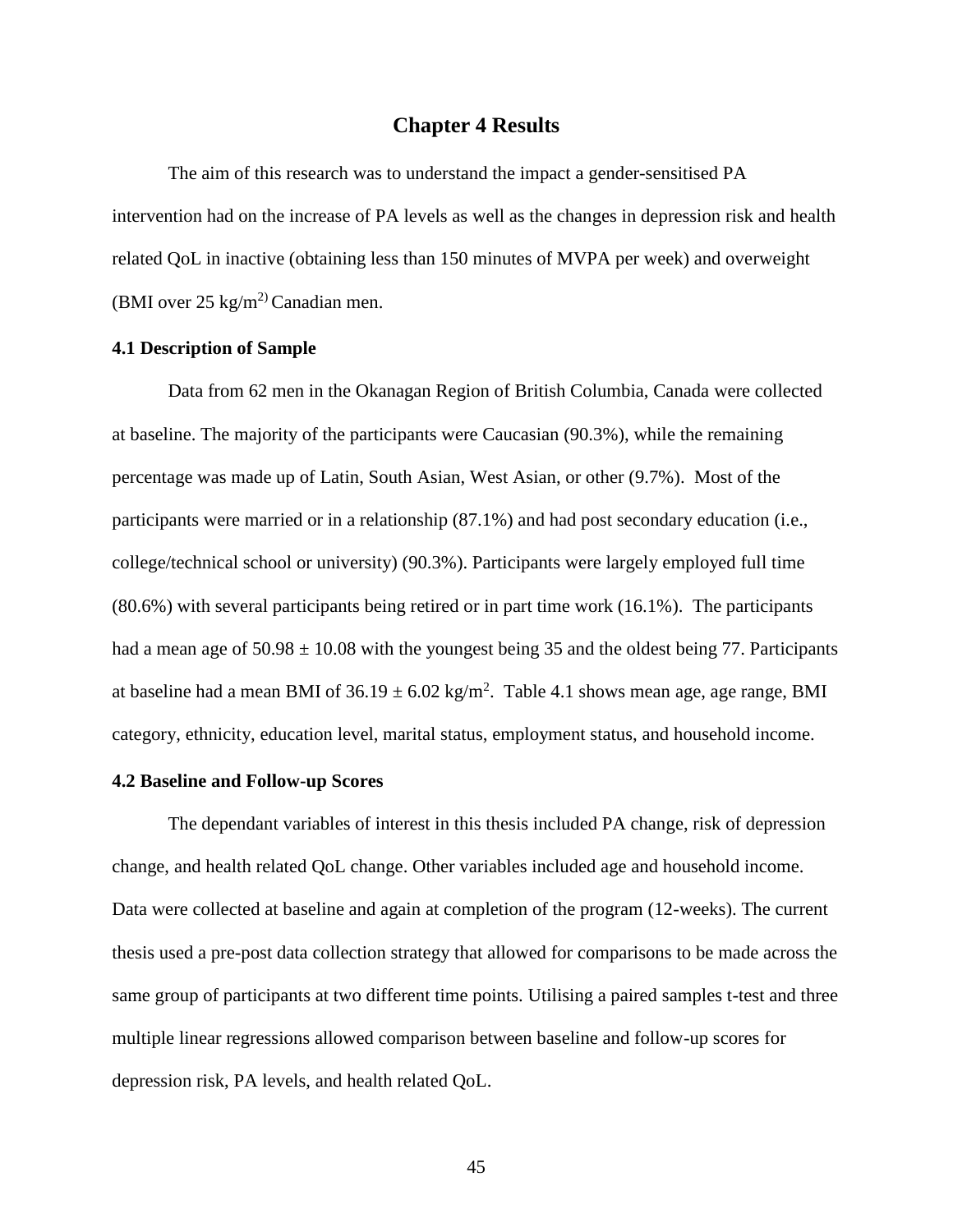| Variable                                      | Participants  |  |  |
|-----------------------------------------------|---------------|--|--|
|                                               | $\%$ , (n=62) |  |  |
| Age (years)                                   |               |  |  |
| 50.98 ( $SD \pm 10.08$ )                      |               |  |  |
| Age Range                                     |               |  |  |
| 35-77 years                                   |               |  |  |
| Racial Background                             |               |  |  |
| White                                         | 90.3(56)      |  |  |
| Metis                                         | 1.6 $(1)$     |  |  |
| Latin                                         | 1.6 $(1)$     |  |  |
| South Asian                                   | 1.6 $(1)$     |  |  |
| West Asian                                    | 1.6 $(1)$     |  |  |
| Other                                         | 3.2(2)        |  |  |
| Highest level of education                    |               |  |  |
| Some high school or less                      | 1.6(1)        |  |  |
| High school diploma                           | 8.1(5)        |  |  |
| Some post-secondary without diploma or degree | 12.9(8)       |  |  |
| College or technical diploma or certificate   | 33.9 (21)     |  |  |
| University degree                             | 43.5(27)      |  |  |
| <b>Marital Status</b>                         |               |  |  |
| Married or living with a life partner         | 87.1(54)      |  |  |
| Single/Never Married                          | 3.2(2)        |  |  |
| Divorced                                      | 4.8(3)        |  |  |
| Widowed                                       | 1.6(1)        |  |  |
| Separated                                     | 3.2(2)        |  |  |
| Main Activity                                 |               |  |  |
| Full time work                                | 80.6(50)      |  |  |
| Part time work                                | 1.6(1)        |  |  |
| Caring for family/managing household          | 1.6(1)        |  |  |
| Retired                                       | 14.5(9)       |  |  |
| Other                                         | 1.6(1)        |  |  |
| Income                                        |               |  |  |
| 25,000-34,99                                  | 3.2(2)        |  |  |
| 35,000-49,999                                 | 6.5(4)        |  |  |
| 50,000-74,999                                 | 16.1(10)      |  |  |
| 75,000-99,999                                 | 25.8(16)      |  |  |
| 100,000 or more                               | 48.4 (30)     |  |  |
| BMI $(kg/m^2)$ <sup>c</sup>                   |               |  |  |
| Overweight (25-29.9)                          | 8.1(5)        |  |  |
| Obese Class 1 (30-34.9)                       | 33.9(21)      |  |  |
| Obese Class 2(35-39.9)                        | 40.3(25)      |  |  |
| Obese Class $3(40+)$                          | 17.7(11)      |  |  |

Table 4.1 *Demographic Characteristics at Baseline*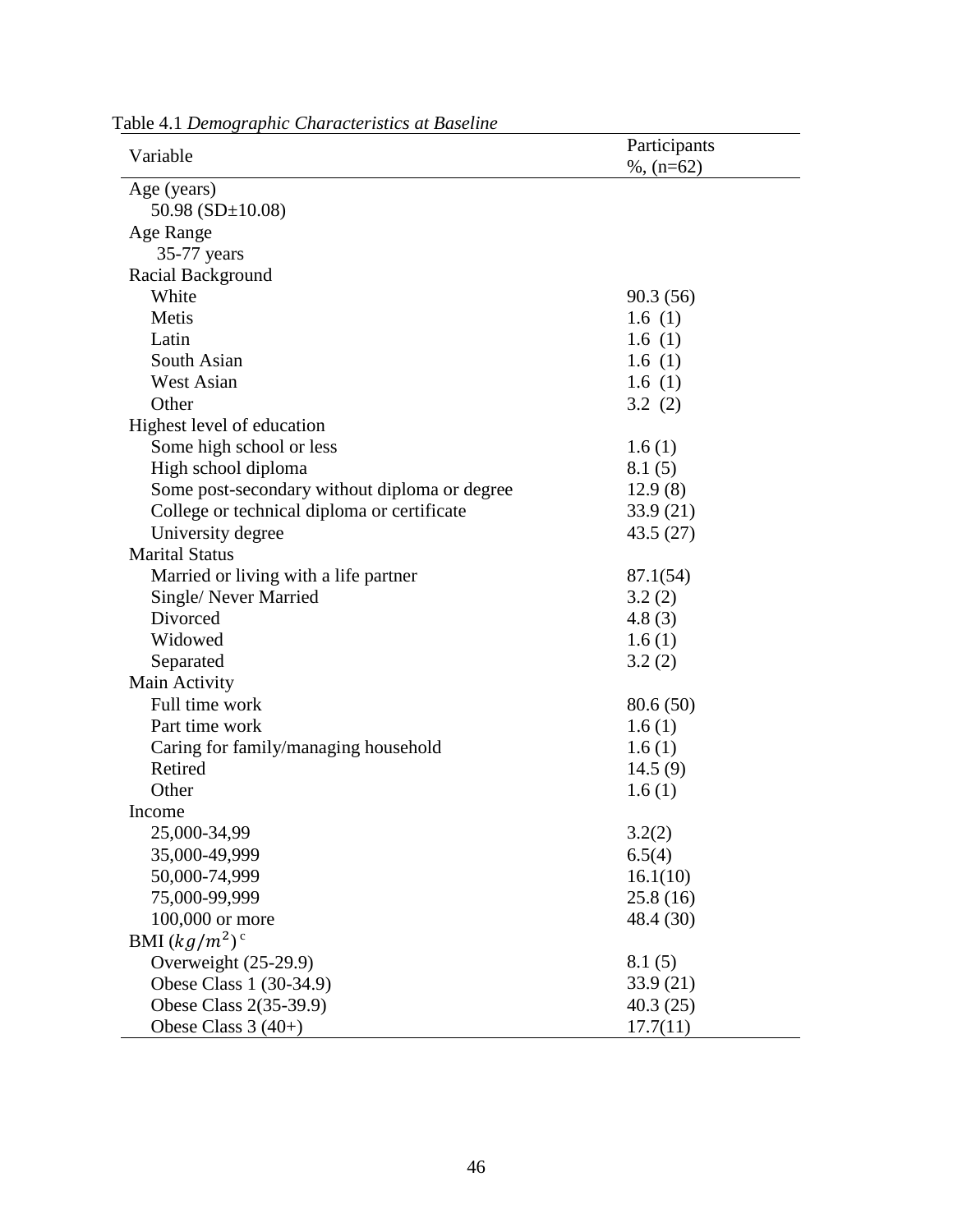## **4.2.1 PA levels and Health related Quality of Life**

 Baseline PA levels varied greatly among participants with a mean score of 227.16 minutes and a SD of 224.21. A pre-requisite for enrollment in the HAT TRICK program was that each participant must get less than 150 minutes of PA per week. Potential reasons for this higher than expected level of self reported PA at baseline are outlined in the discussion chapter. According to questionnaire data, 36 participants (58.1%) met Canada's PA guidelines to be considered active while 26 (41.9%) did not. Two participant values were replaced with the mean score due to unrealistic self-report values (>2000 minutes of PA per week at baseline). At 12 weeks the participant mean for PA was 438.07 minutes with a SD of 276.35. One value (>2000 minutes at 12-weeks) was deemed to be an outlier and was replaced with the 12-week PA mean. At the conclusion of the HAT TRICK program 91.4% (n=53) of participants were deemed active by meeting Canada's PA guidelines (150 minutes of PA per week)**.** The SF-12 QoL measure showed a mean of 40.8 (SD=5.95) with a minimum score of 25, and a maximum score of 52. At 12-weeks the mean for QoL was 43.36 with a SD of 6.7. The minimum score was 27, and a maximum of 52.

#### **4.2.2 MDRS-22**

Mean scores for the MDRS-22 at baseline were 27.17 (SD= 17.53). Scores were then assigned to a risk category (Low, Elevated, High, Extreme) developed by the creator of the questionnaire (Rice, Oliffe, Kealy, & Ogrodniczuk, 2018). Table 4.2 & 4.3 break down the frequency of scores in the risk categories provided by the MDRS-22 at baseline and follow-up.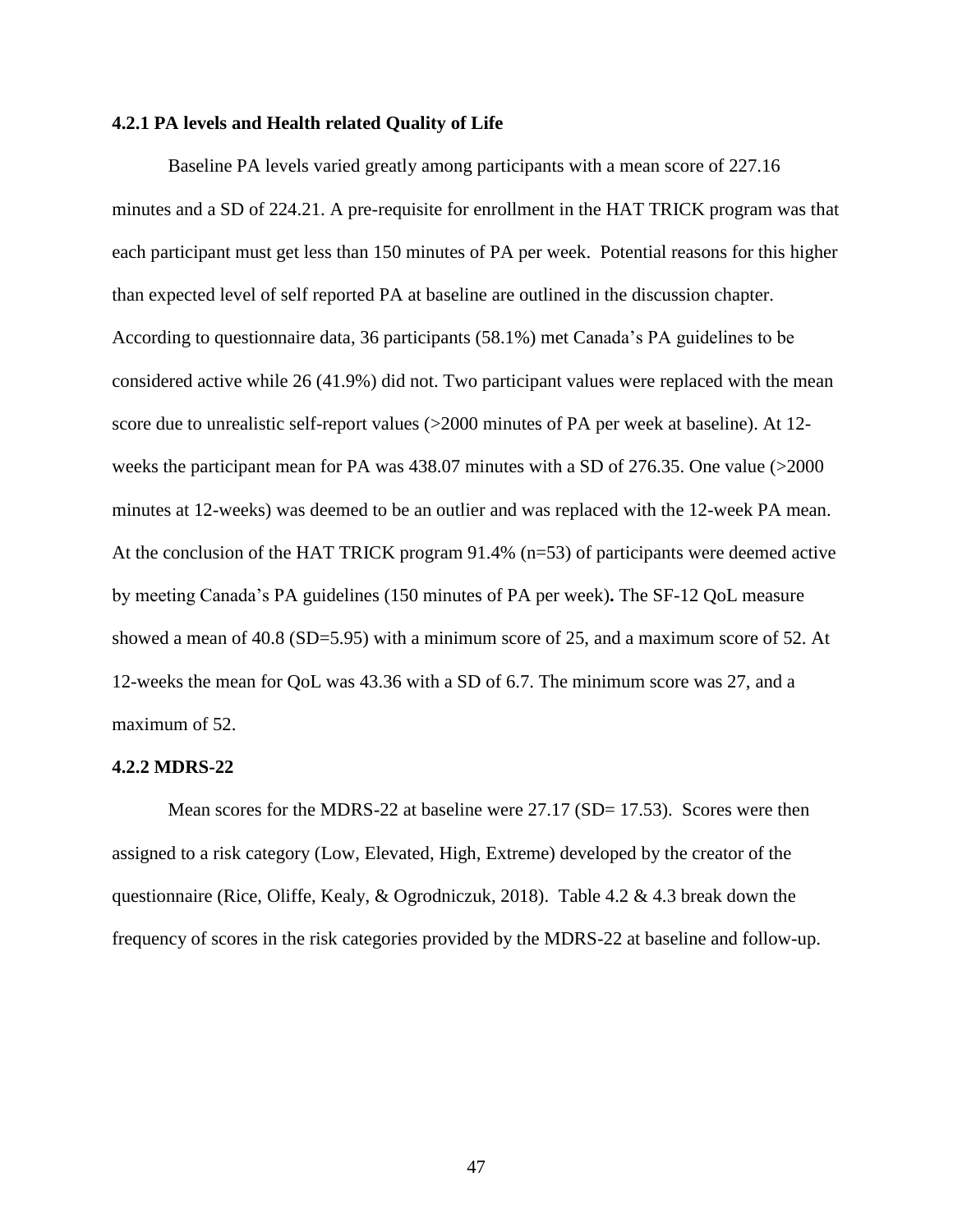|                | Frequency | Percent | Valid Percent | <b>Cumulative Percent</b> |
|----------------|-----------|---------|---------------|---------------------------|
| $0-31$ Low     | 39        | 62.9    | 62.9          | 62.9                      |
| 32-50 Elevated |           | 27.4    | 27.4          | 90.3                      |
| $51-86$ High   |           | 9.7     | 9.7           | 100.0                     |
| Extreme        |           |         |               | 100.0                     |
| Total          | 62        | 100.0   | 100.0         |                           |

Table 4.2 *MDRS-22 Risk Cut off Points at Baseline*

Mean scores for the MDRS-22 at 12-week follow up were 20.98 (SD= 15.50). A mean decrease of 6.2 (27.1774-20.9828) was observed from baseline to follow-up at 12-weeks. The number of participants (n=17) in the elevated score section (32-50) of the MDRS-22 at baseline was reduced to 6 participants with all of them moving down into the low risk section increasing the percentage of participants at low risk from 62.9% to 77.6%, a gain of 14.7%.

|                | $\cdot$<br>Frequency | Percent  | <b>Valid Percent</b> | <b>Cumulative Percent</b> |
|----------------|----------------------|----------|----------------------|---------------------------|
| $0-31$ Low     | 45                   | 72.6     | 77.6                 | 77.6                      |
| 32-50 Elevated | 6                    | 9.7      | 10.3                 | 87.9                      |
| 51-86 High     | 7                    | 11.3     | 12.1                 | 100.0                     |
| Extreme        | 0                    | $\Omega$ |                      | 100.0                     |
| Total          | 58                   | 93.5     | 100.0                | 100.0                     |
| Missing        | 4                    | 6.5      |                      |                           |
| Total          | 62                   | 100.0    |                      |                           |

Table 4.3 *MDRS-22 Risk Cut off Points at 12- week Follow up*

The MDRS is broken down further into 6 subtypes/categories which include emotional suppression (ES) drug use, alcohol use, anger and aggression, somatic symptoms, and risk taking. The MDRS-22 is shown below in its entirety along with a detailed scoring of the subtypes at baseline and at follow-up in Table 4.4 and 4.5. This detailed analysis was conducted in order to further unpack the evidence acquired in support of the hypothesis that depression risk would decrease after participation in PA interventions (such as the HAT TRICK PA program). The MDRS-22 results provide detailed information on which aspects of depression risk are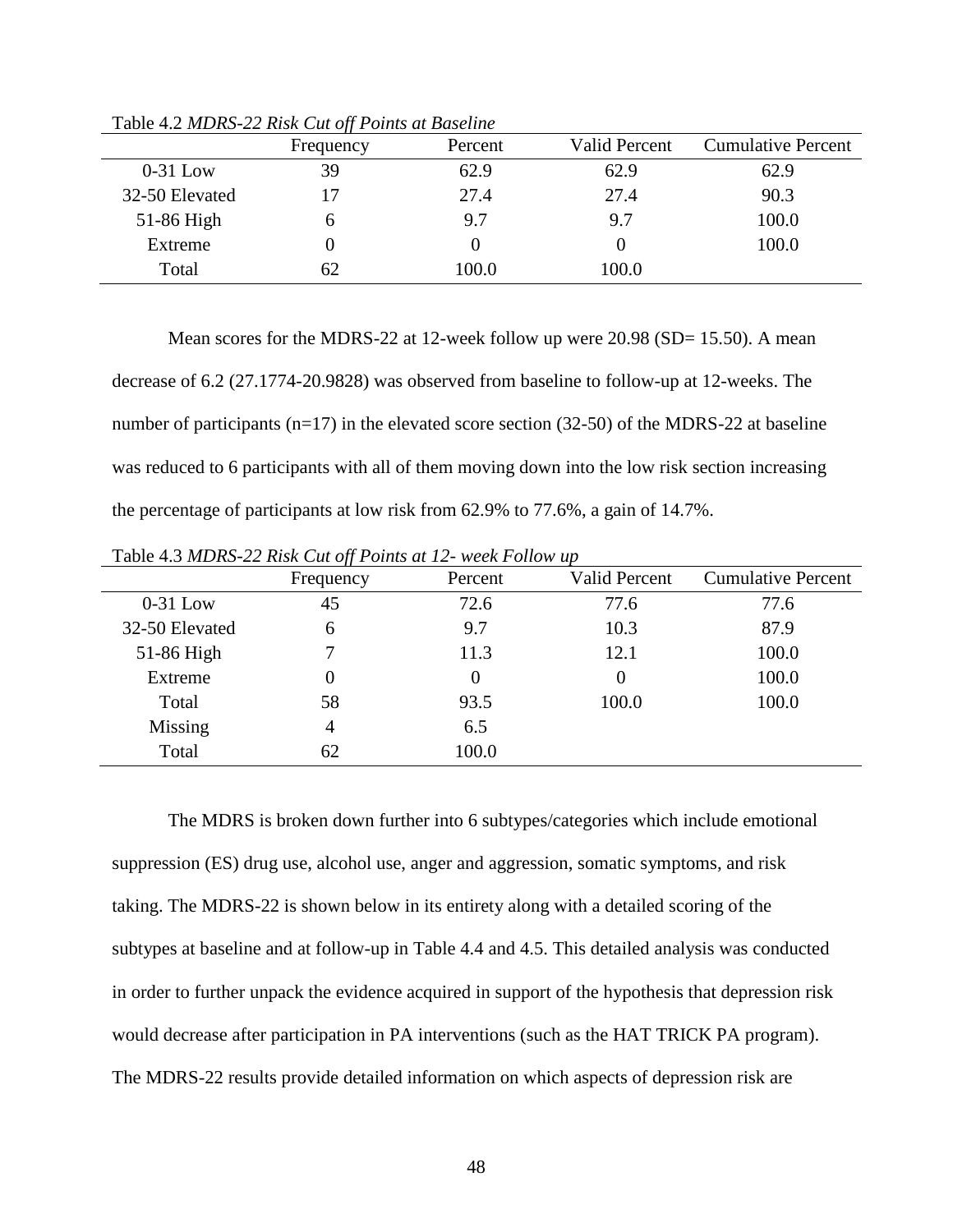impacted after participating in the HAT TRICK program. The largest changes were seen in the emotional suppression subscale after the completion of the HAT TRICK program. A decrease from a mean of 11.75 out of a possible 28 down to 9.77 at follow-up (12-weeks) was also seen in the ES section. This represents a mean decrease of 1.98 points after participants took part in the HAT TRICK program. As shown in Table 4.5 decreases in mean scores were also observed in four other subscales: anger & aggression (1.52), somatic symptoms (1.39), alcohol use (1.21), and risk taking (0.18). The drug use subscale was the only one to show a very small (0.10 points) increase at the conclusion of the program.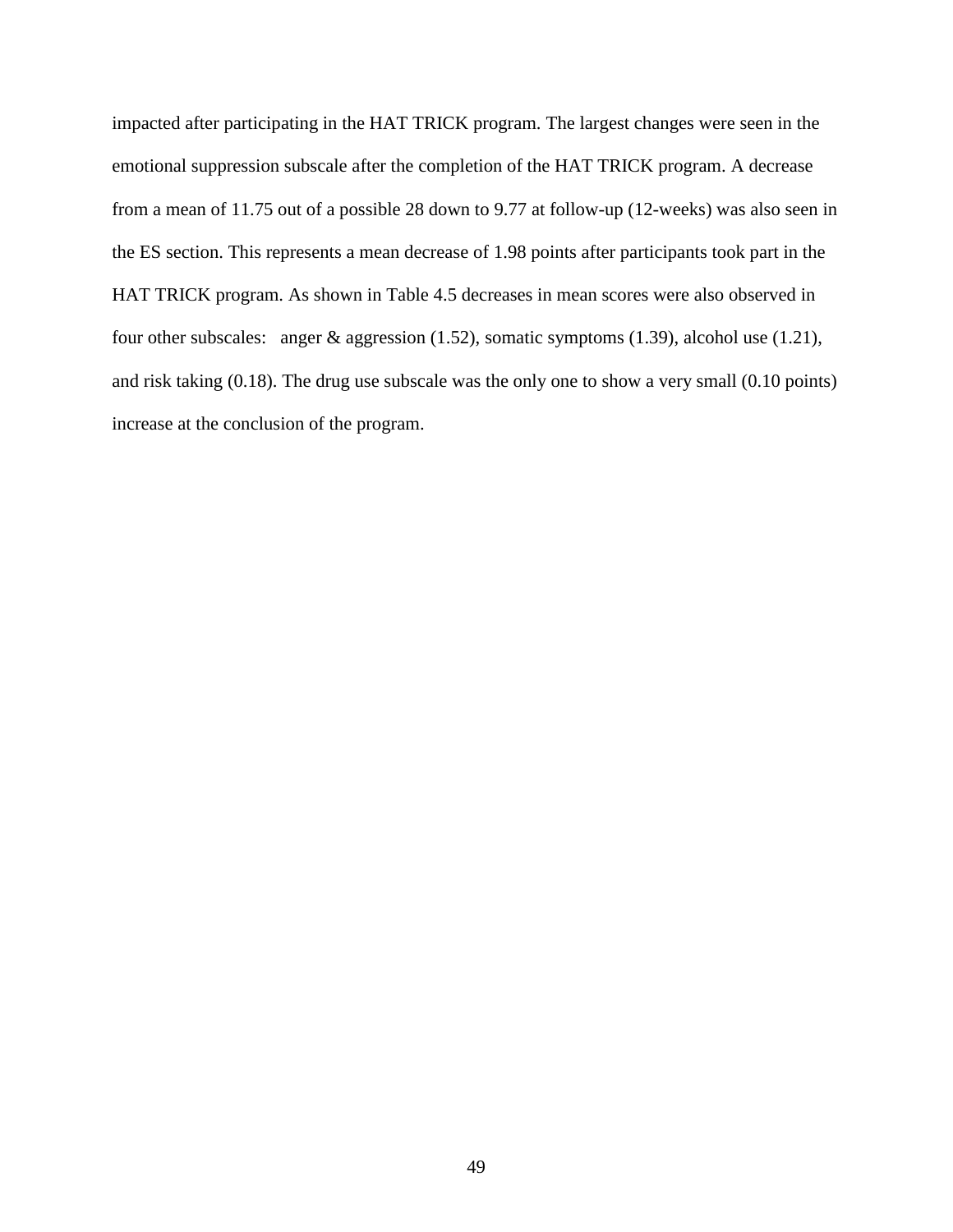Table 4.4 *MDRS-22*

|                                                   |             |         | Mean       | <b>SD</b>  | Mean (Follow- | SD (Follow- |
|---------------------------------------------------|-------------|---------|------------|------------|---------------|-------------|
| MDRS-22 item                                      | Subscale    | Range   | (Baseline) | (Baseline) | up)           | up)         |
| 1. I bottled up my negative feelings.             | ES          | $0 - 7$ | 3.2742     | 2.01770    | 2.5682        | 1.65471     |
| 2. I covered up my difficulties.                  | ES          | $0 - 7$ | 2.9355     | 2.27510    | 2.4310        | 1.91130     |
| 3. I drank more alcohol than usual.               | Alcohol     | $0 - 7$ | 1.1935     | 1.89770    | 0.7931        | 1.41122     |
| 4. I drove dangerously or aggressively.           | Risk        | $0 - 7$ | 1.0161     | 1.43140    | 0.9828        | 1.43260     |
| 5. I had more heartburn than usual.               | Somatic     | $0 - 7$ | 1.2742     | 1.66122    | 0.7586        | 1.23275     |
| 6. I had regular headaches.                       | Somatic     | $0 - 7$ | 1.1452     | 1.77271    | 0.6034        | 1.13848     |
| 7. I had stomach pains.                           | Somatic     | $0 - 7$ | 0.5000     | 1.21129    | 0.3276        | 0.86629     |
| 8. I had to work things out by myself.            | <b>ES</b>   | $0 - 7$ | 3.4355     | 2.31617    | 3.1379        | 2.25130     |
| 9. I had unexplained aches and pains.             | Somatic     | $0 - 7$ | 1.5645     | 1.99689    | 1.4138        | 2.03508     |
| 10. I needed alcohol to help me unwind.           | Alcohol     | $0 - 7$ | 0.8871     | 1.74717    | 0.5345        | 1.31410     |
| 11. I needed to have easy access to alcohol.      | Alcohol     | $0 - 7$ | 0.5484     | 1.55245    | 0.3621        | 1.02081     |
| 12. I overreacted to situations with aggressive   |             |         |            |            |               |             |
| behaviour                                         | Anger       | $0 - 7$ | 1.5000     | 1.59662    | 1.1379        | 1.46836     |
| 13. I sought out drugs.                           | Drug Use    | $0 - 7$ | 0.0484     | 0.28211    | 0.1552        | 0.55573     |
| 14. I stopped caring about the consequences of my |             |         |            |            |               |             |
| actions.                                          | Risk        | $0 - 7$ | 0.5484     | 1.14057    | 0.3966        | 0.99012     |
| 15. I stopped feeling so bad while drinking.      | Alcohol     | $0 - 7$ | 0.6744     | 1.46851    | 0.4035        | 0.97942     |
| 16. I took unnecessary risks.                     | <b>Risk</b> | $0 - 7$ | 0.5806     | 1.37362    | 0.5862        | 1.10873     |
| 17. I tried to ignore feeling down.               | ES          | $0 - 7$ | 2.1129     | 1.83861    | 1.6207        | 2.01597     |
| 18. I used drugs to cope.                         | Drug Use    | $0 - 7$ | 0.1774     | 0.75800    | 0.1034        | 0.44681     |
| 19. I verbally lashed out at others without being |             |         |            |            |               |             |
| provoked.                                         | Anger       | $0 - 7$ | 1.0161     | 1.49850    | 0.7586        | 1.15941     |
| 20. I was verbally aggressive to others.          | Anger       | $0 - 7$ | 1.4194     | 1.62509    | 0.8793        | 1.21507     |
| 21. It was difficult to manage my anger.          | Anger       | $0 - 7$ | 1.0968     | 1.57553    | 0.7414        | 1.31870     |
| 22. Using drugs provided temporary relief.        | Drug Use    | $0 - 7$ | 0.2097     | 0.85194    | 0.2759        | 0.95133     |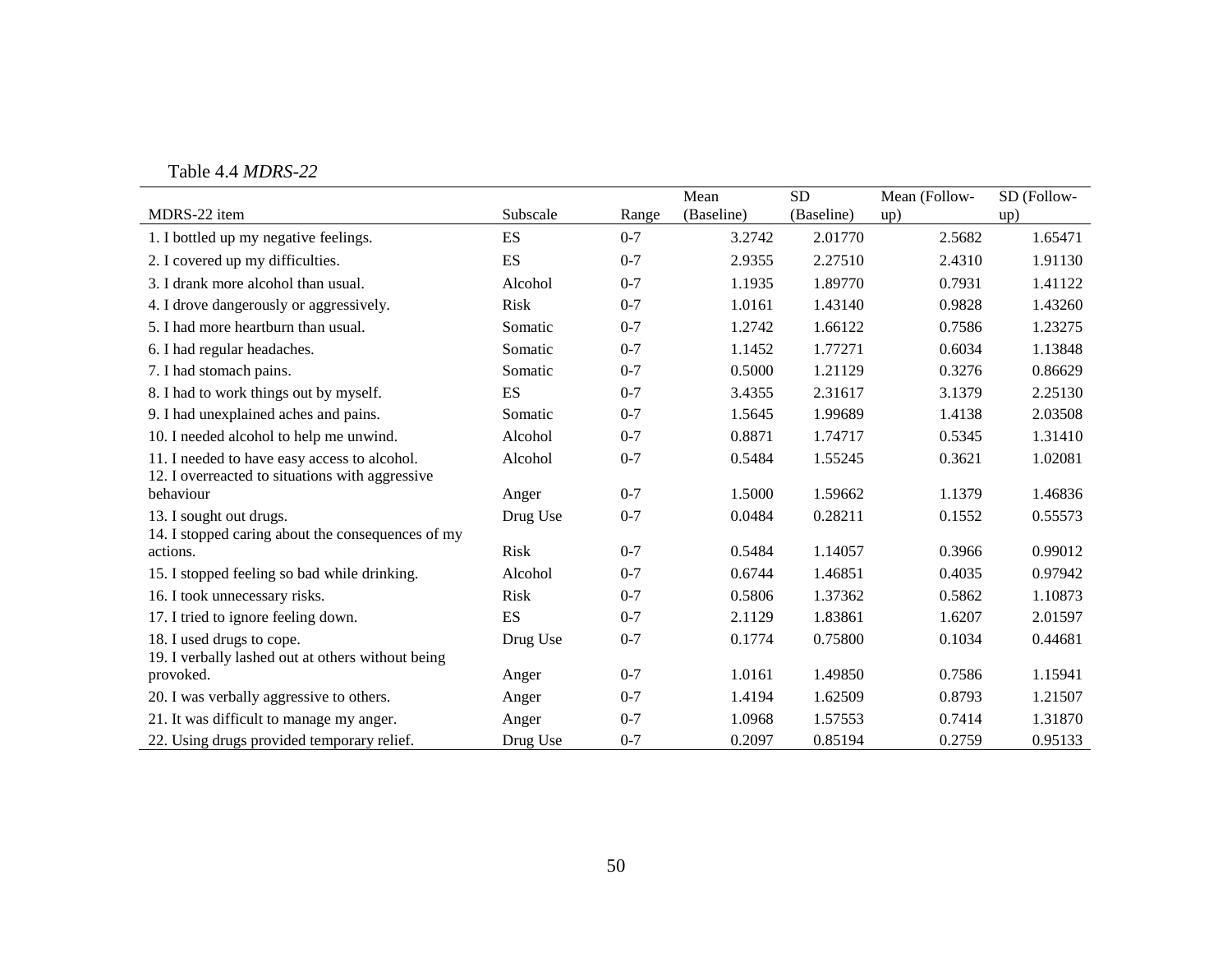| Taone i <i>io mpind 22 dhoscai</i> c dcorca |       |          |              |              |             |            |            |            |
|---------------------------------------------|-------|----------|--------------|--------------|-------------|------------|------------|------------|
|                                             | Scale |          | Mean<br>Mean |              |             | SD(Follow- | Mean       | <b>SD</b>  |
| Subscale / Total score                      | 土     | Range    | (Baseline)   | SD(Baseline) | (Follow-up) | up)        | Difference | Difference |
| <b>MDRS-Emotion Suppression</b>             |       |          |              |              |             |            |            |            |
| Subscale                                    | 0.87  | $0 - 28$ | 11.7581      | 8.44758      | 9.7758      | 7.83328    | 1.9823     | 0.61430    |
|                                             |       |          |              |              |             |            |            |            |
| <b>MDRS</b> - Drug Use Subscale             | 0.96  | $0 - 21$ | 0.4355       | 1.89205      | 0.5345      | 1.95387    | $-0.099$   | $-0.06182$ |
| <b>MDRS</b> - Alcohol Use Subscale          | 0.94  | $0-28$   | 3.3064       | 6.66762      | 2.0932      | 4.72555    | 1.2132     | 1.94207    |
| MDRS - Anger & Aggression                   |       |          |              |              |             |            |            |            |
| Subscale                                    | 0.93  | $0 - 28$ | 5.0323       | 6.29579      | 3.5172      | 5.16154    | 1.5151     | 1.13425    |
| <b>MDRS-Somatic Symptoms</b>                |       |          |              |              |             |            |            |            |
| Subscale                                    | 0.87  | $0 - 28$ | 4.48939      | 6.64211      | 3.1034      | 5.2726     | 1.38599    | 1.36951    |
|                                             |       |          |              |              |             |            |            |            |
| <b>MDRS-Risk Taking Subscale</b>            | 0.83  | $0 - 21$ | 2.1454       | 3.94559      | 1.9656      | 3.53145    | 0.1798     | 0.41414    |
|                                             |       |          |              |              |             |            |            |            |
| MDRS-22 total score                         | 0.95  | $0-154$  | 27.1774      | 17.52518     | 20.9828     | 17.50438   | 6.1946     | 0.02081    |

Table 4.5 *MDRS-22 Subscale Scores*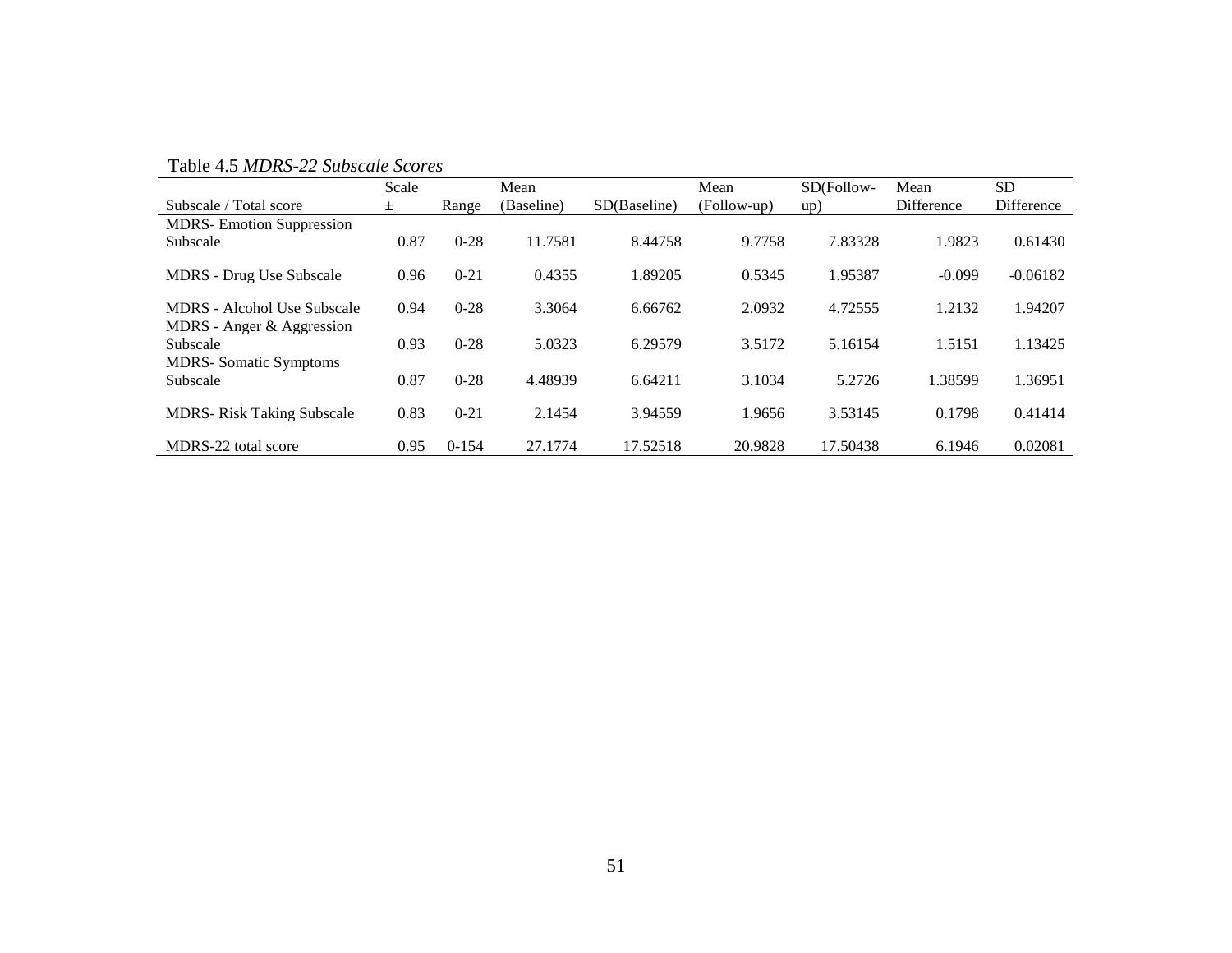## **4.3 Paired Samples t-test**

It was hypothesized that HAT TRICK program participants would report an increase in PA levels, improved depression risk and improved health related QoL from baseline to the completion of the program (12-weeks). Three paired samples *t* tests were conducted to test these hypotheses. One paired samples t test was conducted using pre-post intervention data for PA change, a second t test was conducted regarding depression risk changes (MDRS-22), and a third t test using pre-post intervention data on health related QoL changes (SF-12).

# **PA Change**

A paired samples *t* test was conducted to examine the change in PA (measured in minutes) from baseline to 12-weeks post intervention. This t test was conducted in order to test the hypothesis that there would be a significant increase in PA levels from baseline to 12-weeks after participating in the HAT TRICK PA program. There was a significant difference between baseline scores for PA (M=231.53, SD=225.80) and 12-week scores (M=477.27,

 $SD=369.11$ ;t(57)=-4.45, p=0.000.

# **Depression Risk Change**

A second paired samples *t* test was conducted to examine baseline MDRS-22 scores with post-intervention MDRS-22 scores. This t test was conducted to test the hypothesis that we would see a significant decrease in depression risk scores from baseline to 12-weeks after participating in the HAT TRICK PA program. There was a significant difference in the scores for the MDRS-22 from baseline  $(M=26.74, SD=17.73)$  and post intervention  $(M=20.98,$ SD=17.50) conditions; t  $(57)$  =3.69, p=0.000.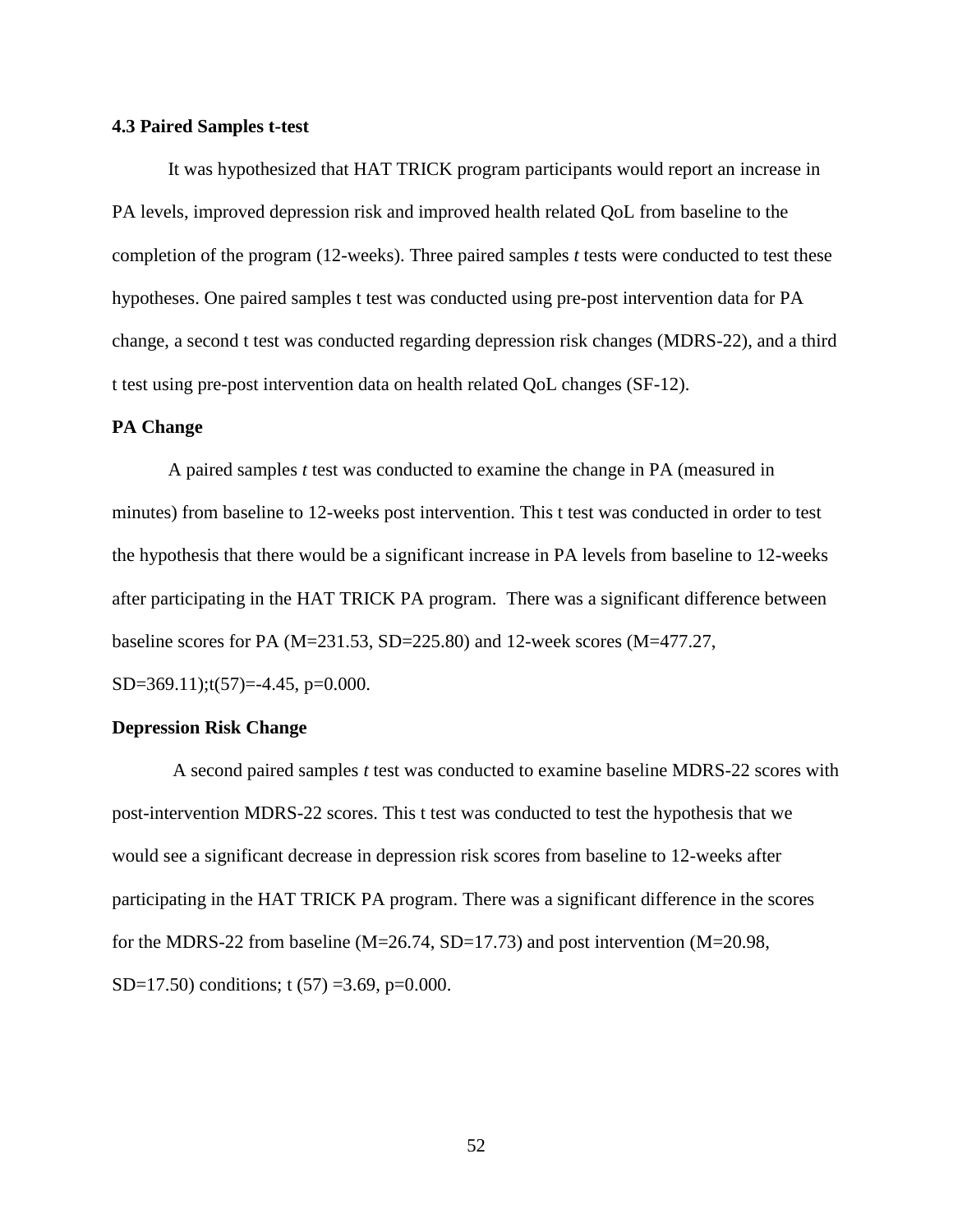#### **Health-related QoL Change**

A third paired sample *t* test was conducted on QoL scores. This t test was conducted to test the previously mentioned hypothesis that after participating in the HAT TRICK program, participants would see a significant increase in self-perceived health-related QoL from baseline to 12-weeks. There was a significant difference between scores at baseline (M=40.93, SD= 5.98) and 12-weeks (M=43.36, SD=6.70);  $t(57)$ = -3.23, p=0.002.

### **4.4 Multiple Regression**

Three standard multiple regressions were performed in order to further examine the results of the paired samples t tests. The dependent variables in the multiple regressions were PA change scores, depression risk change scores, and health related QoL scores. The independent variables included age, household income, PA change scores, depression risk change scores, and health-related QoL change scores. Due to the nature of the multiple regression analysis, a variable of interest can be selected as the DV, while all other variables remain IVs. As different variables of interest are selected they become the DV (Konasani & Kadre, 2015). Analysis was performed using IBM SPSS REGRESSION and DESCRIPTIVES and EXPLORE functions for evaluation and assumption testing. Results from the evaluation of assumptions and data led to some transformation of certain participant scores to reduce standard deviations for PA change (mean replacement for 2 participants with unrealistic change values). This was done in order to reduce the number of outliers and improve the normality, linearity, and homoscedasticity of the data. With the use of a  $p \le 0.001$  criterion the Mahalanobis distance was met. Four cases had missing data and were excluded leaving a sample of N=58 for this analysis. The bivariate correlations are shown in the table below.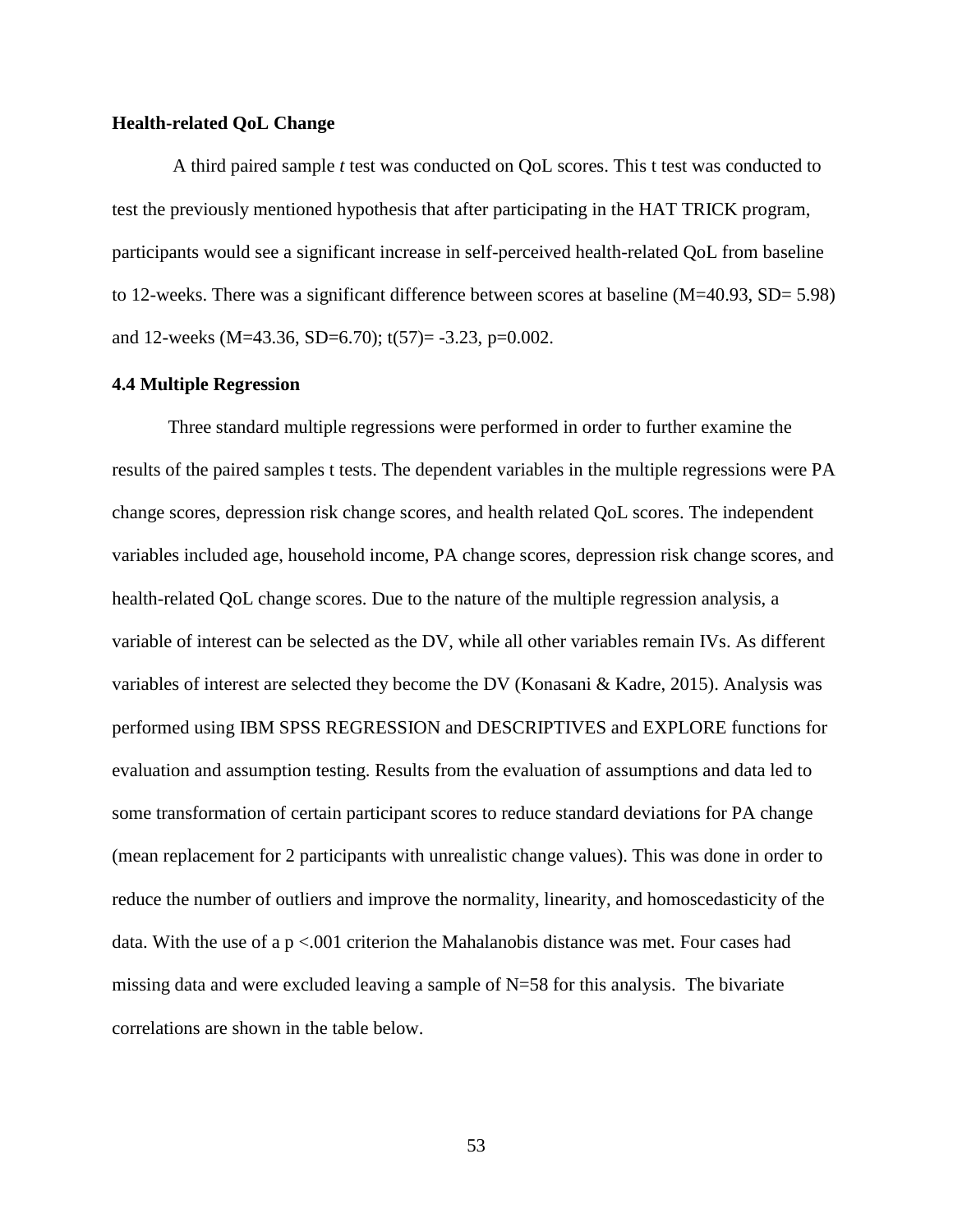| Variables           | $\mathcal{D}_{\mathcal{L}}$ | 3                        | 4              |                          |  |
|---------------------|-----------------------------|--------------------------|----------------|--------------------------|--|
| 1. MDRS Change      | .001                        | .188                     | .746           | .180                     |  |
| 2.QoL Change        | -                           | .351                     | .746           | .477                     |  |
| 3. Household Income |                             | $\overline{\phantom{a}}$ | .538           | .206                     |  |
| 4. PA Change        |                             |                          | $\overline{a}$ | .589                     |  |
| 5. Age              |                             |                          |                | $\overline{\phantom{a}}$ |  |

Table 4.6 *Bivariate Correlations of Baseline and 12-week Values (p<0.05)*

# **PA Change Score and Depression Risk Change Score**

The first multiple regression was calculated to predict depression risk change scores based on PA change scores, while controlling for QoL change scores, age, and household income. A significant regression equation was found  $(F(4,51)=4.449, p<.004)$ , with an  $\mathbb{R}^2$  of .259 and an adjusted  $R^2$  of .201. Participants MDRS-22 change score is equal to -2.527-.115 (age)+ 2.244 (household income) +1.007 (health change)- 3.552(PA change), where PA change was measured in minutes, QoL change was measured in unit changes, age was measured in years, and household income was coded as 1= less than 25,000 2= 25,000-34,999 3= 35,000-49,999 4=50,000-74,999 5=75,000-99,999 6=100,00 or more. There was no significant relationship found between PA change scores (-3.552) and depression risk change scores (-2.527). The significant regression equation was due to the significant relationship between the dependent variable of depression risk change score and the independent variable of health related QoL change score.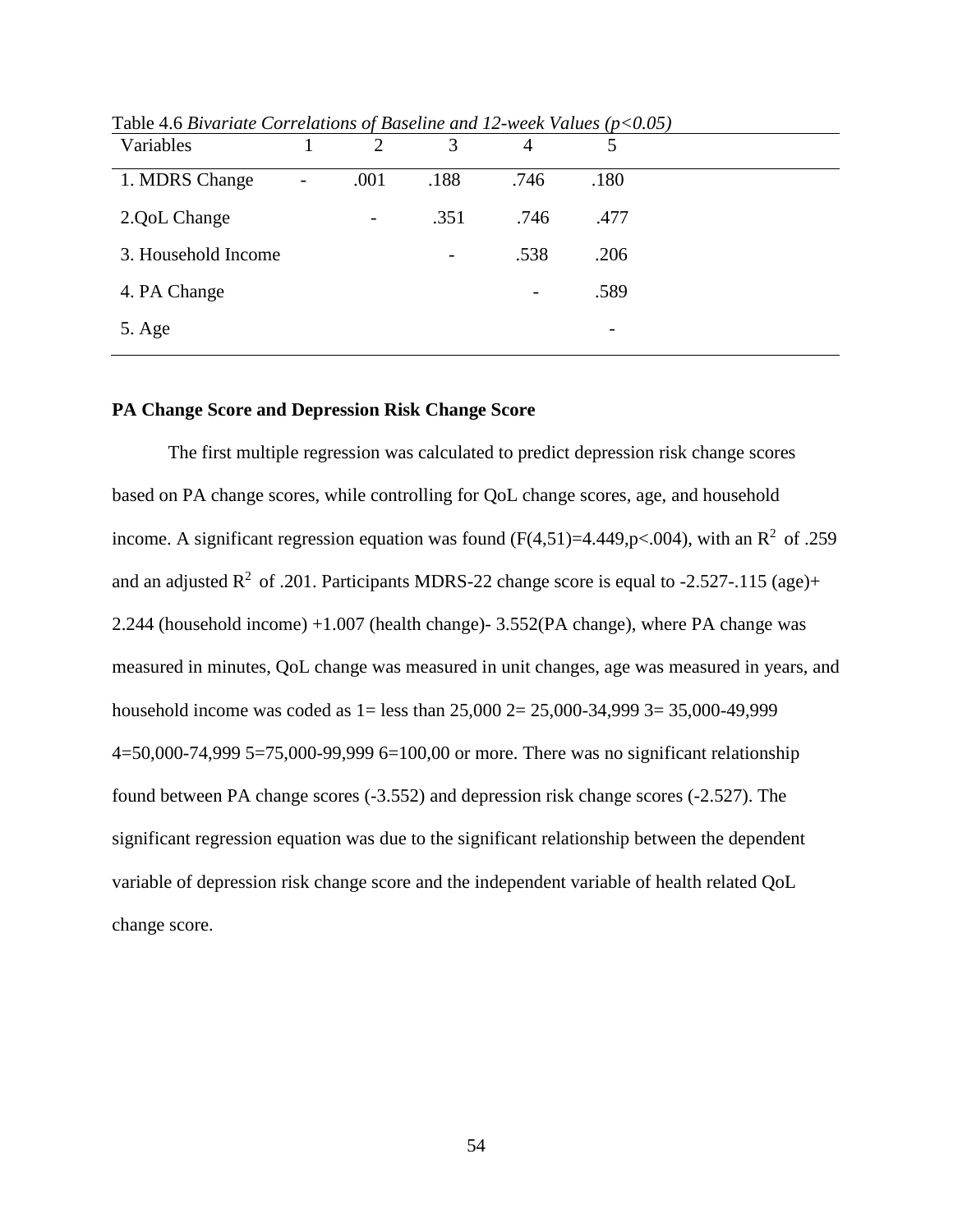### **PA Change Score and Health-related QoL Change Score**

The second multiple regression was calculated to predict changes in health-related QoL scores based on PA change scores, while controlling for depression risk change scores, age, and household income. A significant regression equation was found  $(F(4,51)=3.807, p<.009)$ , with an  $R<sup>2</sup>$  of .230 and an adjusted  $R<sup>2</sup>$  of .170. Participants predicted health-related QoL change scores is equal to  $5.741+0.00$  (PA change)  $+.217(MDRS \text{ change}) +.002$  (Age) $-.883$  (Household income), where PA change is measured in minutes, MDRS change measured in unit changes, age in years, and household income is coded as  $1 =$  less than  $25,000 \, 2 = 25,000 \, 34,999 \, 3 = 35,000 \, 49,999$ 4=50,000-74,999 5=75,000-99,999 6=100,00 or more. Participants health related QoL change score was unaffected by PA change score when controlling for depression risk change score, age, and household income. There was a significant regression equation due to the significant relationship found between depression risk scores and health-related QoL scores.

### **Depression Risk Change Score and Health-related QoL Change Score**

A third and final multiple regression was calculated to predict depression risk change scores based on health-related QoL change scores while controlling for PA change scores age, and household income. A significant regression equation was found  $(F(4,51)=4.449, p<.004)$ , with an  $R^2$  of .259 and an adjusted  $R^2$  of .201. Participants MDRS-22 change score is equal to -2.527-.115 (age)+ 2.244 (household income) +1.007 (health change)- 3.552(PA change), where PA change was measured in minutes, health-related QoL change was measured in unit changes, age was measured in years, and household income was coded as  $1 =$  less than  $25,000 = 25,000$ -34,999 3= 35,000-49,999 4=50,000-74,999 5=75,000-99,999 6=100,00 or more. Depression risk change scores increased 1.007 units for every unit change in health related QoL change scores. A significant relationship was found between depression risk change score and health-related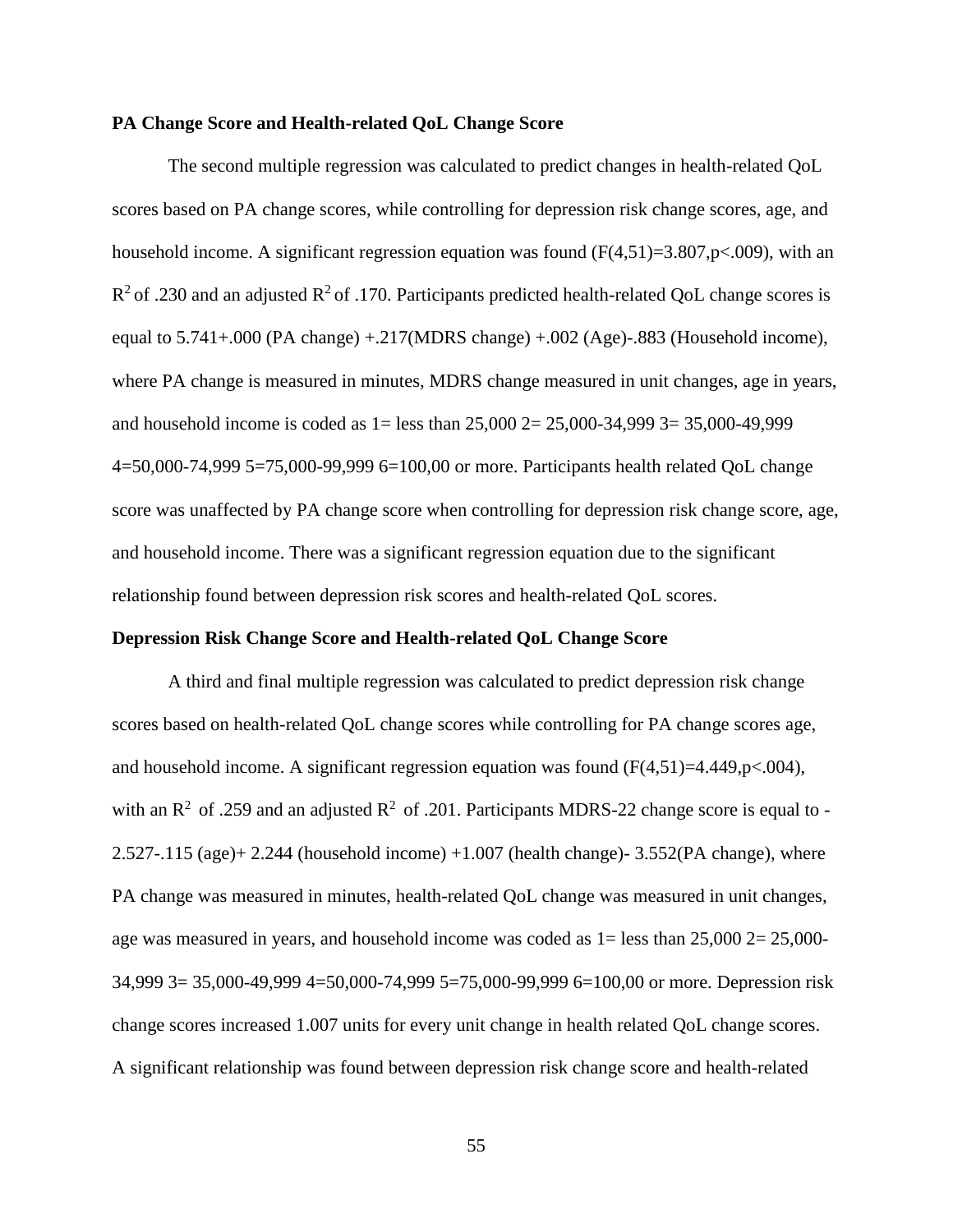QoL change scores. Only health related QoL change score was a statistically significant predictor of depression risk change scores (p=0.000). Physical activity, age, and household income did not contribute to changes in scores for health or depression risk change scores. Table 4.6 explains the bivariate correlations among the independent and dependent variables used throughout this study. These results are discussed and explained, with reference to the research literature, in the following chapter.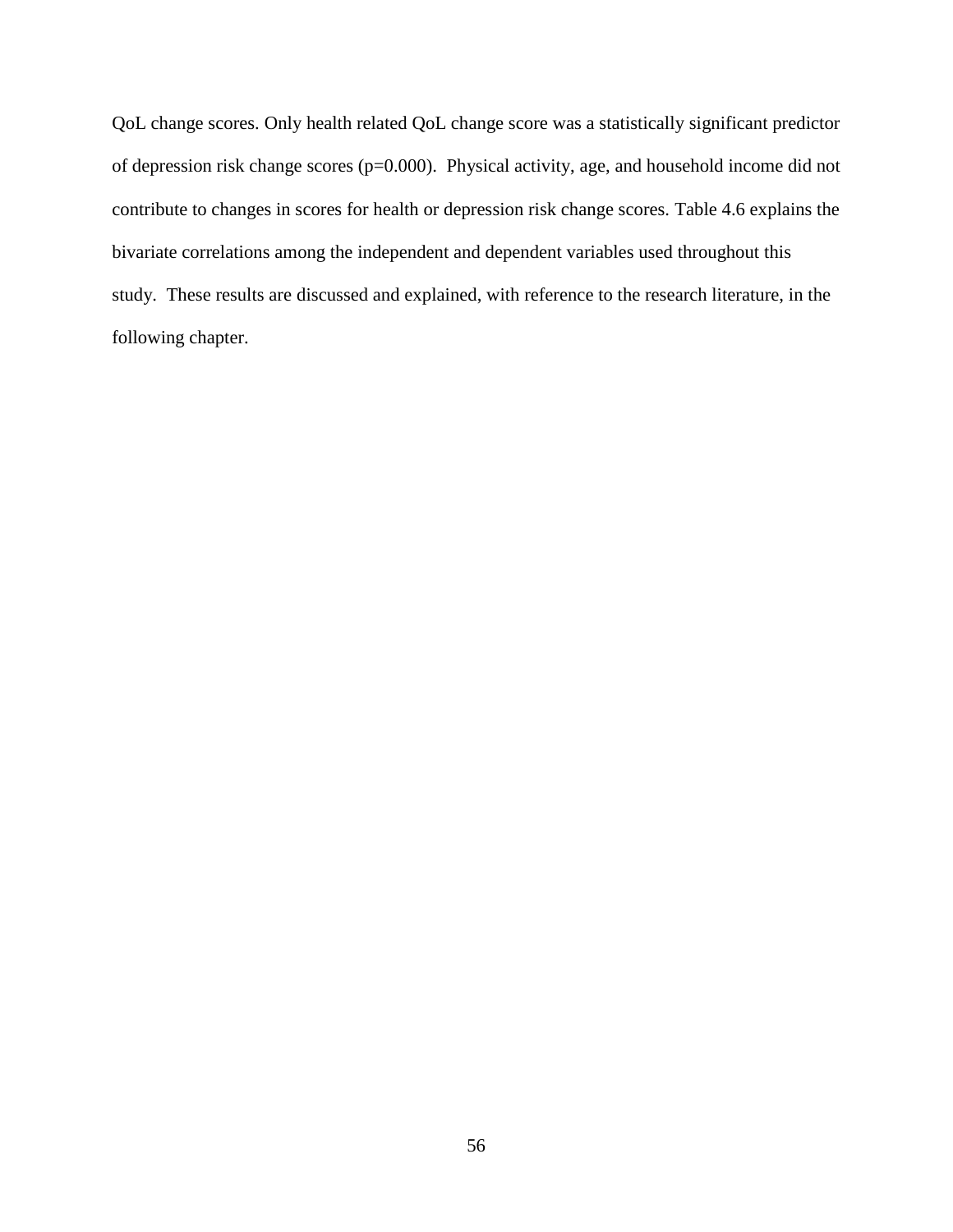# **Chapter 5 Discussion**

The following chapter discusses the main findings of this study with reference to the existing research literature. The main results were that participants in the 12-week PA intervention HAT TRICK demonstrated increased PA levels and improved health-related QoL, as well as a decreased depression risk at the end of the program. Findings from this study are supported by current literature on depression treatment and prevention using PA interventions (Bhui & Fletcher, 2000; Cooney et al., 2014; Fox, 1999; Goodwin, 2003; Hallgren et al., 2016; Hallgren et al., 2017; Hegberg & Tone, 2015; Lindwall et al., 2014; Mammen & Faulkner, 2013). The primary findings of this thesis showed that community PA interventions can result in an increase in PA levels from baseline to 12-weeks, as well as improvements in health-related QoL and decreased depression risk. The findings of this study also begin to provide evidence for the use of gender-sensitised PA programs as a way to increase PA levels and improve healthrelated QoL scores. Decreased depression risk scores at the conclusion also support current literature for the use of PA programs as a preventive measure against the development of depression in men. Although the results regarding PA level increases, depression risk decrease, and health related QoL increase found in the paired samples t tests were not further supported by the regression analysis, a relationship between variables may still be present, just not statistically significant. The statistically significant relationship found between depression risk change scores and health-related QoL change scores is worth exploring in more depth.

#### **Physical Activity**

As mentioned previously, the HAT TRICK program is a gender sensitised PA intervention created to specifically impact PA in men (Caperchione et al., 2017). In the current study, PA levels nearly doubled throughout the 12-weeks. Although PA levels at baseline were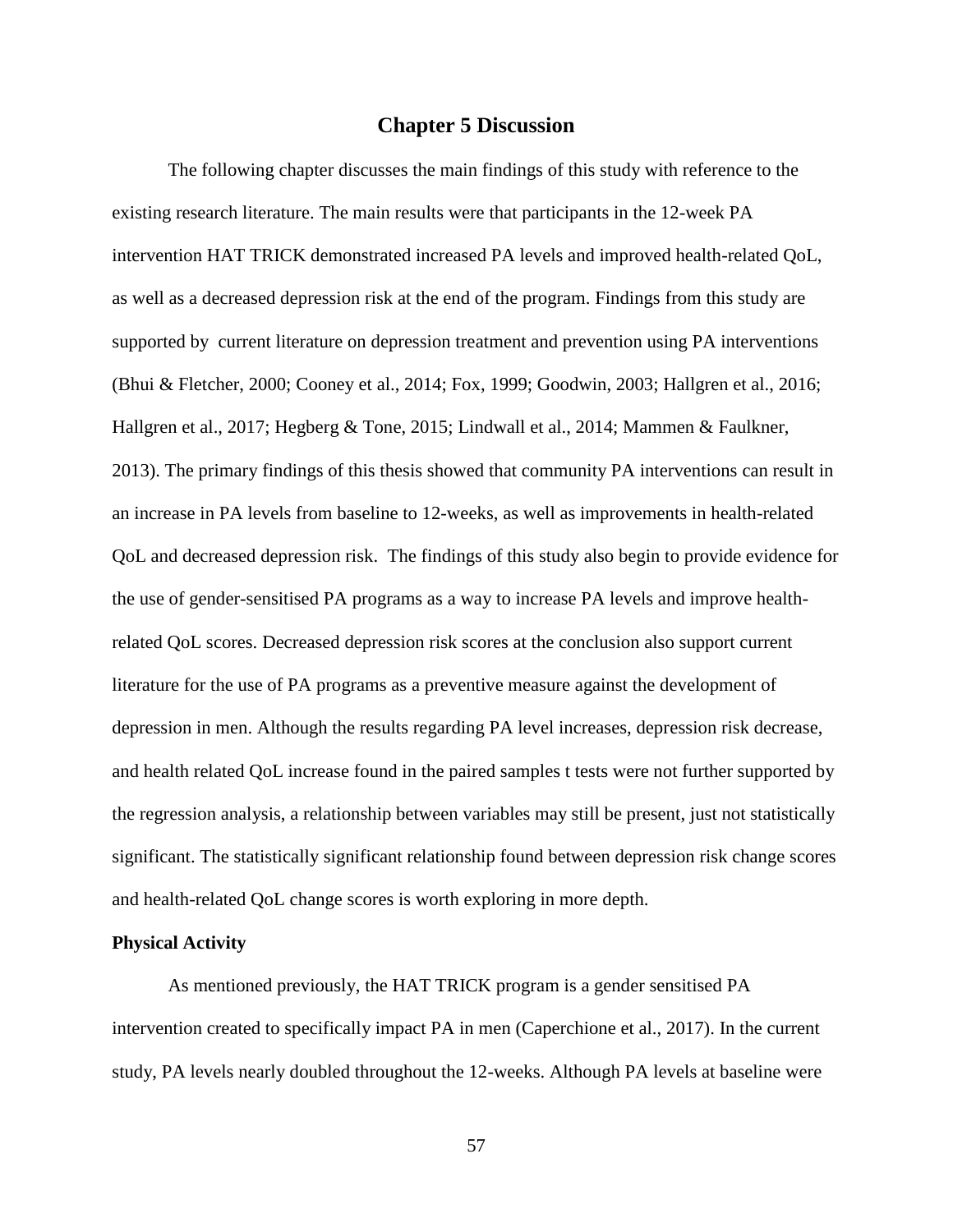high in comparison to the general population, there was still a large increase in PA levels across participants. This impact may have directly resulted from the strategy to increase PA through a tailored approach and environment, where men felt comfortable engaging in new PA behaviours. Men also were encouraged to express their ideas associated with PA in a group of their peers without feeling judged or scrutinized. It has been shown in recent research that maintaining the masculine ideals of male participants throughout a PA program can result in greater adherence and increased PA(Allison et al., 2005; Hunt et al., 2014). A primary reason PA levels increased, and the HAT TRICK program was so successful, may have been due to the way the program focused on masculine ideals and provided activities that could work for all participants, avoiding any emasculation by an inability to perform a certain activity. This design allowed for the men to maintain a feeling of control over their own health. For instance, many of the PAs did not require equipment and were modified to be able to be done at home giving participants the ability to do them on their own time. Also, these activities were structured to appeal to men through the use of strength training and functional movements that could improve activities of daily life. Participants were also introduced to a variety of activities (e.g., Strength training, Yoga, HIIT, Martial Arts, Circuit training) throughout the 12 weeks. Previous research has highlighted the importance of including a variety of PA for men as an important way to keep men engaged and has been reported to assist with adherence (Jefferis et al., 2014; Noon, Nwose, & Breheny, 2018; Sallis, Hovell, & Hofstetter, 1992). Additionally, the PA delivered in HAT TRICK was progressive in nature and allowed for modifications to fit the fitness level and abilities of each participant. This overall structure for delivering and implementing PA within the program may have contributed to the increase in PA. The HAT TRICK intervention also fostered men's selfmanagement for increasing PA. All topics throughout the program were tailored to be appealing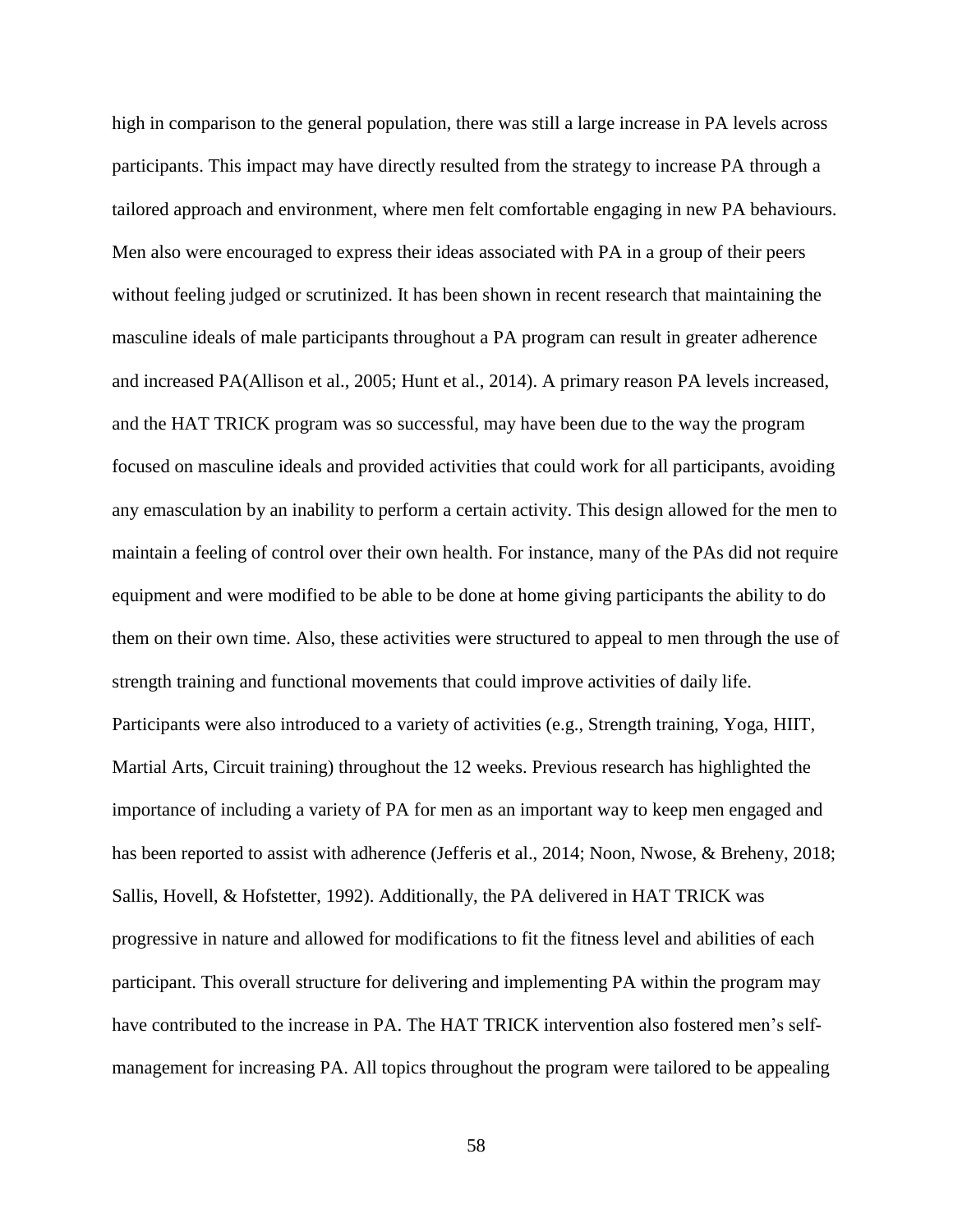to men. This was done through every facet of the program including information delivery, content discussed at the weekly meetings, and the context in which methods to increase PA were discussed. The hands-on activity-based nature of the program was tailored to men to keep them interested and to address the goal of becoming more active. It was also stressed that HAT TRICK was primarily a place to come and be active with peers to provide social support for a positive change in behaviour. The amenities of the hockey arena, including the hockey rink itself, as well as the sports memorabilia lining the walls, catered to masculine ideals reinforcing sport and competition and allowed for men to be active in a setting that encouraged activity. As men are a notoriously hard to reach population regarding PA interventions (Carroll et al., 2014; Pringle et al., 2013; Zwolinsky et al., 2012), a program designed to meet the specific needs and preferences of men was a clear key to increasing PA participation and adherence.

Moreover, specific components of the program, particularly the goals/challenges set forth each week, instilled accountability in participants and kept the goals of the program clear. Every week participants were given goals for PA, healthy eating, and steps per day that gradually increased as the program progressed. Additionally, take home messages were provided to participants (e.g., keep it simple, fit in PA where you can, think of healthy food swaps, don't change much just a little) as a way to further support a positive change in PA behaviour. Increase daily and weekly steps were a primary focus for PA but other goals for increasing PA, such as participating in community sports, engaging in strength training or participating in a circuit type workout on additional days outside of the program, were also encouraged. Each week participants were encouraged to adopt new PA goals as well as increase their step counts throughout the week. These goals were discussed at the beginning of each session to determine how everyone faired and if there was any trouble in reaching them. Additional modifications to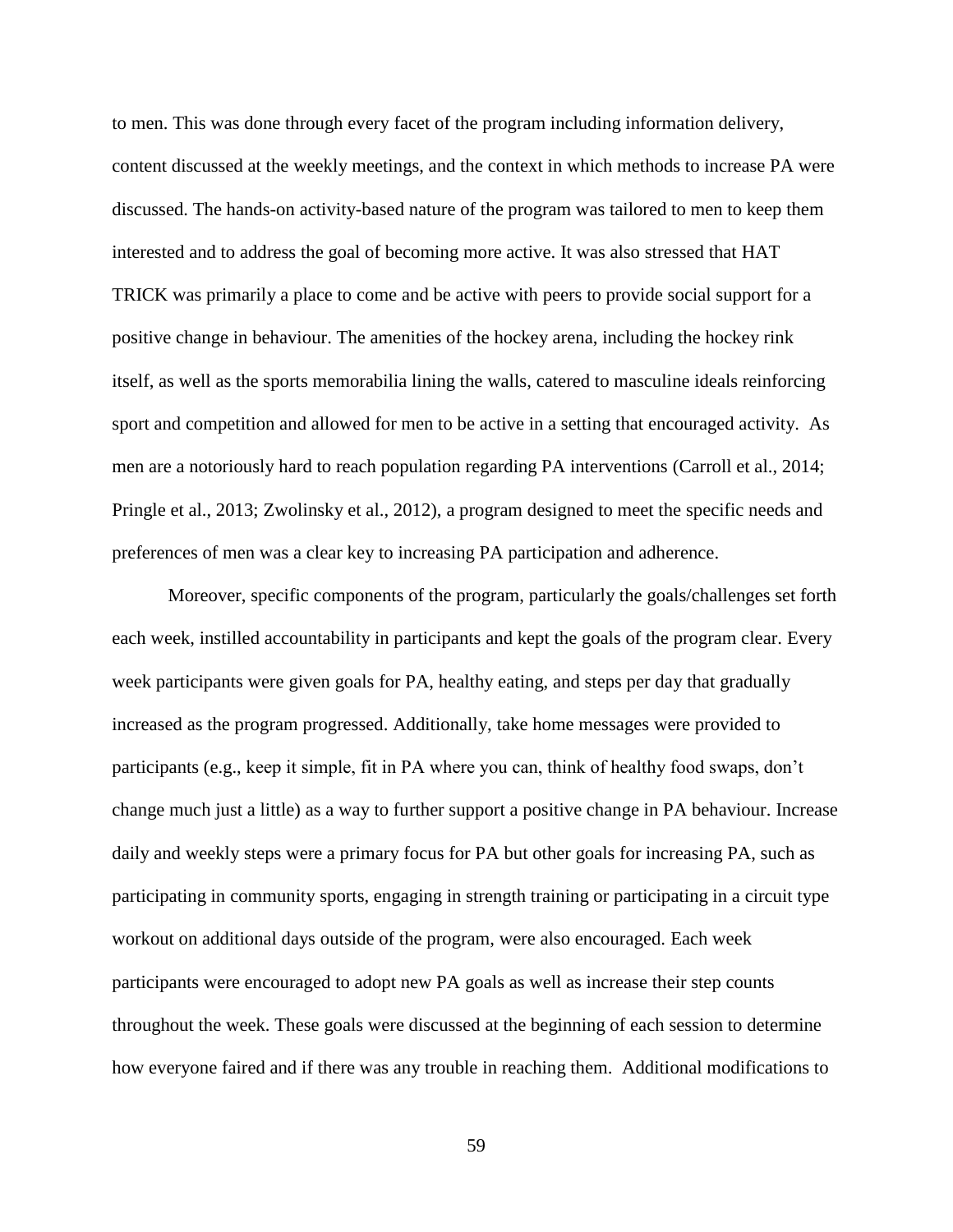goals were explained if participants had trouble reaching them (e.g., if they could not complete the circuit some of the exercises were removed to make it shorter and potentially more manageable). Participants were also encouraged to track and self monitor how these goals worked or didn't work for them and then discuss their experiences the following week. This was done with the intention that other participants may benefit from these first-hand experiences and these goals could be modified to better suit the participants in the future. This accountability likely contributed to the large increases in PA from baseline to 12-weeks. Similar gender sensitised PA interventions that use weekly check-ins and goal setting have produced increases in PA as well as PA adherence in men (Gray et al., 2013; Morgan et al., 2016; Pringle et al., 2013).

Furthermore, this PA intervention focused largely on increasing daily steps with a 10,000 step per day goal in mind. As seen in multiple PA interventions, 10,000 steps per day often results in meeting weekly PA guidelines and has been associated with physical and mental health benefit (Choi, Pak, & Choi, 2007; Hunt et al., 2014; Poirier et al., 2016; Sharp & Caperchione, 2016). A pedometer-based walking program for men was implemented by Hunt et al. (2014). Study results indicated that men appreciated the use of the pedometer technology, and that tracking their steps in this way motivated them to work towards self-defined goals and increase their PA. In the HAT TRICK program, a Fitbit was given to each participant to help motivate them and assist them with self-monitoring and PA motivation. Fitbits and other forms of technology-based PA tools (i.e., pedometers) have been shown to be a tangible tool to help motivate men and improve participation in PA (Dean, Griffith, McKissic, Cornish, & Johnson-Lawrence, 2018; Edwards, 2017; Rosenberg et al., 2016).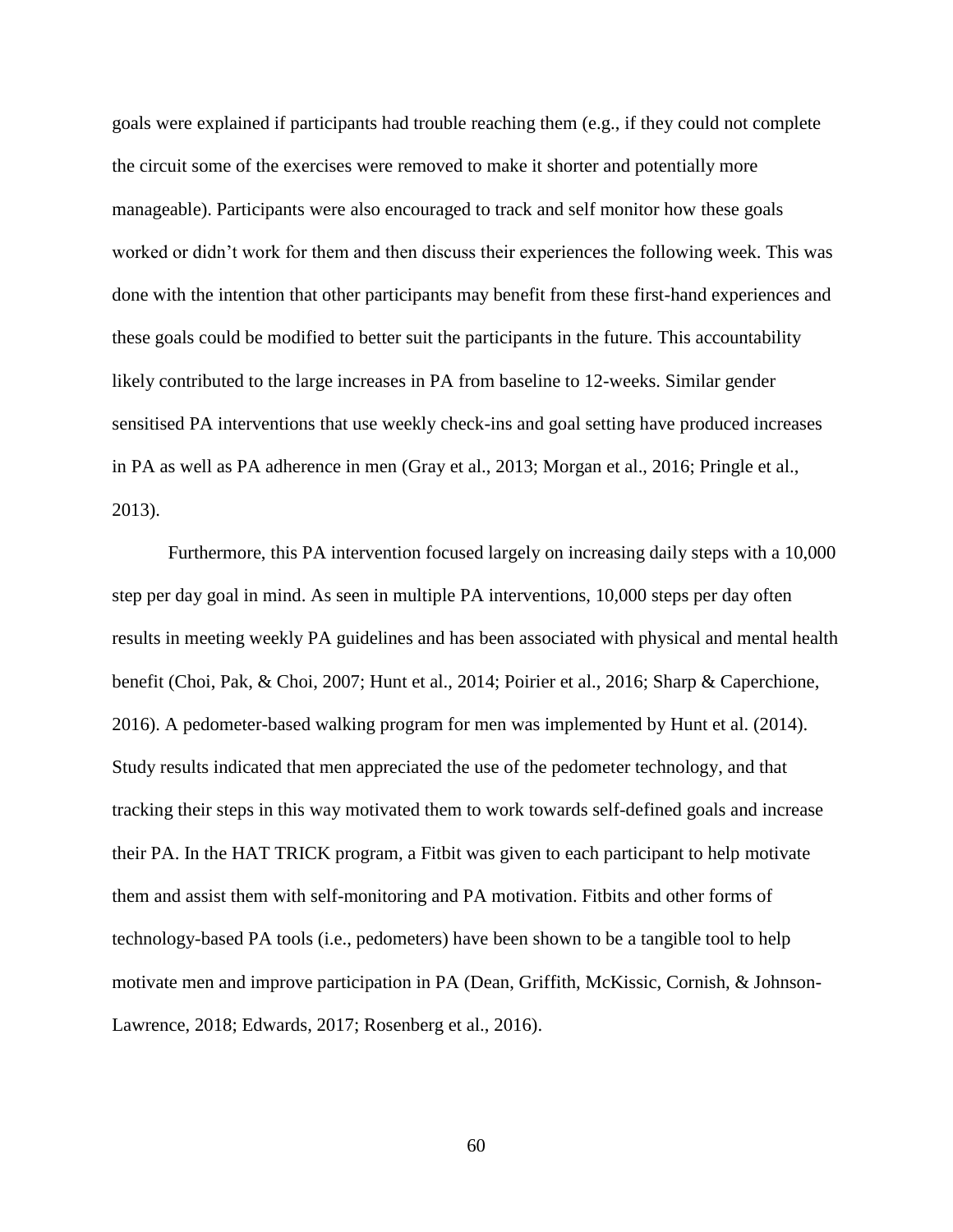Throughout the HAT TRICK program, participants anecdotally reported meeting their PA goals and as these goals were met their confidence in their abilities may have increased. This confidence can be referred to as improved self-efficacy (Bandura, 1977), which is defined as the belief a person has in themselves to succeed or accomplish a specific task. Current literature surrounding the effectiveness of PA interventions for men has uncovered the importance of self efficacy to increase program adherence and to adapt these behaviours over the long term (Jemmott III et al., 2015; Sallis et al., 1992). Participants were always encouraged to push themselves and improve on what they were capable of throughout the program. This encouragement may have allowed participants to learn something new and become more comfortable and build their self-efficacy further. Moreover, the HAT TRICK program also facilitated many opportunities to practice new skills, allowing ample time during each session to review, make modifications and ask questions about the new information or activities. Allowing time to practice and master skills is a recognised key component to increased self-efficacy (Bernacki, Nokes-Malach, & Aleven, 2015) and thus may have contributed to the increased PA reported in this study.

Although the increase in PA levels was a positive outcome, it should be noted that a number of participants (58%) reported meeting PA guidelines at baseline. Examining the baseline self-report PA levels and comparing those to the average adult male population (only 18% of adult males over the age of 18 currently meet Canada's PA guidelines) (Statistics Canada, 2017) may raise some questions as to why the participants in this study reported such high values. Firstly, the participants of this study volunteered to participate in the HAT TRICK program. Previous research has suggested that those who volunteer to participate in health promotion interventions are highly motivated to change their current behaviours (Downs, Van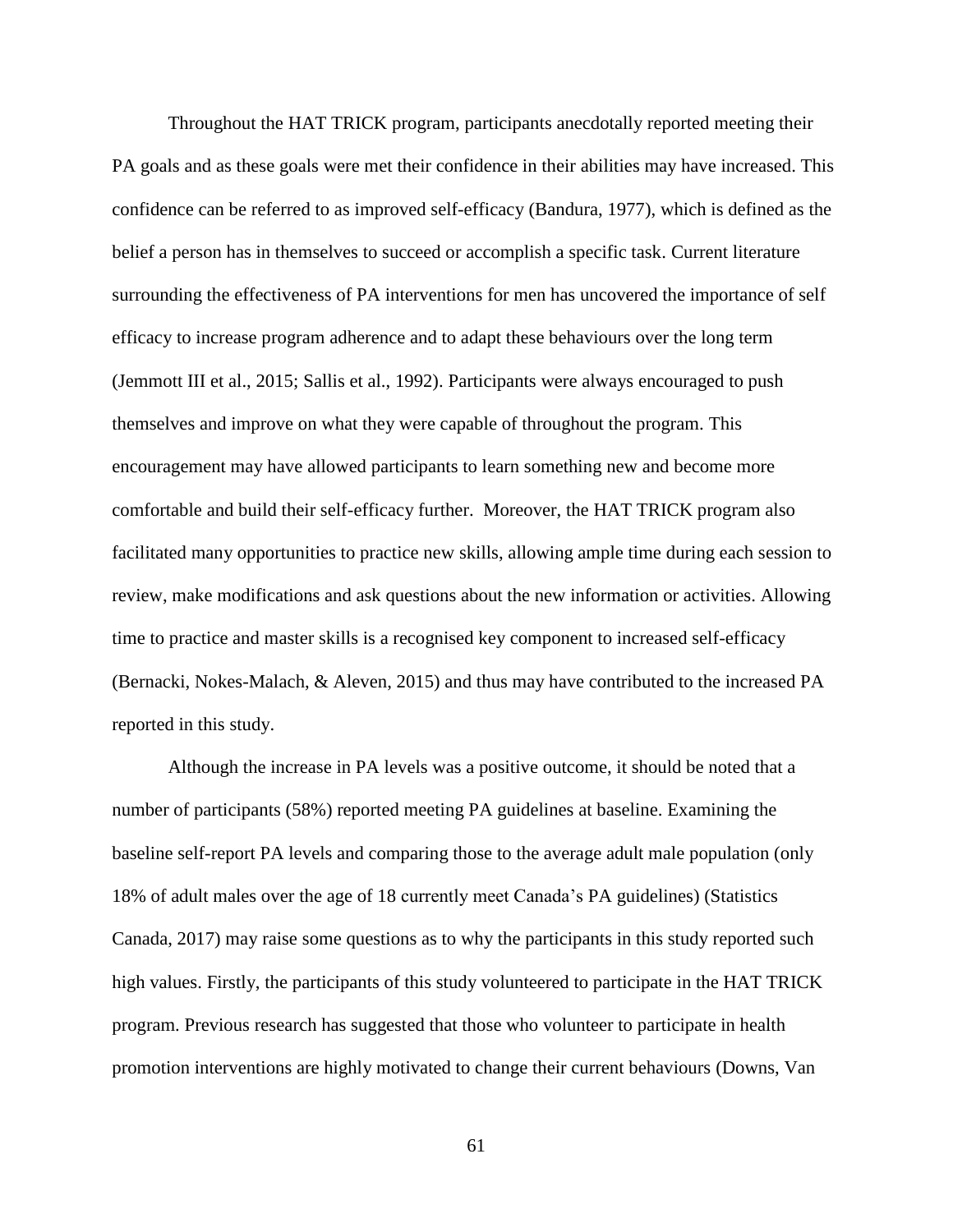Hoomissen, Lafrenz, & Julka, 2014; Kinnafick, Thøgersen-Ntoumani, & Duda, 2016), and thus may have already started to work towards this by initiating PA prior to the program. This may be further compounded by the fact that recruitment of participants occurred a few weeks before the start of the program and subsequently before baseline data collection. Despite being instructed to maintain normal behaviour participants may have increased their PA in preparation for the program. Secondly, the high proportion of participants meeting PA guidelines at baseline could also be explained by the use of the Godin Leisure Time Physical Activity Questionnaire-GLTEQ (Godin & Shephard, 1985) which asked participants to reflect on the previous week in terms of their PA participation. Thus, if participants were highly motivated to participate in HAT TRICK and initiated some PA prior to the start of the program, then this may have been reflected in the GLTEQ.

The high levels of PA seen at 12-weeks may have also played a role in the improvement of depression risk and QoL. Although no statistical significance was found relating increases in PA to improvements in depression risk or health related QoL, previously mentioned literature has found direct links between these variables. Also, through the use of a paired samples t test, we are only able to see that there is in fact a difference in depression risk and health-related QoL from baseline to follow-up, but we are unable to say that it is a direct result of the PA intervention. In future, the use of a control group would allow for direct comparisons to be made. The results of the multiple regression analysis also did not provide further support for PA as a significant factor for change in depression risk or health related QoL. However, positive changes were still seen in both of these variables. These outcomes are discussed in further detail below.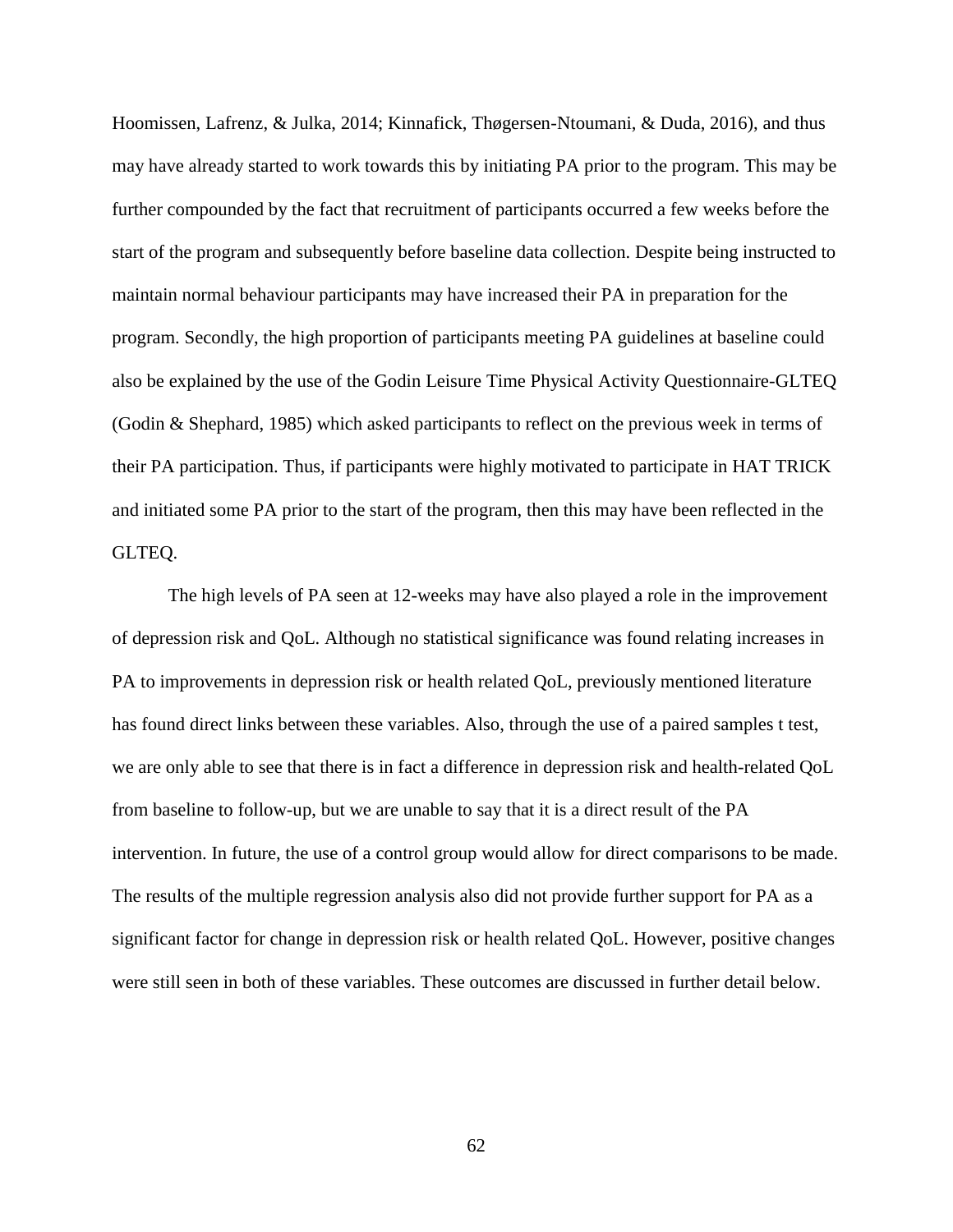# **Depression Risk**

A significant difference in depression risk was seen in this study from baseline to 12 weeks when examined using a paired samples t test. Specifically, many participants (78%) moved down from the elevated risk category into the low risk category. Depression risk was higher in those who were less physically active at baseline and at 12-weeks which is consistent with current literature (Hamer & Smith, 2018). The current study utilised a PA intervention to provide a means of healthy behaviour change, which in turn may have been a contributing factor in reducing depression risk in an otherwise at-risk population (i.e., overweight and inactive men) (Armstrong et al., 2017; Hamer & Smith, 2018). However, when examined further using a multiple regression analysis, no significant relationship between PA change score and depression risk change score was found. Therefore, the decrease in depression risk scores observed at the end of the program can not be said to be directly related to increased PA levels. None the less, a positive change (i.e. a decrease) in depression risk was observed in participants after participating in the HAT TRICK PA program. Specifically, participants saw the largest decrease in the emotional suppression sub category of the MDRS-22. Five of a possible six sub categories for depression risk decreased after the conclusion of the HAT TRICK program. A potential reason for a decrease in risk of depression may be due to an increase in PA levels. It is well known that PA is beneficial for overall health in men (Bottorff et al., 2015b; Gray et al., 2013; Hunt et al., 2014) and is often used as a treatment method for mental health disorders (Mammen & Faulkner, 2013; Martinsen, 2008; Michie et al., 2009; Pareja-Galeano, Sanchis-Gomar, & Lucia, 2015; Tremblay et al., 2011). Specific to depression, a review conducted by Mammen and Faulkner (2013) found that 25 out of a total 30 studies that utilised PA as a preventive measure against depression reported a significant inverse relationship, where as PA levels increased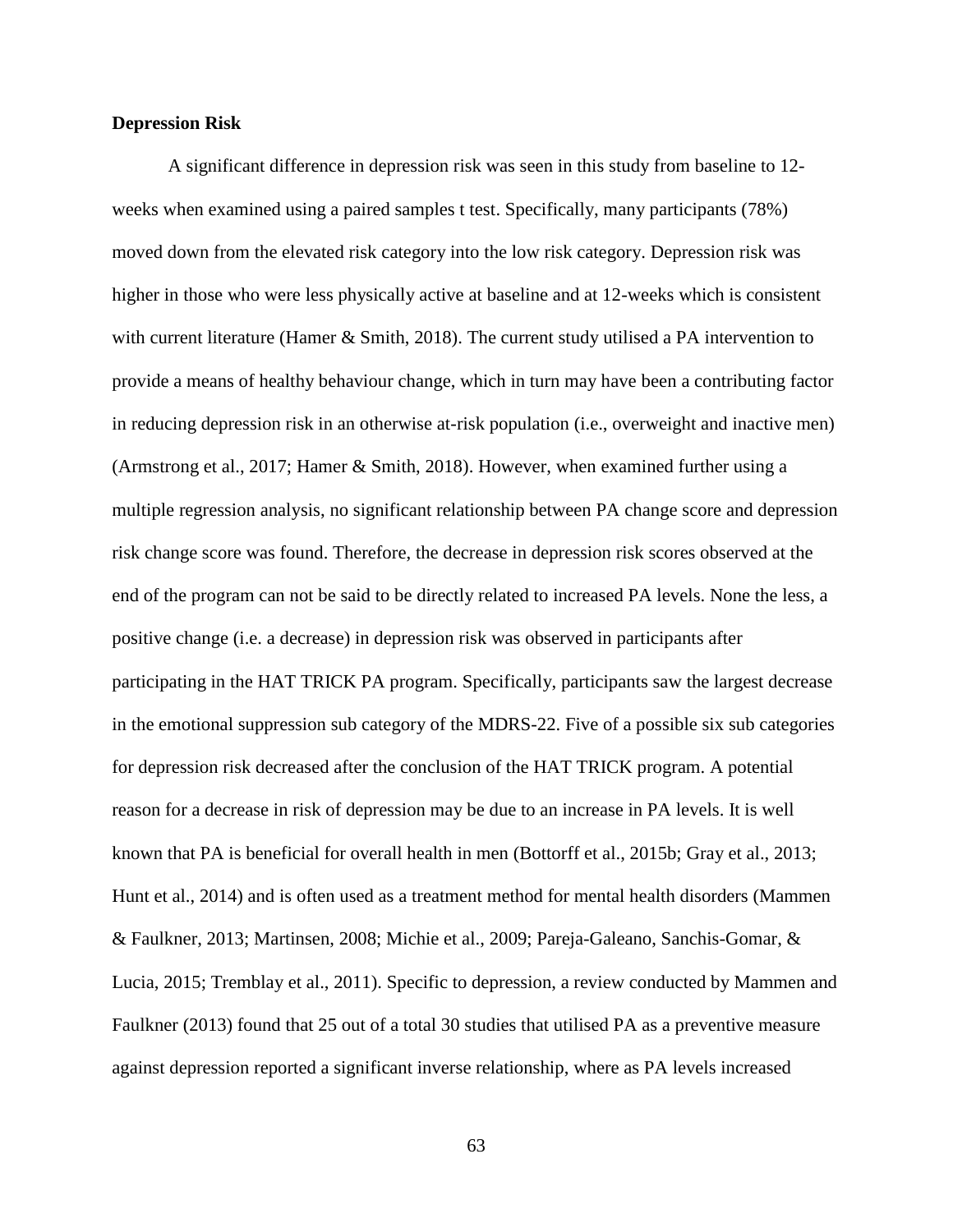depression risk decreased.

Past research has indicated that men are significantly less likely than women to seek help regarding mental health issues and therefore are hard to reach for treatment (Addis & Mahalik, 2003; Berger et al., 2013; Hammer & Vogel, 2010; Rice et al., 2017). As such, depression diagnosis is reported to be low, yet depression risk is often high because men do not seek preventive health measures (Rice et al., 2017). A combination of depression manifesting itself differently in men (i.e. showing anger early on) and the lack of services available for men, may result in further depression development without treatment (Hammer & Vogel, 2010). To increase the number of men participating in healthy behaviours that may reduce depression risk, a PA intervention designed for men may be a viable option. The decrease in depression risk observed in the participants of the HAT TRICK program provides some support for this hypothesis. Similarly, Pringle et al. (2013) attempted to reach men who did not seek clinical help (i.e., doctor's treatment for mental or physical ailments) by involving English Premier League Football Clubs to increase PA in men. The involvement of local sports teams may be an integral part of PA interventions involving men. A sense of belonging is associated with being fans of these clubs and by participating in a program alongside their favorite football club may contribute to their continued participation. Similarly, Hunt et al. (2014) developed the Football Fans in Training (FFIT) Program. This program was tailored to men via the link with local professional soccer teams and focused largely on the comradery between participants and the feeling of belonging to the soccer team. The results from FFIT focused on QoL and selected mental health indicators rather than risk of depression. Researchers found that participants who increased their PA also reported positive changes in QoL and scored higher on the mental health portion of the surveys at the conclusion of the 12-week program. These improvements were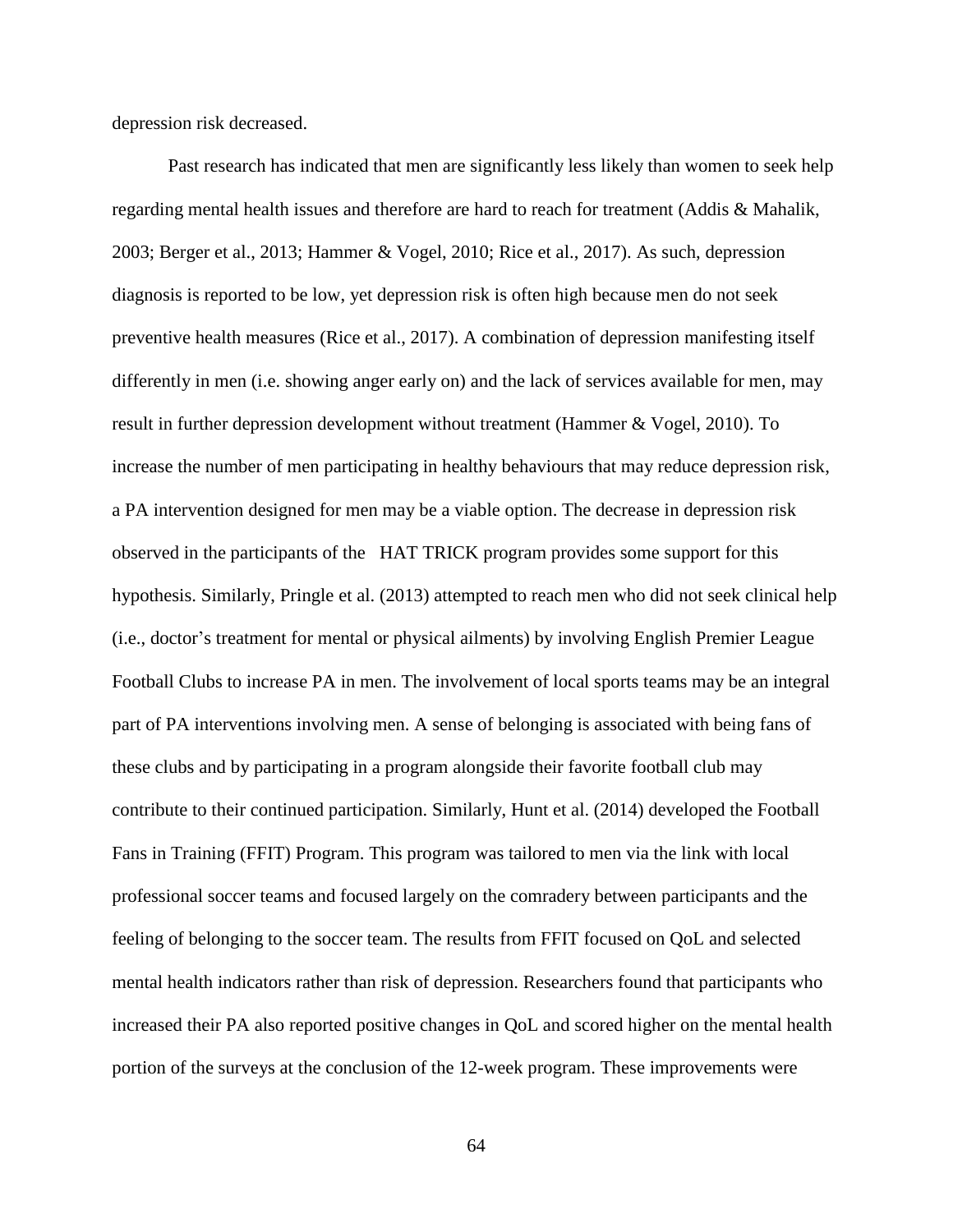maintained at the12-month follow-up. Evaluations of other similar gender-sensitised programs tailored specifically for men, including Men on the Move (Carroll et al., 2018), Hockey Fit (De Cruz, 2016) and Tackling Men's Health (Witty, 2011) have also supported these findings.

Additionally, one of the primary components of programs like FFIT and Hockey Fit as well as Tackling Men's Health was the importance of comradery and social connectedness amongst the men (De Cruz, 2016; Witty, 2011; Wyke et al., 2015). This sense of comradery and belonging may have played a large role in the decrease in emotional suppression subscale of the MDRS-22. Research has indicated that developing comradery and connectedness, particularly amongst men, has been found to be positively associated with improvements in depression and mental health issues (Caperchione et al., 2017; Creaven, Healy, & Howard, 2017; Santini, Koyanagi, Tyrovolas, Mason, & Haro, 2015; Wyke et al., 2015). Feeling a sense of belonging and a belief that they are in a safe space among fellow men may have contributed to the changes in emotional suppression seen at the conclusion of the program. This study found that improvements in health-related QoL were associated with decreases in depression risk. A statistical significance was found between depression risk change scores and health-related QoL change scores after the conduction of a multiple regression when PA levels, age, and household income were controlled. The HAT TRICK program was designed to promote social connectedness and improve health-related QoL. The gender-sensitive group setting (i.e. in a hockey rink surrounded by sporting memorabilia and gym equipment) may have also been a contributing factor for the decrease in depression risk and improvements in health related QoL. HAT TRICK focused on group discussion about multiple topics including PA, healthy eating, and mental health. Specifically concerning mental health, topics surrounding a healthy work-life balance, managing time in the day to focus on personal health and feelings, and the effect of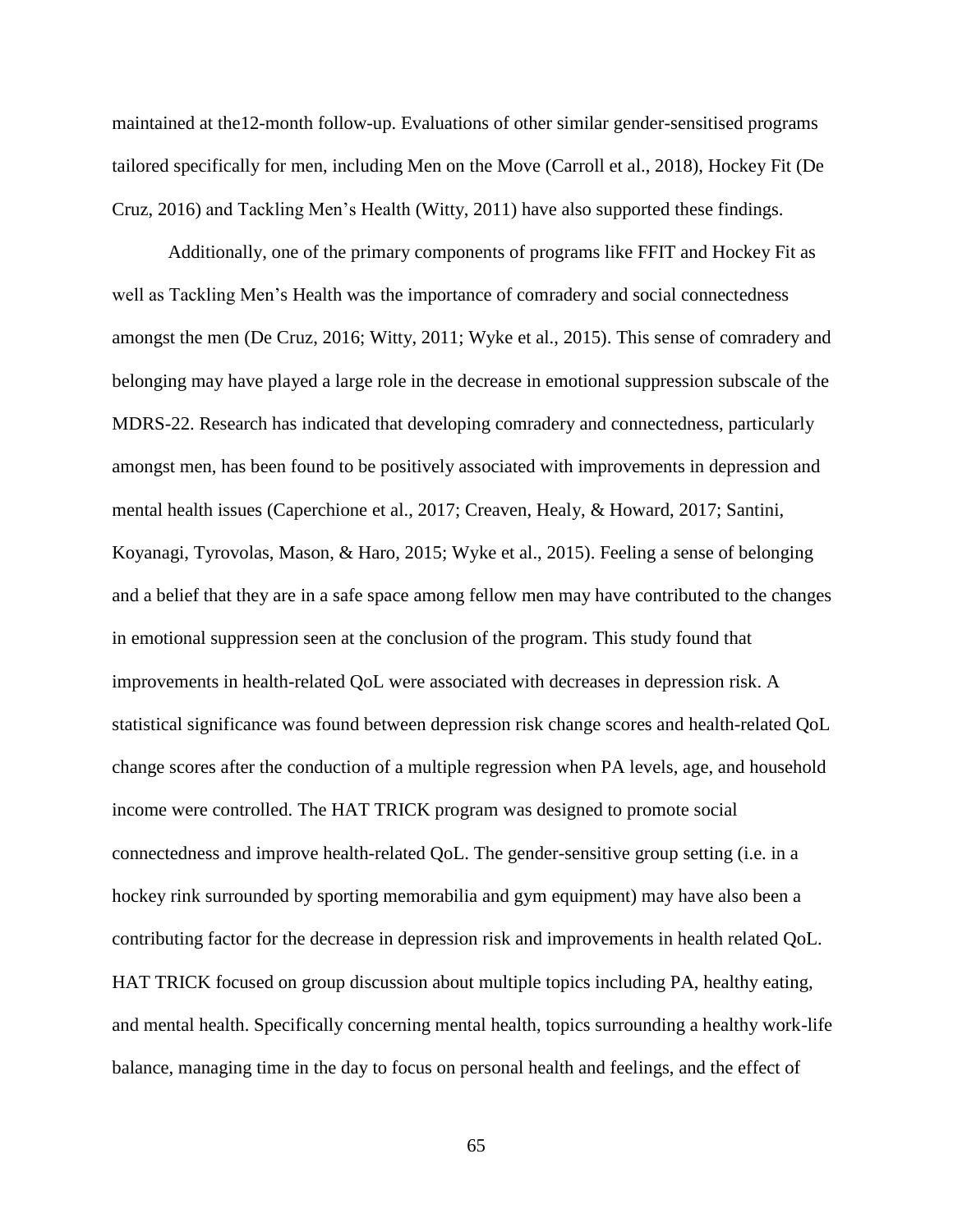burn-out (over work and no time for relaxation) were discussed. Within this context, men began to discuss their own personal struggles with both diet and mental health and were affirmed by other participants in the program.

Furthermore the HAT TRICK program aimed to create a supportive environment for discussions. Providing men opportunities to discuss how they feel in a comfortable environment has been seen to positively impact depression risk (Moylan, Carey, Blackburn, Hayes, & Robinson, 2015). An example that provides a similar service is The Men's Shed programs (Taylor, Cole, Kynn, & Lowe, 2017). Men's Sheds provide space for men to come and discuss different topics with other men in a setting in which would be traditionally masculine (e.g. woodworking areas, warehouses). These sheds have been shown to provide men with multiple health and well-being benefits including improved self-esteem and empowerment as well as encouraged inter-personal relationships (Moylan et al., 2015). It is possible that the similar 'manfriendly' environment created in HAT TRICK helped combat the stigma associated with masculinity and mental health, which may have further assisted with the decrease in depression risk.

Changes in depression risk and increases in PA at the end of the HATTRICK program highlights the need for more research into PA and depression in men. Although there was a positive change in depression scores at the conclusion of the program, statistical analysis did not find a significant relationship between PA and depression risk. Also, through the use of a paired samples t test, we are unable to conclude that it was in fact the HAT TRICK PA program that impacted depression risk. However, the relationship between health-related QoL and depression risk change score is a result worth exploring further. In order to determine a causal relationship, future studies need to be done to include an experimental group as well as a control group. The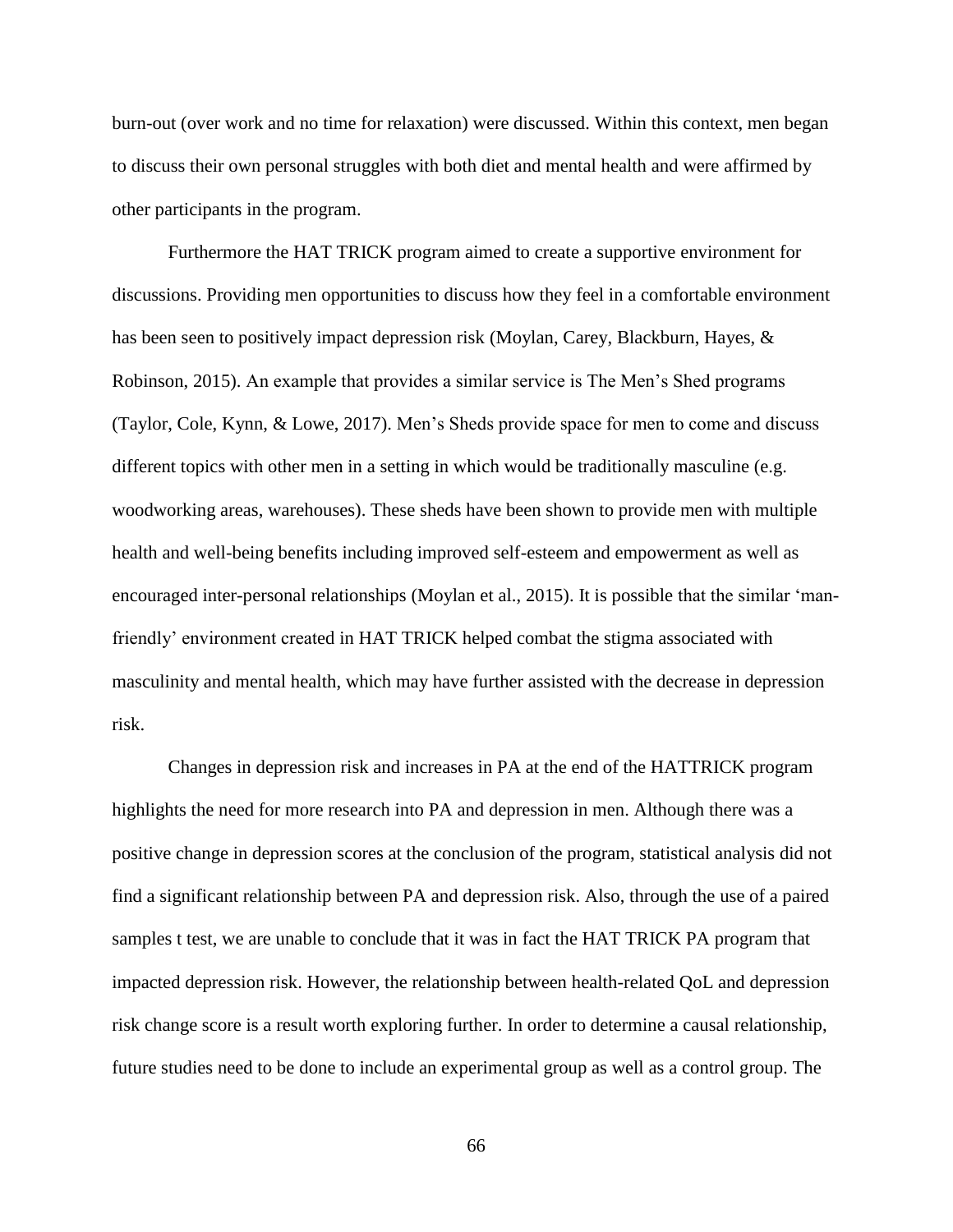results of this study are promising and provide direction for exploring factors that influence men's depression risk. The creation of a program specific to men that addresses mental health in a way that is not stigmatising and is done in an environment that creates a sense of comradery and social connectedness shows promise.

#### **Health-related Quality of Life (QoL)**

Another key finding from the current study was an increase in health-related QoL from baseline to 12-weeks when examined using a paired sample t test. There is a great deal of research regarding an increase in PA levels in men and a positive impact on perceived QoL (Balboa-Castillo, León-Muñoz, Graciani, Rodríguez-Artalejo, & Guallar-Castillón, 2011; Gill et al., 2013). Similar to the findings surrounding risk of depression, it is possible that the increase in PA levels seen across the duration of the HAT TRICK program may be partially responsible for the increase in QoL. Similar to the depression results earlier, an increase in PA was not a significant predictor of improvements in QoL scores. That being said, current literature supports the idea that an increase in PA results in better QoL (Broekhuizen et al., 2016; Gill et al., 2013; Herman, Hopman, Vandenkerkhof, & Rosenberg, 2012). Herman, Hopman, and Vandenkerkhof (2012) examined survey data from 22,563,527 Canadian adults and found those who were inactive reported poor or fair levels of QoL. In comparison, they also found that men who were deemed active reported higher QoL than those who were inactive (Herman, Hopman, & Vandenkerkhof, 2012). Comparable results were also obtained by Balboa-Castillo et al. (2011) who found that men who engaged in more leisure-time physically active (LTPA) reported better QoL, and those in the highest quartile of LTPA saw better scores on specific QoL domains, including physical and social functioning, emotional role, and mental health. Improvements in QoL were seen at the conclusion of the HAT TRICK program. A portion of these results were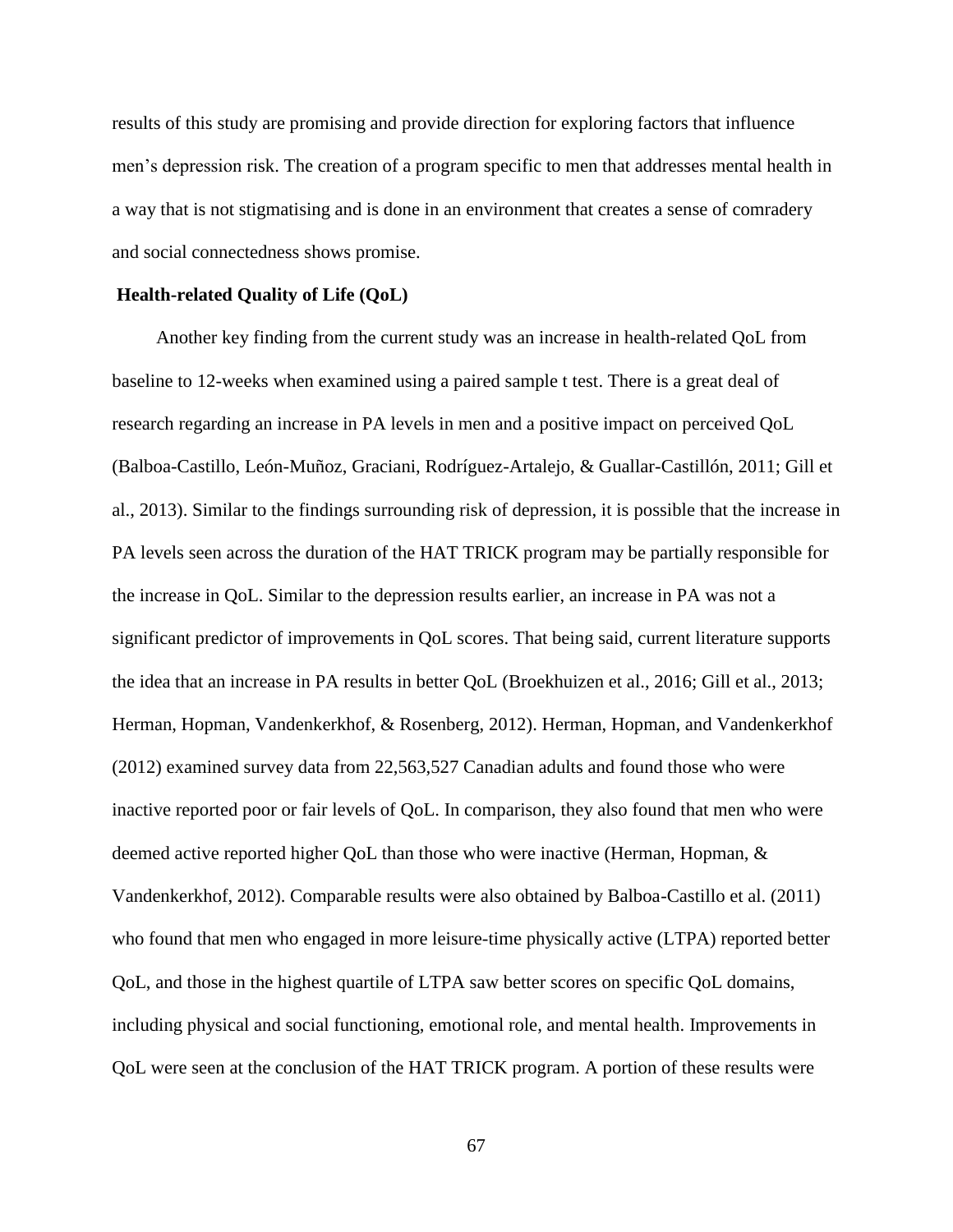mirrored in the HAT TRICK results, specifically in regard to higher levels of PA improving health-related QoL more than participants with lower PA levels. This further contributes to the research literature, supporting the evidence that suggests that engaging in more PA provides greater health benefit than only meeting the recommended PA guidelines (i.e., >150 minutes a week of moderate to vigorous physical activity) (Tremblay et al., 2011; Warburton, Katzmarzyk, Rhodes, & Shephard, 2007).

A potential way in which a PA program like HAT TRICK may influence health-related QoL could be due to an increase in skill mastery and increased ability to perform new PA and exercises. As participants of the HAT TRICK program improved their physical health and fitness through an increase in activity, new abilities (e.g., jogging, push-ups, jumping jacks) or skills (e.g., balance, posture) were developed. A new ability, or the re-emergence of an old ability that was thought to be unattainable, may have motivated the participants to continue with their positive health behaviours. Research has shown that an increase in ability helps improve selfefficacy and motivation to continue to maintain a new behaviour (Bandura, 1977; Maddux, 2016; Williams & French, 2011). Current literature highlights the importance of comfort, suggesting that men who are more comfortable in their environment are more likely to feel confident about attempting more modes of PA and benefit greatly from a feeling of accomplishment of new abilities (Pringle et al., 2013; Witty, 2011). This feeling of accomplishment may have persisted week-to-week leading to an increase in perceived QoL thanks to increased abilities and accomplishments.

The HAT TRICK team aimed to facilitate a comfortable environment by delivering the program in a 'man-friendly' setting such as an ice hockey arena. This setting was a perfect choice for these men as the majority of them were local hockey fans. Even for those who were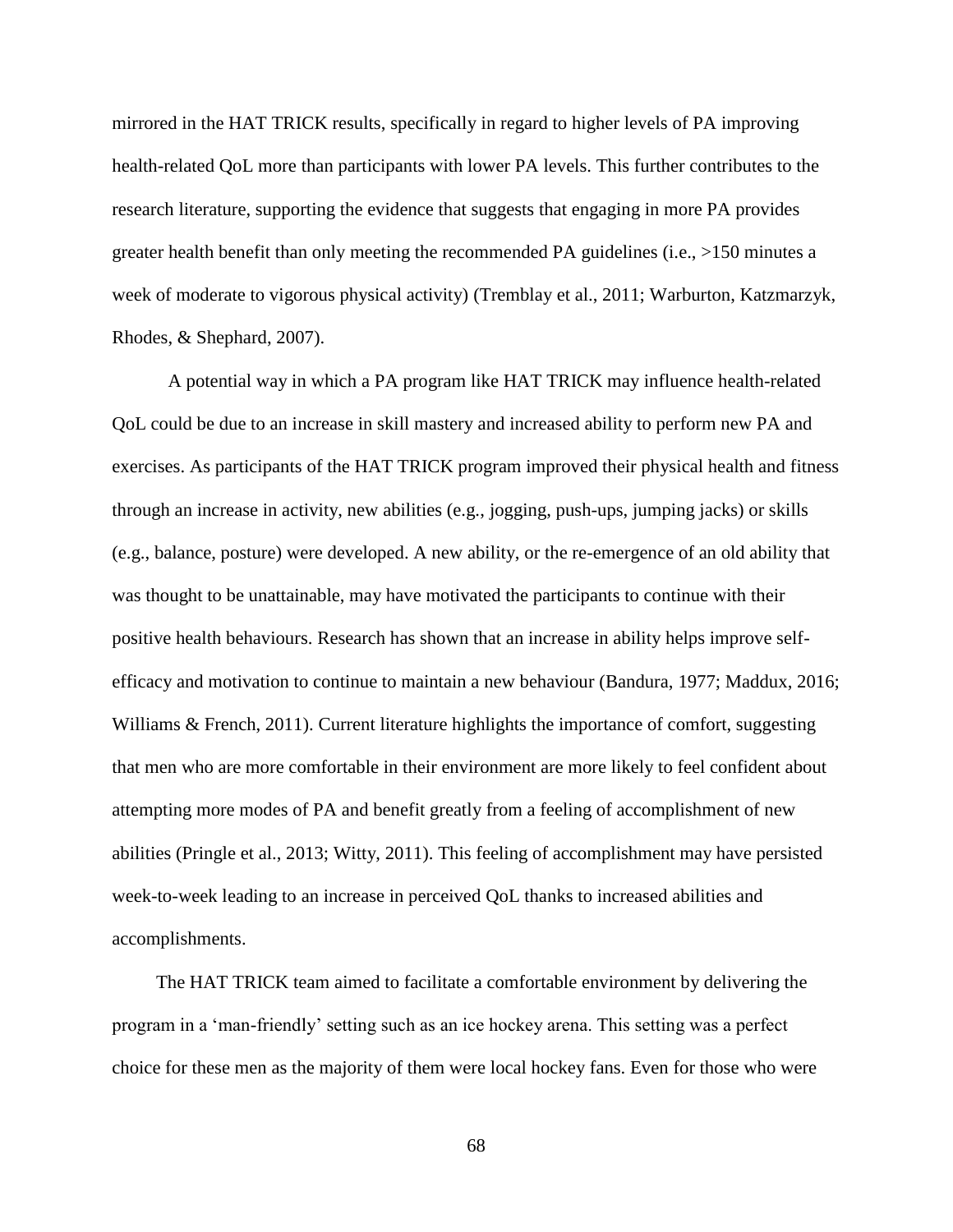not hockey fans, the environment created was 'man friendly' in other ways as well. For example, this program was set in the evening where the men in the program were the only people in the immediate area, so their privacy was not impacted, and they could be comfortable. Also, within the hockey arena there was plenty of hockey memorabilia and the entire environment was designed around hockey and sport. Moreover, the elite hockey team would often practice during the times that HAT TRICK was being delivered, which may have also added to the sporting environment. Workouts were also conducted within the vicinity of the concession and bar area, where many jokes were made about earning a beer for the night. A similar strategy was used in the FFIT program in which the intervention was delivered in partnership with local Scottish professional football (i.e. soccer in North America) teams at the venues in which they trained and played their matches. This strategy was also successfully utilised to create a man-friendly environment by Witty et al. (2011) and De Cruz et al. (2016), who developed a gender-sensitised weight loss program for men in partnership with professional rugby clubs in Australia and hockey teams in Ontario, Canada (De Cruz, 2016; Witty, 2011; Wyke et al., 2015). It could be suggested that these 'man-friendly' environments created a sense of comfort amongst the participants which positively influenced their confidence and improved their self-efficacy, resulting in increases in perceived QoL. Furthermore, men were able to attempt activities at different levels of difficulty and progress to the next level once each stage was mastered. This step-by-step improvement, within a comfortable and relaxed environment, may have increased feelings of accomplishment and skill mastery, thus resulting in greater QoL.

Additionally, participants of the current study may have been exposed to their first feelings of exercise-induced euphoria or simply were positively impacted by a new sense of accomplishment. There is a wide variety of literature available regarding the increase in hormone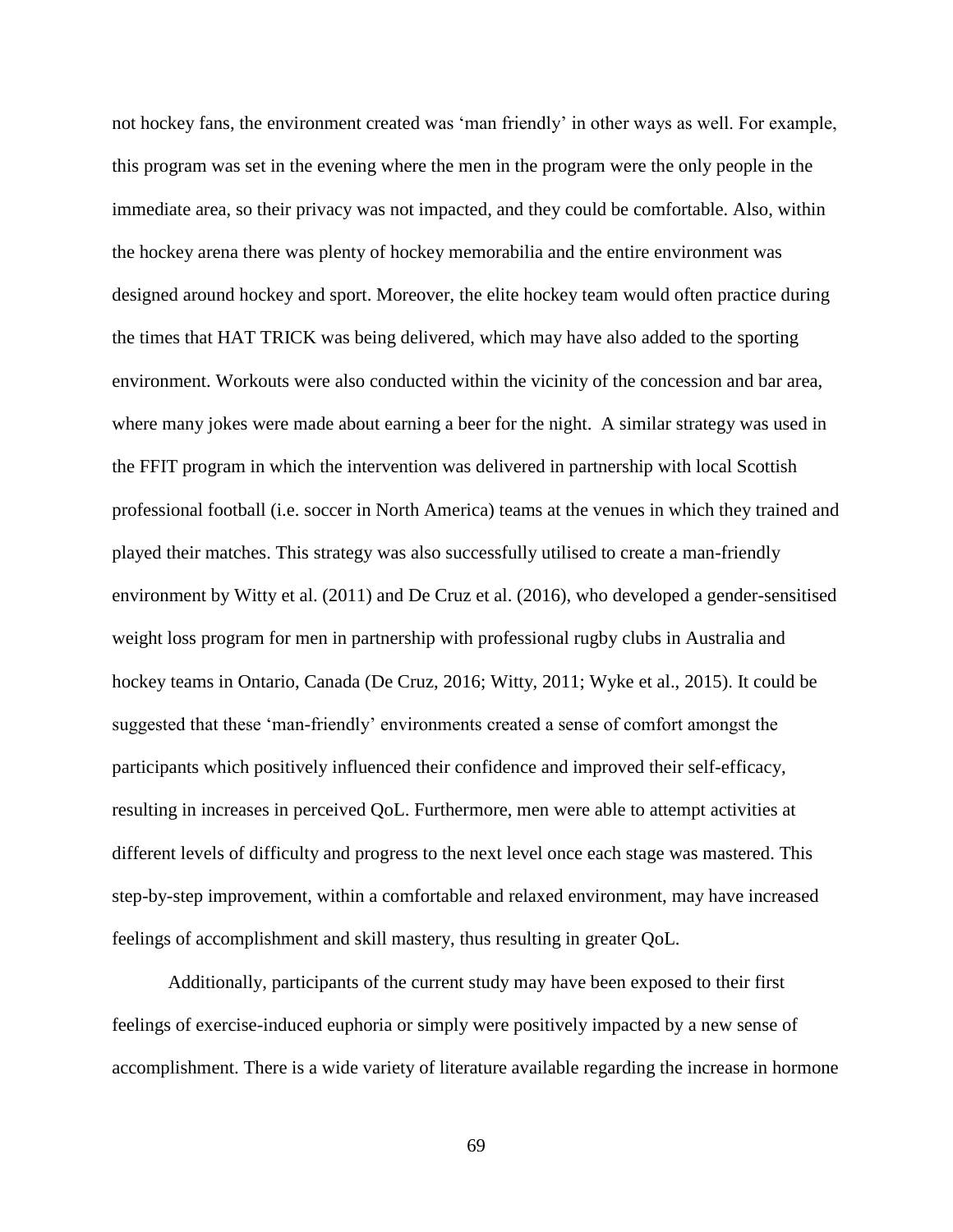release post PA that can lead to an elevated mood (i.e. "runners high") (Berger, Darby, Zhang, Owen, & Tobar, 2016; Mcdowell, Campbell, & Herring, 2016; Powers, Asmundson, & Smits, 2015)and it is this elevated mood that may offset the feelings of hopelessness and sadness brought on by depression (Berger et al., 2016). The men who participated in the HAT TRICK program underwent at least one PA session per week delivered and monitored by trained facilitators, which alone can be enough to improve hormone secretion and thus positively affect mood (Cohen-Woods et al., 2013).

As a person improves more aspects of their personal health, their perceived QoL may also improve (Medeiros, Sousa, Lunardi, Oliveira, & Freitas, 2017). The HAT TRICK program attempted to improve QoL by providing an all-encompassing holistic approach to healthy lifestyle behaviour change. This was done through focusing on multiple factors that improve overall health including diet, PA, social connectedness, and mental health. Similar studies also report that QoL in men is impacted by a variety of factors including dietary changes and social support (Hunt et al., 2014; Morgan, Hayes, Williamson, & Ford, 2007; Morgan, Lubans, Collins, Warren, & Callister, 2011; Wyke et al., 2015). A systemic review conducted by Johns, Hartmann-Boyce, Jebb and Aveyard (2014) compared the impact of weight loss programs that used multiple behavioural weight management techniques with those that only focused on diet or PA alone. Examples of these additional techniques included the impact of healthy lifestyle behaviour change on mental health, ways to lower alcohol consumption, and how PA impacts QoL. These researchers found that the programs that used multiple techniques found significantly greater weight loss at 12-months in comparison to the diet only programs, and significantly greater weight loss for the combined group compared to a PA only group at 3-6 months (Johns, Hartmann-Boyce, Jebb, Aveyard, & Group, 2014). This study also found that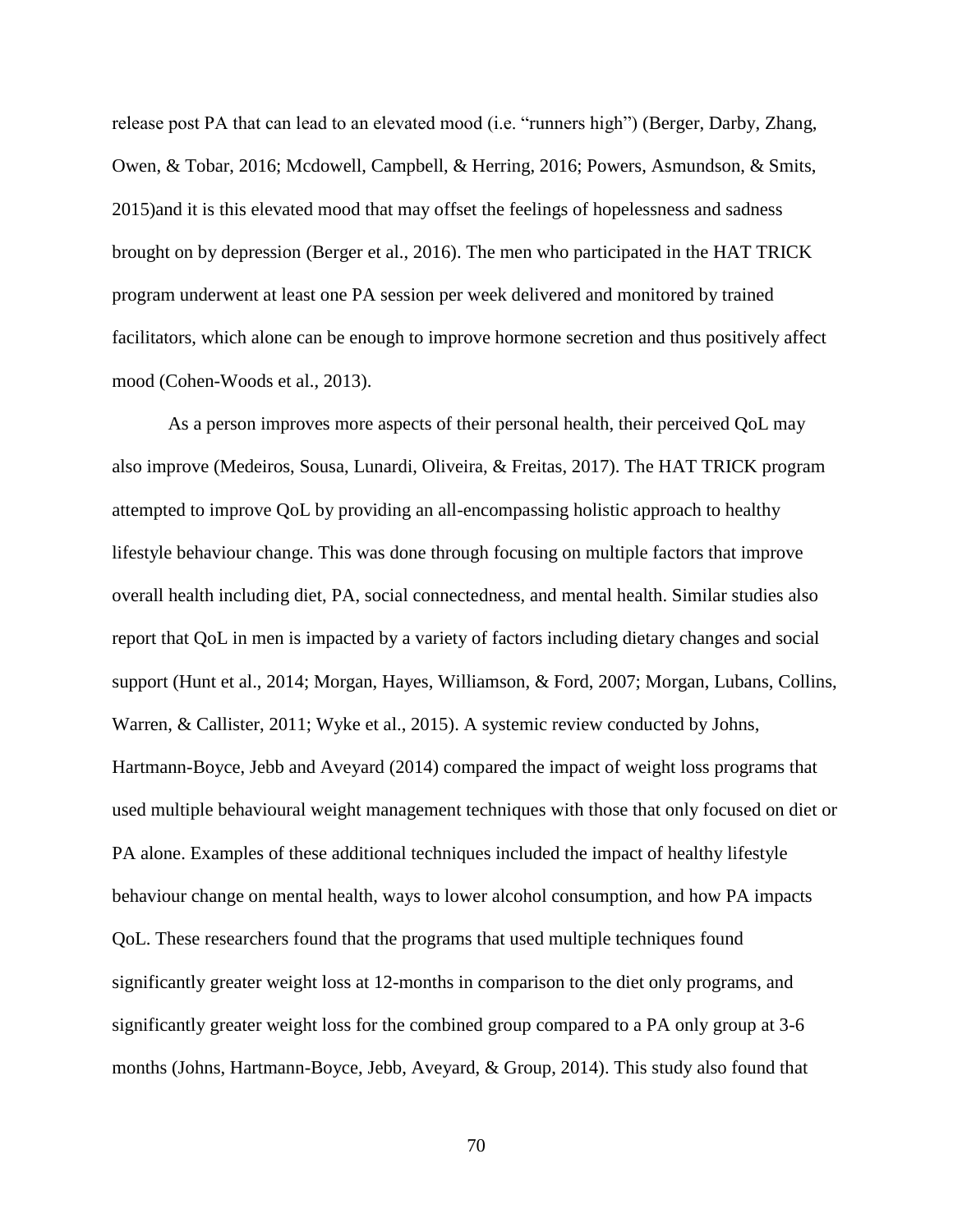improvements in disease risk factors and QoL were observed with a modest loss of weight.

When addressing more than one health behaviour it has been recommended that doing this incrementally and focusing on making small changes in these areas is helpful (Kirkland  $\&$ Raphael, 2018). Previous research has indicated that small changes over time allow for men to manage gradual changes in healthy lifestyle behaviour (Helgadóttir, Forsell, & Ekblom, 2015; Rhodes, Janssen, Bredin, Warburton, & Bauman, 2017). A recent men's health initiative led by the Canadian Men's Health Foundation (CMHF) called Don't Change Much has stressed this very same point, that small changes make all the difference (Canadian Men's Health Foundation, 2018). Don't Change Much is a web-based resource for healthy living specifically created for men and provides a wide variety of tools for men to make small but meaningful changes to their lifestyle. This attitude was mirrored in the HAT TRICK program and may have been an important factor regarding the healthy lifestyle behaviour changes that resulted in improved QoL.

In the HAT TRICK program specific small changes concerning PA, diet and mental health were discussed weekly and often included interactive small group work to further discuss and learn about ways to adopt these small changes. For example, one of these topics included making small changes when the men were out for dinner with friends or family. Specifically, it was discussed and demonstrated (with label reading and restaurant menus) that choosing a burger made of a higher quality beef when applicable and then opting to order half fries-half salad rather than a higher fat burger and only fries, was on way to make a small change.

An increase in QoL is strongly correlated  $(p=0.002)$  with a decrease in feelings of depression (Schuch, Vancampfort, Rosenbaum, Richards, Ward, & Stubbs, 2016). As seen through the use of the multiple regression analysis, a statistically significant relationship between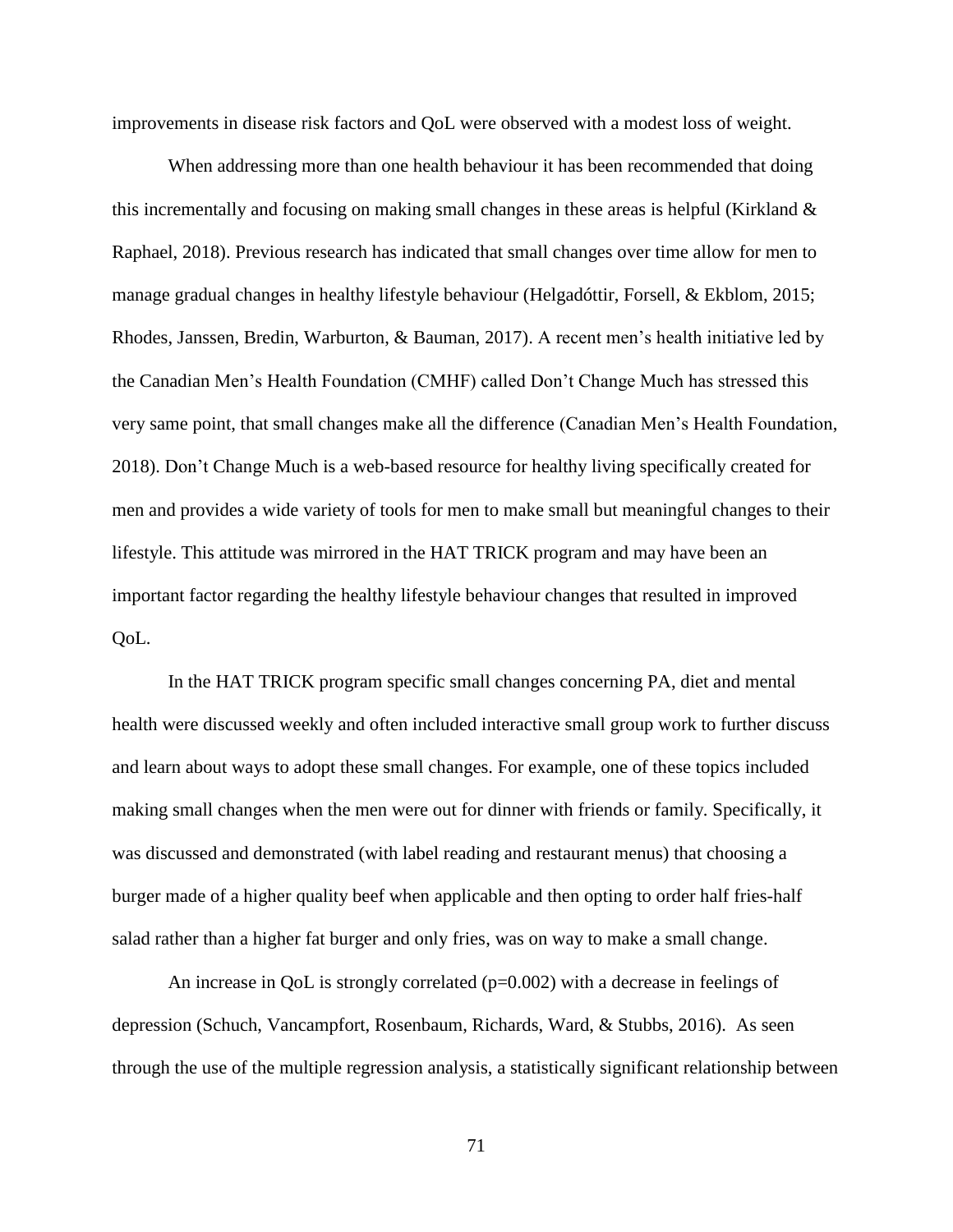depression risk change scores and health-related QoL change scores was found. As outlined above, the improvement in depression risk at the end of the HAT TRICK program may be a result of improved QoL. Negative feelings about one's self may be negated by the improvement in self efficacy and QoL due to participation in the HAT TRICK program. As the men work to improve their health through PA and dietary changes as well as by developing a sense of belonging and connection to their peers, it may create an all-encompassing change in behaviour that improves QoL and decreases depression risk.

There was no statistically significant relationship between PA change scores and health related QoL change scores after the conclusion of the program. However, the model did indicate a significant relationship between health related QoL change scores and depression risk change scores when either variable was the dependent variable. This relationship between health related QoL change scores and depression risk change scores was an interesting discovery that may lend itself to further analysis in different studies. The lack of relationship between PA and healthrelated QoL change score could have been influenced the way in which PA was measured. Using minutes as the primary measuring unit for PA resulted in a large SD across the participants which may have impacted the strength of the analysis.

The relationship between depression risk change scores and health-related QoL change scores was explored further using the multiple regression and findings supported those seen in the paired samples t-test which indicated that as depression risk decreased, QoL increased and vice versa. These findings are comparative to the literature mentioned above regarding a decrease in depressive symptoms and an increase in perceived health-related QoL. It is not overly surprising to see that as depression risk decreased perceived health- related QoL increased and as health-related QoL increased, depression risk decreased. This co-dependent relationship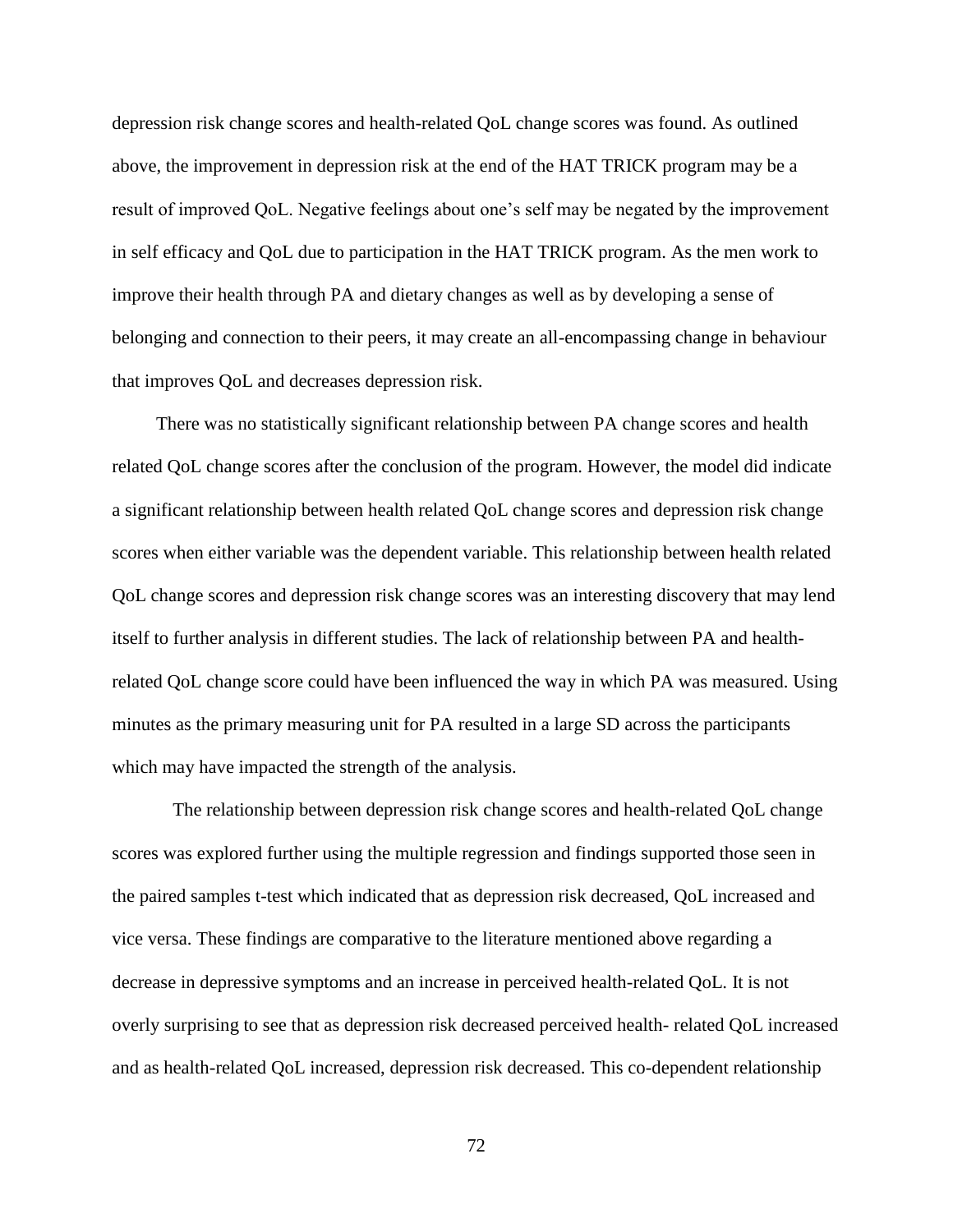may have occurred due to the similarity in feelings associated with depression and overall health related QoL and that the absence of negative feelings most likely results in a more positive outlook on life (Keyes, 2002; Shin & Johnson, 1978). This being said, the relationship between depression and health-related QoL may still have been impacted by increased PA levels. Multiple studies have cited that PA programs for men have resulted in a drastic increase in self efficacy and improved QoL (French, Olander, Chisholm, & Mc Sharry, 2014; Pringle et al., 2013; Warner et al., 2014; Wyke et al., 2015). Similar to the findings mentioned above, an increase in mastery and an understanding of control over their mental and physical health may have contributed to the improvement in self-perceived QoL and decreased feelings of depression.

# **Summary**

The results obtained in the current study show strong support for tailored interventions aimed at improving PA levels in men. Results of this study also indicate that participants who took part in the HAT TRICK program demonstrated improvements in depression risk (i.e. decreases in depression risk) and improvements in health related QoL. The statistically significant relationship between depression risk change scores and health related QoL change scores highlights the impact that improving overall health can have on improving depression risk. An increase in PA interventions tailored towards the needs of men and their mental health will provide this field of research with more evidence to better determine how to support men's mental health.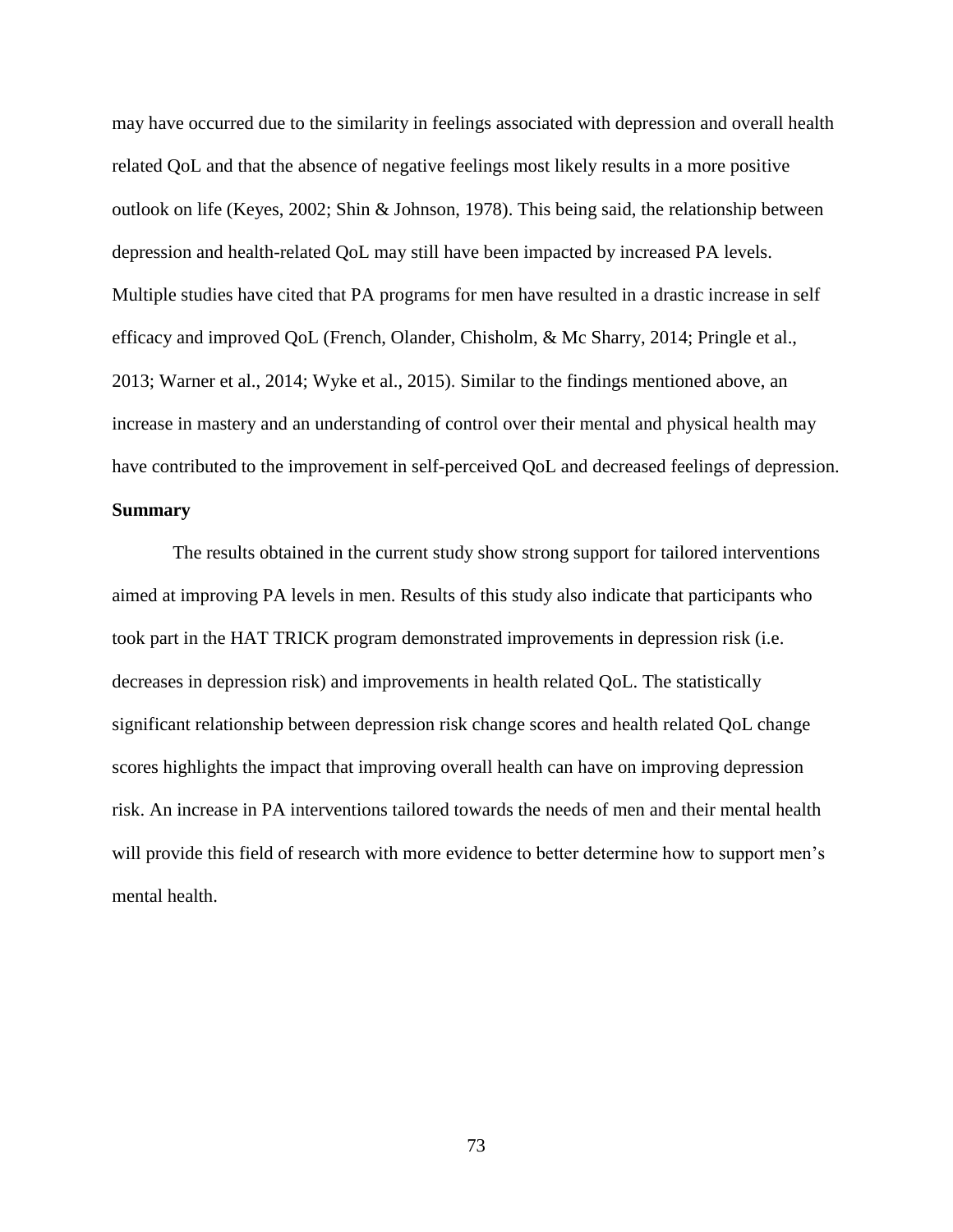# **Chapter 6 Conclusion**

## **6.1 Overview**

Research has shown that PA can positively impact depression risk in men (Bhui & Fletcher, 2000; Fox, 1999; Hallgren et al., 2016; Hallgren et al., 2017; Hegberg & Tone, 2015; Lindwall et al., 2014; Mammen & Faulkner, 2013) therefore, PA promotion should be considered as a potential component of depression risk prevention and treatment programs. The overarching aim of the current research was to examine the impact a community-based PA intervention had on PA levels, depression risk, and health-related QoL in Canadian men. The results showed a positive increase in PA levels from baseline to follow-up as well as lower depression risk and improved health-related QoL at the conclusion of the program. Furthermore, a statistically significant relationship between depression risk change scores and health-related QoL change scores was discovered; as depression risk decreased, perceived health related QoL change scores increased.

### **6.2 Strengths and limitations**

A major strength of this study was being able to reach and recruit a notoriously 'hard to reach' population group (Carroll et al., 2014; Curran, Drust, Murphy, Pringle, & Richardson, 2016; Gavarkovs, Burke, & Petrella, 2016; Pringle et al., 2014). As past research has indicated a high level of difficulty in recruiting men for PA programs, a variety of recruitment methods were utilised in order to extend the reach specific to men. These included radio interviews outlining the program, flyers posted at typically male centered businesses in the community (e.g., local bars, restaurants, hockey arenas, Home Depot, Canadian Tire, etc.,), a project specific website (http://hattrick.ok.ubc.ca/), advertisements in print and online news outlets (Kelowna Now, Courier, Castanet), and social media outlets such as Facebook and Twitter. For instance, the 20 spots available for the first HAT TRICK group (delivered January-March 2017) were full within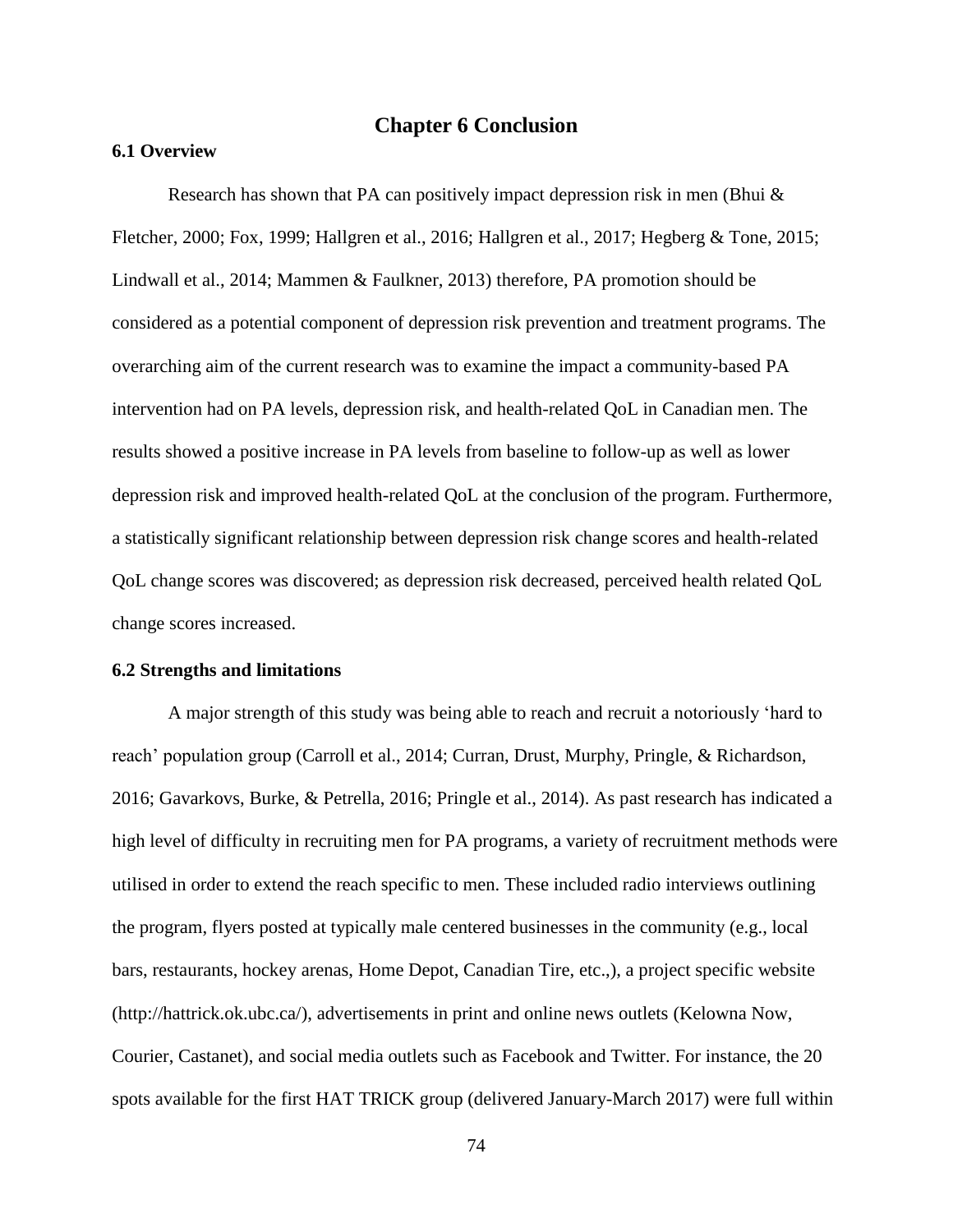one week of the first media release. In fact, a number of individuals who registered interest were put on a wait list for the second HAT TRICK group, which ran from March-May 2018. This same situation occurred when recruitment was initiated for the second and third group (delivered September-November 2018. Moreover, the men that were recruited represented a sub-sample that could be considered as at-risk as the majority were categorised as obese (mean BMI of 36.19  $kg/m<sup>2</sup>$ ), and many suffered from more than one chronic disease or associated risk factor. Thus, the sample in the current study represented a sub-sample of men that would greatly benefit greatly from such a program.

Another major strength of this study was that the entire HAT TRICK program was developed to be male focused paying close attention to their needs, preferences and reported barriers to engaging in healthy lifestyle behaviours. Moreover, HAT TRICK is based on previous and current evidence surrounding masculinities and men's health (Bottorff, Oliffe, Sarbit, Kelly, & Cloherty, 2015a; Bottorff et al., 2015b; Gray et al., 2013; Hunt et al., 2014; Pringle et al., 2013; Rice, Fallon, & Bambling, 2011), thus making a significant contribution to the current literature. Further, program attrition was very low (6.45%) suggesting that this gender-sensitised program was well accepted by the participants and shows promise for further dissemination.

An additional strength of the HAT TRICK program was the inclusion of a prominent mental health component. As previously mentioned, most male-focused PA programs are heavily aimed at weight loss and dietary changes (De Cruz, 2016; Gray et al., 2013; Hunt et al., 2014; Rock et al., 2015) however, HAT TRICK was holistic in a tripartite focus on PA, healthy eating and mental health. Concerning mental health, HAT TRICK addressed topics such as how to deal with stress, the importance of social support and connectedness, what depression can look and feel like, and how PA can positively impact multiple facets of a mans life. All of these topic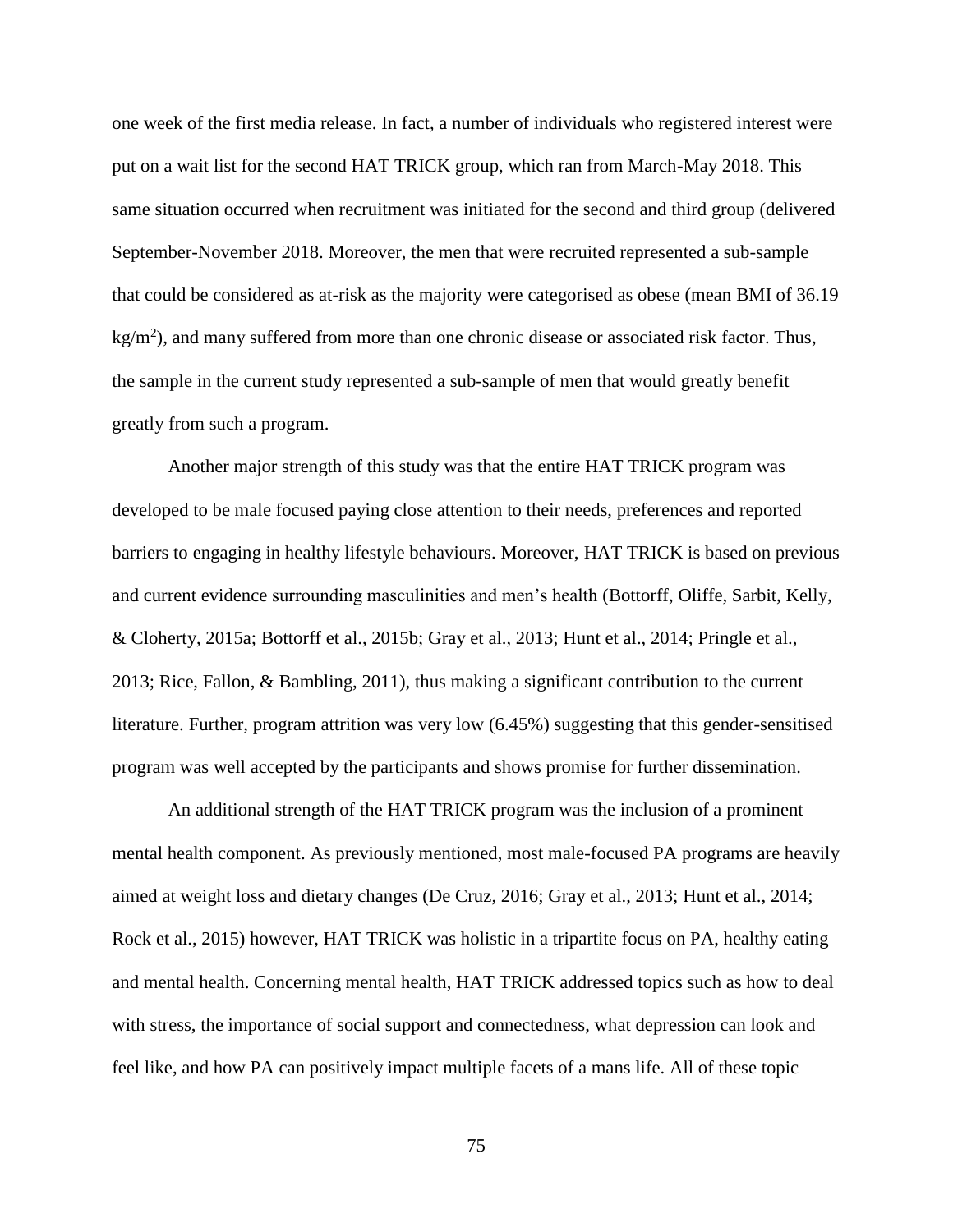areas were delivered in a manner that was 'man-friendly', in an attempt to circumvent some of the stigma around mental illness in men.

Although this study demonstrated a number of strengths, it is not without its limitations. Firstly, the relatively small (n=58) homogenous sample size limits generalizability and thus this intervention may not be transferable to different sub-populations (e.g. men of different ethnic backgrounds, ages, those diagnosed with depression, etc.). The Hawthorne effect also needs to be considered when examining and reporting results obtained through self-report questionnaire data. This effect explains that participants may begin to gain an idea of what a desired answer would be and report that value. This is true for any self report questionnaire and could have occurred for PA, depression risk, or health-related QoL (Adair, 1984). Although the questionnaires have all been reported to be valid and reliable (Godin & Shephard, 1985; Ware, Keller, & Kosinski, 1998; Rice, 2011; Rice, Fallon, Aucote, & Moller-Leimkuhler, 2013), the fact remains that participants often tend to over report when asked to complete self-report questionnaires (Dyrstad, Hansen, Holme, & Anderssen, 2014; Sallis & Saelens, 2000). For example, the use of the GLTEQ may have seen an over report of PA levels at baseline which may have been responsible for the increased percentage of participants recorded as meeting Canada's PA guidelines. In addition, the small sample size was not powered sufficiently and thus it is difficult to obtain accurate effect sizes. This is further compounded by the fact that this study did not included a control group and thus cause and effect of the intervention cannot be determined. Also, the sample of participants was obtained on a first come first serve basis and selected using random sampling. Since male participants in PA interventions are notoriously hard to recruit, it was thought that a random sample would be unattainable, and we should focus on filling the program with as many participants who were willing to take part. The effects of this recruitment strategy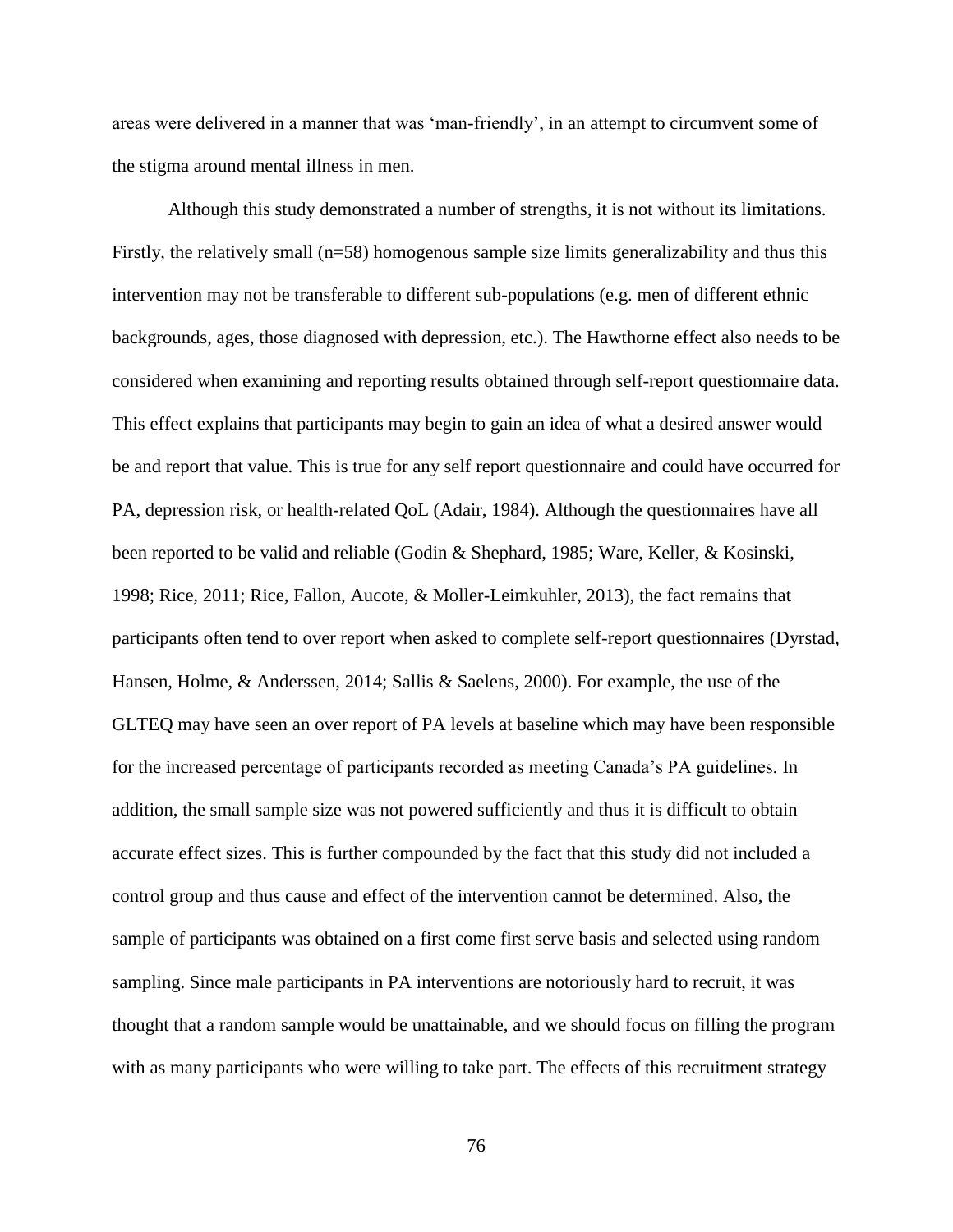are mentioned previously in this thesis, and essentially result in a lack of generalization to different populations.

#### **6.3 Clinical Implications and Future Recommendations**

The results from this research have several clinical implications for health professionals in the PA and depression field. Findings from this research suggest that the use of a health promotion intervention that is tailored for men and includes a focus on PA, healthy eating and mental health can increase PA levels in men as well as lower men's depression risk and improve overall health-related QoL. Past treatment for depression has been primarily pharmacological and dependant on patients speaking with a doctor regarding their current mental health status (Al-Harbi, 2012; Beck & Alford, 2009; Branney & White, 2008). However, the use of a PA intervention with a prominent mental health component did result in a decrease in depression risk at the conclusion of the program. In recent years there has been evidence suggesting that men are also interested in talk therapy and that men are recognizing that internalizing feelings and being socially isolated is a primary risk factor for depression (Seidler, Rice, Oliffe, Fogarty, & Dhillon, 2017). Also, this research found results indicating a strong relationship between depression risk and health-related QoL. These two variables produced a co-linear relationship and as one decreases (depression) the other increases (health-related QoL). Improvements in health-related QoL may be related to positive behaviour changes (e.g. increased social interaction/connectedness, healthy eating changes, decreased alcohol consumption or drug use) and improvements/increases in PA and diet. This important because gender norms that support self-management of feelings may limit treatment options for men (Addis & Mahalik, 2003; Berger et al., 2013; Clement et al., 2015; Hammer & Vogel, 2010).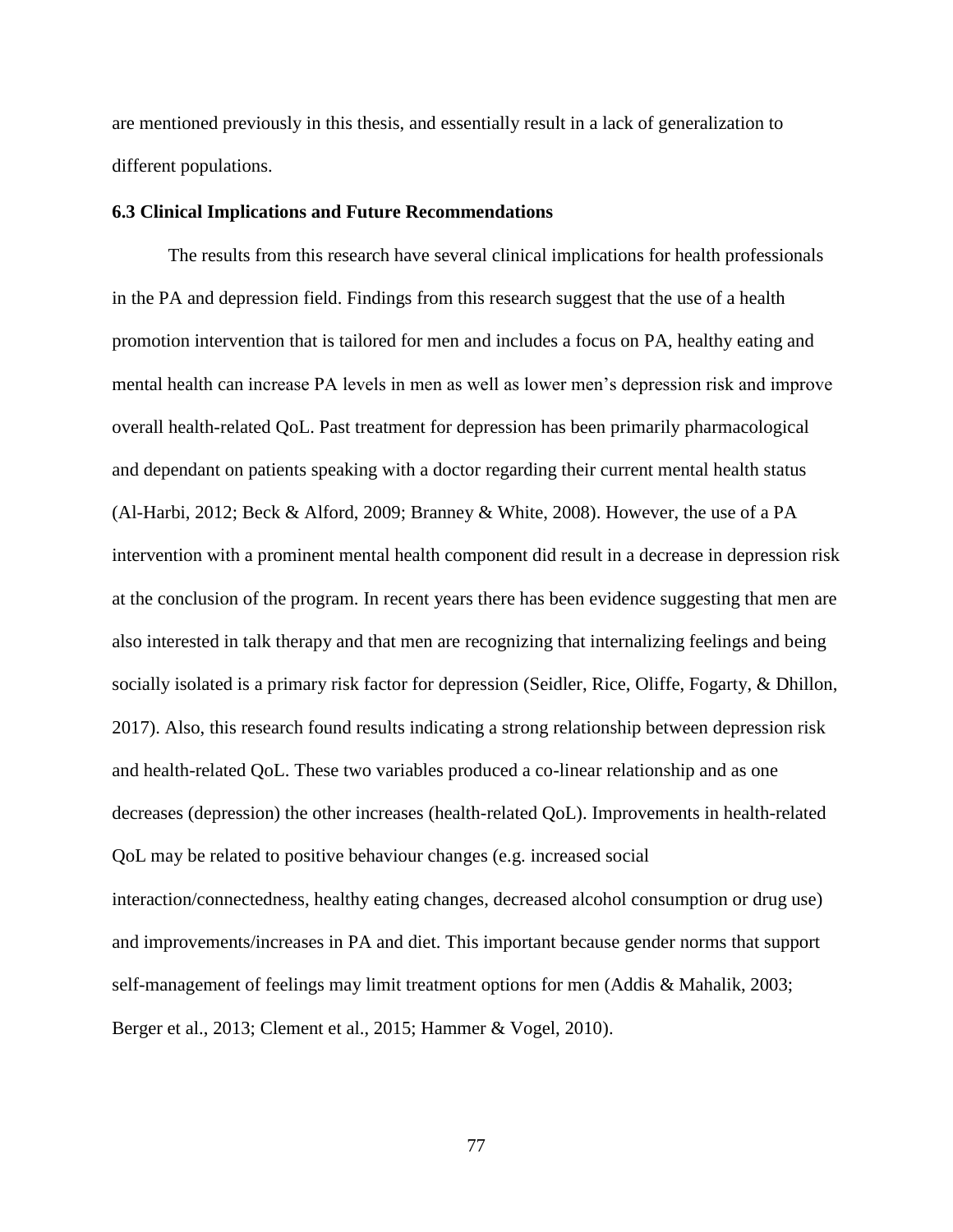Further, based on the results from this study and the observed strengths and limitations, there are several recommendations that should be considered in order to progress this field of research. As alluded to above, HAT TRICK included aspects of mental health, however the main focus of the intervention was focused on PA and healthy eating. Future research and practice should consider a more balanced program consisting of equal coverage of physical and mental health. Specific to men, re-branding mental health will be important to reaching and engaging men. For instance, considering the term 'mental fitness' may help tailor the program for men and increase men's comfort levels in discussing their mental health with others. When developing these extended mental health modules, it would be extremely beneficial to consult with mental health professionals, such as the Canadian Mental Health Association (CMHA) and the Canadian Men's Health Foundation (CMHF), on how to reach men in terms of their mental health. Partnering with CMHA and CMHF provides an opportunity to tailor the program in a way that will attract men as well as assist with program sustainability and participant adherence.

Additionally, including a more diverse sample (e.g., Indigenous men, ethnically diverse men, older men, men with chronic disease, gay men) would provide further information concerning program efficacy and transferability. An example would be to provide a similar program to HAT TRICK that is tailored to the Indigenous population of BC as well as to other ethnic groups throughout Canada. The program must include culturally appropriate activities and information concerning diet and mental health and be delivered in a culturally appropriate manner, including program design and tailored resources.

As indicated above this was an exploratory study and did not include a control group. A next important step would be to test this intervention with a randomised control trial (RCT) in order to assess the efficacy of the intervention. Moreover, this evaluation of HAT TRICK was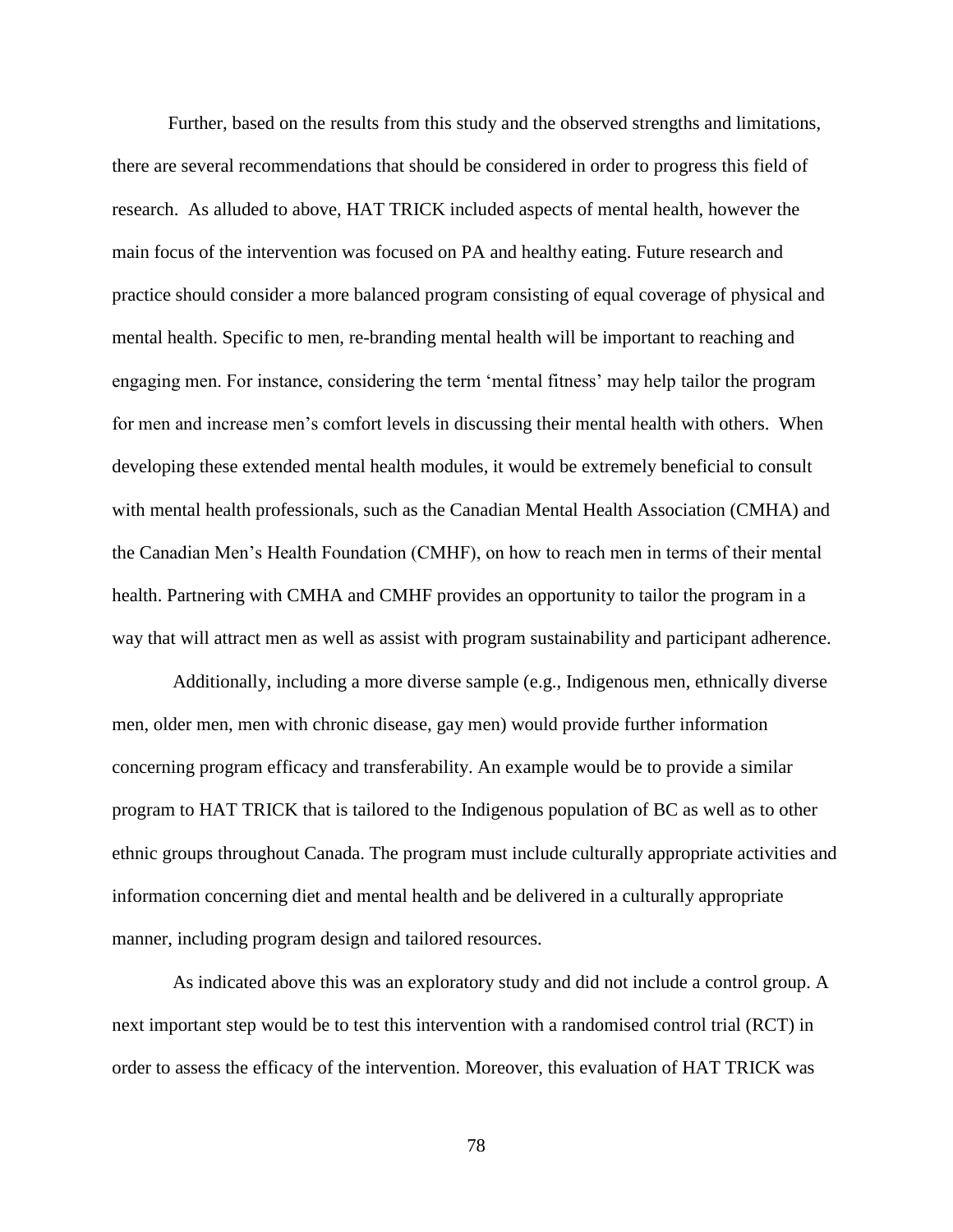short-term (i.e., end of program evaluation) and although it did provide some preliminary important information concerning intervention effectiveness, future research should consider long-term follow-up (i.e., 1 year+) to provide greater insight regarding the maintenance and sustainability of program outcomes.

Depression is impacting men whether it is being reported or not. By increasing available programs for men that positively influence their mental health may help undiagnosed cases. Mental health in men is a promising emerging field of study that is starting to garner world-wide attention, and the stigma associated with depression and mental health is beginning to fade. This transition period is the perfect time to increase the amount of attention and research given to mental health in men and new health programs that integrate support for mental health in PA programs may provide a means to do that.

.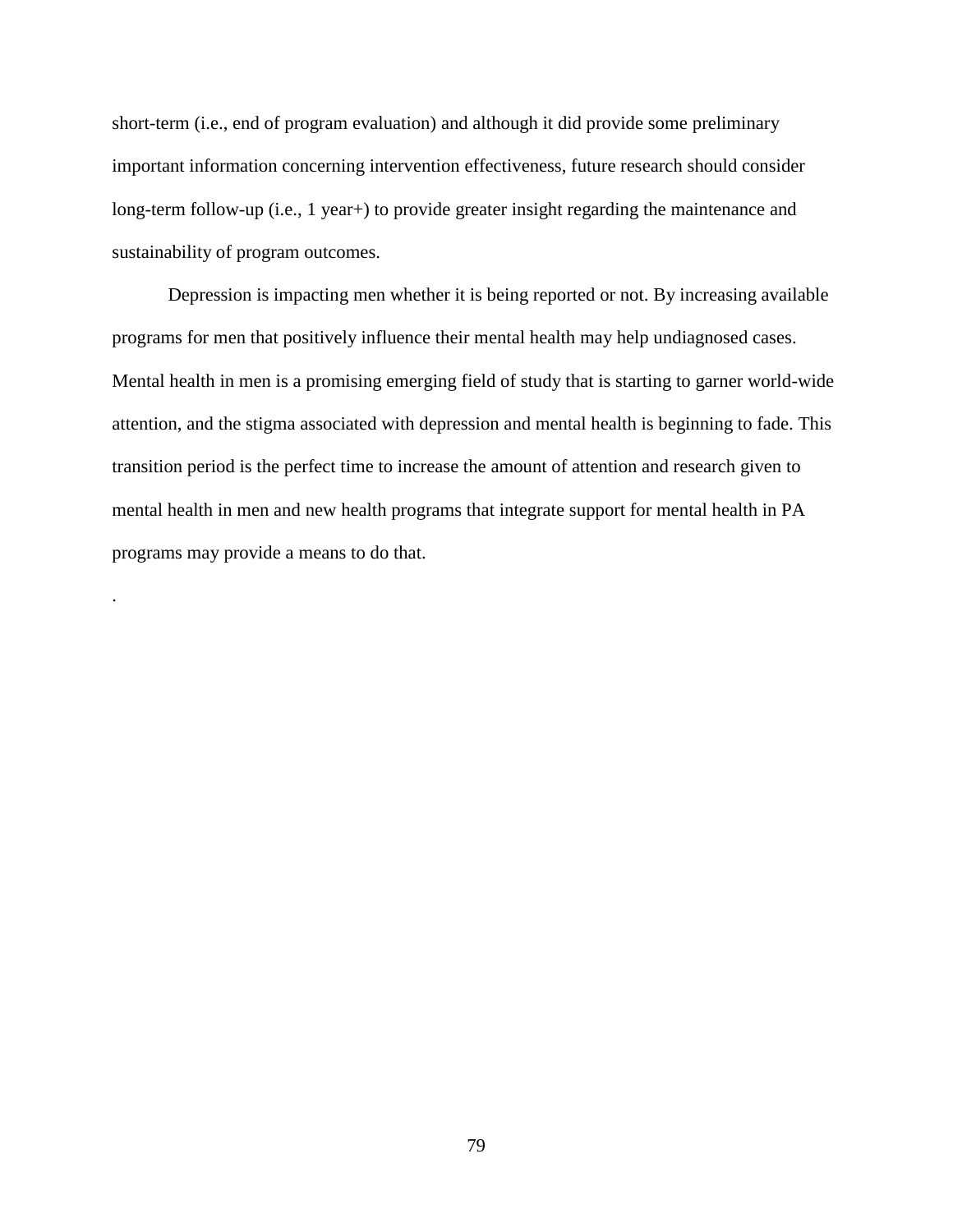### **References**

- Abrahão, M., Gomiero, A., Peccin, M., Grande, A., & Trevisani, V. (2016). Cardiovascular training vs. resistance training for improving quality of life and physical function in patients with systemic lupus erythematosus: a randomized controlled trial. *Scandinavian journal of rheumatology, 45*(3), 197-201. doi: 10.3109/03009742.2015.1094126.
- Adair, J. G. (1984). The Hawthorne effect: a reconsideration of the methodological artifact. *Journal of applied psychology, 69*(2), 334. doi: 10.1037/0021-9010.69.2.334
- Addis, M. E. (2008). Gender and depression in men. *Clinical Psychology: Science and Practice, 15*(3), 153-168. doi: 10.1111/j.1468-2850.2008.00125.x
- Addis, M. E., & Hoffman, E. (2017). Men's depression and help-seeking through the lenses of gender.
- Addis, M. E., & Mahalik, J. R. (2003). Men, masculinity, and the contexts of help seeking. *American psychologist, 58*(1), 5. doi: 10.1037/0003-066X.58.1.5
- Ahrnsbrak, R., Bose, J., Hedden, S., Lipari, R., & Park-Lee, E. (2017). Key substance use and mental health indicators in the United States: Results from the 2016 National Survey on Drug Use and Health. *Center for Behavioral Health Statistics and Quality, Substance Abuse and Mental Health Services Administration*.
- Al-Harbi, K. S. (2012). Treatment-resistant depression: therapeutic trends, challenges, and future directions. *Patient preference and adherence, 6*, 369. doi: 10.2147/PPA.S29716
- Allison, K. R., Dwyer, J. J., Goldenberg, E., Fein, A., Yoshida, K. K., & Boutilier, M. (2005). Male Adolescents Reasons for Participating in Physical Activity, Barriers to Participation, and Suggestions for Increasing Participation. *Adolescence, 40*(157).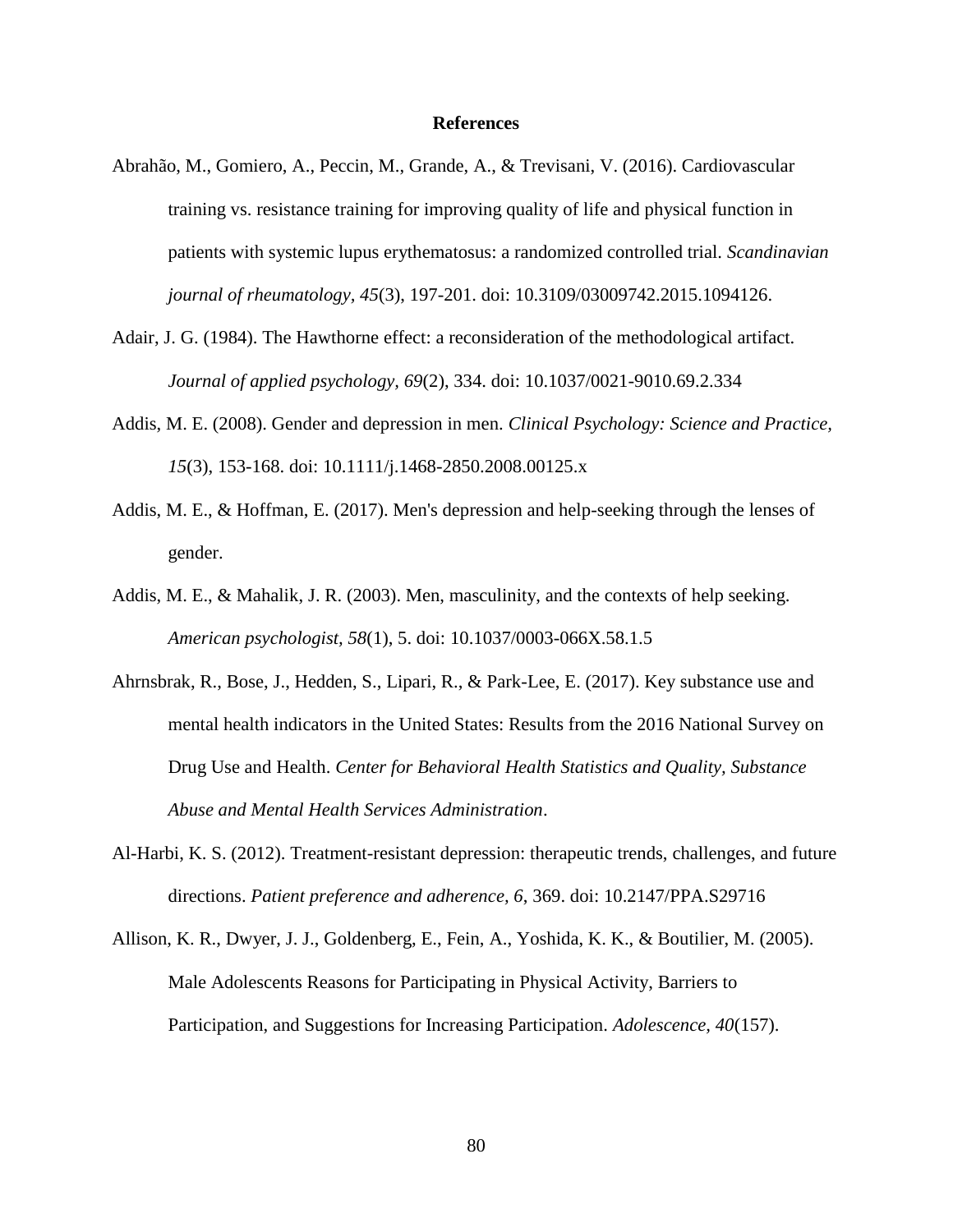- Alpass, F. M., & Neville, S. (2003). Loneliness, health and depression in older males. *Aging & mental health, 7*(3), 212-216. doi: 10.1080/1360786031000101193
- Amireault, S., & Godin, G. (2015). The Godin-Shephard leisure-time physical activity questionnaire: validity evidence supporting its use for classifying healthy adults into active and insufficiently active categories. *Perceptual and motor skills, 120*(2), 604-622. doi: 10.2466/03.27.PMS.120v19x7
- Armstrong, N. M., Meoni, L. A., Carlson, M. C., Xue, Q.-L., Bandeen-Roche, K., Gallo, J. J., & Gross, A. L. (2017). Cardiovascular risk factors and risk of incident depression throughout adulthood among men: the Johns Hopkins precursors Study. *Journal of affective disorders, 214*, 60-66. doi: 10.1016/j.jad.2017.03.004
- Association, A. P. (2013). *Diagnostic and Statistical Manual of Mental Disorders (DSM-5®)*: American Psychiatric Publisher.
- Atkins, J. L., Whincup, P. H., Morris, R. W., Lennon, L. T., Papacosta, O., & Wannamethee, S. G. (2014). Sarcopenic obesity and risk of cardiovascular disease and mortality: a population‐based cohort study of older men. *Journal of the American Geriatrics Society, 62*(2), 253-260.
- Balboa-Castillo, T., León-Muñoz, L. M., Graciani, A., Rodríguez-Artalejo, F., & Guallar-Castillón, P. (2011). Longitudinal association of physical activity and sedentary behavior during leisure time with health-related quality of life in community-dwelling older adults. *Health and quality of life outcomes, 9*(1), 47. doi: 10.1186/1477-7525-9-47
- Bandura, A. (1977). Self-efficacy: toward a unifying theory of behavioral change. *Psychological review, 84*(2), 191.

Bandura, A. (1986). Social foundations of thought and action. *Englewood Cliffs, NJ, 1986*.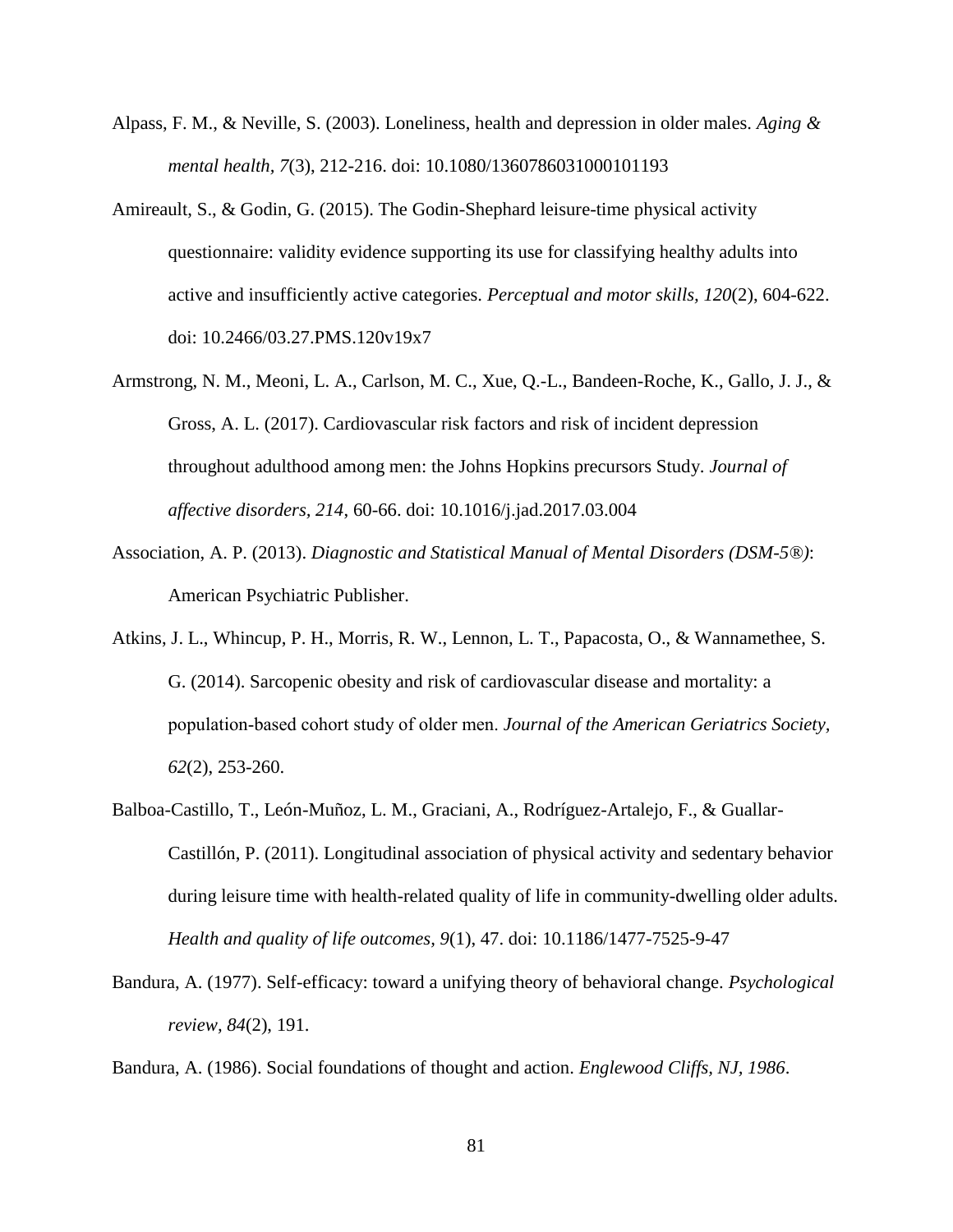- Bandura, A. (1991). Social cognitive theory of self-regulation. *Organizational behavior and human decision processes, 50*(2), 248-287.
- Baranowski, T., Anderson, C., & Carmack, C. (1998). Mediating variable framework in physical activity interventions: How are we doing? How might we do better? *American journal of preventive medicine, 15*(4), 266-297. doi: 10.1016/S0749-3797(98)00080-4

Bebbington, P. E. (1998). Sex and depression. *Psychological medicine, 28*(1), 1-8.

- Beck, A. T., & Alford, B. A. (2009). *Depression: Causes and treatment*: University of Pennsylvania Press.
- Berger, B., Darby, L., Zhang, Y., Owen, D., & Tobar, D. (2016). Mood alteration after 15 minutes of preferred intensity exercise: Examining heart rate, perceived exertion, and enjoyment. *Journal of Sport Behavior, 39*(1), 3.
- Berger, J., Addis, M., Green, J., Mackowiak, C., & Goldberg, V. (2013). Men's reactions to mental health labels, forms of help-seeking, and sources of help-seeking advice. *Psychology of Men & Masculinity, 14*(4), 433. doi: 10.1037/a0030175
- Bernacki, M. L., Nokes-Malach, T. J., & Aleven, V. (2015). Examining self-efficacy during learning: variability and relations to behavior, performance, and learning. *Metacognition and Learning, 10*(1), 99-117. doi: 10.1016/j.chb.2017.02.016
- Bhui, K., & Fletcher, A. (2000). Common mood and anxiety states: gender differences in the protective effect of physical activity. *Social psychiatry and psychiatric epidemiology, 35*(1), 28-35. doi: 10.1007/s001270050005
- Bjerkeset, O., Romundstad, P., Evans, J., & Gunnell, D. (2007). Association of adult body mass index and height with anxiety, depression, and suicide in the general population: the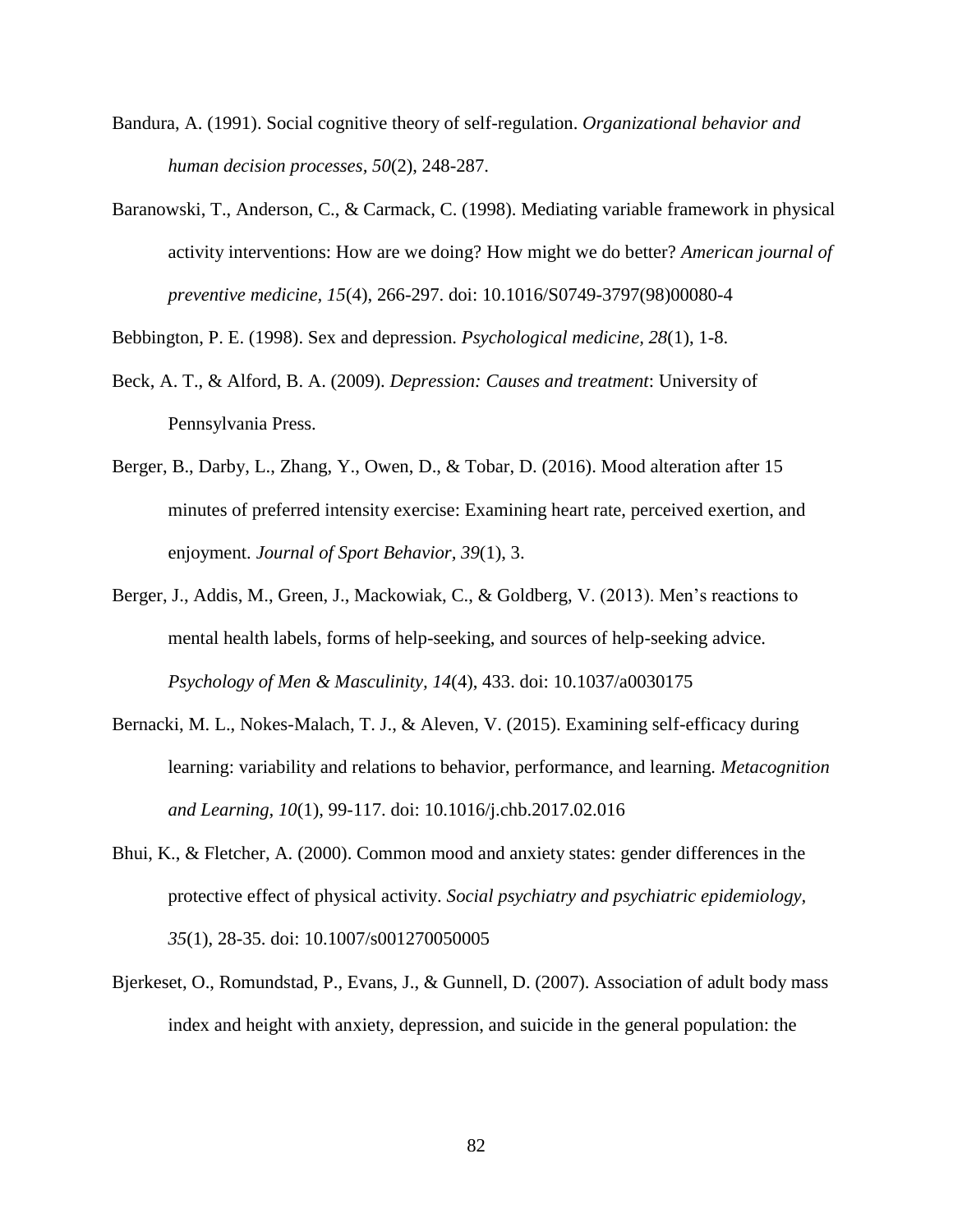HUNT study. *American journal of epidemiology, 167*(2), 193-202. doi: 10.1093/aje/kwm280

- Blumenthal, J. A., Babyak, M. A., Moore, K. A., Craighead, W. E., Herman, S., Khatri, P., . . . Appelbaum, M. (1999). Effects of exercise training on older patients with major depression. *Archives of internal medicine, 159*(19), 2349-2356. doi: 10.1001/archinte.159.19.2349
- Bombardier, C. H., Fann, J. R., Tate, D. G., Richards, J. S., Wilson, C. S., Warren, A. M., . . . Investigators, P. (2012). An exploration of modifiable risk factors for depression after spinal cord injury: which factors should we target? *Archives of Physical Medicine and Rehabilitation, 93*(5), 775-781. doi: 10.1016/j.apmr.2011.12.020
- Bottorff, J. L., Oliffe, J. L., Sarbit, G., Kelly, M. T., & Cloherty, A. (2015a). Men's responses to online smoking cessation resources for new fathers: The influence of masculinities. *JMIR research protocols, 4*(2).
- Bottorff, J. L., Seaton, C. L., Johnson, S. T., Caperchione, C. M., Oliffe, J. L., More, K., ... Tillotson, S. M. (2015b). An updated review of interventions that include promotion of physical activity for adult men. *Sports Medicine, 45*(6), 775-800. doi: 10.1007/s40279- 014-0286-3
- Bouchard, C. E., Shephard, R. J., & Stephens, T. E. (1994). Physical activity, fitness, and health: International proceedings and consensus statement*.* In *International Consensus Symposium on Physical Activity, Fitness, and Health, 2nd, May, 1992, Toronto, ON, Canada*).
- Branney, P., & White, A. (2008). Big boys don't cry: Depression and men. *Advances in Psychiatric Treatment, 14*(4), 256-262. doi: 10.1192/apt.bp.106.003467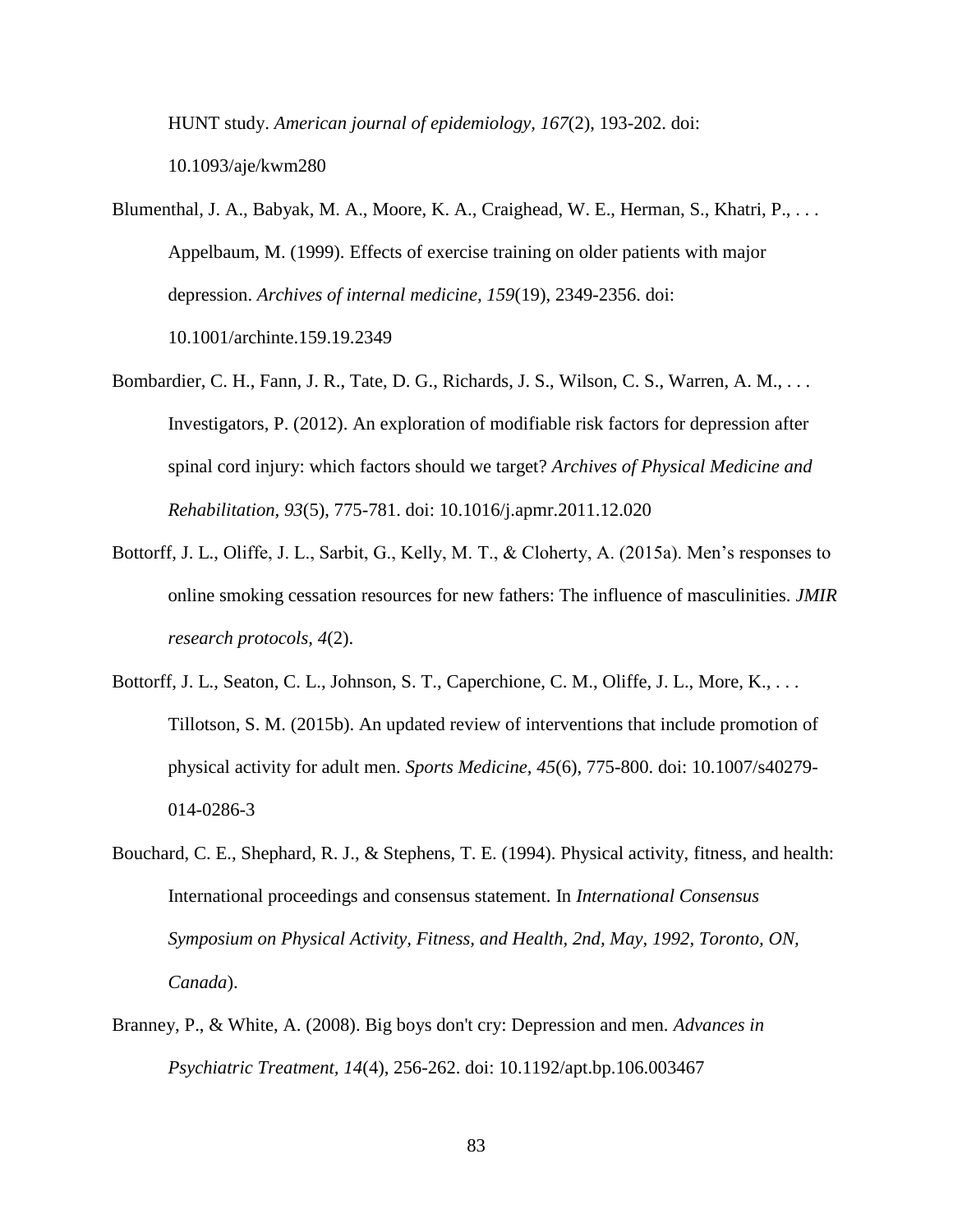- Bredin, S. S., Gledhill, N., Jamnik, V. K., & Warburton, D. E. (2013). PAR-Q+ and ePARmed-X+: new risk stratification and physical activity clearance strategy for physicians and patients alike. *Canadian Family Physician, 59*(3), 273-277.
- Broekhuizen, K., de Gelder, J., Wijsman, C. A., Wijsman, L. W., Westendorp, R. G., Verhagen, E., . . . van Heemst, D. (2016). An internet-based physical activity intervention to improve quality of life of inactive older adults: a randomized controlled trial. *Journal of medical Internet research, 18*(4).
- Bromet, E., Andrade, L. H., Hwang, I., Sampson, N. A., Alonso, J., De Girolamo, G., . . . Iwata, N. (2011). Cross-national epidemiology of DSM-IV major depressive episode. *BMC medicine, 9*(1), 90. doi: 10.1186/1741-7015-9-90
- Burdine, J. N., Felix, M., Abel, A. L., Wiltraut, C., & Musselman, Y. (2000). The SF-12 as a population health measure: an exploratory examination of potential for application. *Health services research, 35*(4), 885.
- Cairns, K. E., Yap, M. B. H., Pilkington, P. D., & Jorm, A. F. (2014). Risk and protective factors for depression that adolescents can modify: a systematic review and meta-analysis of longitudinal studies. *Journal of affective disorders, 169*, 61-75. doi: 10.1016/j.jad.2014.08.006
- Camacho, T. C., Roberts, R. E., Lazarus, N. B., Kaplan, G. A., & Cohen, R. D. (1991). Physical activity and depression: evidence from the Alameda County Study. *American journal of epidemiology, 134*(2), 220-231. doi: 10.1093/oxfordjournals.aje.a116074
- Caperchione, C. M., Bottorff, J. L., Oliffe, J. L., Johnson, S. T., Hunt, K., Sharp, P., . . . Goldenberg, S. L. (2017). The HAT TRICK programme for improving physical activity,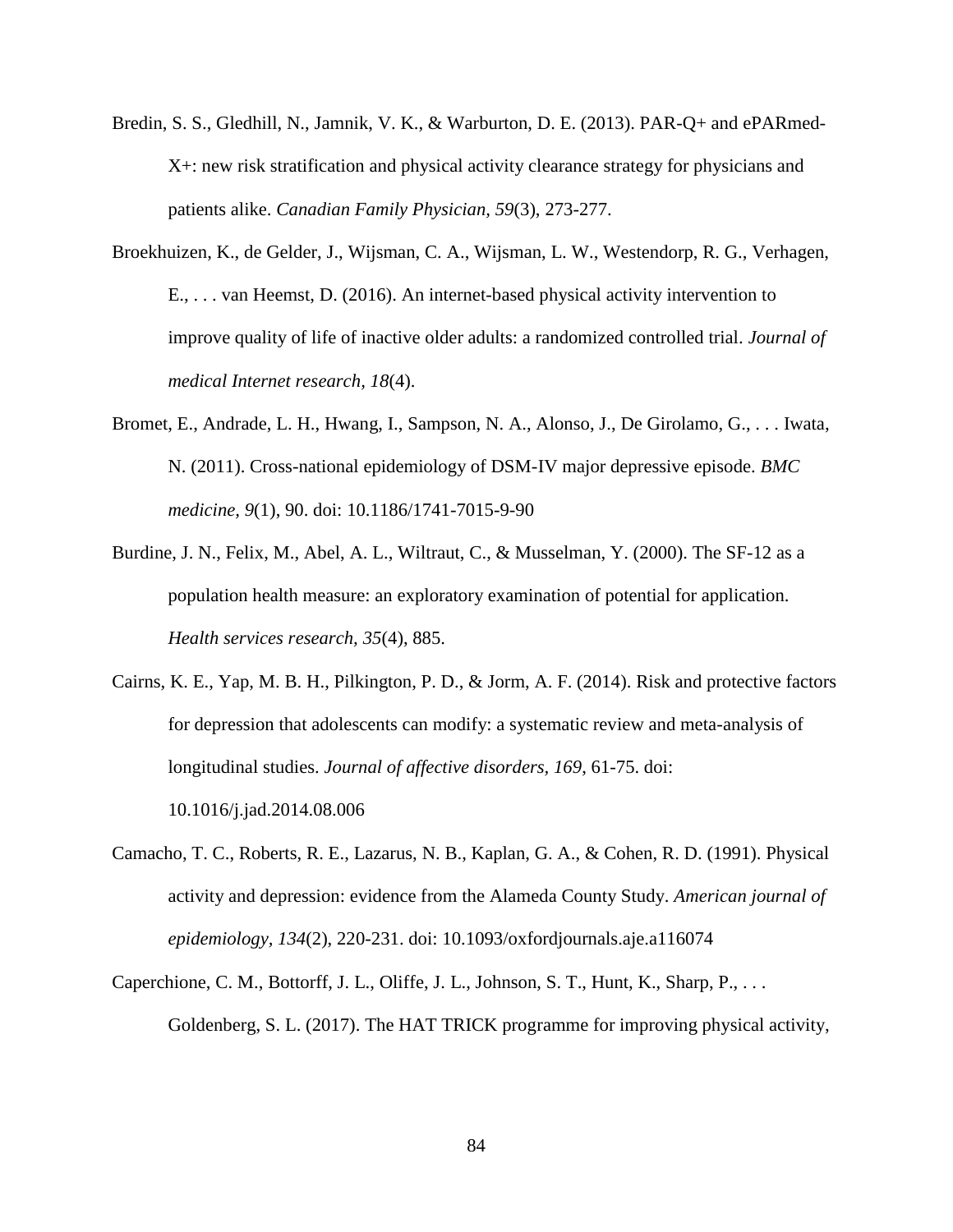healthy eating and connectedness among overweight, inactive men: study protocol of a pragmatic feasibility trial. *BMJ open, 7*(9), e016940. doi: 10.1136/bmjopen-2017-016940

- Carek, P. J., Laibstain, S. E., & Carek, S. M. (2011). Exercise for the treatment of depression and anxiety. *The International Journal of Psychiatry in Medicine, 41*(1), 15-28. doi: 10.2190/PM.41.1.c
- Carroll, P., Harrison, M., Richardson, N., Robertson, S., Keohane, A., Kelly, L., & Donohoe, A. (2018). Evaluation of a gender-sensitive physical activity programme for inactive men in Ireland: Protocol paper for a pragmatic controlled trial. *Journal of Physical Activity Research, 3*(1), 20-27.
- Carroll, P., Kirwan, L., & Lambe, B. (2014). Engaging 'hard to reach'men in community based health promotions. *International Journal of Health Promotion and Education, 52*(3), 120-130. doi: 10.1080/14635240.2013.876185
- Castrogiovanni, P., Trovato, F. M., Szychlinska, M. A., Nsir, H., Imbesi, R., & Musumeci, G. (2016). The importance of physical activity in osteoporosis. From the molecular pathways to the clinical evidence. *Histology and histopathology, 31*(11), 1183-1194. doi: 10.14670/HH-11-793
- Chisholm, D., Sweeny, K., Sheehan, P., Rasmussen, B., Smit, F., Cuijpers, P., & Saxena, S. (2016). Scaling-up treatment of depression and anxiety: a global return on investment analysis. *The Lancet Psychiatry, 3*(5), 415-424. doi: 10.1016/S2215-0366(16)30024-4
- Choi, B. C., Pak, A. W., & Choi, J. C. (2007). Daily step goal of 10,000 steps: a literature review. *Clinical & Investigative Medicine, 30*(3), 146-151.
- Clement, S., Schauman, O., Graham, T., Maggioni, F., Evans-Lacko, S., Bezborodovs, N., . . . Thornicroft, G. (2015). What is the impact of mental health-related stigma on help-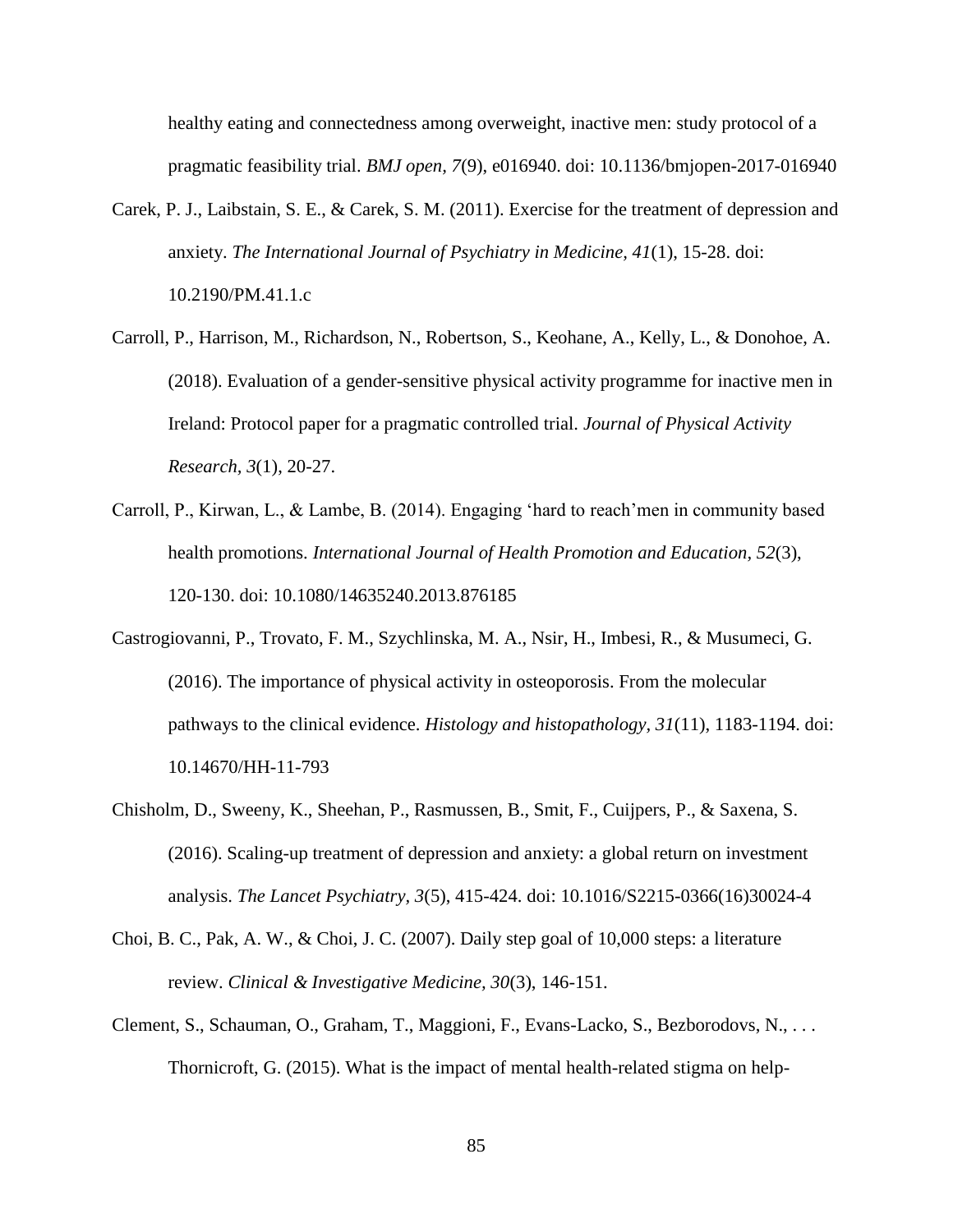seeking? A systematic review of quantitative and qualitative studies. *Psychological medicine, 45*(1), 11-27. doi: 10.1017/S0033291714000129

- Cohen-Woods, S., Craig, I., & McGuffin, P. (2013). The current state of play on the molecular genetics of depression. *Psychological medicine, 43*(4), 673-687. doi: 10.1017/S0033291712001286
- Colley, R. C., Carson, V., Garriguet, D., Janssen, I., Roberts, K. C., & Tremblay, M. S. (2017). Physical activity of Canadian children and youth, 2007 to 2015. *Health reports, 28*(10), 8-16.
- Colley, R. C., Garriguet, D., Janssen, I., Craig, C. L., Clarke, J., & Tremblay, M. S. (2011). Physical activity of Canadian adults: accelerometer results from the 2007 to 2009 Canadian Health Measures Survey. *Health reports, 22*(1), 7.
- Connell, R. W., & Messerschmidt, J. W. (2005). Hegemonic masculinity: Rethinking the concept. *Gender & society, 19*(6), 829-859. doi: 10.1177/0891243205278639
- Cooney, G. M., Dwan, K., & Mead, G. (2014). Exercise to Combat Depression—reply. *Jama, 312*(20), 2167-2167. doi: 10.1001/jama.2014.4930
- Cormie, P., Oliffe, J. L., Wootten, A. C., Galvão, D. A., Newton, R. U., & Chambers, S. K. (2016). Improving psychosocial health in men with prostate cancer through an intervention that reinforces masculine values–exercise. *Psycho‐Oncology, 25*(2), 232- 235. doi: 10.1002/pon.3867
- Courneya, K. S., & Hellsten, L.-A. M. (1998). Personality correlates of exercise behavior, motives, barriers and preferences: An application of the five-factor model. *Personality and Individual differences, 24*(5), 625-633. doi: 10.1016/S0277-9536(99)00390-1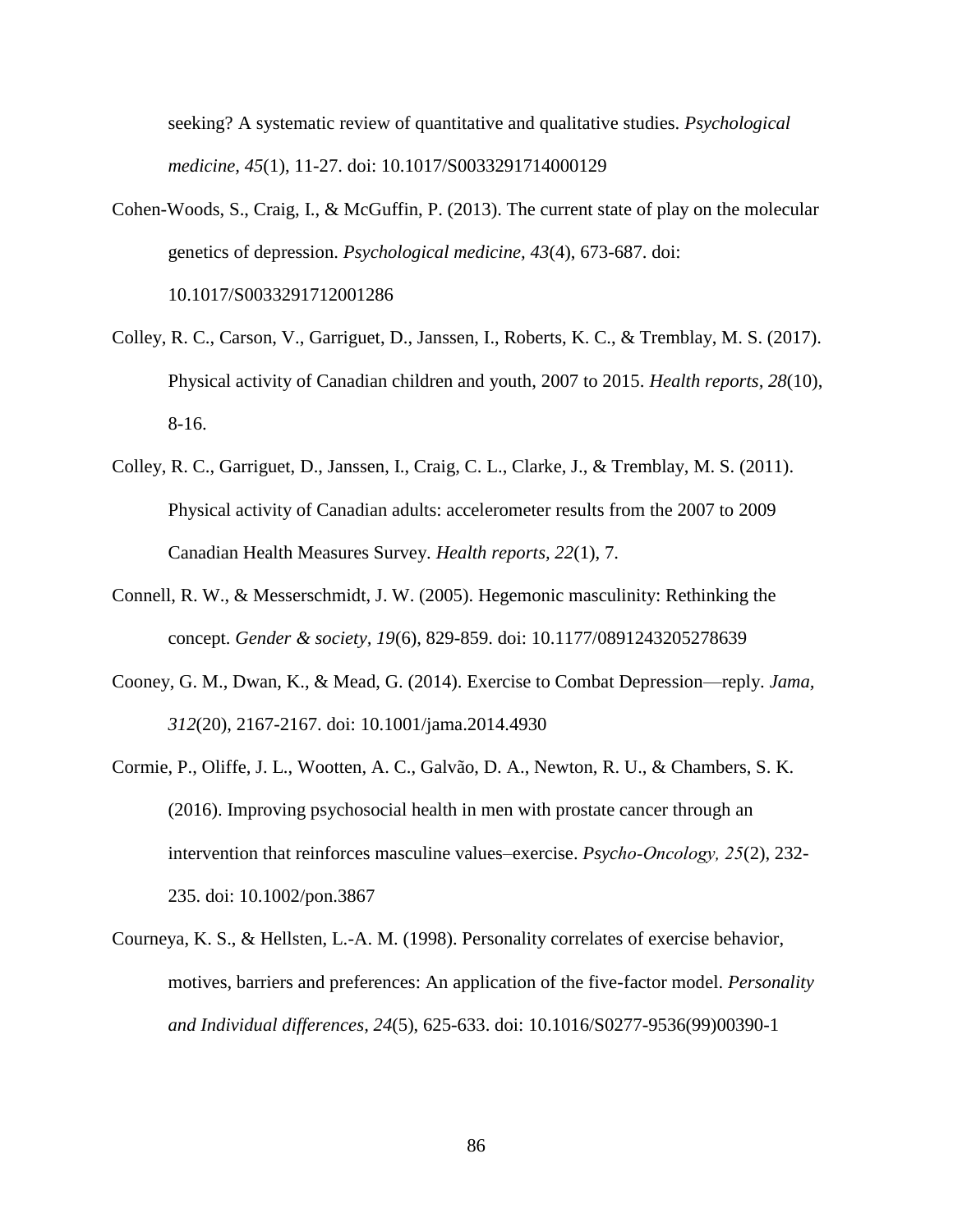- Courtenay, W. H. (2000). Constructions of masculinity and their influence on men's well-being: a theory of gender and health. *Social science & medicine, 50*(10), 1385-1401.
- Creaven, A.-M., Healy, A., & Howard, S. (2017). Social connectedness and depression: Is there added value in volunteering? *Journal of Social and Personal Relationships*, 0265407517716786.
- Curran, K., Drust, B., Murphy, R., Pringle, A., & Richardson, D. (2016). The challenge and impact of engaging hard-to-reach populations in regular physical activity and health behaviours: an examination of an English Premier League 'Football in the Community'men's health programme. *public health, 135*, 14-22.
- De Cruz, A. (2016). A Gender-Sensitized Weight Loss and Healthy Lifestyle Program for Overweight and Obese Male Hockey Fans: Effects on Dietary Behaviours. doi: <https://ir.lib.uwo.ca/etd/3927>
- De Jong Gierveld, J., Van Tilburg, T., & Dykstra, P. (2016). Loneliness and Social Isolation. Vangelisti Anita & Perlman Daniel (eds), The Cambridge Handbook of Personal Relationships: Cambridge University Press.
- de Souto Barreto, P., Delrieu, J., Andrieu, S., Vellas, B., & Rolland, Y. (2016). Physical activity and cognitive function in middle-aged and older adults: an analysis of 104,909 people from 20 countries*.* In *Mayo Clinic Proceedings* (1515-1524).
- Dean, D. A., Griffith, D. M., McKissic, S. A., Cornish, E. K., & Johnson-Lawrence, V. (2018). Men on the Move–Nashville: Feasibility and acceptability of a technology-enhanced physical activity pilot intervention for overweight and obese middle and older age African American men. *American journal of men's health, 12*(4), 798-811.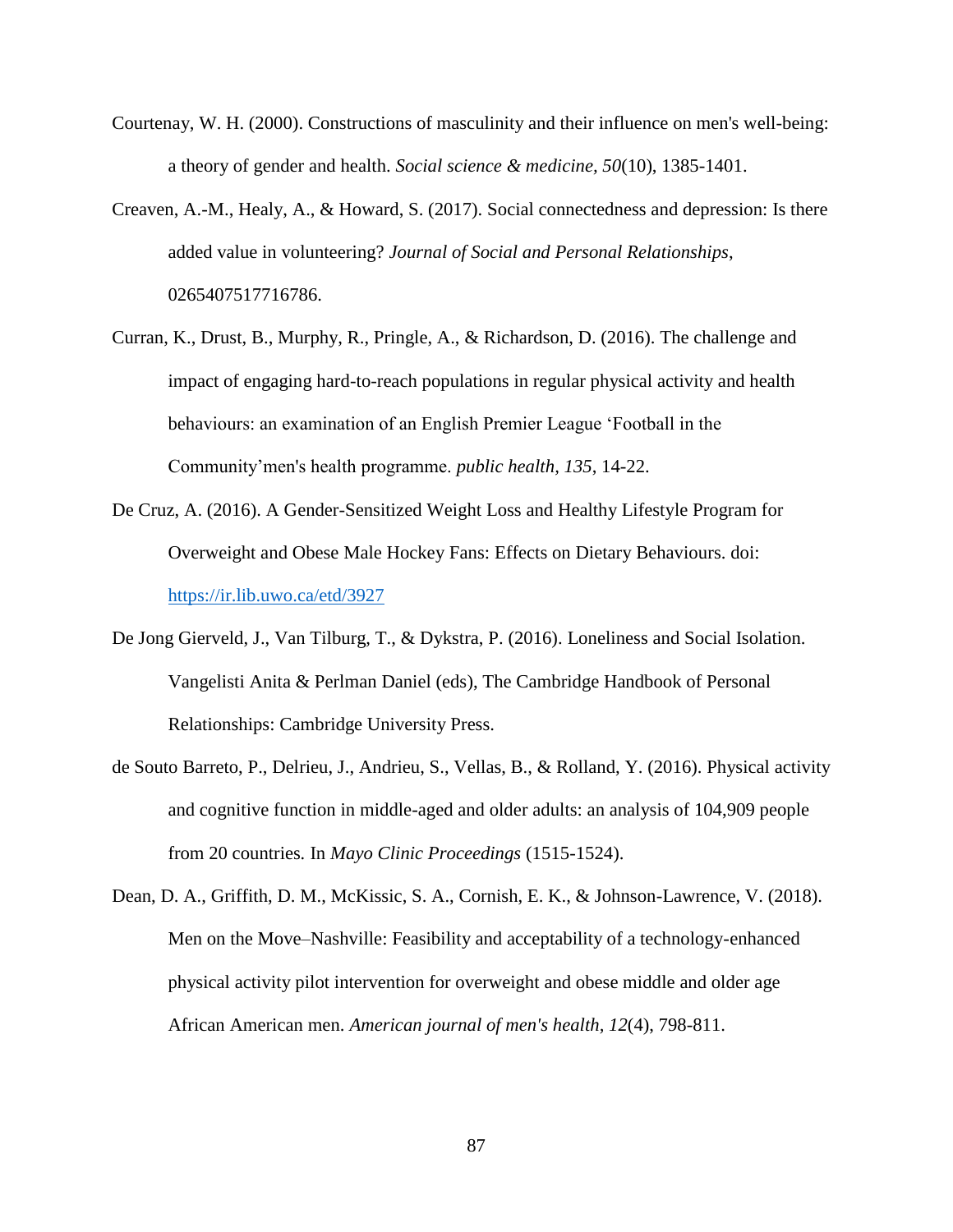- Deci, E., & Ryan, R. M. (1985). *Intrinsic motivation and self-determination in human behavior*: Springer Science & Business Media.
- Di Marco, F., Verga, M., Reggente, M., Casanova, F. M., Santus, P., Blasi, F., . . . Centanni, S. (2006). Anxiety and depression in COPD patients: the roles of gender and disease severity. *Respiratory medicine, 100*(10), 1767-1774. doi: 10.1016/j.rmed.2006.01.026
- Dinas, P., Koutedakis, Y., & Flouris, A. (2011). Effects of exercise and physical activity on depression. *Irish journal of medical science, 180*(2), 319-325.
- Downs, A., Van Hoomissen, J., Lafrenz, A., & Julka, D. L. (2014). Accelerometer-measured versus self-reported physical activity in college students: Implications for research and practice. *Journal of American college health, 62*(3), 204-212.
- Doyne, E. J., Ossip-Klein, D. J., Bowman, E. D., Osborn, K. M., McDougall-Wilson, I. B., & Neimeyer, R. A. (1987). Running versus weight lifting in the treatment of depression. *Journal of consulting and clinical psychology, 55*(5), 748. doi: 10.1037/0022- 006X.55.5.748
- Dunn, A. L., Trivedi, M. H., Kampert, J. B., Clark, C. G., & Chambliss, H. O. (2005). Exercise treatment for depression: efficacy and dose response. *American journal of preventive medicine, 28*(1), 1-8. doi: 10.1016/j.amepre.2004.09.003
- Dutton, D. G., & Karakanta, C. (2013). Depression as a risk marker for aggression: A critical review. *Aggression and Violent Behavior, 18*(2), 310-319. doi: 10.1016/j.avb.2012.12.002
- Dyrstad, S. M., Hansen, B. H., Holme, I. M., & Anderssen, S. A. (2014). Comparison of selfreported versus accelerometer-measured physical activity. *Medicine & science in sports & exercise, 46*(1), 99-106. doi: 10.1249/MSS.0b013e3182a0595f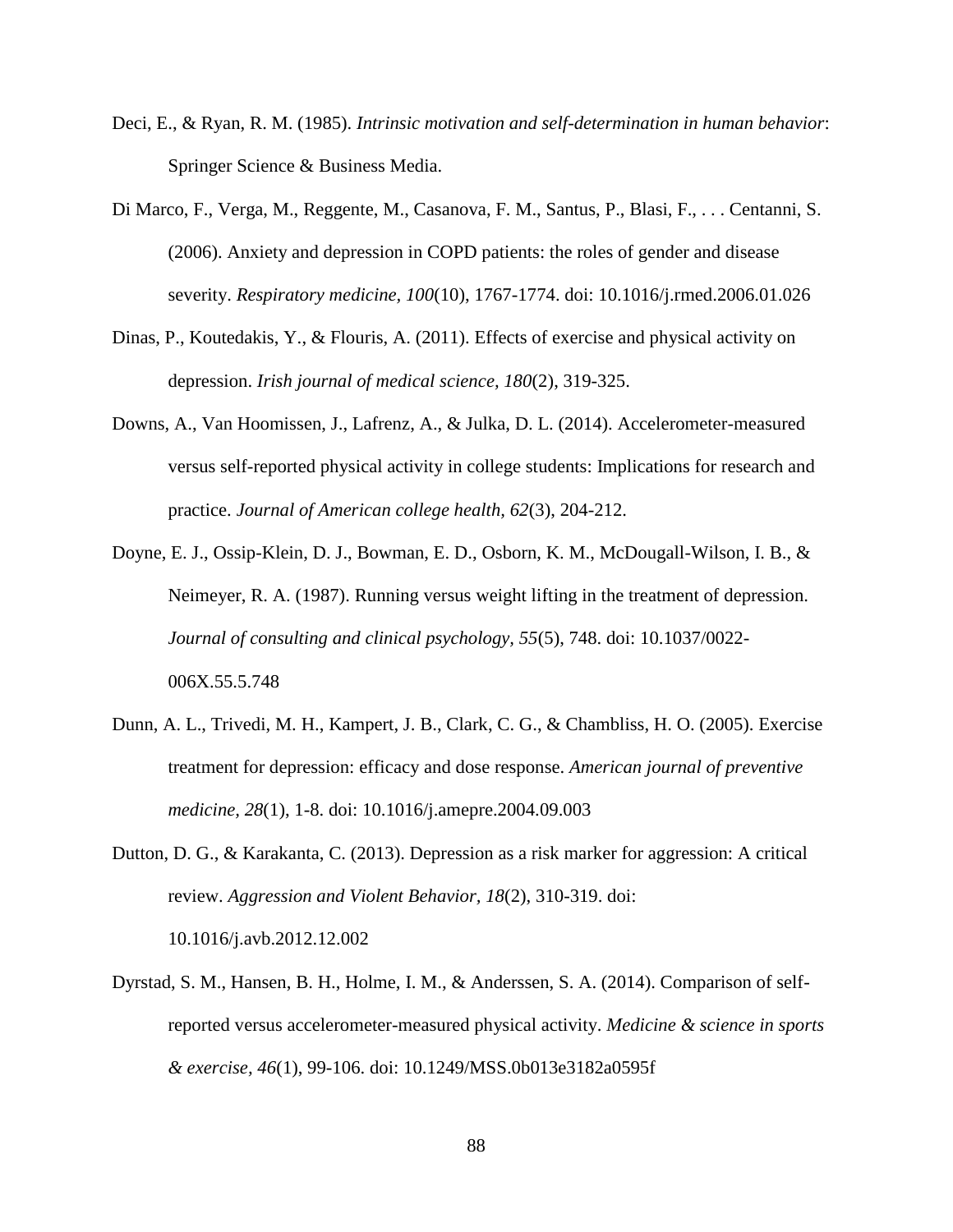- Easton, S. D., & Kong, J. (2017). Mental health indicators fifty years later: A population-based study of men with histories of child sexual abuse. *Child abuse & neglect, 63*, 273-283.
- Edwards, A. (2017). The impact of body image on Fitbit use: a comparison across genders. *Health Information & Libraries Journal, 34*(3), 247-251.
- Elder, B. L., & Mosack, V. (2011). Genetics of depression: an overview of the current science. *Issues in mental health nursing, 32*(4), 192-202. doi: 10.3109/01612840.2010.541588
- England, M. J. E., & Sim, L. J. (2009). *Depression in parents, parenting, and children: Opportunities to improve identification, treatment, and prevention*: National Academies Press.
- Ernst, M. D. (2004). Permutation methods: a basis for exact inference. *Statistical Science, 19*(4), 676-685.
- Evans, J., Frank, B., Oliffe, J. L., & Gregory, D. (2011). Health, illness, men and masculinities (HIMM): a theoretical framework for understanding men and their health. *Journal of Men's Health, 8*(1), 7-15. doi: 10.1016/j.jomh.2010.09.227
- Fondell, E., Unger, L. D., Okereke, O. I., Townsend, M. K., Grodstein, F., Ascherio, A., & Willett, W. (2016). PHYSICAL ACTIVITY ACROSS ADULTHOOD AND SUBJECTIVE COGNITIVE DECLINE IN OLDER MEN. *Alzheimer's & Dementia: The Journal of the Alzheimer's Association, 12*(7), P583-P584. doi: 10.1007/s10654-017- 0331-2
- Fox, K. R. (1999). The influence of physical activity on mental well-being. *Public health nutrition, 2*(3a), 411-418. doi: 10.1017/S1368980099000567
- Franco, M. R., Tong, A., Howard, K., Sherrington, C., Ferreira, P. H., Pinto, R. Z., & Ferreira, M. L. (2015). Older people's perspectives on participation in physical activity: a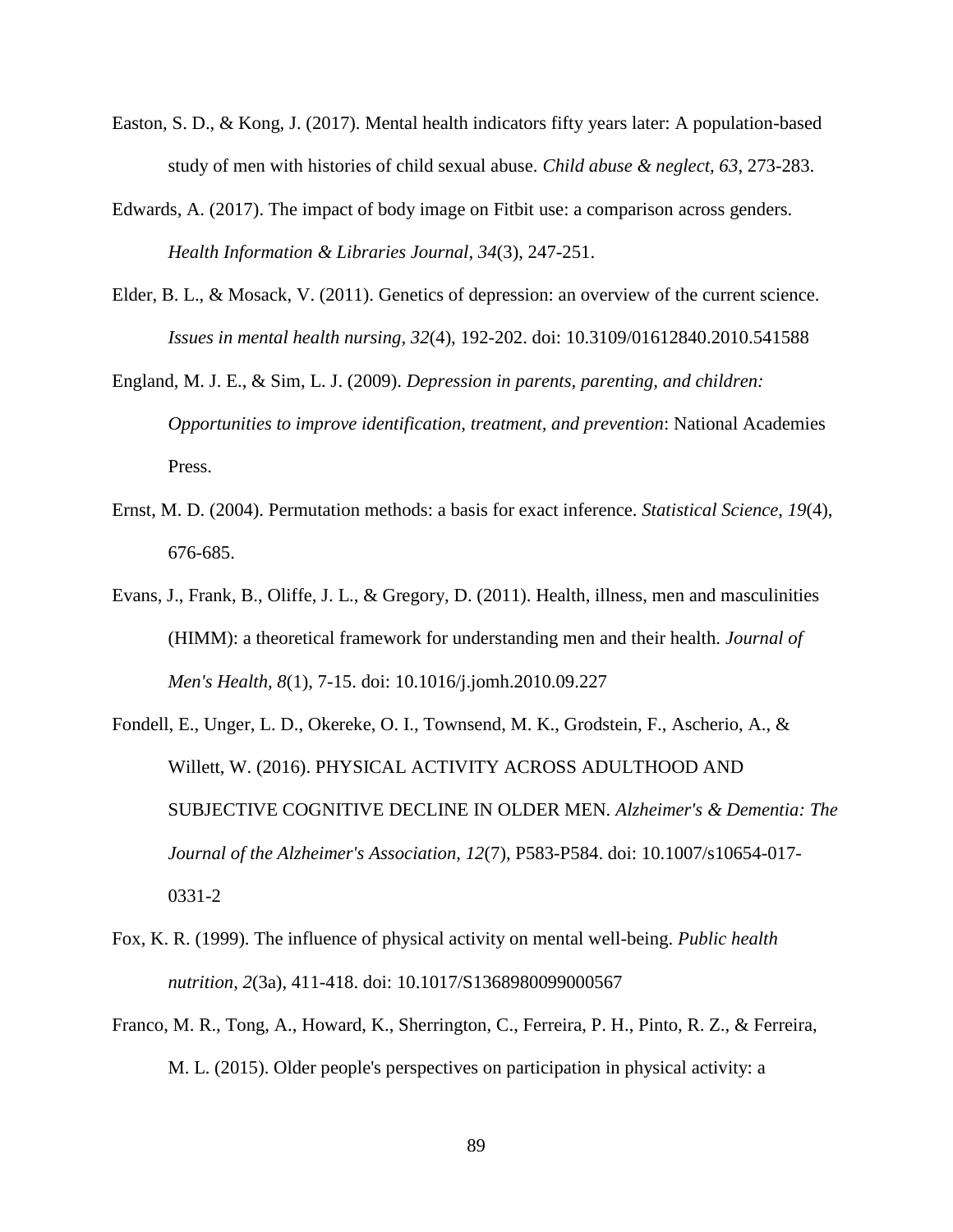systematic review and thematic synthesis of qualitative literature. *Br J Sports Med*, bjsports-2014-094015. doi: 10.1136/bjsports-2014-094015

- French, D. P., Olander, E. K., Chisholm, A., & Mc Sharry, J. (2014). Which behaviour change techniques are most effective at increasing older adults' self-efficacy and physical activity behaviour? A systematic review. *Annals of Behavioral Medicine, 48*(2), 225-234.
- Gagnon, M., & Oliffe, J. L. (2015). Male depression and suicide: What NPs should know. *The Nurse Practitioner, 40*(11), 50-55.
- Galper, D. I., Trivedi, M. H., Barlow, C. E., Dunn, A. L., & Kampert, J. B. (2006). Inverse association between physical inactivity and mental health in men and women. *Medicine & science in sports & exercise, 38*(1), 173-178.
- Gavarkovs, A. G., Burke, S. M., & Petrella, R. J. (2016). Engaging men in chronic disease prevention and management programs: a scoping review. *American journal of men's health, 10*(6), NP145-NP154. doi: 10.1177/1557988315587549
- Gill, D. L., Hammond, C. C., Reifsteck, E. J., Jehu, C. M., Williams, R. A., Adams, M. M., . . . Shang, Y.-T. (2013). Physical activity and quality of life. *Journal of Preventive Medicine and Public Health, 46*(Suppl 1), S28.
- Godin, G. (2011). The Godin-Shephard leisure-time physical activity questionnaire. *The Health & Fitness Journal of Canada, 4*(1), 18-22.
- Godin, G., & Shephard, R. (1985). A simple method to assess exercise behavior in the community. *Can J Appl Sport Sci, 10*(3), 141-146.
- Goodwin, R. D. (2003). Association between physical activity and mental disorders among adults in the United States. *Preventive medicine, 36*(6), 698-703. doi: 10.1016/S0091- 7435(03)00042-2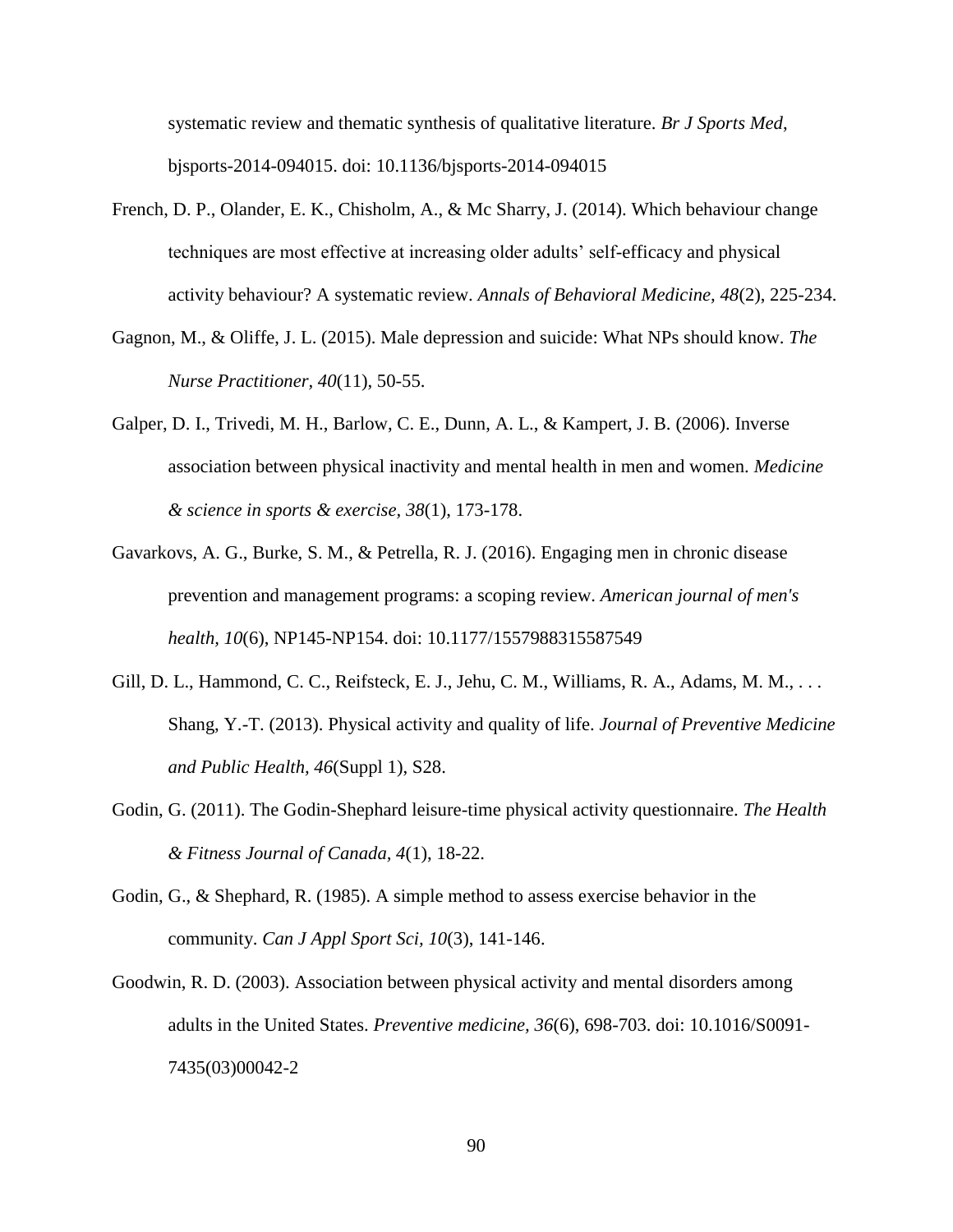- Gray, C. M., Hunt, K., Mutrie, N., Anderson, A. S., Leishman, J., Dalgarno, L., & Wyke, S. (2013). Football Fans in Training: the development and optimization of an intervention delivered through professional sports clubs to help men lose weight, become more active and adopt healthier eating habits. *BMC public health, 13*(1), 232. doi: 10.1186/1471- 2458-13-232
- Guthrie, E. A., Dickens, C., Blakemore, A., Watson, J., Chew-Graham, C., Lovell, K., . . . Tomenson, B. (2016). Depression predicts future emergency hospital admissions in primary care patients with chronic physical illness. *Journal of psychosomatic research, 82*, 54-61. doi: 10.1016/j.jpsychores.2014.10.002
- Hallgren, M., Herring, M. P., Owen, N., Dunstan, D., Ekblom, Ö., Helgadottir, B., . . . Forsell, Y. (2016). Exercise, physical activity, and sedentary behavior in the treatment of depression: broadening the scientific perspectives and clinical opportunities. *Frontiers in Psychiatry, 7*, 36. doi: 10.3389/fpsyt.2016.00036
- Hallgren, M., Stubbs, B., Vancampfort, D., Lundin, A., Jääkallio, P., & Forsell, Y. (2017). Treatment guidelines for depression: Greater emphasis on physical activity is needed. *European Psychiatry, 40*, 1-3. doi: 10.1016/j.eurpsy.2016.08.011
- Hamer, M., & Smith, L. (2018). Sedentary Behaviour and Depression *Sedentary Behaviour Epidemiology* (pp. 299-310): Springer.
- Hamer, M., & Stamatakis, E. (2014). Prospective study of sedentary behavior, risk of depression, and cognitive impairment. *Medicine and science in sports and exercise, 46*(4), 718. doi: 10.1249/MSS.0000000000000156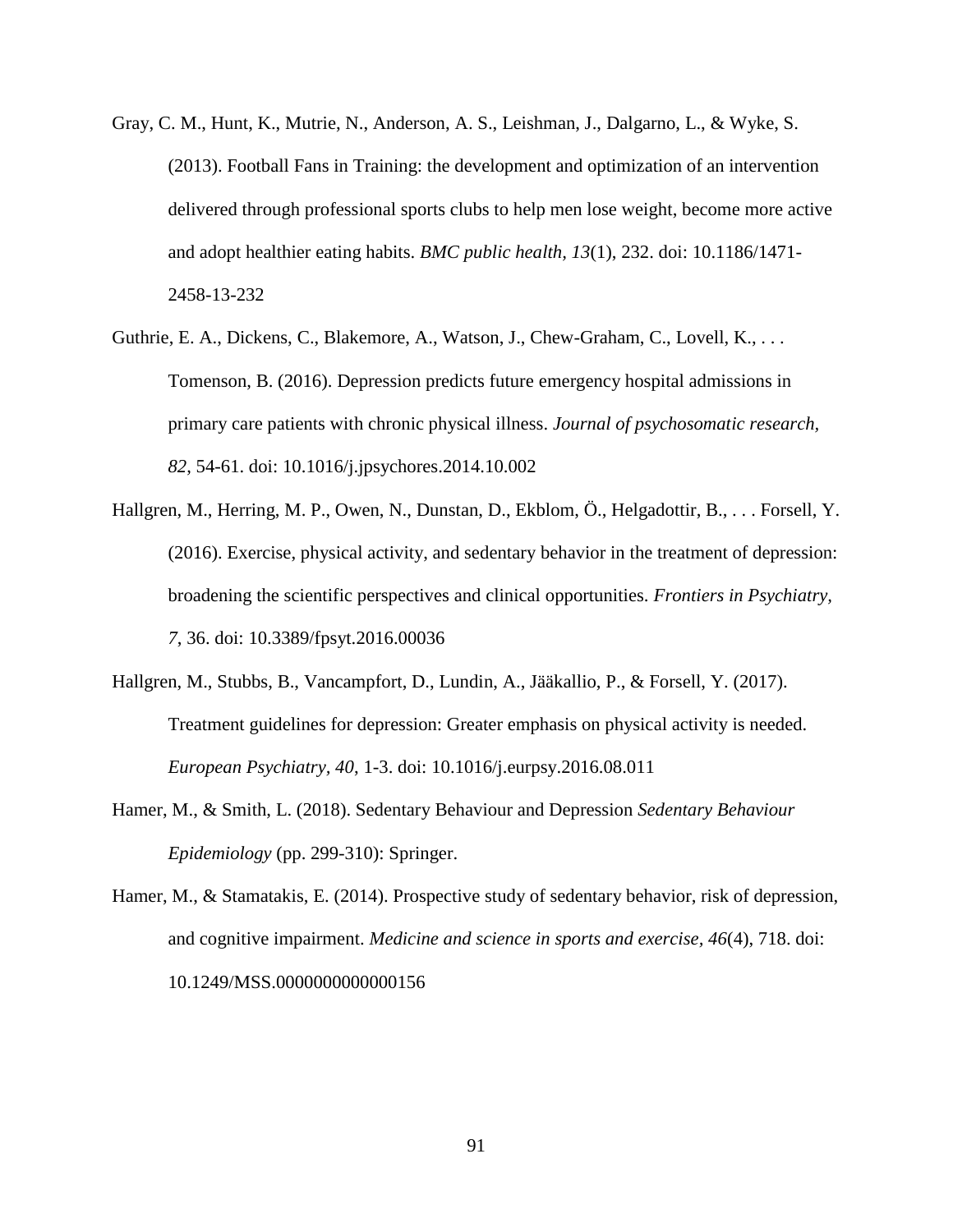- Hammer, J. H., & Vogel, D. L. (2010). Men's help seeking for depression: The efficacy of a male-sensitive brochure about counseling. *The Counseling Psychologist, 38*(2), 296-313. doi: 10.1177/0011000009351937
- Hankin, B. L., Young, J. F., Abela, J. R., Smolen, A., Jenness, J. L., Gulley, L. D., . . . Oppenheimer, C. W. (2015). Depression from childhood into late adolescence: Influence of gender, development, genetic susceptibility, and peer stress. *Journal of abnormal psychology, 124*(4), 803. doi: 10.1037/abn0000089
- Hare, D. L., Toukhsati, S. R., Johansson, P., & Jaarsma, T. (2013). Depression and cardiovascular disease: a clinical review. *European heart journal, 35*(21), 1365-1372.
- Health, N. C. C. f. M. (2010). Depression: the treatment and management of depression in adults (updated edition)*.* In).
- Healy, D. (2015). Serotonin and depression. *BMJ: British Medical Journal (Online), 350*.
- Heeke, C., Stammel, N., Heinrich, M., & Knaevelsrud, C. (2017). Conflict-related trauma and bereavement: exploring differential symptom profiles of prolonged grief and posttraumatic stress disorder. *BMC psychiatry, 17*(1), 118. doi: 10.1186/s12888-017- 1286-2
- Hegberg, N. J., & Tone, E. B. (2015). Physical activity and stress resilience: considering those at-risk for developing mental health problems. *Mental Health and Physical Activity, 8*, 1- 7. doi: 10.1016/j.mhpa.2014.10.001
- Helgadóttir, B., Forsell, Y., & Ekblom, Ö. (2015). Physical activity patterns of people affected by depressive and anxiety disorders as measured by accelerometers: a cross-sectional study. *PloS one, 10*(1), e0115894. doi: 10.1371/journal.pone.0115894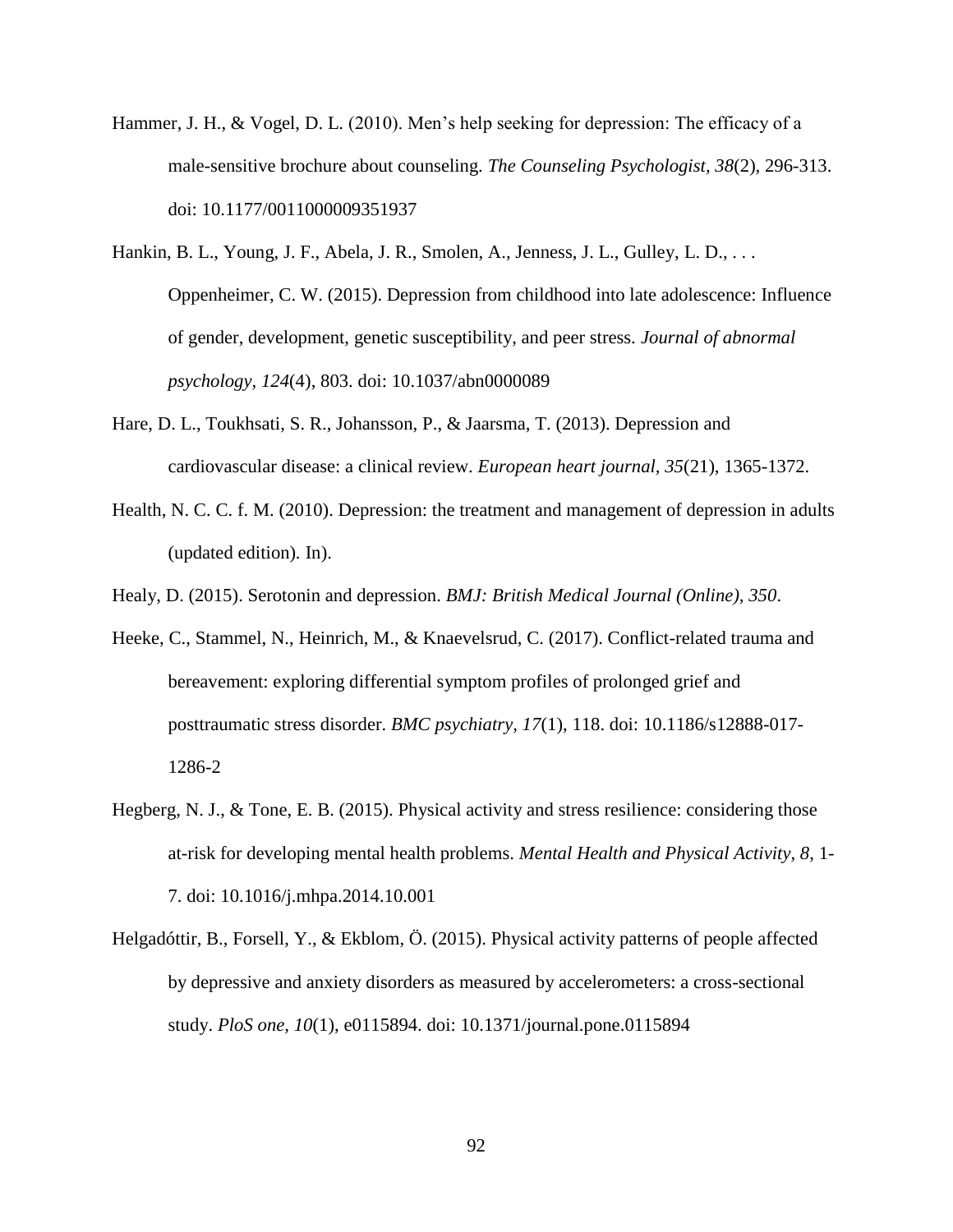- Herman, K. M., Hopman, W. M., Vandenkerkhof, E. G., & Rosenberg, M. W. (2012). Physical activity, body mass index, and health-related quality of life in Canadian adults. *Medicine and science in sports and exercise, 44*(4), 625-636.
- Hiza, H. A., Pratt, C., Mardis, A. L., & Anand, R. (2001). Body mass index and health. *Family economics and nutrition review, 13*(2), 52.
- Holmes, A., Christelis, N., & Arnold, C. (2013). Depression and chronic pain. *The Medical Journal of Australia, 199*(6), 17-20.
- Hunt, K., Gray, C. M., Maclean, A., Smillie, S., Bunn, C., & Wyke, S. (2014). Do weight management programmes delivered at professional football clubs attract and engage high risk men? A mixed-methods study. *BMC public health, 14*(1), 50. doi: 10.1186/1471- 2458-14-50
- Jacobs, J. D., Ainsworth, B. E., Hartman, T. J., & Leon, A. S. (1993). A simultaneous evaluation of 10 commonly used physical activity questionnaires. *Medicine and science in sports and exercise, 25*(1), 81-91.
- Jakobsson, U. (2007). Using the 12-item Short Form health survey (SF-12) to measure quality of life among older people. *Aging clinical and experimental research, 19*(6), 457-464. doi: 10.1007/BF03324731
- Janszky, I., Ahnve, S., Lundberg, I., & Hemmingsson, T. (2010). Early-onset depression, anxiety, and risk of subsequent coronary heart disease: 37-year follow-up of 49,321 young Swedish men. *Journal of the American College of Cardiology, 56*(1), 31-37.
- Jefferis, B. J., Sartini, C., Lee, I.-M., Choi, M., Amuzu, A., Gutierrez, C., . . . Wannamethee, S. G. (2014). Adherence to physical activity guidelines in older adults, using objectively measured physical activity in a population-based study. *BMC public health, 14*(1), 382.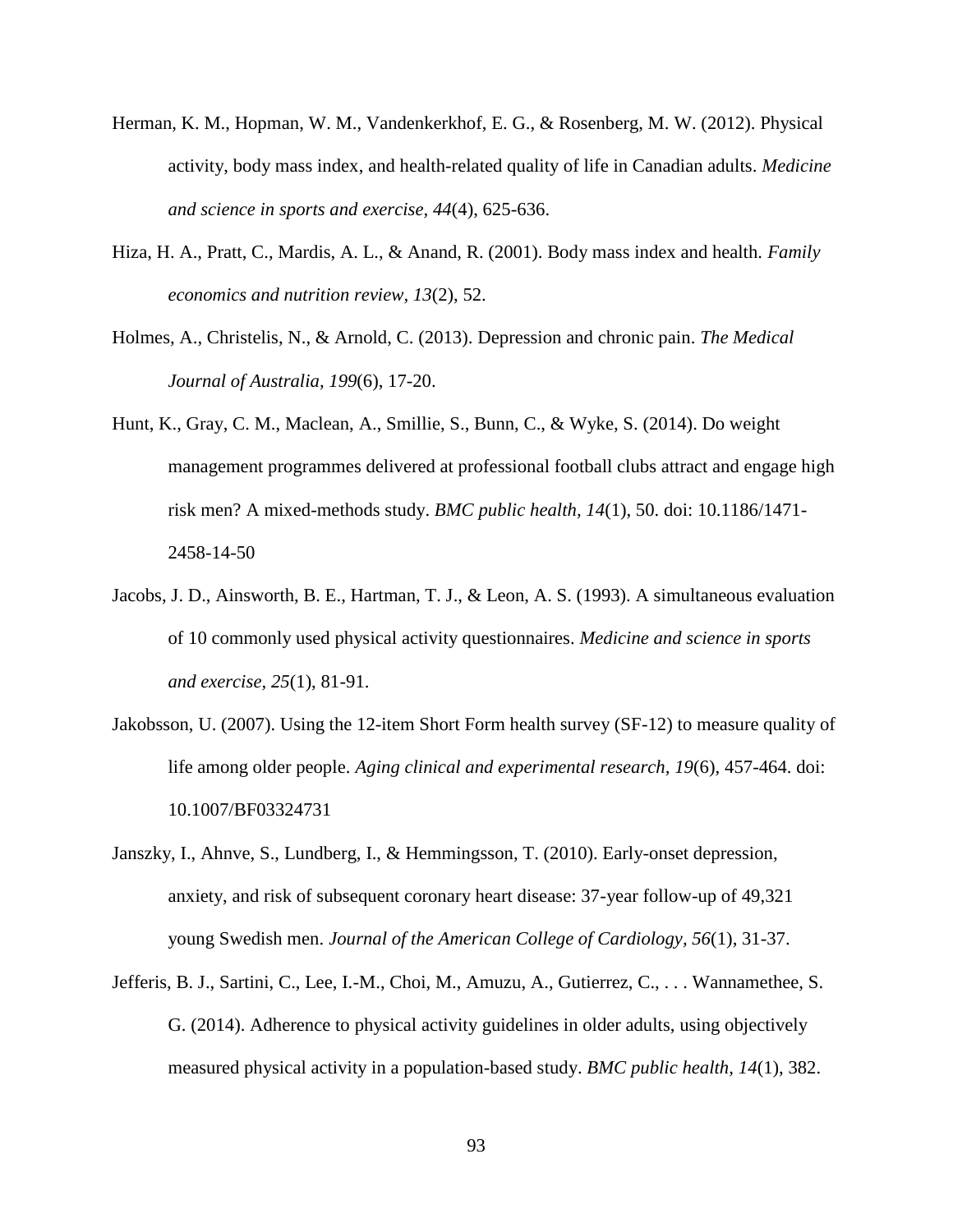- Jemmott III, J. B., Stephens-Shields, A., O'Leary, A., Jemmott, L. S., Teitelman, A., Ngwane, Z., & Mtose, X. (2015). Mediation of effects of a theory-based behavioral intervention on self-reported physical activity in South African men. *Preventive medicine, 72*, 1-7. doi: 10.1016/j.ypmed.2014.12.022
- Jenkinson, C., Chandola, T., Coulter, A., & Bruster, S. (2001). An assessment of the construct validity of the SF‐12 summary scores across ethnic groups. *Journal of Public Health, 23*(3), 187-194. doi: 10.1093/pubmed/23.3.187
- Jewkes, R., Morrell, R., Hearn, J., Lundqvist, E., Blackbeard, D., Lindegger, G., . . . Gottzén, L. (2015). Hegemonic masculinity: combining theory and practice in gender interventions. *Culture, health & sexuality, 17*(sup2), 112-127. doi: 10.1080/13691058.2015.1085094
- Johns, D. J., Hartmann-Boyce, J., Jebb, S. A., Aveyard, P., & Group, B. W. M. R. (2014). Diet or exercise interventions vs combined behavioral weight management programs: a systematic review and meta-analysis of direct comparisons. *Journal of the Academy of Nutrition and Dietetics, 114*(10), 1557-1568.
- Johnson, J. L., Oliffe, J. L., Kelly, M. T., Galdas, P., & Ogrodniczuk, J. S. (2012). Men's discourses of help‐seeking in the context of depression. *Sociology of health & illness, 34*(3), 345-361. doi: 10.1111/j.1467-9566.2011.01372.x
- Katzmarzyk, P. T., & Ardern, C. I. (2004). Overweight and obesity mortality trends in Canada, 1985-2000. *Canadian Journal of Public Health/Revue Canadienne de Sante'e Publique*, 16-20.
- Kessler, R. C., & Bromet, E. J. (2013). The epidemiology of depression across cultures. *Annual review of public health, 34*, 119-138. doi: 10.1146/annurev-publhealth-031912-114409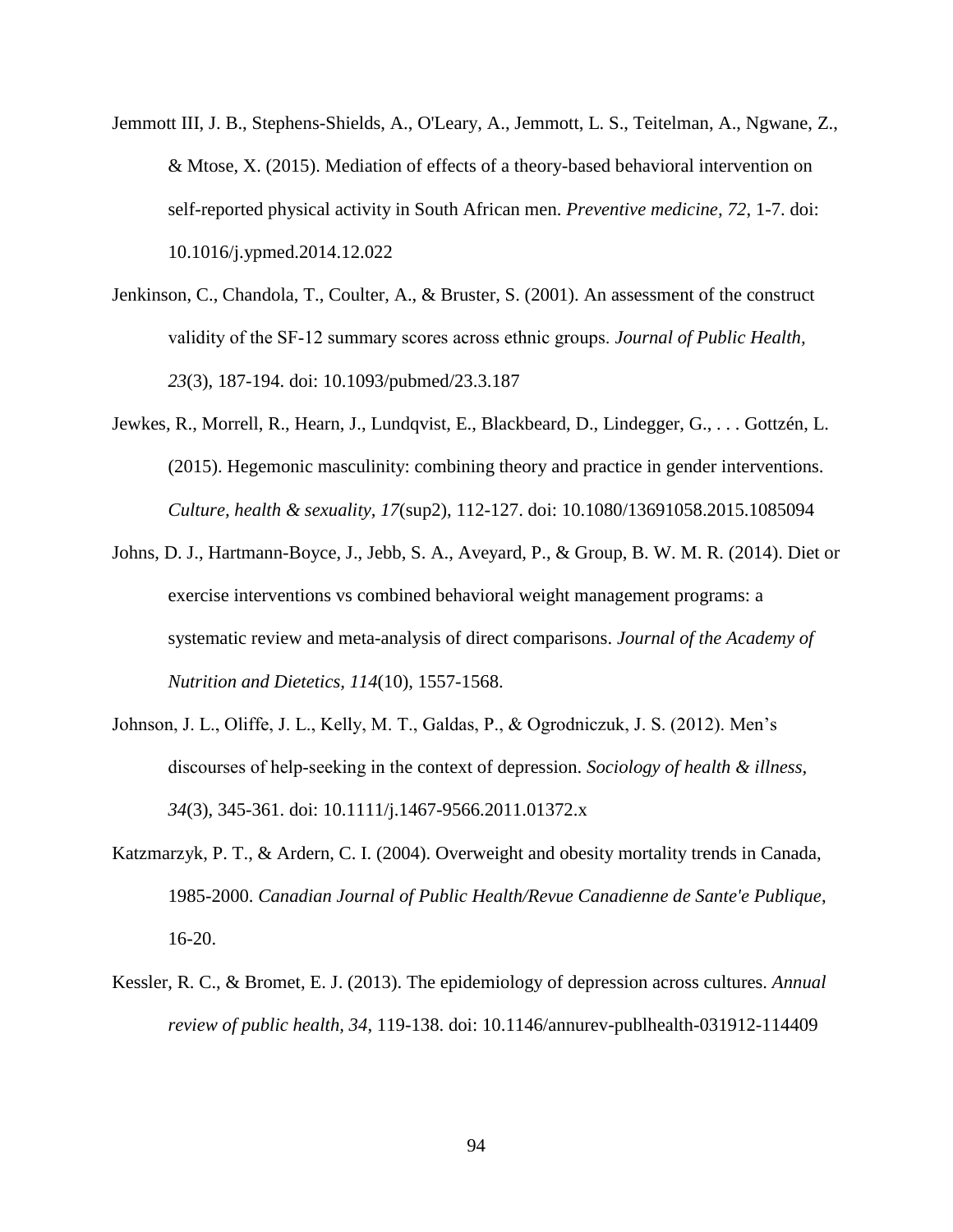- Kessler, R. C., Petukhova, M., Sampson, N. A., Zaslavsky, A. M., & Wittchen, H. U. (2012). Twelve‐month and lifetime prevalence and lifetime morbid risk of anxiety and mood disorders in the United States. *International journal of methods in psychiatric research, 21*(3), 169-184. doi: 10.1002/mpr.1359
- Keyes, C. L. (2002). The mental health continuum: From languishing to flourishing in life. *Journal of health and social behavior*, 207-222.
- Kinnafick, F.-E., Thøgersen-Ntoumani, C., & Duda, J. (2016). The effect of need supportive text messages on motivation and physical activity behaviour. *Journal of behavioral medicine, 39*(4), 574-586.
- Kirkland, R., & Raphael, D. (2018). Perpetuating the utopia of health behaviourism: A case study of the Canadian Men's Health Foundation's Don't Change Much initiative. *Social Theory & Health, 16*(1), 1-19.
- Knoll, A. D., & MacLennan, R. N. (2017). Prevalence and correlates of depression in Canada: Findings from the Canadian Community Health Survey. *Canadian Psychology/psychologie canadienne, 58*(2), 116. doi: 10.1037/cap0000103
- Kohl 3rd, H. W., Craig, C. L., Lambert, E. V., Inoue, S., Alkandari, J. R., Leetongin, G., . . . Group, L. P. A. S. W. (2012). The pandemic of physical inactivity: global action for public health. *The Lancet, 380*(9838), 294-305. doi: 10.1016/S0140-6736(12)60898-8
- Koivula, N. (2001). Perceived characteristics of sports categorized as gender-neutral, feminine and masculine. *Journal of Sport Behaviour, 24*(4), 377-393.
- Konasani, V. R., & Kadre, S. (2015). Multiple regression analysis *Practical Business Analytics Using SAS* (pp. 351-399): Springer.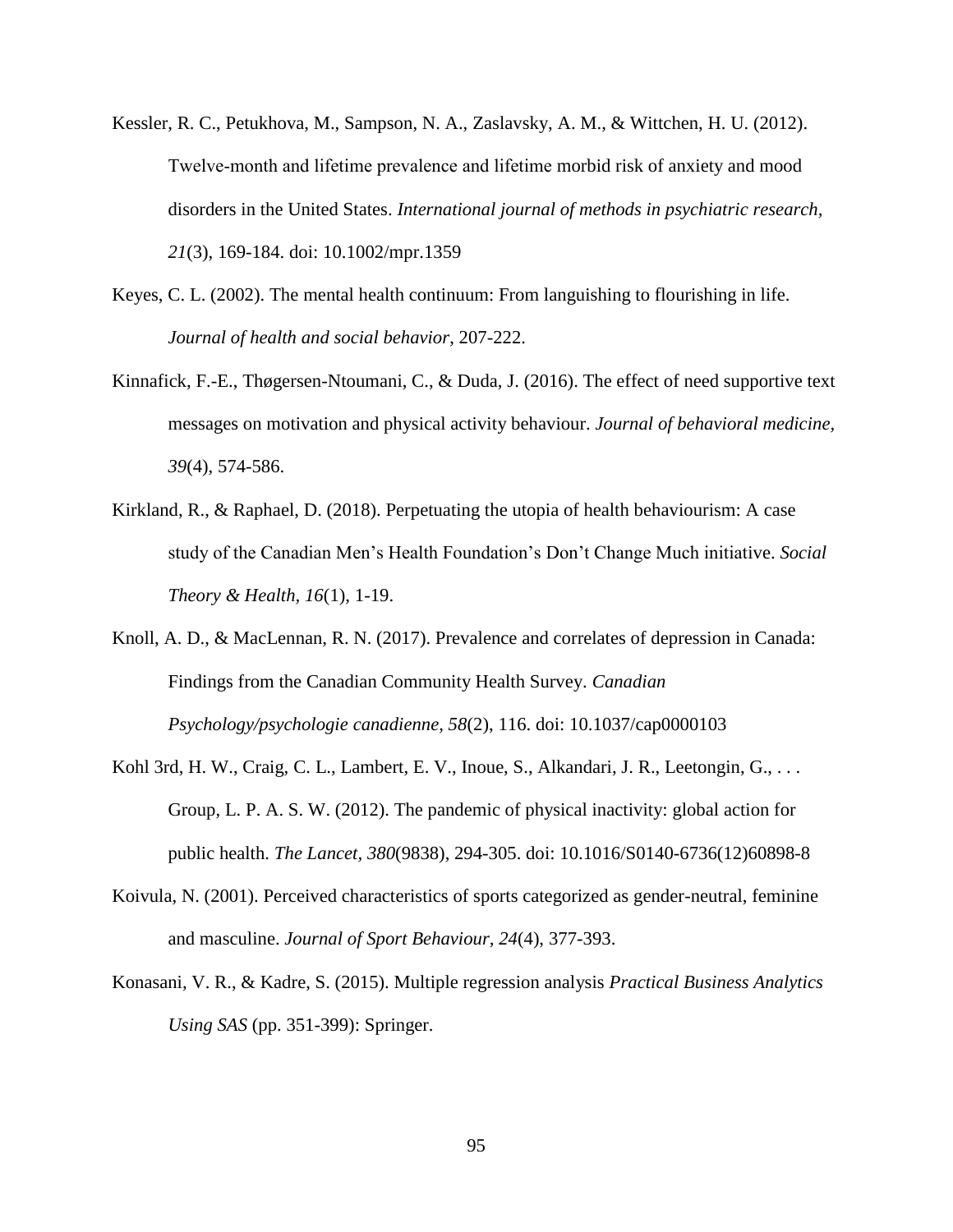- Kristensen, P., Weisæth, L., & Heir, T. (2012). Bereavement and mental health after sudden and violent losses: a review. *Psychiatry: Interpersonal & Biological Processes, 75*(1), 76-97. doi: 10.1521/psyc.2012.75.1.76
- Lambert, L., D'Cruz, A., Schlatter, M., & Barron, F. (2016). Using Physical Activity to Tackle Depression: The Neglected Positive Psychology Intervention. *Middle East Journal of Positive Psychology, 2*(1), 42-60.
- Landers, D. M., & Arent, S. M. (2007). Physical activity and mental health. *Handbook of sport psychology, 2*, 740-765. doi: 10.1123/jsep.30.4.392
- Lee, O., Kim, M.-H., Lee, C.-H., Oh, I.-H., & Kim, Y.-S. (2016). Effects of Intra-dialytic, Shortterm Resistance Exercise on Physical Fitness, Depression and Dialysis Adequacy. *The Korean Journal of Sports Medicine, 34*(2), 162-168. doi: 10.5763/kjsm.2016.34.2.162
- Lépine, J.-P., & Briley, M. (2011). The increasing burden of depression. *Neuropsychiatric disease and treatment, 7*(Suppl 1), 3. doi: 10.2147/NDT.S19617
- Levant, R. F., & Wong, Y. (2017). *The psychology of men and masculinities*: American Psychological Association.
- Linden, W., Vodermaier, A., MacKenzie, R., & Greig, D. (2012). Anxiety and depression after cancer diagnosis: prevalence rates by cancer type, gender, and age. *Journal of affective disorders, 141*(2-3), 343-351. doi: 10.1016/j.jad.2012.03.025
- Lindwall, M., Gerber, M., Jonsdottir, I. H., Börjesson, M., & Ahlborg Jr, G. (2014). The relationships of change in physical activity with change in depression, anxiety, and burnout: A longitudinal study of Swedish healthcare workers. *Health Psychology, 33*(11), 1309. doi: 10.1037/a0034402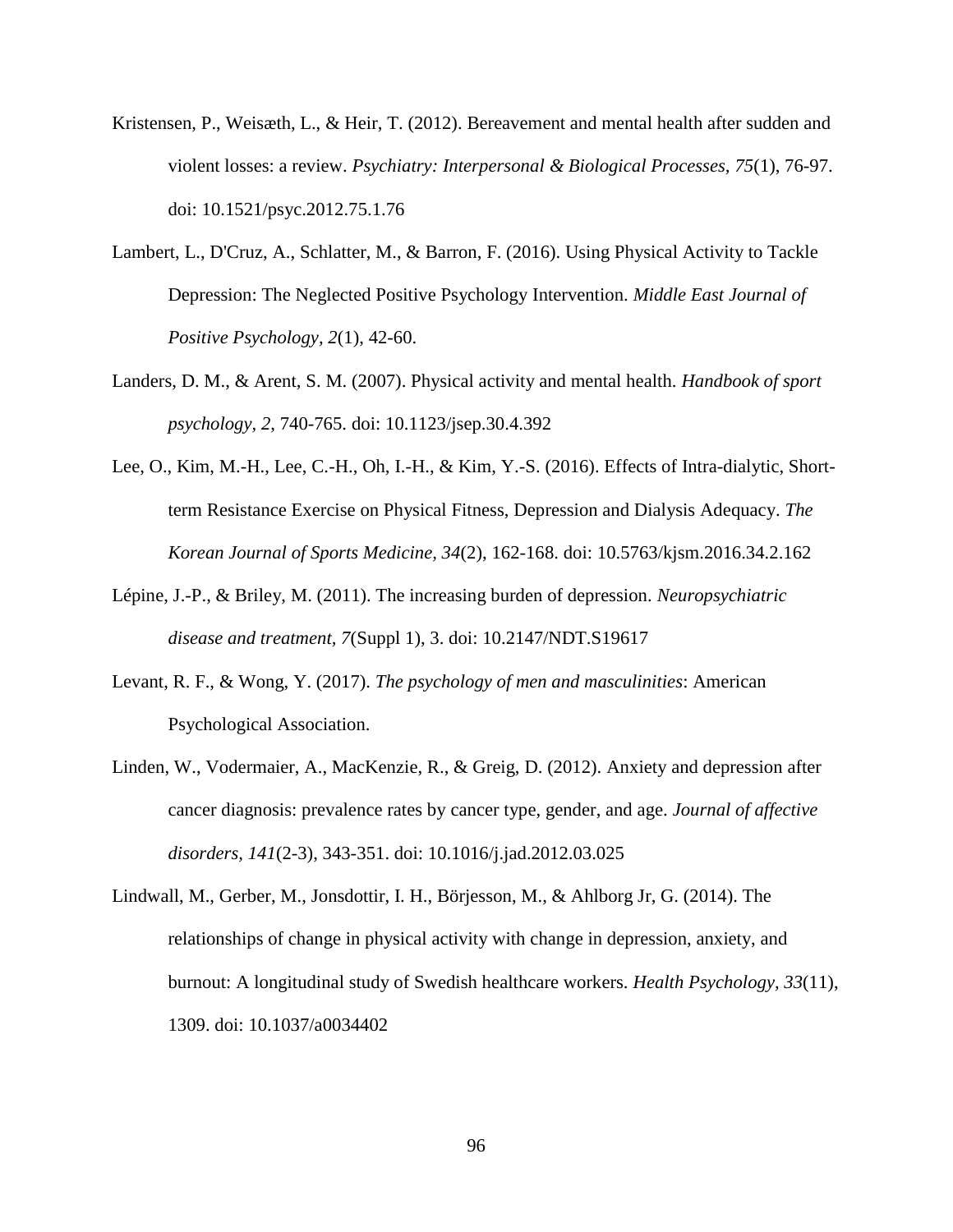- Lopresti, A. L., Hood, S. D., & Drummond, P. D. (2013). A review of lifestyle factors that contribute to important pathways associated with major depression: diet, sleep and exercise. *Journal of affective disorders, 148*(1), 12-27. doi: 10.1016/j.jad.2013.01.014
- Luppa, M., Sikorski, C., Luck, T., Ehreke, L., Konnopka, A., Wiese, B., . . . Riedel-Heller, S. G. (2012). Age-and gender-specific prevalence of depression in latest-life–systematic review and meta-analysis. *Journal of affective disorders, 136*(3), 212-221. doi: 10.1016/j.jad.2010.11.033
- Mackenzie, C. S., Roger, K., Robertson, S., Oliffe, J. L., Nurmi, M. A., & Urquhart, J. (2017). Counter and complicit masculine discourse among men's shed members. *American journal of men's health, 11*(4), 1224-1236.
- Maddux, J. E. (2016). Self-efficacy *Interpersonal and Intrapersonal Expectancies* (pp. 55-60): Routledge.
- Mammen, G., & Faulkner, G. (2013). Physical activity and the prevention of depression: a systematic review of prospective studies. *American journal of preventive medicine, 45*(5), 649-657. doi: 10.1016/j.amepre.2013.08.001
- Manea, L., Gilbody, S., & McMillan, D. (2011). Optimal cut-off score for diagnosing depression with the Patient Health Questionnaire (PHQ-9): a meta-analysis. *Canadian medical association journal*, cmaj. 110829. doi: 10.1503/cmaj.110829
- Martin, L., Neighbors, H., & Griffith, D. (2013). The experience of symptoms of depression in men vs women analysis of the national comorbidity survey replication. JAMA Psychiatry, 70 (10), 1100-1106. *Journal of Personality, 60*(2), 175-215. doi: 10.1001/jamapsychiatry.2013.1985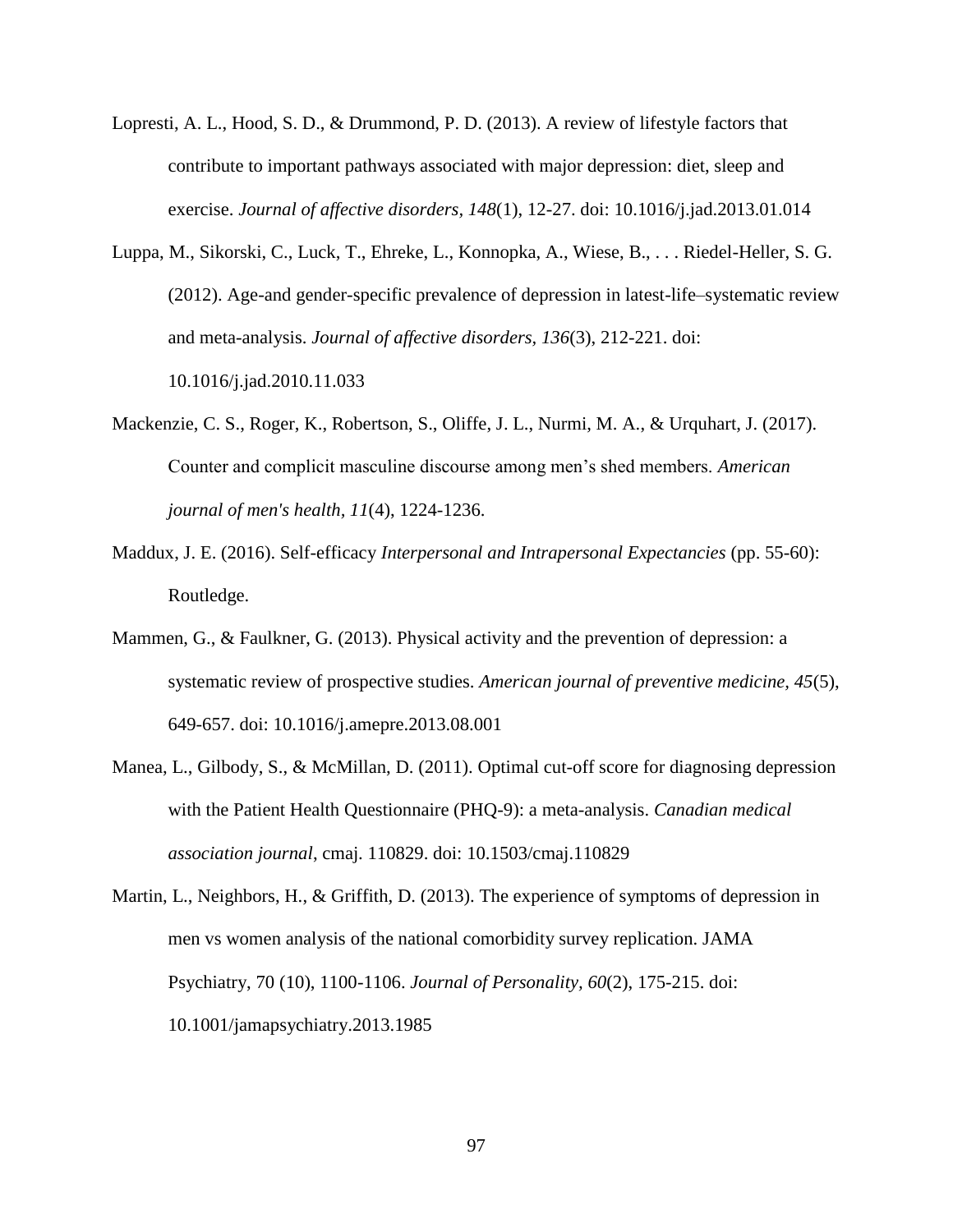Martinsen, E. W. (2008). Physical activity in the prevention and treatment of anxiety and depression. *Nordic journal of psychiatry, 62*(sup47), 25-29. doi: 10.1080/08039480802315640

- Mather, A. S., Rodriguez, C., Guthrie, M. F., McHarg, A. M., Reid, I. C., & McMurdo, M. E. (2002). Effects of exercise on depressive symptoms in older adults with poorly responsive depressive disorder: randomised controlled trial. *The British Journal of Psychiatry, 180*(5), 411-415. doi: 10.1192/bjp.180.5.411
- Matthews, T., Danese, A., Wertz, J., Odgers, C. L., Ambler, A., Moffitt, T. E., & Arseneault, L. (2016). Social isolation, loneliness and depression in young adulthood: a behavioural genetic analysis. *Social psychiatry and psychiatric epidemiology, 51*(3), 339-348. doi: 10.1007/s00127-016-1178-7
- McAdams, M. A., Van Dam, R. M., & Hu, F. B. (2007). Comparison of self‐reported and measured BMI as correlates of disease markers in US adults. *Obesity, 15*(1), 188-188.
- Mcdowell, C. P., Campbell, M. J., & Herring, M. P. (2016). Sex-related differences in mood responses to acute aerobic exercise. doi: 10.1249/01.mss.0000488182.41844.9d
- Medeiros, A. L. F., Sousa, M. V., Lunardi, M., Oliveira, S. N., & Freitas, C. d. l. R. (2017). Effect of a concurrent training session with different intensities in post-exercise blood pressure responses in normotensive adults. *Motricidade, 13*(4), 33-38. doi: 10.6063/motricidade.11695
- Meyer, J. D., Koltyn, K. F., Stegner, A. J., Kim, J.-S., & Cook, D. B. (2016). Influence of exercise intensity for improving depressed mood in depression: a dose-response study. *Behavior therapy, 47*(4), 527-537. doi: 10.1016/j.beth.2016.04.003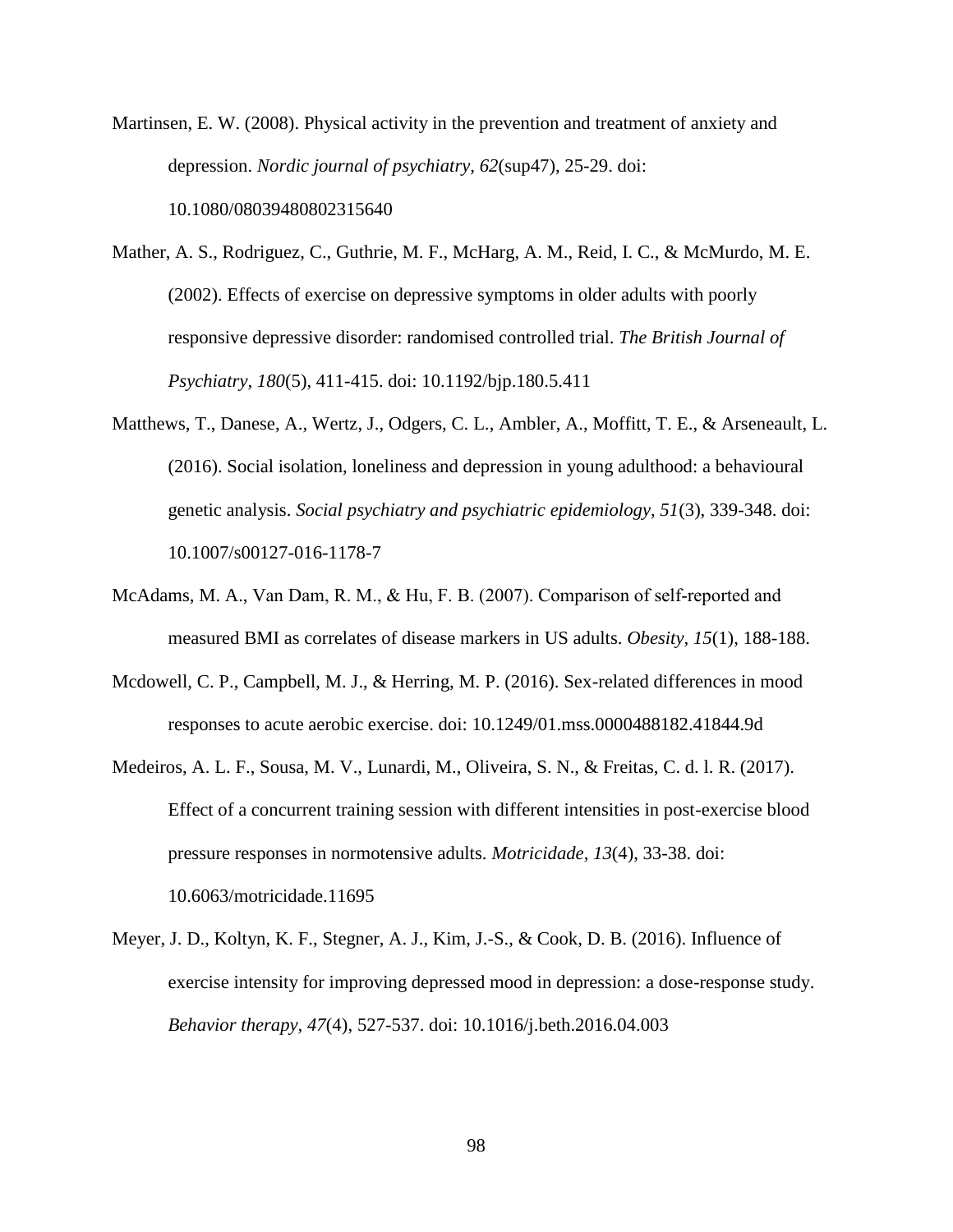- Michie, S., Abraham, C., Whittington, C., McAteer, J., & Gupta, S. (2009). Effective techniques in healthy eating and physical activity interventions: a meta-regression. *Health Psychology, 28*(6), 690. doi: 10.1037/a0016136
- Miller, L. R., & Cano, A. (2009). Comorbid chronic pain and depression: who is at risk? *The Journal of Pain, 10*(6), 619-627.
- Mirowsky, J., & Ross, C. E. (1992). Age and depression. *Journal of health and social behavior*, 187-205. doi: 10.2307/2137349
- Möller-Leimkühler, A. M. (2002). Barriers to help-seeking by men: a review of sociocultural and clinical literature with particular reference to depression. *Journal of affective disorders, 71*(1-3), 1-9. doi: 10.1016/S0165-0327(01)00379-2
- Möller-Leimkühler, A. M. (2003). The gender gap in suicide and premature death or: why are men so vulnerable? *European archives of psychiatry and clinical neuroscience, 253*(1), 1-8. doi: 10.1007/s00406-003-0397-6
- Morgan, M., Hayes, R., Williamson, M., & Ford, C. (2007). Men's sheds: A community approach to promoting mental health and well-being. *International journal of mental health promotion, 9*(3), 48-52.
- Morgan, P. J., Lubans, D. R., Collins, C. E., Warren, J. M., & Callister, R. (2011). 12-month outcomes and process evaluation of the SHED‐IT RCT: an internet‐based weight loss program targeting men. *Obesity, 19*(1), 142-151.
- Morgan, P. J., Young, M. D., Smith, J. J., & Lubans, D. R. (2016). Targeted health behavior interventions promoting physical activity: a conceptual model. *Exercise and sport sciences reviews, 44*(2), 71-80. doi: 10.1249/JES.0000000000000075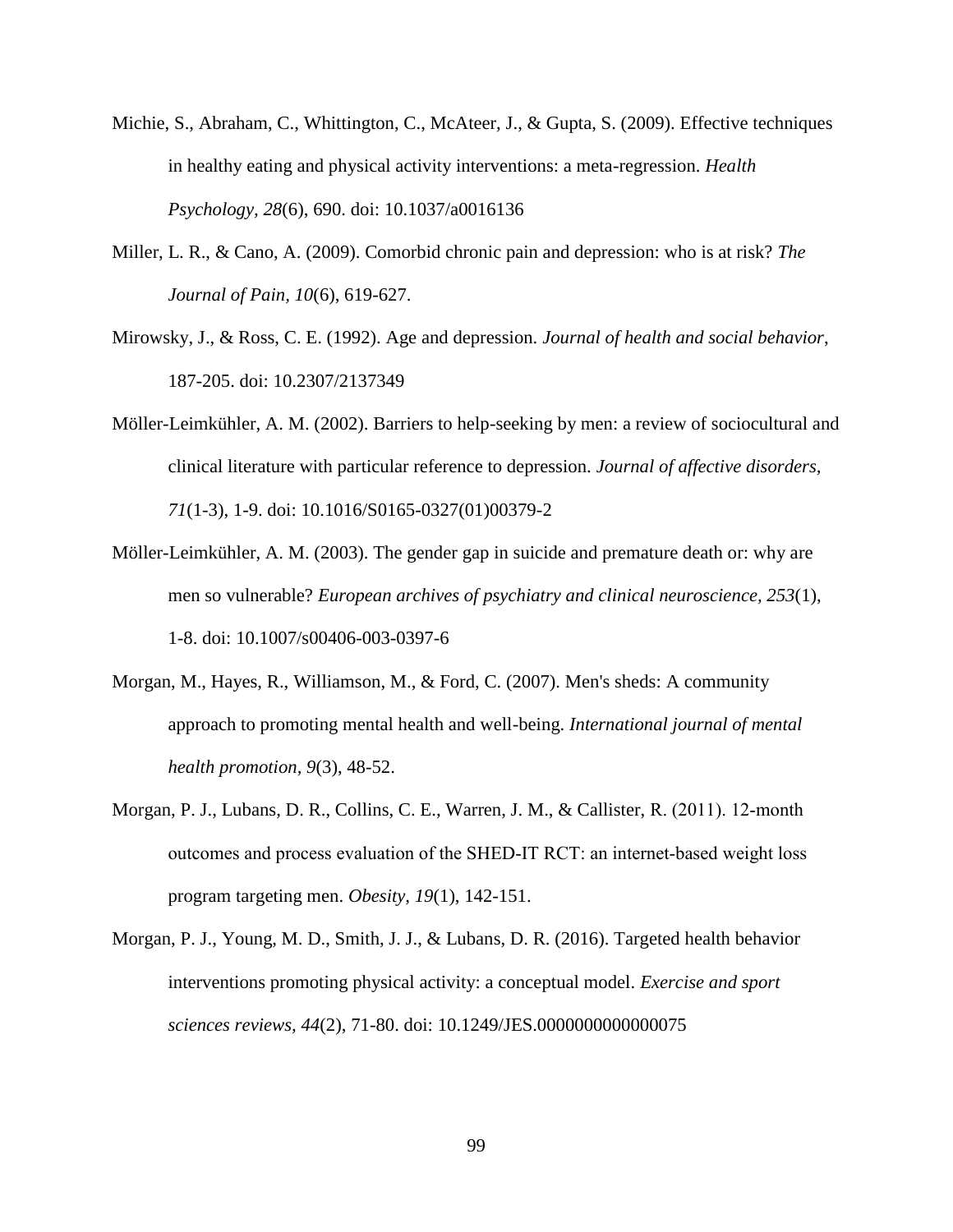- Moylan, M. M., Carey, L. B., Blackburn, R., Hayes, R., & Robinson, P. (2015). The Men's Shed: Providing biopsychosocial and spiritual support. *Journal of religion and health, 54*(1), 221-234.
- Narishige, R., Kawashima, Y., Otaka, Y., Saito, T., & Okubo, Y. (2014). Gender differences in suicide attempters: a retrospective study of precipitating factors for suicide attempts at a critical emergency unit in Japan. *BMC psychiatry, 14*(1), 144. doi: 10.1186/1471-244X-14-144
- Navaneelan, T. (2012). *Suicide rates: An overview*: Statistics Canada Ottawa, Canada.
- Noon, C. T., Nwose, E. U., & Breheny, L. (2018). Evaluation of gender differences in exercise adherence for low back pain: case reviews and survey. *European Journal of Physiotherapy*, 1-7.
- O'brien, R., Hunt, K., & Hart, G. (2005). 'It's caveman stuff, but that is to a certain extent how guys still operate': men's accounts of masculinity and help seeking. *Social science & medicine, 61*(3), 503-516. doi: 10.1016/j.socscimed.2004.12.008
- Ogrodniczuk, J., Oliffe, J., & Beharry, J. (2018). HeadsUpGuys: Canadian online resource for men with depression. *Canadian Family Physician, 64*(2), 93-94.
- Ogrodniczuk, J., Oliffe, J., Kuhl, D., & Gross, P. A. (2016). Men's mental health: Spaces and places that work for men. *Canadian Family Physician, 62*(6), 463-464.
- Ogrodniczuk, J., & Oliffe, J. L. (2011). Men and depression. *Canadian Family Physician, 57*(2), 153-155.
- Ohta, M., Mizoue, T., Mishima, N., & Ikeda, M. (2007). Effect of the physical activities in leisure time and commuting to work on mental health. *Journal of occupational health, 49*(1), 46-52. doi: 10.1539/joh.49.46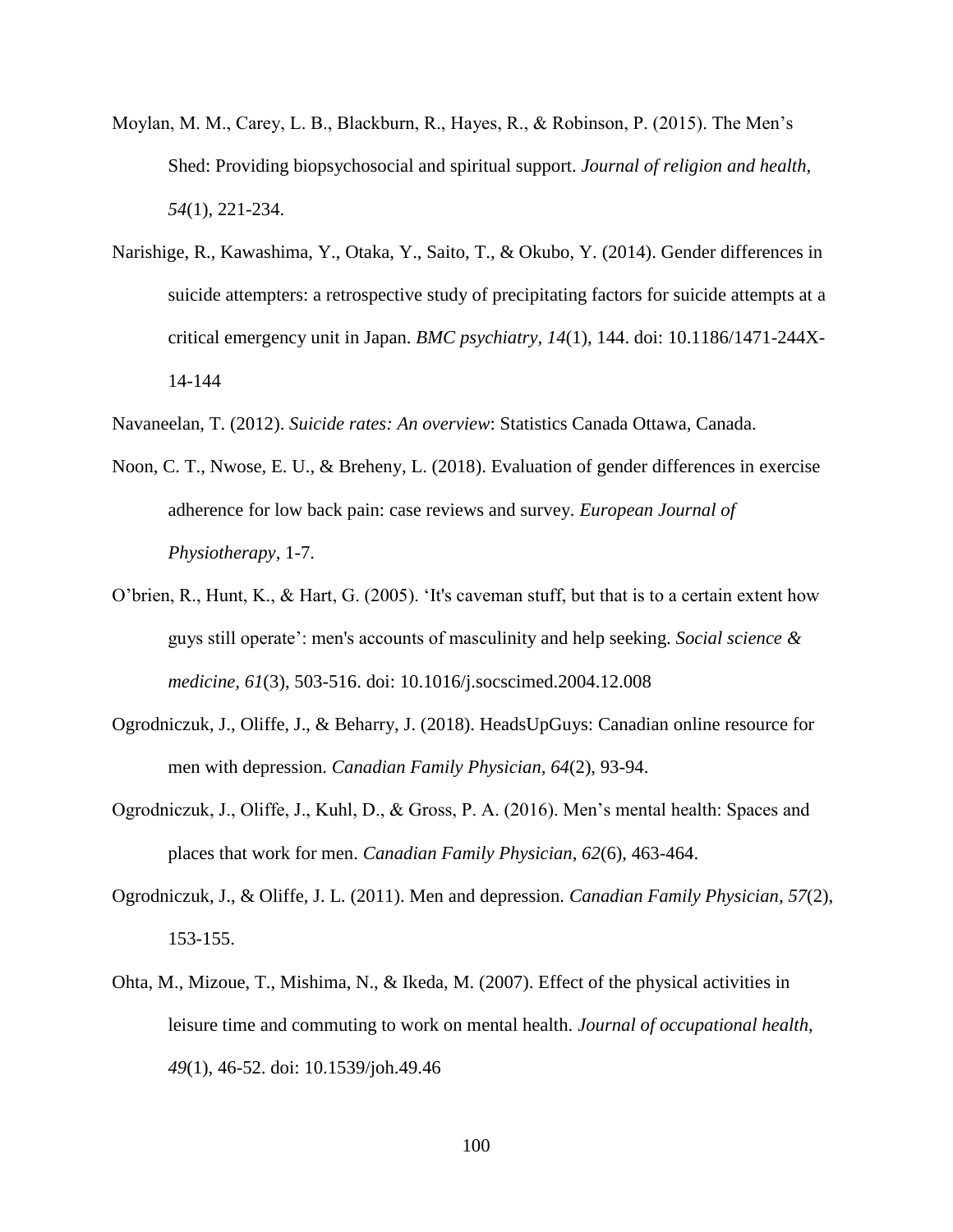- Oliffe, J. L., Kelly, M. T., Johnson, J. L., Bottorff, J. L., Gray, R. E., Ogrodniczuk, J. S., & Galdas, P. M. (2010a). Masculinities and college men's depression: Recursive relationships. *Health Sociology Review, 19*(4), 465-477. doi: 10.5172/hesr.2010.19.4.465
- Oliffe, J. L., Ogrodniczuk, J. S., Bottorff, J. L., Johnson, J. L., & Hoyak, K. (2012). "You feel like you can't live anymore": Suicide from the perspectives of Canadian men who experience depression. *Social science & medicine, 74*(4), 506-514. doi: 10.1016/j.socscimed.2010.03.057
- Oliffe, J. L., & Phillips, M. J. (2008). Men, depression and masculinities: A review and recommendations. *Journal of Men's Health, 5*(3), 194-202. doi: 10.1016/j.jomh.2008.03.016
- Oliffe, J. L., Robertson, S., Kelly, M. T., Roy, P., & Ogrodniczuk, J. S. (2010b). Connecting masculinity and depression among international male university students. *Qualitative health research, 20*(7), 987-998. doi: 10.1177/1049732310365700
- Oliver, M. I., Pearson, N., Coe, N., & Gunnell, D. (2005). Help-seeking behaviour in men and women with common mental health problems: cross-sectional study. *The British Journal of Psychiatry, 186*(4), 297-301. doi: 10.1192/bjp.186.4.297
- Opie, R. S., O'Neil, A., Itsiopoulos, C., & Jacka, F. N. (2015). The impact of whole-of-diet interventions on depression and anxiety: a systematic review of randomised controlled trials. *Public health nutrition, 18*(11), 2074-2093.
- Organization, W. H. (2017). Depression and other common mental disorders: global health estimates.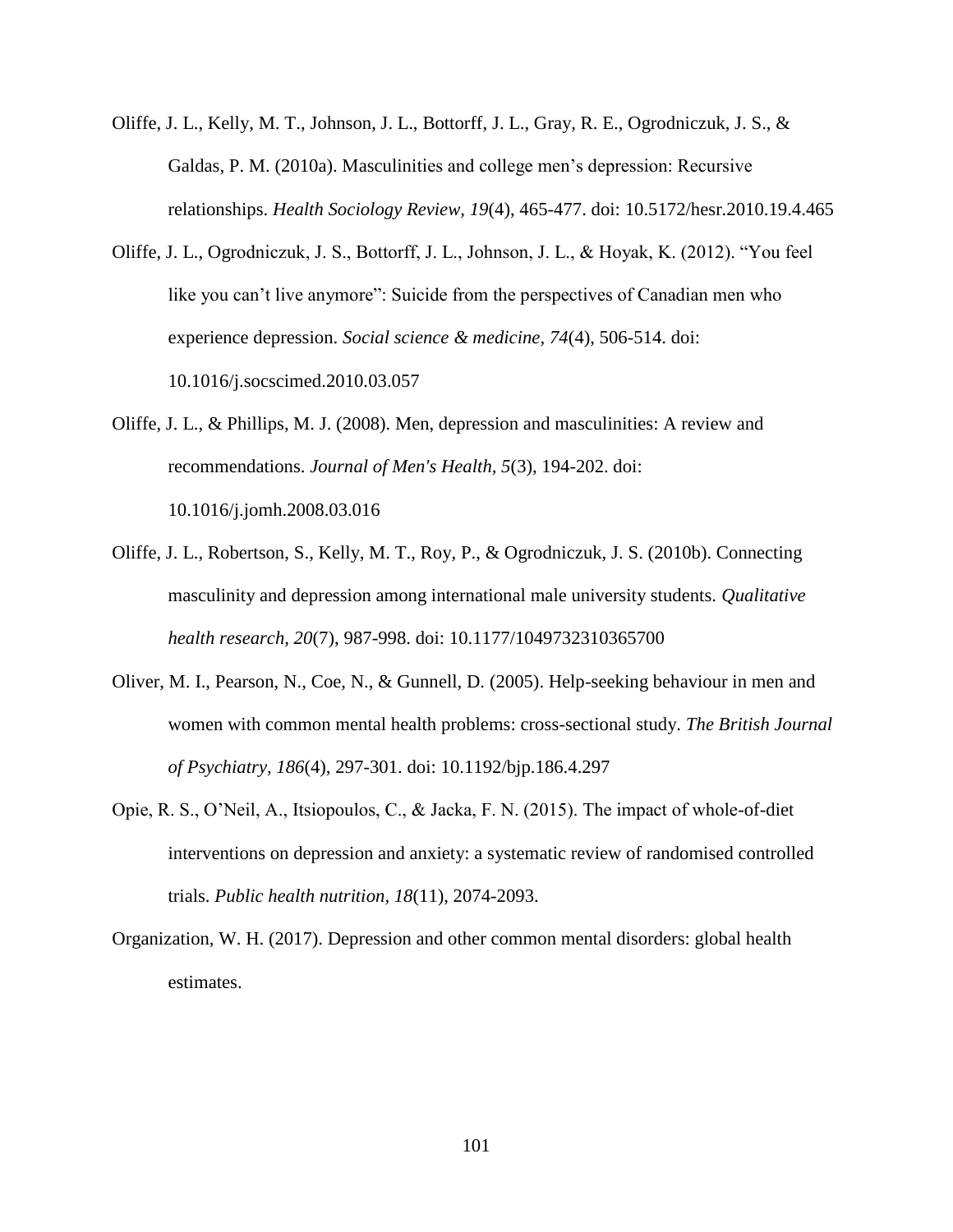- Ortíz-Gómez, L., López-Canul, B., & Arankowsky-Sandoval, G. (2014). Factors associated with depression and suicide attempts in patients undergoing rehabilitation for substance abuse. *Journal of affective disorders, 169*, 10-14.
- Otsuka, T., Nishii, A., Amemiya, S., Kubota, N., Nishijima, T., & Kita, I. (2016). Effects of acute treadmill running at different intensities on activities of serotonin and corticotropinreleasing factor neurons, and anxiety-and depressive-like behaviors in rats. *Behavioural brain research, 298*, 44-51. doi: 10.1016/j.bbr.2015.10.055
- Pareja-Galeano, H., Sanchis-Gomar, F., & Lucia, A. (2015). Physical activity and depression: Type of exercise matters. *JAMA pediatrics, 169*(3), 288-289. doi: 10.1001/jamapediatrics.2014.3501
- Penedo, F. J., & Dahn, J. R. (2005). Exercise and well-being: a review of mental and physical health benefits associated with physical activity. *Current opinion in psychiatry, 18*(2), 189-193. doi: 10.1097/00001504-200503000-00013
- Pizzagalli, D. A. (2014). Depression, stress, and anhedonia: toward a synthesis and integrated model. *Annual review of clinical psychology, 10*, 393-423. doi: 10.1146/annurev-clinpsy-050212-185606
- Poirier, J., Bennett, W. L., Jerome, G. J., Shah, N. G., Lazo, M., Yeh, H.-C., . . . Cobb, N. K. (2016). Effectiveness of an activity tracker-and internet-based adaptive walking program for adults: a randomized controlled trial. *Journal of medical Internet research, 18*(2).
- Powers, M. B., Asmundson, G. J., & Smits, J. A. (2015). Exercise for mood and anxiety disorders: the state-of-the science: Taylor & Francis.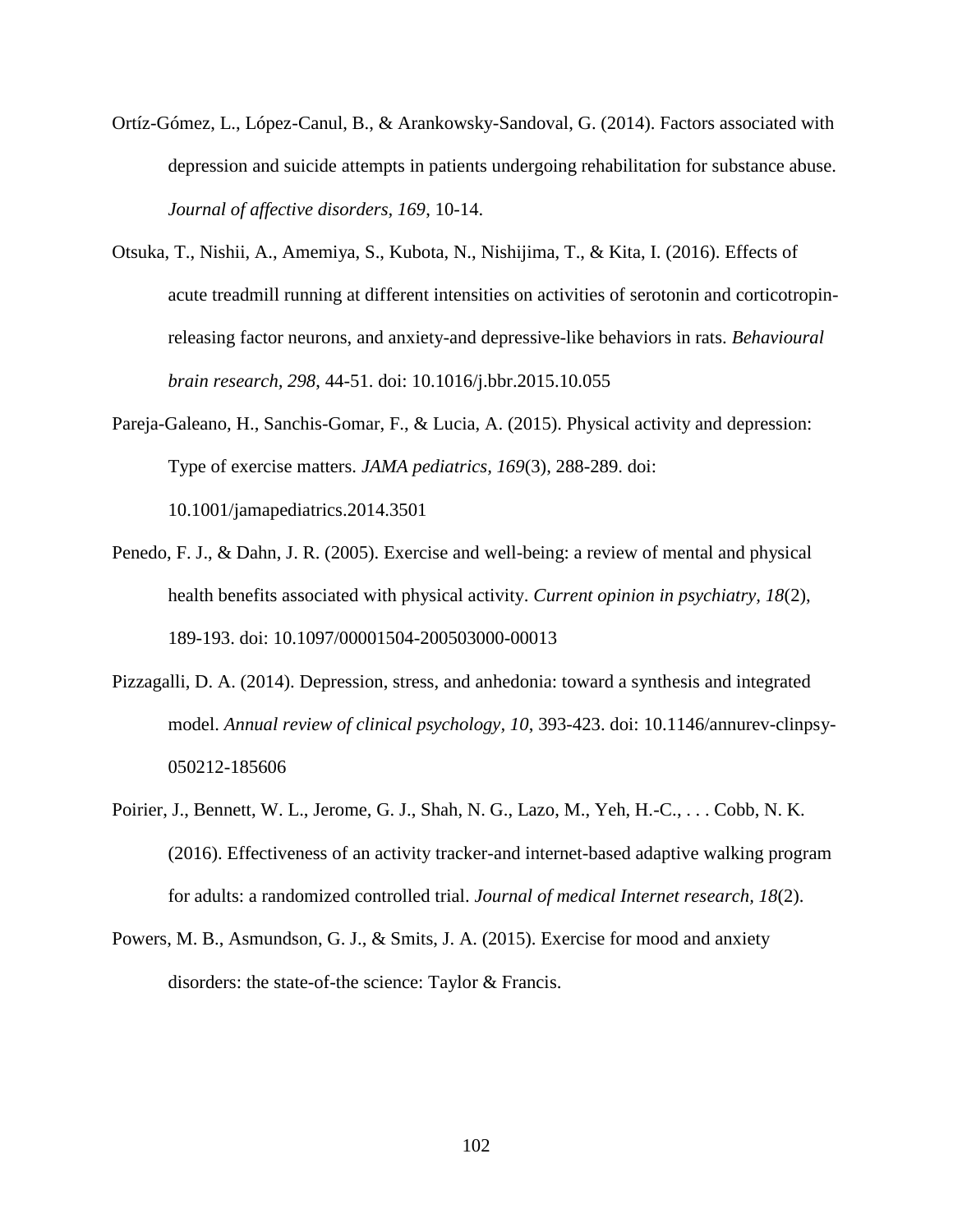- Pringle, A., Zwolinsky, S., McKenna, J., Daly-Smith, A., Robertson, S., & White, A. (2013). Effect of a national programme of men's health delivered in English Premier League football clubs. *public health, 127*(1), 18-26. doi: 10.1016/j.puhe.2012.10.012
- Pringle, A., Zwolinsky, S., McKenna, J., Robertson, S., Daly-Smith, A., & White, A. (2014). Health improvement for men and hard-to-engage-men delivered in English Premier League football clubs. *Health Education Research, 29*(3), 503-520.
- Rhodes, R. E., Courneya, K. S., Blanchard, C. M., & Plotnikoff, R. C. (2007). Prediction of leisure-time walking: an integration of social cognitive, perceived environmental, and personality factors. *International Journal of Behavioral Nutrition and Physical Activity, 4*(1), 51.
- Rhodes, R. E., Janssen, I., Bredin, S. S., Warburton, D. E., & Bauman, A. (2017). Physical activity: Health impact, prevalence, correlates and interventions. *Psychology & health, 32*(8), 942-975.
- Rice, S. (2011). Depression in men: Development of the male depression risk scale.
- Rice, S., Aucote, H., Eleftheriadis, D., & Möller-Leimkühler, A. M. (2018). Prevalence and cooccurrence of internalizing and externalizing depression symptoms in a community sample of Australian male truck drivers. *American journal of men's health, 12*(1), 74-77. doi: 10.1177/1557988315626262
- Rice, S., Aucote, H., Parker, A. G., Alvarez-Jimenez, M., Filia, K. M., & Amminger, G. P. (2017). Men's perceived barriers to help seeking for depression: Longitudinal findings relative to symptom onset and duration. *Journal of health psychology, 22*(5), 529-536. doi: 10.1177/1359105315605655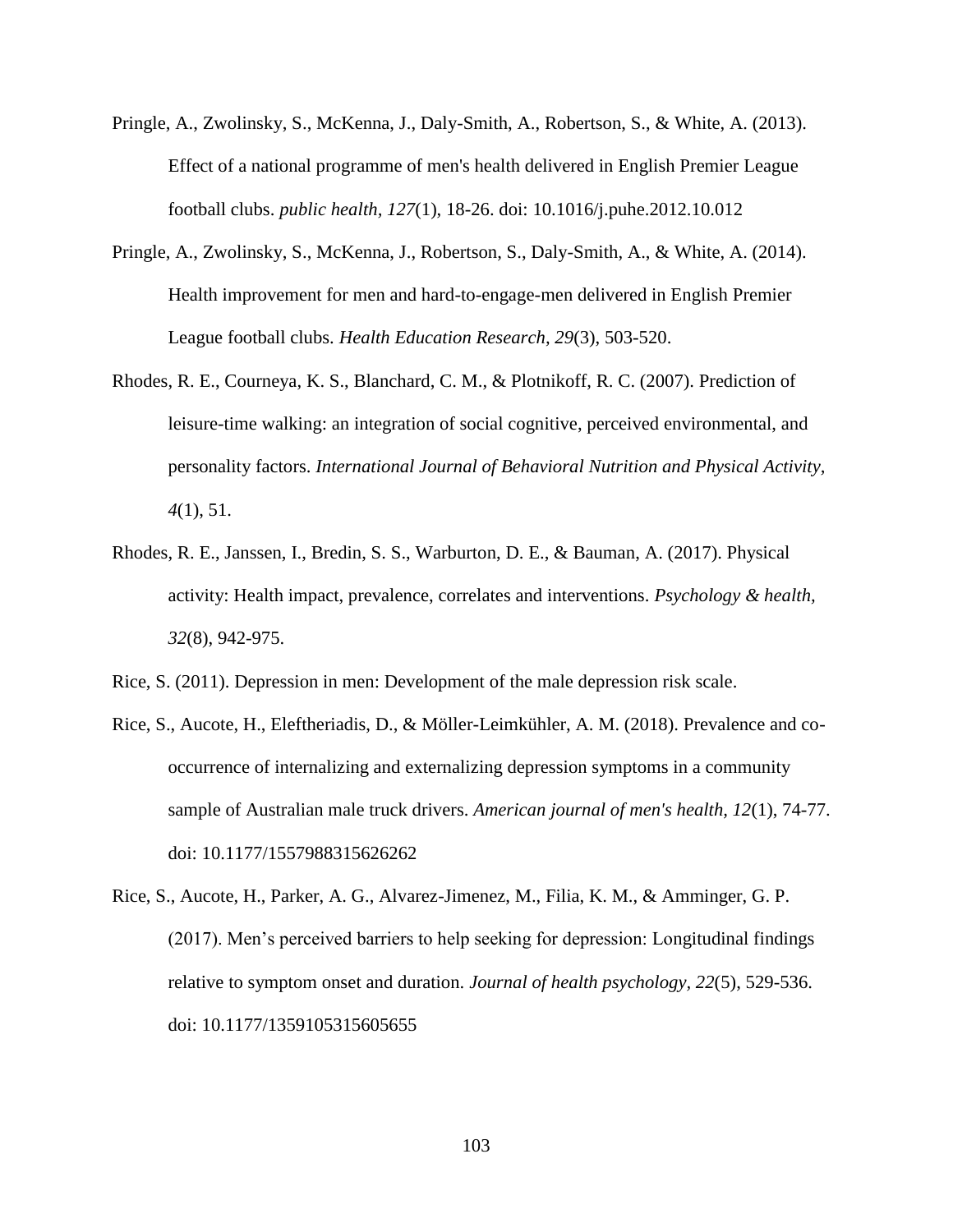Rice, S., Fallon, B., Aucote, H., Möller-Leimkühler, A., Treeby, M., & Amminger, P. (2015). Longitudinal sex differences of externalising and internalising depression symptom trajectories: Implications for assessment of depression in men from an online study. *International journal of social psychiatry, 61*(3), 236-240. doi:

10.1177/0020764014540149

- Rice, S., Fallon, B., Aucote, H., & Möller-Leimkühler, A. M. (2013). Development and preliminary validation of the male depression risk scale: Furthering the assessment of depression in men. *Journal of affective disorders, 151*(3), 950-958. doi: 10.1016/j.jad.2013.08.013
- Rice, S., Fallon, B., & Bambling, M. (2011). Men and depression: The impact of masculine role norms throughout the lifespan. *The Educational and Developmental Psychologist, 28*(2), 133-144. doi: 10.1375/aedp.28.2.133
- Rice, S., Oliffe, J., Kealy, D., & Ogrodniczuk, J. (2018). Male depression subtypes and suicidality: latent profile analysis of internalizing and externalizing symptoms in a representative Canadian sample. *The Journal of nervous and mental disease, 206*(3), 169- 172. doi: 10.1097/NMD.0000000000000739
- Robertson, R., Robertson, A., Jepson, R., & Maxwell, M. (2012). Walking for depression or depressive symptoms: a systematic review and meta-analysis. *Mental Health and Physical Activity, 5*(1), 66-75. doi: 10.1016/j.mhpa.2012.03.002
- Rochlen, A. B., Paterniti, D. A., Epstein, R. M., Duberstein, P., Willeford, L., & Kravitz, R. L. (2010). Barriers in diagnosing and treating men with depression: a focus group report. *American journal of men's health, 4*(2), 167-175. doi: 10.1177/1557988309335823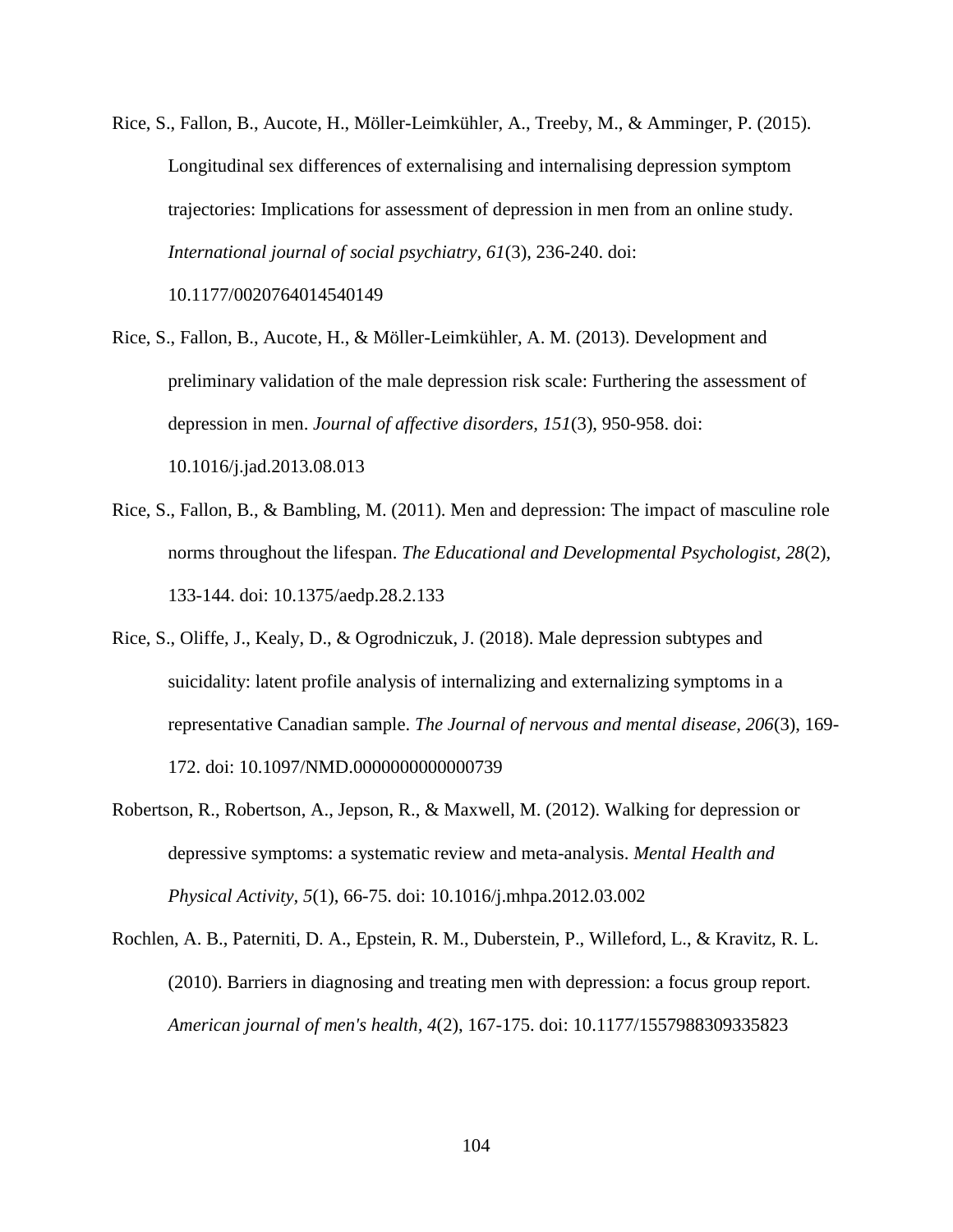- Rock, C. L., Flatt, S. W., Byers, T. E., Colditz, G. A., Demark-Wahnefried, W., Ganz, P. A., . . . Liu, J. (2015). Results of the Exercise and Nutrition to Enhance Recovery and Good Health for You (ENERGY) trial: a behavioral weight loss intervention in overweight or obese breast cancer survivors. *Journal of Clinical Oncology, 33*(28), 3169. doi: 10.1200/JCO.2015.61.1095
- Rohde, P., Lewinsohn, P. M., Klein, D. N., Seeley, J. R., & Gau, J. M. (2013). Key characteristics of major depressive disorder occurring in childhood, adolescence, emerging adulthood, and adulthood. *Clinical Psychological Science, 1*(1), 41-53. doi: 10.1177/2167702612457599
- Rosenberg, D., Kadokura, E. A., Bouldin, E. D., Miyawaki, C. E., Higano, C. S., & Hartzler, A. L. (2016). Acceptability of Fitbit for physical activity tracking within clinical care among men with prostate cancer*.* In *AMIA Annual Symposium Proceedings* (1050).
- Rotella, F., & Mannucci, E. (2013). Depression as a risk factor for diabetes: a meta-analysis of longitudinal studies. *The Journal of clinical psychiatry*.
- Sabo, D. (2005). The study of masculinities and men's health. *Handbook of studies on men and masculinities*, 326-352.
- Sallis, J. F., Buono, M. J., Roby, J. J., Micale, F. G., & Nelson, J. A. (1993). Seven-day recall and other physical activity self-reports in children and adolescents. *Medicine and science in sports and exercise, 25*(1), 99-108.
- Sallis, J. F., Hovell, M. F., & Hofstetter, C. R. (1992). Predictors of adoption and maintenance of vigorous physical activity in men and women. *Preventive medicine, 21*(2), 237-251.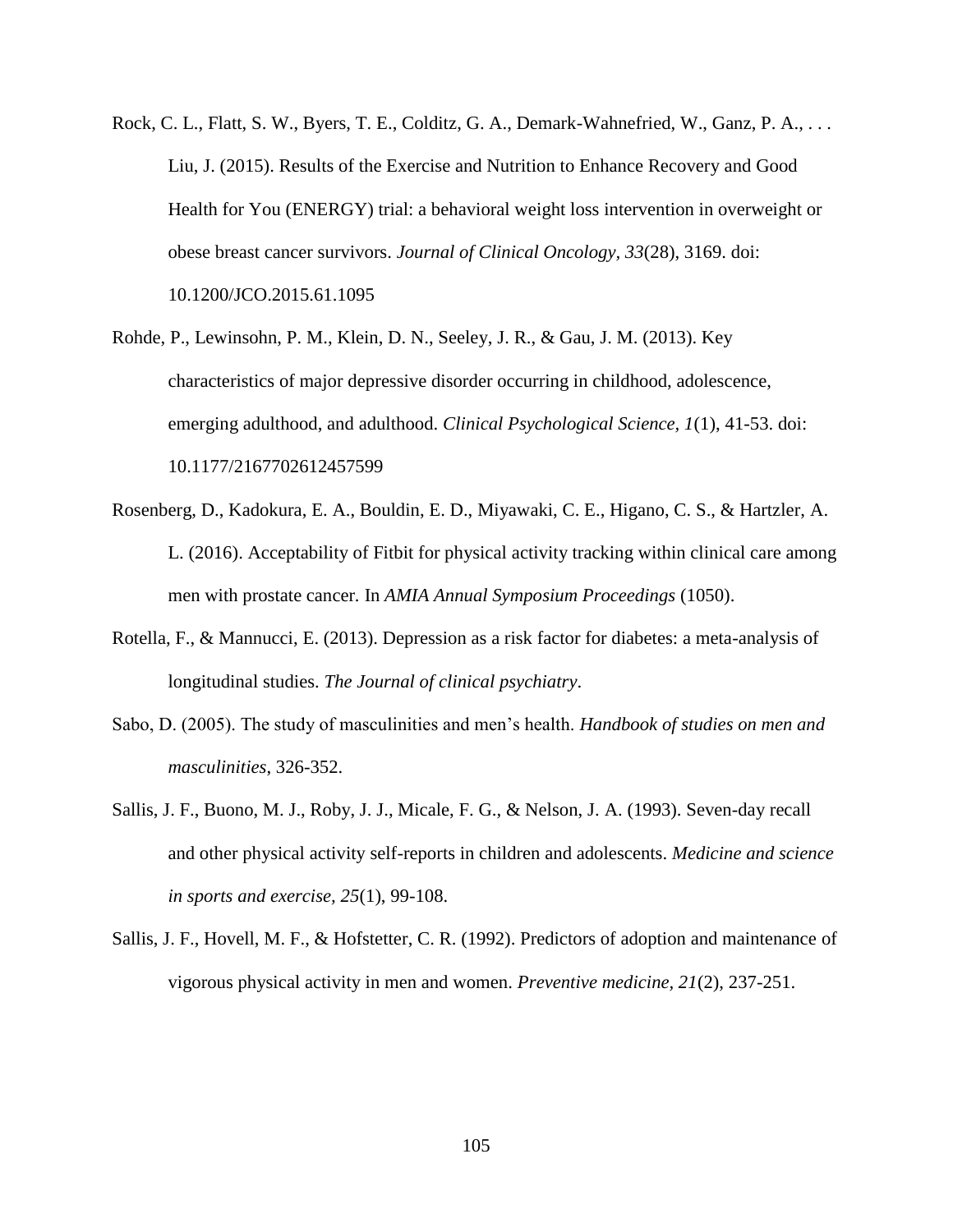- Sallis, J. F., & Saelens, B. E. (2000). Assessment of physical activity by self-report: status, limitations, and future directions. *Research quarterly for exercise and sport, 71*(sup2), 1- 14. doi: 10.1080/02701367.2000.11082780
- Sanchez-Villegas, A., & Martínez-González, M. A. (2013). Diet, a new target to prevent depression? *BMC medicine, 11*(1), 3. doi: 10.1186/1741-7015-11-3
- Santini, Z. I., Koyanagi, A., Tyrovolas, S., Mason, C., & Haro, J. M. (2015). The association between social relationships and depression: a systematic review. *Journal of affective disorders, 175*, 53-65.
- Satyanarayana, S., Enns, M. W., Cox, B. J., & Sareen, J. (2009). Prevalence and correlates of chronic depression in the canadian community health survey: mental health and wellbeing. *The Canadian Journal of Psychiatry, 54*(6), 389-398. doi: 10.1177/070674370905400606
- Scholz, B., Crabb, S., & Wittert, G. A. (2017). "Males Don't Wanna Bring Anything Up To Their Doctor" Men's Discourses of Depression. *Qualitative health research, 27*(5), 727- 737. doi: 10.1177/1049732316640294
- Schuch, F. B., Vancampfort, D., Richards, J., Rosenbaum, S., Ward, P. B., & Stubbs, B. (2016). Exercise as a treatment for depression: a meta-analysis adjusting for publication bias. *Journal of Psychiatric Research, 77*, 42-51. doi: 10.1016/j.jpsychires.2016.02.023
- Schuch, J. J., Roest, A. M., Nolen, W. A., Penninx, B. W., & De Jonge, P. (2014). Gender differences in major depressive disorder: results from the Netherlands study of depression and anxiety. *Journal of affective disorders, 156*, 156-163. doi: 10.1016/j.jad.2013.12.011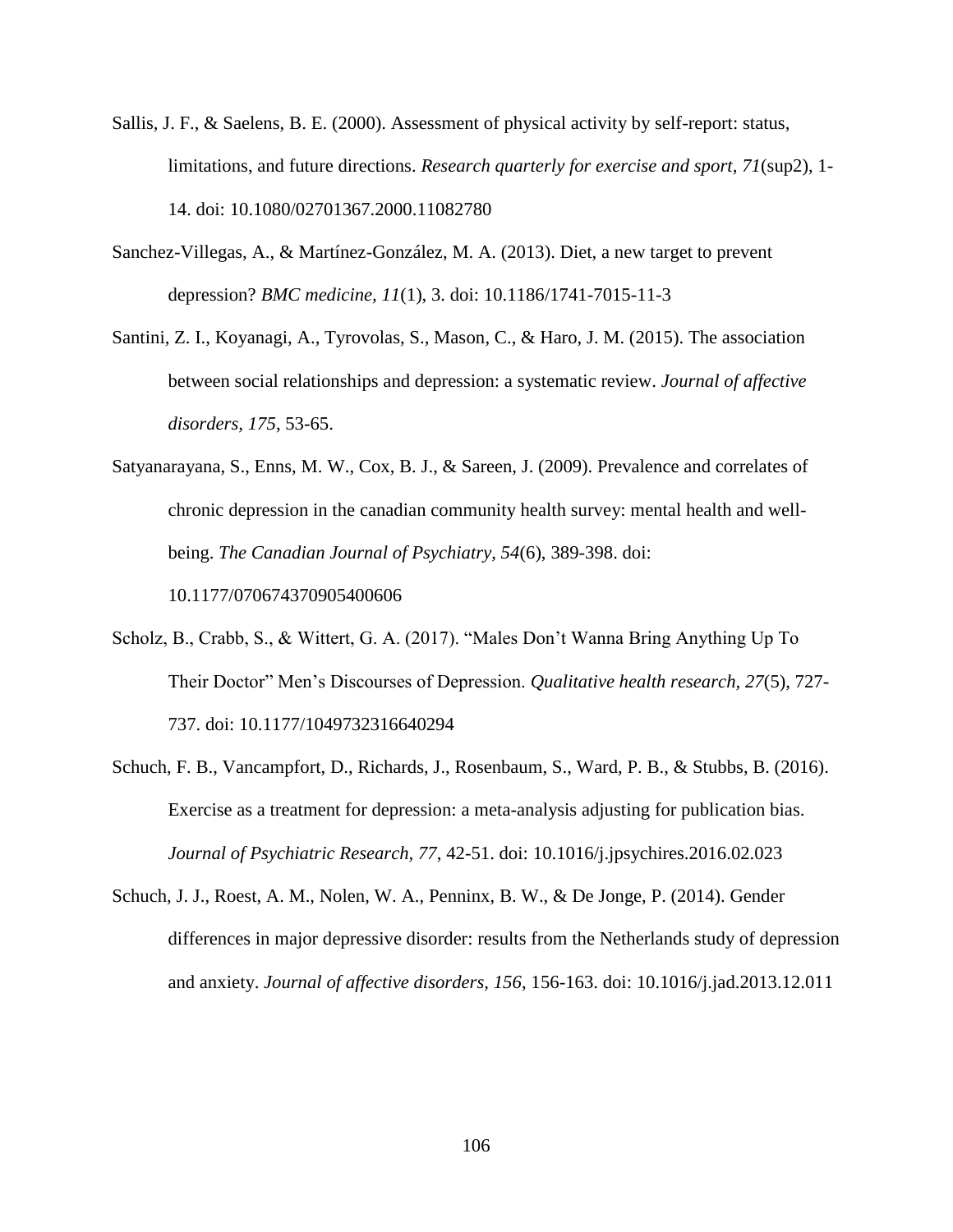- Seidler, Z. E., Dawes, A. J., Rice, S. M., Oliffe, J. L., & Dhillon, H. M. (2016). The role of masculinity in men's help-seeking for depression: a systematic review. *Clinical psychology review, 49*, 106-118. doi: 10.1016/j.cpr.2016.09.002
- Seidler, Z. E., Rice, S. M., Oliffe, J. L., Fogarty, A. S., & Dhillon, H. M. (2017). Men in and out of treatment for depression: Strategies for improved engagement. *Australian Psychologist*.
- Sharp, P., Bottorff, J. L., Hunt, K., Oliffe, J. L., Johnson, S. T., Dudley, L., & Caperchione, C. M. (2018). Men's perspectives of a gender-sensitized health promotion program targeting healthy eating, active living, and social connectedness. *American journal of men's health, 12*(6), 2157-2166.
- Sharp, P., & Caperchione, C. (2016). The effects of a pedometer-based intervention on first-year university students: A randomized control trial. *Journal of American college health, 64*(8), 630-638.
- Shin, D. C., & Johnson, D. M. (1978). Avowed happiness as an overall assessment of the quality of life. *Social indicators research, 5*(1-4), 475-492.
- Shortt, A. L., & Spence, S. H. (2006). Risk and protective factors for depression in youth. *Behaviour Change, 23*(1), 1-30. doi: 10.1375/bech.23.1.1
- Silalertdetkul, S. (2009). *Effect of Acute Exercise on Energy Intake, Physical Activity Energy Expenditure and Energy Balance Hormones in Sedentary and Active Men.* University of Bath.
- Simmons, W. K., Burrows, K., Avery, J. A., Kerr, K. L., Bodurka, J., Savage, C. R., & Drevets, W. C. (2016). Depression-related increases and decreases in appetite: dissociable patterns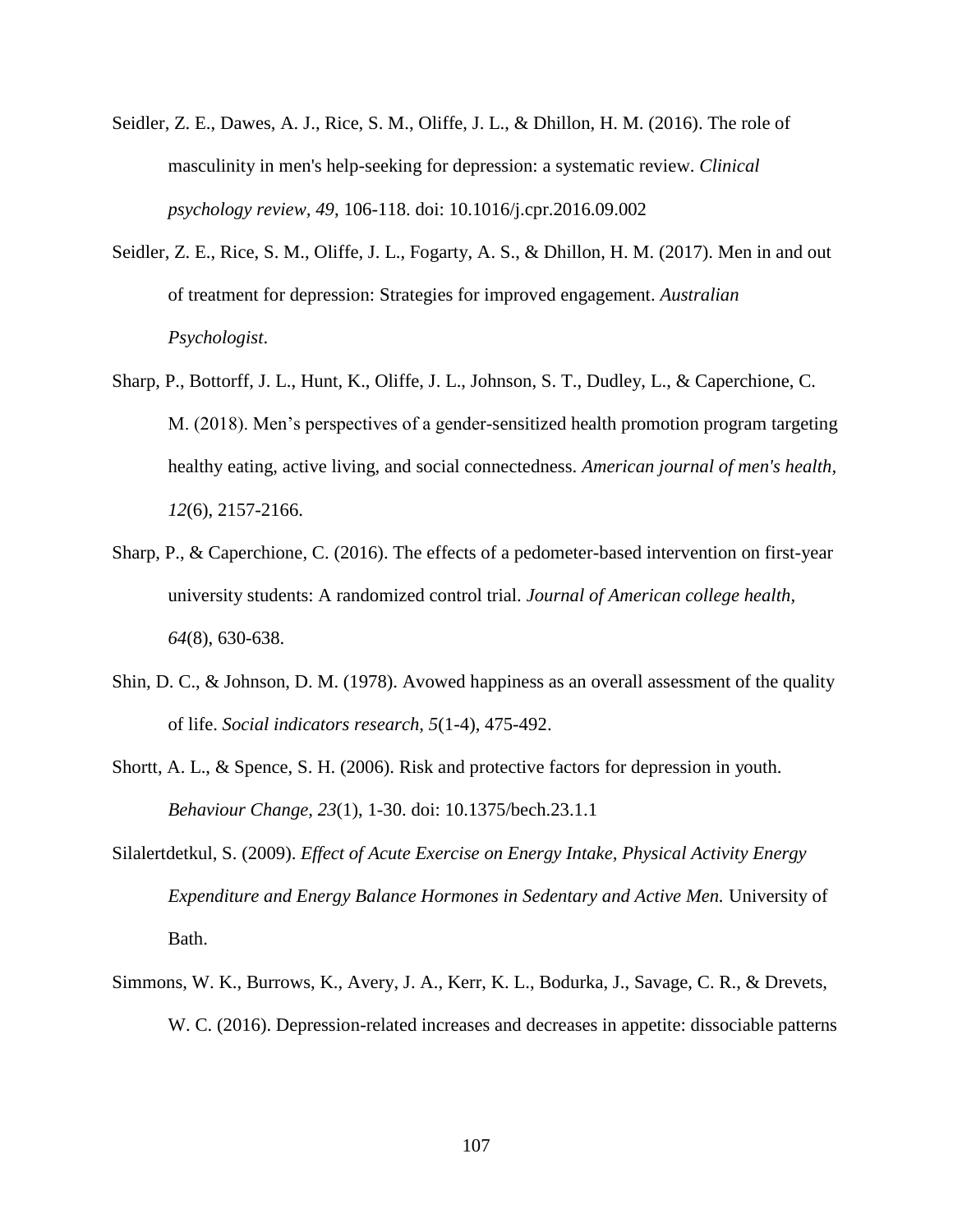of aberrant activity in reward and interoceptive neurocircuitry. *American Journal of Psychiatry, 173*(4), 418-428. doi: 10.1176/appi.ajp.2015.15020162

- Sivertsen, B., Salo, P., Mykletun, A., Hysing, M., Pallesen, S., Krokstad, S., . . . Øverland, S. (2012). The bidirectional association between depression and insomnia: the HUNT study. *Psychosomatic Medicine, 74*(7), 758-765.
- Skarl, S. (2015). Anxiety and Depression Association of America. *Journal of Consumer Health on the Internet, 19*(2), 100-106.
- Slavich, G. M., Monroe, S. M., & Gotlib, I. H. (2011). Early parental loss and depression history: associations with recent life stress in major depressive disorder. *Journal of Psychiatric Research, 45*(9), 1146-1152. doi: 10.1016/j.jpsychires.2011.03.004
- Sluka, K. A., O'Donnell, J. M., Danielson, J., & Rasmussen, L. A. (2012). Regular physical activity prevents development of chronic pain and activation of central neurons. *Journal of applied physiology, 114*(6), 725-733. doi: 10.1152/japplphysiol.01317.2012
- Stamatakis, E., Hamer, M., & Lawlor, D. A. (2009). Physical activity, mortality, and cardiovascular disease: is domestic physical activity beneficial? The Scottish Health Survey—1995, 1998, and 2003. *American journal of epidemiology, 169*(10), 1191-1200.
- Stanton, R., & Reaburn, P. (2014). Exercise and the treatment of depression: a review of the exercise program variables. *Journal of Science and Medicine in Sport, 17*(2), 177-182. doi: 10.1016/j.jsams.2013.03.010
- Stroebe, W., Abakoumkin, G., & Stroebe, M. (2010). Beyond depression: Yearning for the loss of a loved one. *OMEGA-Journal of Death and Dying, 61*(2), 85-101. doi: 10.2190/OM.61.2.a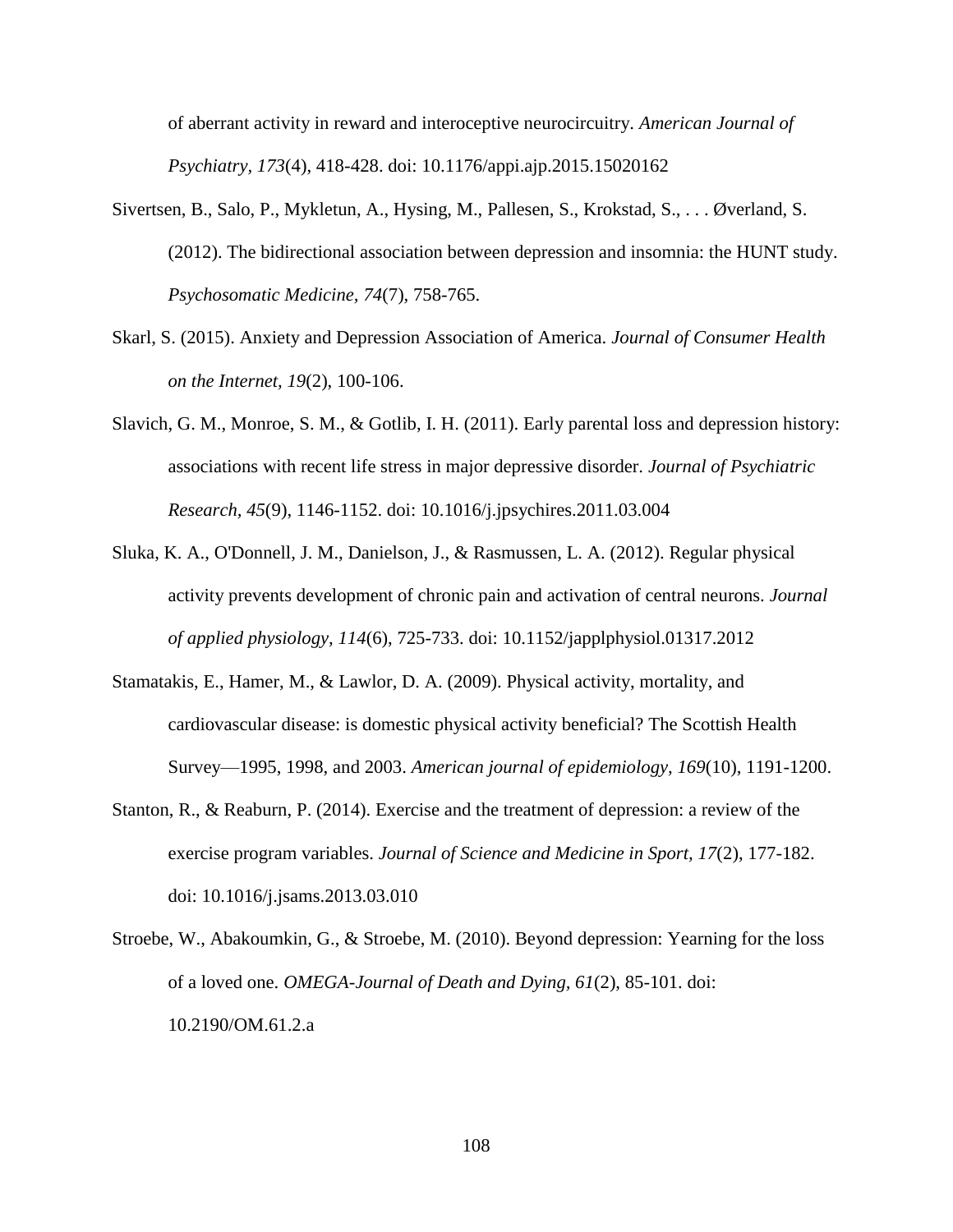- Ströhle, A. (2009). Physical activity, exercise, depression and anxiety disorders. *Journal of neural transmission, 116*(6), 777. doi: 10.1007/s00702-008-0092-x
- Taylor, J., Cole, R., Kynn, M., & Lowe, J. (2017). Home away from home: Health and wellbeing benefits of men's sheds. *Health Promotion Journal of Australia*.
- Taylor, W. D. (2014). Depression in the elderly. *New England journal of medicine, 371*(13), 1228-1236. doi: 10.1056/NEJMcp1402180
- Teixeira, P. J., Carraça, E. V., Markland, D., Silva, M. N., & Ryan, R. M. (2012). Exercise, physical activity, and self-determination theory: a systematic review. *International Journal of Behavioral Nutrition and Physical Activity, 9*(1), 78.
- Teo, A. R., Choi, H., & Valenstein, M. (2013). Social relationships and depression: ten-year follow-up from a nationally representative study. *PloS one, 8*(4), e62396. doi: 10.1371/journal.pone.0062396
- Thomas, J. R., Silverman, S., & Nelson, J. (2015). *Research methods in physical activity, 7E*: Human kinetics.
- Thompson Coon, J., Boddy, K., Stein, K., Whear, R., Barton, J., & Depledge, M. H. (2011). Does participating in physical activity in outdoor natural environments have a greater effect on physical and mental wellbeing than physical activity indoors? A systematic review. *Environmental science & technology, 45*(5), 1761-1772. doi: 10.1021/es102947t
- Tremblay, M. S., Warburton, D. E., Janssen, I., Paterson, D. H., Latimer, A. E., Rhodes, R. E., . . . Zehr, L. (2011). New Canadian physical activity guidelines. *Applied Physiology, Nutrition, and Metabolism, 36*(1), 36-46. doi: 10.1139/H11-009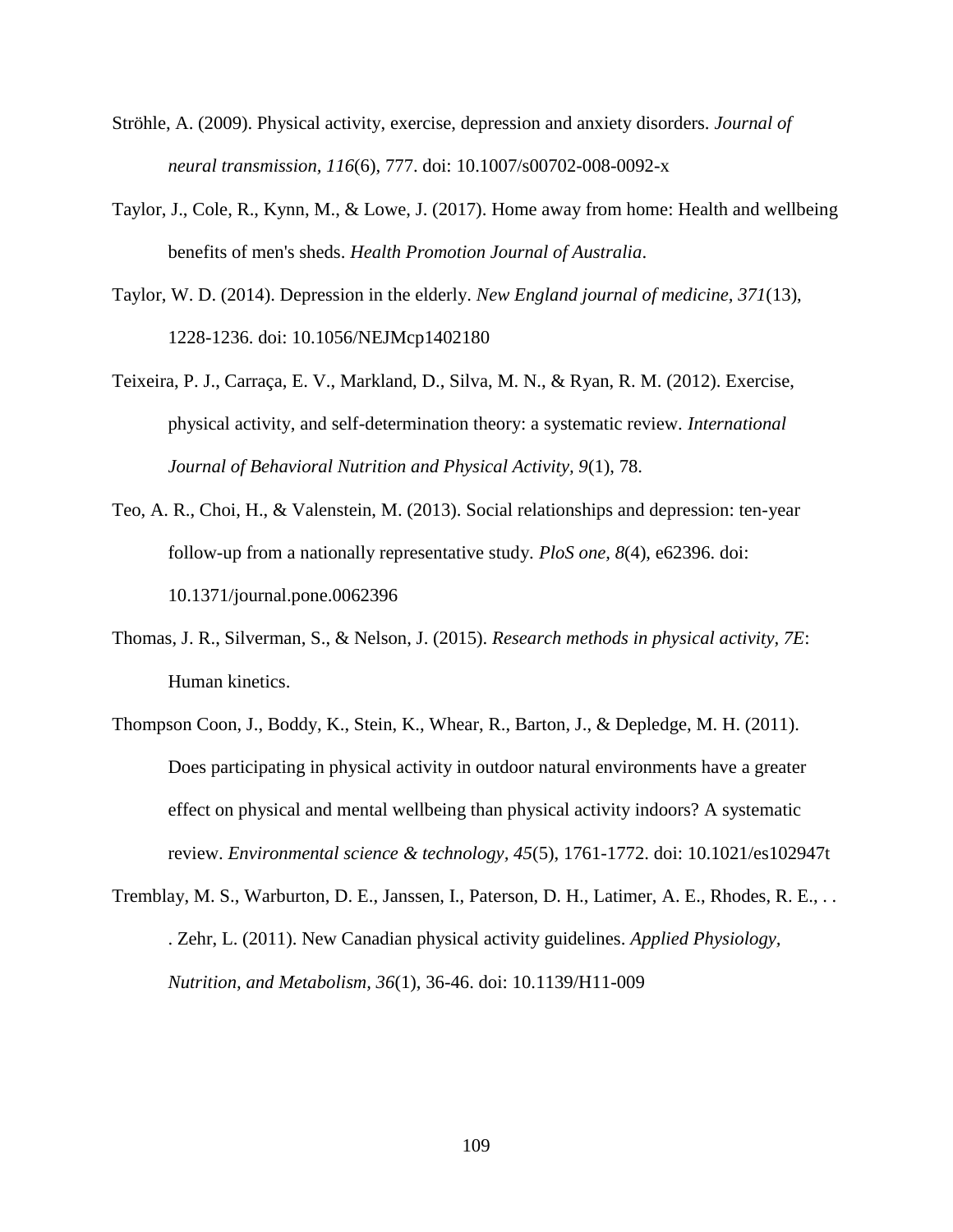- Trinh, L., Plotnikoff, R. C., Rhodes, R. E., North, S., & Courneya, K. S. (2011). Associations between physical activity and quality of life in a population-based sample of kidney cancer survivors. *Cancer Epidemiology and Prevention Biomarkers*, cebp. 1319.2010.
- Trost, S. G., Owen, N., Bauman, A. E., Sallis, J. F., & Brown, W. (2002). Correlates of adults' participation in physical activity: review and update. *Medicine & science in sports & exercise, 34*(12), 1996-2001. doi: 10.1249/01.MSS.0000038974.76900.92
- Uher, R., Payne, J. L., Pavlova, B., & Perlis, R. H. (2014). Major depressive disorder in DSM‐5: Implications for clinical practice and research of changes from DSM‐IV. *Depression and anxiety, 31*(6), 459-471. doi: 10.1002/da.22217
- Valkonen, J., & Hänninen, V. (2013). Narratives of masculinity and depression. *Men and Masculinities, 16*(2), 160-180.
- Wang, J., Lam, R. W., Ho, K., Attridge, M., Lashewicz, B. M., Patten, S. B., . . . Gundu, S. (2016). Preferred features of E-mental health programs for prevention of major depression in male workers: results from a Canadian national survey. *Journal of medical Internet research, 18*(6). doi: 10.2196/jmir.5685
- Warburton, D. E., Charlesworth, S., Ivey, A., Nettlefold, L., & Bredin, S. S. (2010). A systematic review of the evidence for Canada's Physical Activity Guidelines for Adults. *International Journal of Behavioral Nutrition and Physical Activity, 7*(1), 39. doi: 10.1186/1479-5868-7-39
- Warburton, D. E., Katzmarzyk, P. T., Rhodes, R. E., & Shephard, R. J. (2007). Evidenceinformed physical activity guidelines for Canadian adults. *Applied Physiology, Nutrition, and Metabolism, 32*(S2E), S16-S68.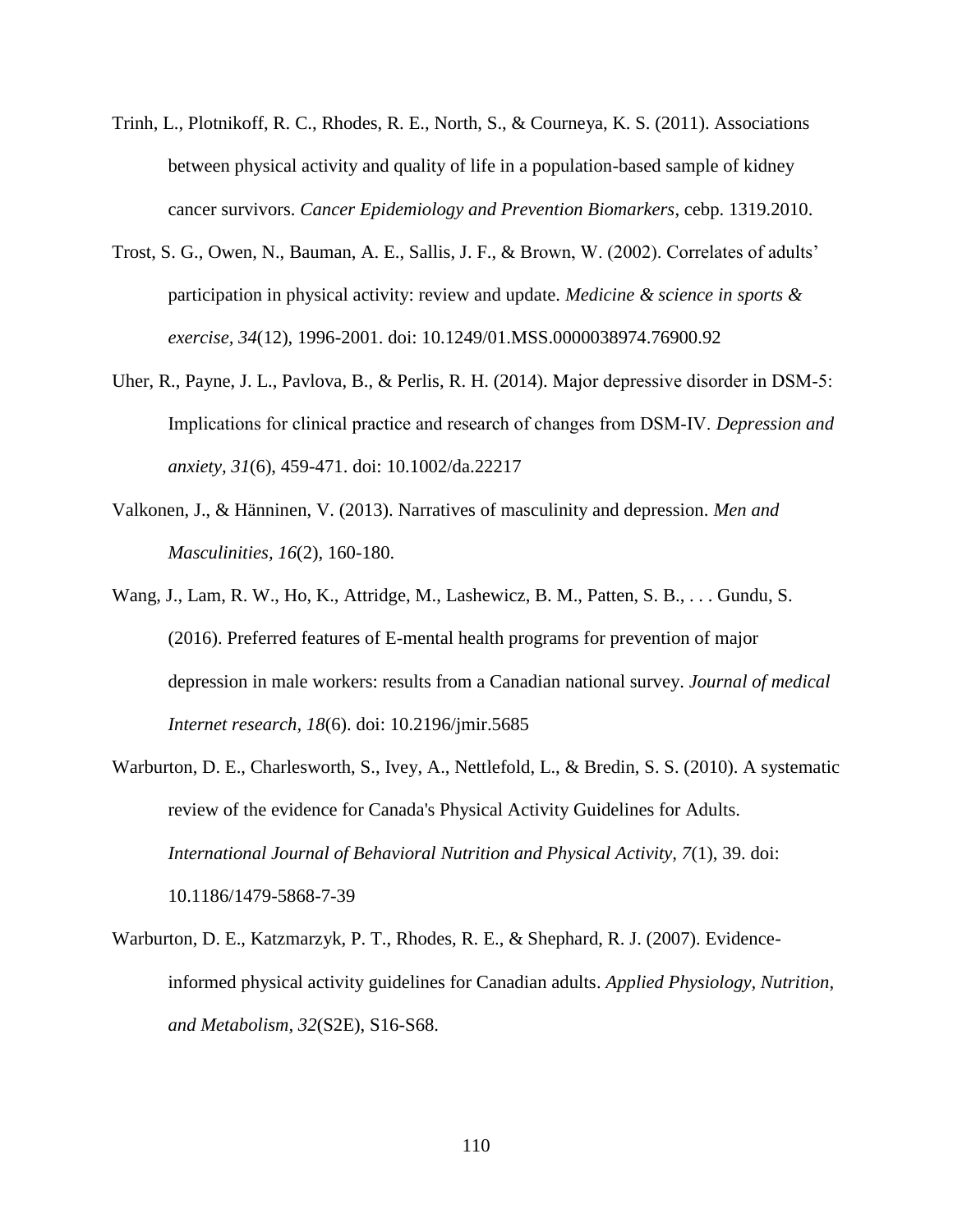- Warburton, D. E., Nicol, C. W., & Bredin, S. S. (2006). Health benefits of physical activity: the evidence. *Canadian medical association journal, 174*(6), 801-809. doi: 10.1503/cmaj.051351
- Ware, J., Kosinski, M., & Keller, S. (1998). How to score the SF-12 physical and mental health summary scales . Lincoln, RI: Quality Metric. *Inc. Google Scholar*.
- Ware Jr, J. E., & Sherbourne, C. D. (1992). The MOS 36-item short-form health survey (SF-36): I. Conceptual framework and item selection. *Medical care*, 473-483. doi: 10.1097/00005650-199206000-00002
- Warner, L. M., Schüz, B., Wolff, J. K., Parschau, L., Wurm, S., & Schwarzer, R. (2014). Sources of self-efficacy for physical activity. *Health Psychology, 33*(11), 1298. doi: 10.1037/hea0000085
- Wee, C. C., Davis, R. B., & Hamel, M. B. (2008). Comparing the SF-12 and SF-36 health status questionnaires in patients with and without obesity. *Health and quality of life outcomes, 6*(1), 11.
- White, S. M., Wójcicki, T. R., & McAuley, E. (2011). Social cognitive influences on physical activity behavior in middle-aged and older adults. *Journals of Gerontology Series B: Psychological Sciences and Social Sciences, 67*(1), 18-26.
- Whooley, M. A. (2006). Depression and cardiovascular disease: healing the broken-hearted. *Jama, 295*(24), 2874-2881.
- Wide, J., Mok, H., McKenna, M., & Ogrodniczuk, J. S. (2011). Effect of gender socialization on the presentation of depression among men: A pilot study. *Canadian Family Physician, 57*(2), e74-e78.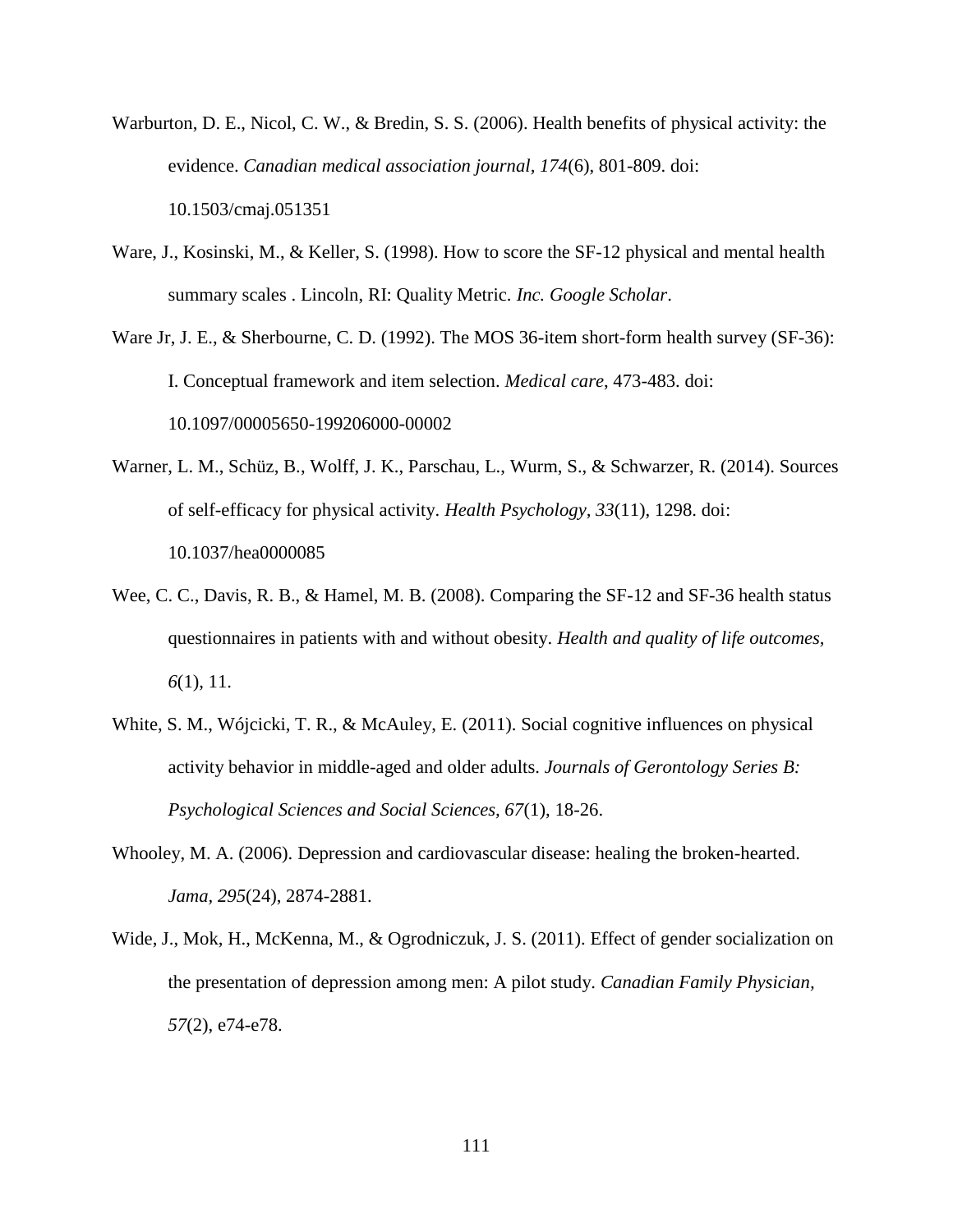- Williams, S. L., & French, D. P. (2011). What are the most effective intervention techniques for changing physical activity self-efficacy and physical activity behaviour—and are they the same? *Health Education Research, 26*(2), 308-322.
- Witty, K. (2011). Tackling men's health: implementation of a male health service in a rugby stadium setting. *Community Practitioner, 84*(4), 29.
- Wolf, M. R., & Rosenstock, J. B. (2017). Inadequate sleep and exercise associated with burnout and depression among medical students. *Academic psychiatry, 41*(2), 174-179. doi: 10.1007/s40596-016-0526-y
- Wolk, S. I., & Weissman, M. M. (1995). Women and depression: an update. *American Psychiatric Press review of psychiatry*.
- Wyke, S., Hunt, K., Gray, C., Fenwick, E., Bunn, C., Donnan, P., . . . Boyer, N. (2015). Football fans in training (FFIT): a randomised controlled trial of a gender-sensitised weight loss and healthy living programme for men. *Public Health Research*.
- Young, E., & Korszun, A. (2010). Sex, trauma, stress hormones and depression. *Molecular psychiatry, 15*(1), 23.
- Zwolinsky, S., McKenna, J., Pringle, A., Daly-Smith, A., Robertson, S., & White, A. (2012). Optimizing lifestyles for men regarded as 'hard-to-reach'through top-flight football/soccer clubs. *Health Education Research, 28*(3), 405-413.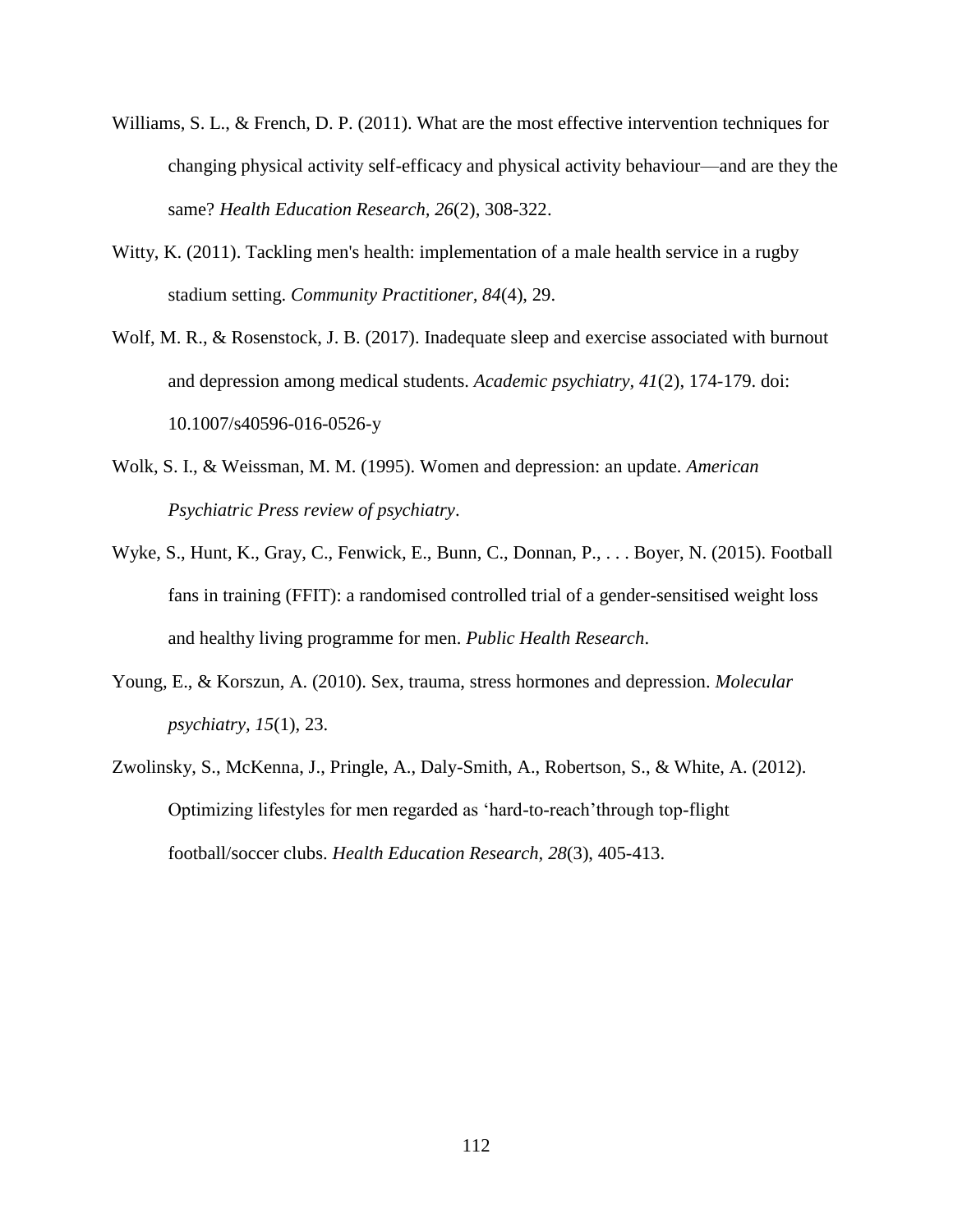# **Appendices**

## **Appendix A: Consent form**

#### **Consent Form**

## **Title: HAT TRICK: Examining the feasibility of a gender-sensitive intervention focused on physical activity, healthy eati+ng and connectedness In male hockey fans**

#### **Lead Investigators:**

Dr. Cristina Caperchione, School of Health and Exercise Sciences, University of British Columbia, Kelowna 250 807 9679

#### **Co-Investigators:**

Dr. Joan Bottorff, Inst. For Healthy Living and Chronic Disease Prevention, University of British Columbia, Kelowna 250 807 8627

Dr. John Oliffe, School of Nursing, University of British Columbia, Vancouver 604 822-7638 Dr. Steven Johnson, Centre for Nursing and Health Studies, Athabasca University, 877 848-6903 Athabasca

Dr. Kate Hunt, School of Public Health Sciences Unit, University of Glasgow, 0 141 353-7552 Glasgow

Paul Sharp, School of Health and Exercise Sciences, University of British Columbia, 250-807- 9979 Kelowna

Ryley Price, School of Health and Exercise Sciences, University of British Columbia, 604-802- 1723

#### **Funding**

This study is funded by the Canadian Cancer Society Research Institute.

#### **Purpose of the study**

The purpose of this research is to evaluate the feasibility of the HAT TRICK Program, a program targeting physical activity, healthy eating and connectedness in men living in Kelowna, BC. The intervention will be delivered in connection with the Kelowna Rockets Hockey team.

#### **Eligibility**

You are being invited to voluntarily take part in this study because you are a man over the age of 35 years, residing in the Okanagan Region-, who accumulates less than 150 minutes of moderate to vigorous physical activity a week, who has a Body Mass Index (BMI) greater than 25kg/m2 , and a pant size greater than 38".

#### **Study Procedures**

As a participant of this research project you will be invited to participate in twelve 90-minute weekly sessions, provide feedback on aspects of the program, and complete three assessment periods (baseline, 12-week, and 9-month follow-up). Weekly sessions will include a physical activity component, nutrition component, and behaviour change component. Participants will be encouraged to make gradual changes to their lifestyle with the goal of improving overall health and well-being. Throughout the program, presentations will be given from local health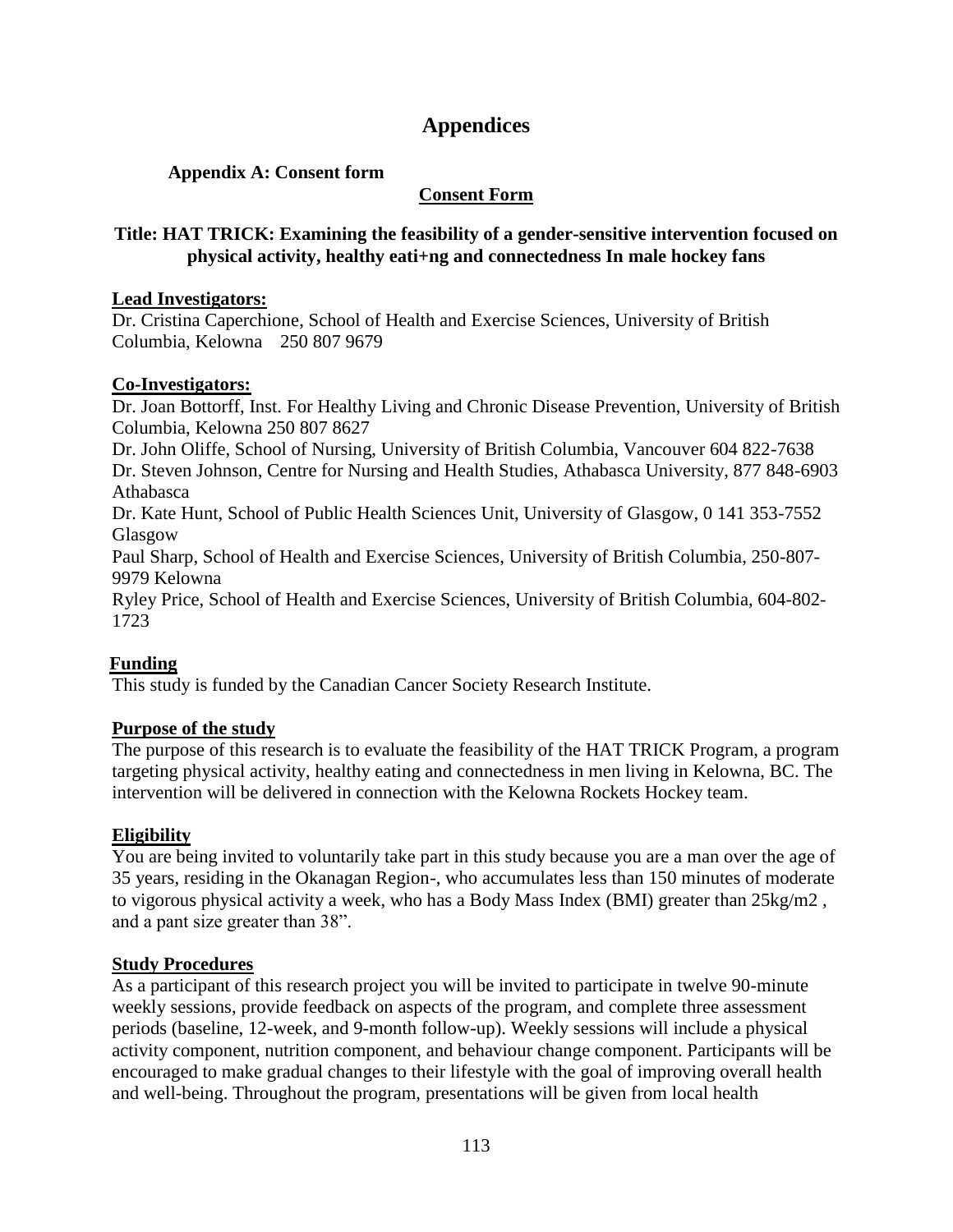professionals (e.g., nutritionist, fitness trainer), Kelowna Rockets staff and players, as well as other community personalities. Version 2-November 22, 2016 2 Assessment sessions will be held at a convenient location. These assessment periods will last up to 1.5 hours. At these assessment periods, you will be asked to complete a brief questionnaire about your; physical activity and dietary behaviours, social relatedness, general health and well-being questions as well as general demographic information (e.g., age, education, marital status). During these times you will also be given an accelerometer and instructions on how to use the accelerometer. Accelerometers are a device for measuring your daily physical activity. It is a small, noninvasive device which is worn around your chest. You will be asked to wear this accelerometer for 7 consecutive days during all waking hours. You will also be asked to return the accelerometers to the research team after these 7 days. Return instructions will be provided to you when you receive your accelerometer. Following the completion of the program you may also be asked commit an additional 1 hour of your time to participate in a semi-structured telephone interview with a member of the research team. If you are selected, a member of the research team will contact you to arrange a time that is convenient for you to conduct the interview. All telephone interviews will be audio recorded with your consent. During this interview we hope to hear about your thoughts, opinions and perceptions about the HAT TRICK Program and provide general comments about how you think the HAT TRICK Program could be improved

#### **Potential Risks and Benefits**

The HAT TRICK program and data collection procedures involve no foreseeable risks or harm to you. However, you will be asked to work towards meeting the minimum recommended Canadian Physical Activity Guidelines (150minutes per week in bouts of 10 minutes or more) and depending on your initial activity levels, you will be encouraged to safely increase your physical activity levels throughout the project. Becoming physically active and progressively increasing your physical activity may potentially include some risk of injury, such as common muscle soreness or strains associated with being physically active. To limit any concerns you may have regarding these minor injuries, information about reducing this risk of injury, such as education about stretching and starting off slowly and building up your physical activity levels will be provided during the weekly sessions. Although no benefits can be guaranteed, potential benefits that may occur include; improvements in overall physical and mental health as a result of increasing your physical activity levels, improved understandings about the benefits of physical activity and other healthy lifestyle behaviours (i.e., healthy eating, stress management), increased social interaction and support

#### **Confidentiality**

Your confidentially will be respected at all times. Only research team members and research staff will have access to data collected in this study. All documents will only be identified by a code number and kept in a locked filing cabinet and/or secure password protected system. Participants will not be identified by name in any reports or materials associated with this research. Paper copies and electronic audio files will be kept for 7 years in the Physical Health and Activity Behaviour Laboratory at UBC Okanagan. All participants taking part in the sessions will sign the confidentiality agreement at the bottom of this consent form; however, we cannot control what the other participants do with the information discussed. Findings from the study may be shared through conference presentations, articles for publication, and other media outlets.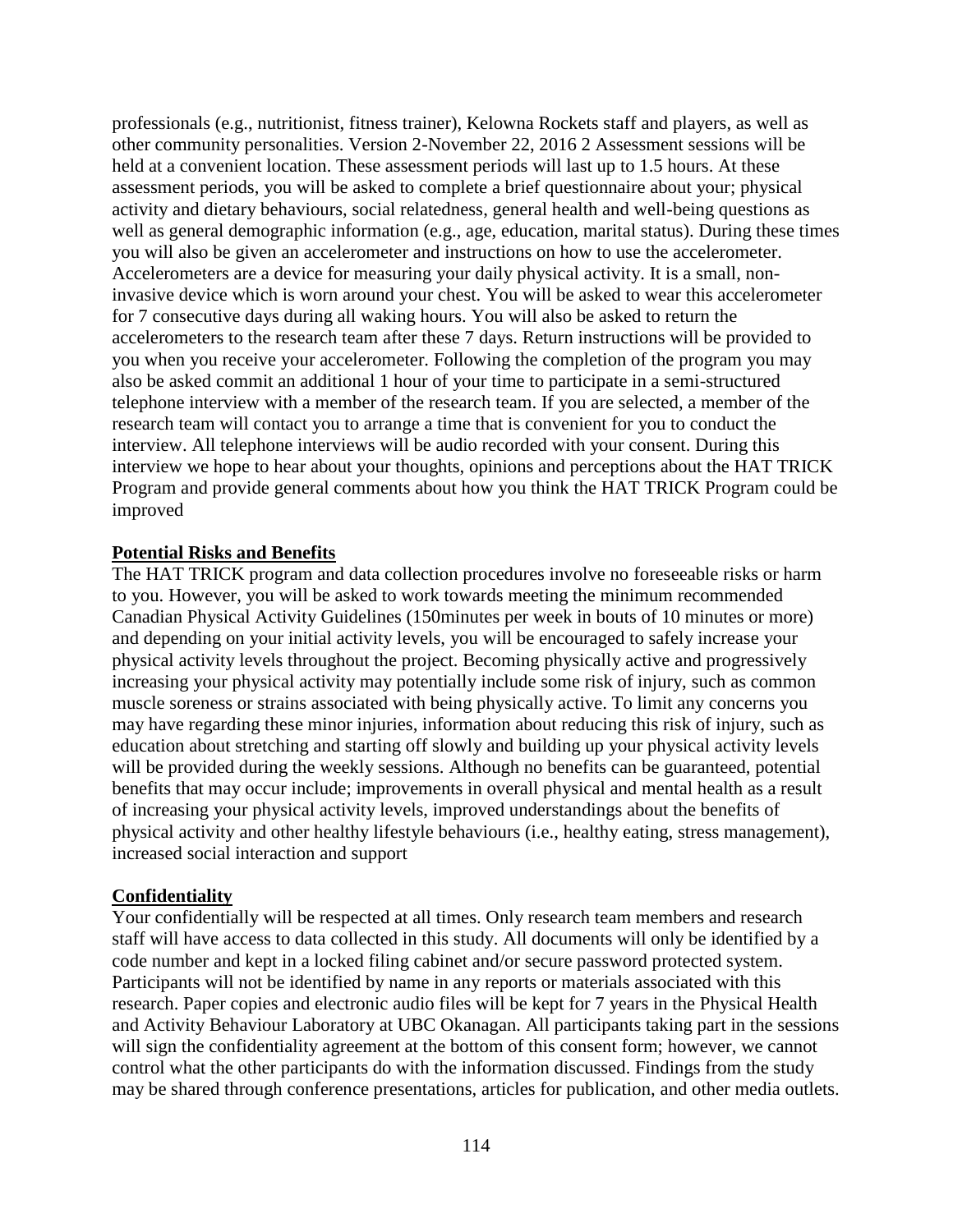An electronic or print copy of the research report will be available to you on request.

## **Contact for information about the study**

If you have any questions or would like additional information, please contact Dr. Cristina Caperchione at 250-807-9679

## **Contact for concerns about the rights of research participants**

If you have any concerns about your treatment or rights as a research participant and/or your experiences while participating in this study you may contact the Research Participant Complaint Line in the UBC Office of Research Services at 1-877-822-8598 or the UBC Okanagan Research Services Office at 250-807-8832. It is also possible to contact the Research Participant Complaint Line by email [\(RSIL@ors.ubc.ca\)](mailto:RSIL@ors.ubc.ca).

# **Consent**

Your participation is entirely voluntary. You may refuse to participate or withdraw at any time without penalty or consequence. If you choose to participate and then decide to withdraw at a later time, you have the right to request the withdrawal of your information collected during the study. This request will be respected to the extent possible. By signing this consent form, you are agreeing to participate in all study protocols. By signing this consent form you are acknowledging that you have received a signed copy of the consent form for your records. By signing this consent form, you do not waive any of your legal rights.

#### **Consent**

I have read and understood the information on this consent form and voluntarily consent to participate in this study. I have had a chance to ask questions about the study and my involvement in it and have received a copy of the consent form.

Participant's Name (please print) Participant's Signature Date

# **Confidentiality Agreement**

I agree to respect the confidentiality of all program participants. This means I will not discuss participants' personal information with anyone outside of this program.

\_\_\_\_\_\_\_\_\_\_\_\_\_\_\_\_\_\_\_\_\_\_\_\_\_\_\_\_ \_\_\_\_\_\_\_\_\_\_\_\_\_\_\_\_\_\_\_\_ \_\_\_\_\_\_\_\_\_\_\_\_

Participant's Name (please print) Participant's Signature Date

\_\_\_\_\_\_\_\_\_\_\_\_\_\_\_\_\_\_\_\_\_\_\_\_\_\_\_\_ \_\_\_\_\_\_\_\_\_\_\_\_\_\_\_\_\_\_\_\_ \_\_\_\_\_\_\_\_\_\_\_\_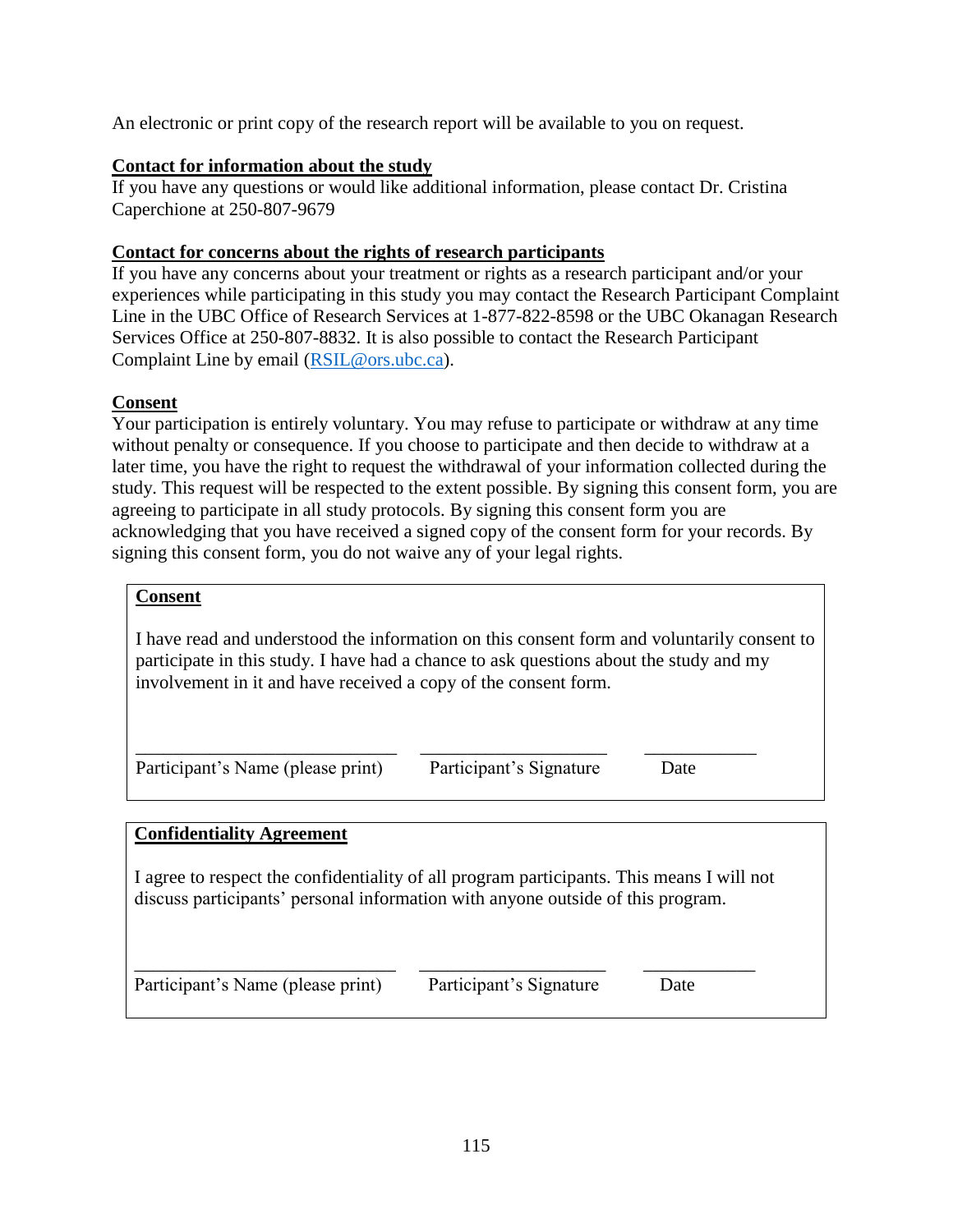## **Contact for a Follow-up Interview**

Upon completion of the program, would you be interested in taking part in a 1-hour semistructured telephone interview with a member of the research team regarding your thoughts, opinions, and perceptions of the HAT TRICK Program?

 $\Box$ Yes, I would be interested in taking part in a telephone interview.

 $\square$ No, I would not be interested in taking part in a telephone interview

| Participant's Name (please print) | Participant's Signature | Date |  |
|-----------------------------------|-------------------------|------|--|
| <b>Telephone Number</b>           | Email Address           |      |  |

# **Contact for Future Studies**

Would you like to be contacted in the future about other studies?

 $\Box$  Yes, I would like to receive information about future studies on men's health and physical activity

☐ No, I would not like to receive information about future studies.

| Participant's Name (please print) | Participant's Signature | Date |  |
|-----------------------------------|-------------------------|------|--|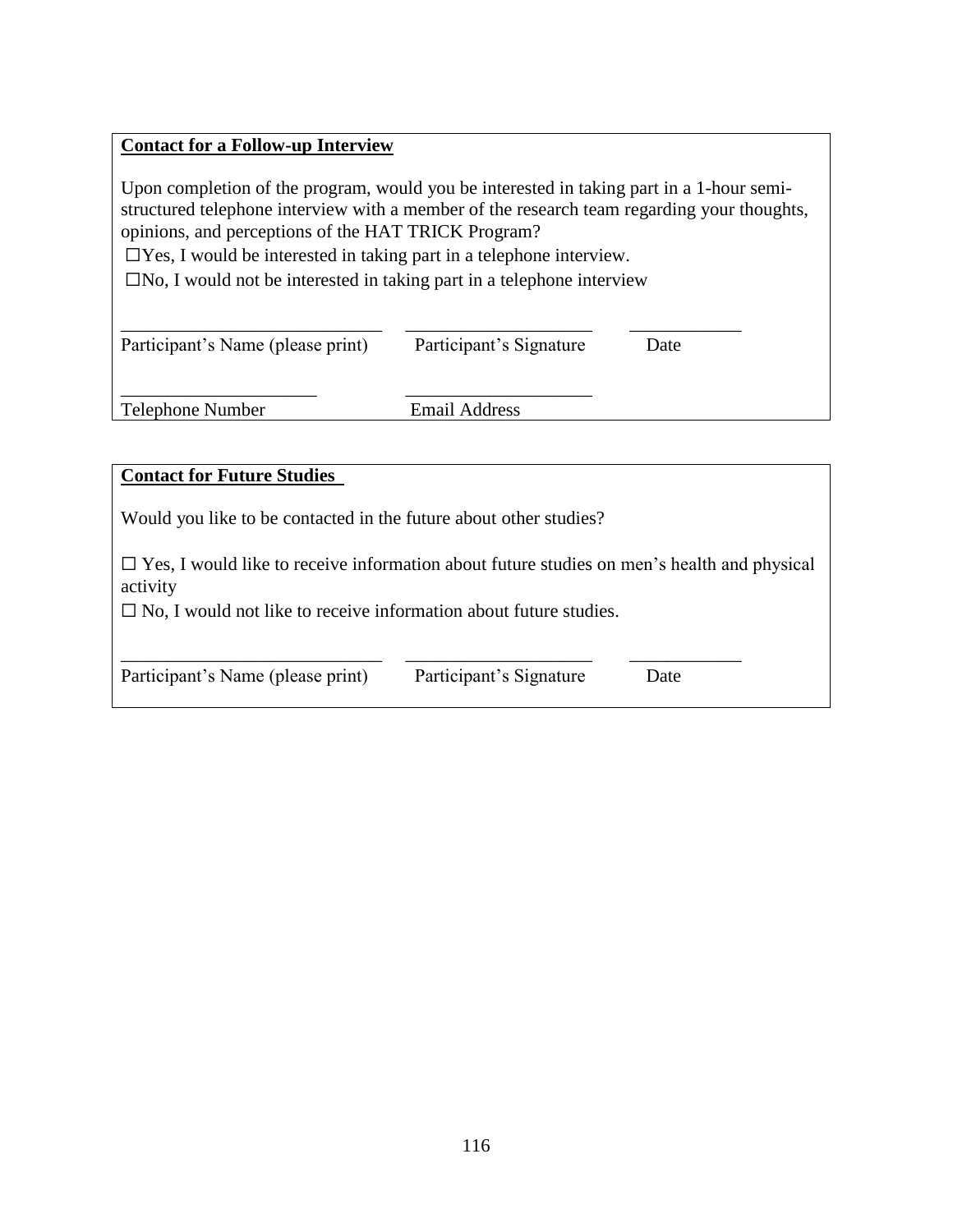#### **Appendix B: Demographics Questionnaire**



# **HAT TRICK: Examining the feasibility of a gender-sensitive intervention focused on physical activity, healthy eating and connectedness in male hockey fans**

This survey seeks to gather information about some of your health-related behaviours as well as mental health factors associated with general wellbeing. The information you provide will help us better develop programs that support men's health.

The following series of questions is not a test in any way. There are no right or wrong answers and there are no good or bad answers. Please complete the questionnaire on your own and as best you can. This will take between 20-30 minutes. Your answers are very important to us, so please make sure you complete all questions honestly.

You do not need to put your name on the survey. Your answers will be kept private and confidential by using a personal identification number.

Once you have read these instructions, please complete the questionnaire, look it over to see if any questions were missed, and return it to the research coordinator.

If you have any questions, contact: Paul Sharp, Research Coordinator, UBC Okanagan Email: paul.sharp@ubc.ca Phone: (250) 807-9907.

Thank you for your support of this research,

lalle.

Dr. Cristina M. Caperchione, Principal Investigator Assistant Professor School of Health and Exercise Sciences UBC Okanagan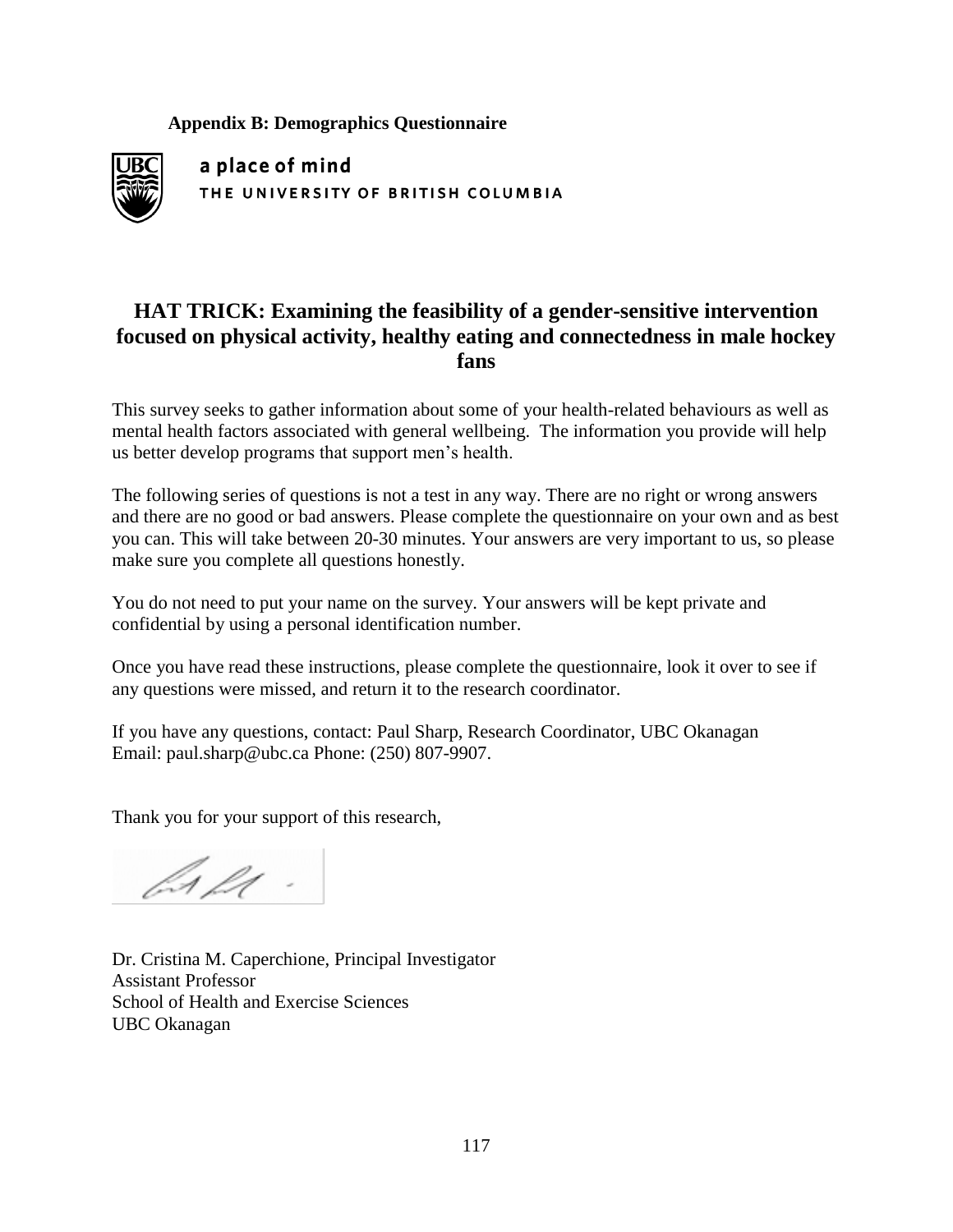#### **BACKGROUND AND DEMOGRAPHICS**

#### **The following information provides background information and will only be asked of you once. Please report as accurately as possible.**

#### *Personal Information*

- 1) Identification number (provided by researcher): \_\_\_\_\_\_\_\_\_\_\_\_\_\_\_\_\_\_\_\_\_\_\_\_\_\_\_\_\_\_
- 2) What is your date of birth (day/month /year)
- 3) How do you best describe your ethnic background (Check all that apply):

| White                                                                   |
|-------------------------------------------------------------------------|
| Metis                                                                   |
| <b>First Nation</b>                                                     |
| Inuit/Inuuk                                                             |
| <b>Black</b>                                                            |
| Chinese                                                                 |
| Latin American                                                          |
| South Asian (e.g., East Indian, Pakistani, Sri Lankan)                  |
| Southeast Asian (e.g., Vietnamese, Cambodian, Malaysian, Laotian, etc.) |
| West Asian (e.g., Iranian, Afghan, etc.)                                |
| Korean                                                                  |
| Japanese                                                                |
| Other (please specify):                                                 |

4) What is your highest level of education? (Please check one)

| $\Box$ Some high school or less                                               |
|-------------------------------------------------------------------------------|
| $\Box$ High school diploma                                                    |
| $\Box$ Some post-secondary without diploma or degree                          |
| $\Box$ College or technical diploma or certificate (CEGEP, vocational, trade) |
| $\Box$ University degree                                                      |
| $\Box$ Other (please specify):                                                |

5) What is your marital status or living arrangement?

- Single / Never Married
- Married / Domestic Partnership
- Divorced
- Widowed
- Separated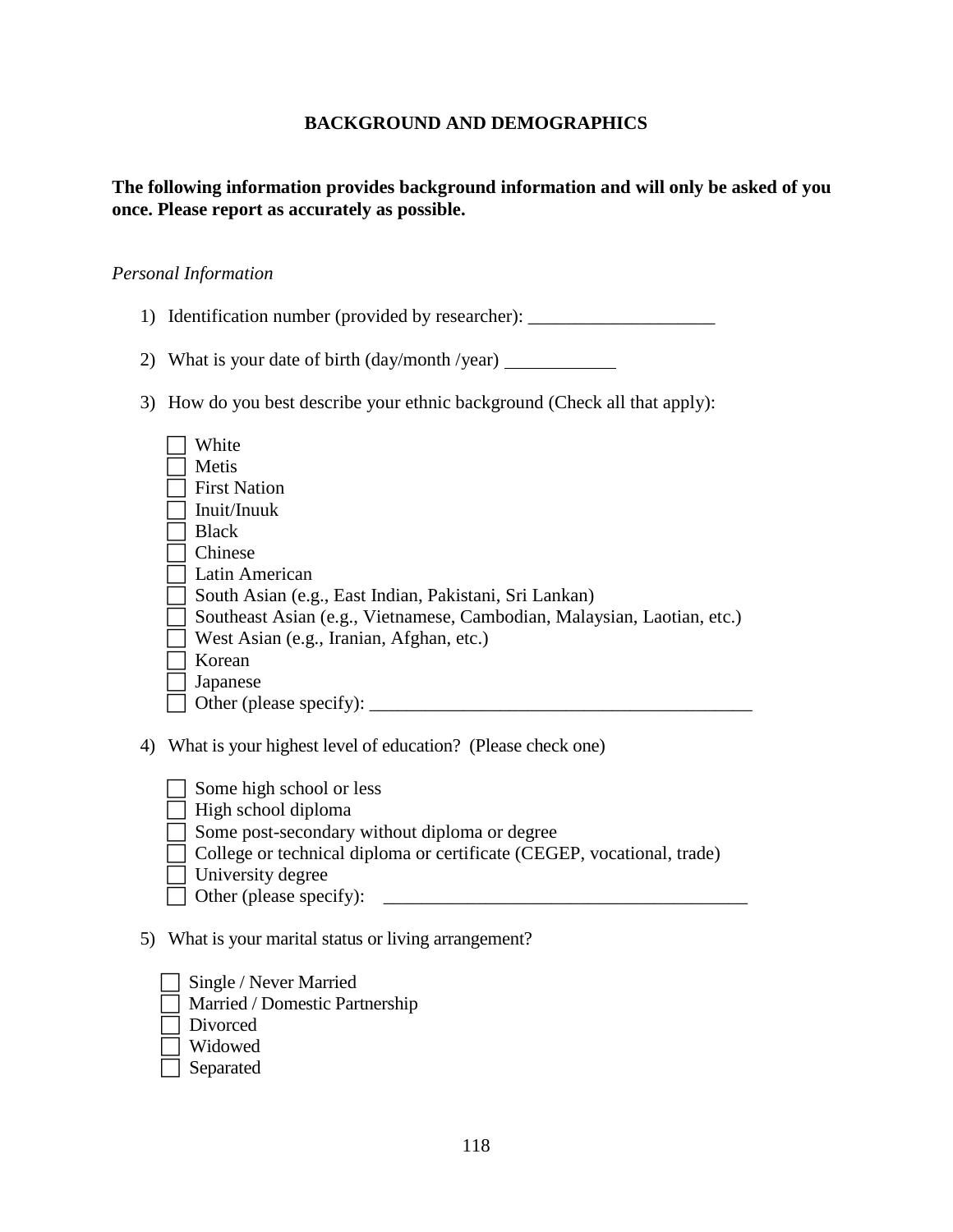6) Have you ever been told that you have any of the following (check all that apply):

| Heart disease (e.g., coronary heart disease, heart failure)               |  |
|---------------------------------------------------------------------------|--|
| High blood pressure or hypertension                                       |  |
| High cholesterol                                                          |  |
| <b>Diabetes</b>                                                           |  |
| Cancer                                                                    |  |
| Stroke or cerebrovascular event                                           |  |
| Arthritis or osteoporosis                                                 |  |
| Mental health problems                                                    |  |
| Respiratory disease (e.g., chronic obstructive pulmonary disease, asthma) |  |
| Any other medical conditions (please specify):                            |  |
| Vone                                                                      |  |

7) What is your main activity (Please check one):

| Full time work                               |  |
|----------------------------------------------|--|
| Part time work                               |  |
| $\Box$ Caring for family/managing household  |  |
| $\Box$ Unemployed                            |  |
| $\Box$ Recovering from illness/on disability |  |
| Retired                                      |  |
| $\Box$ Other (please specify):               |  |

- 8) What is your occupation? (Please check one)
	- $\Box$  Sales and services
	- $\equiv$  Business, finance and administration
	- Trades, transport and equipment operators
	- $\overline{\Box}$  Management
	- Education, law and social (including Government positions)
	- Other (please specify):  $\Box$
- 9) What was your total household income before taxes during the past 12 months?

| Less than \$25,000   |
|----------------------|
| \$25,000 to \$34,999 |
| \$35,000 to \$49,999 |
| \$50,000 to \$74,999 |
| \$75,000 to \$99,999 |
| \$100,000 or more    |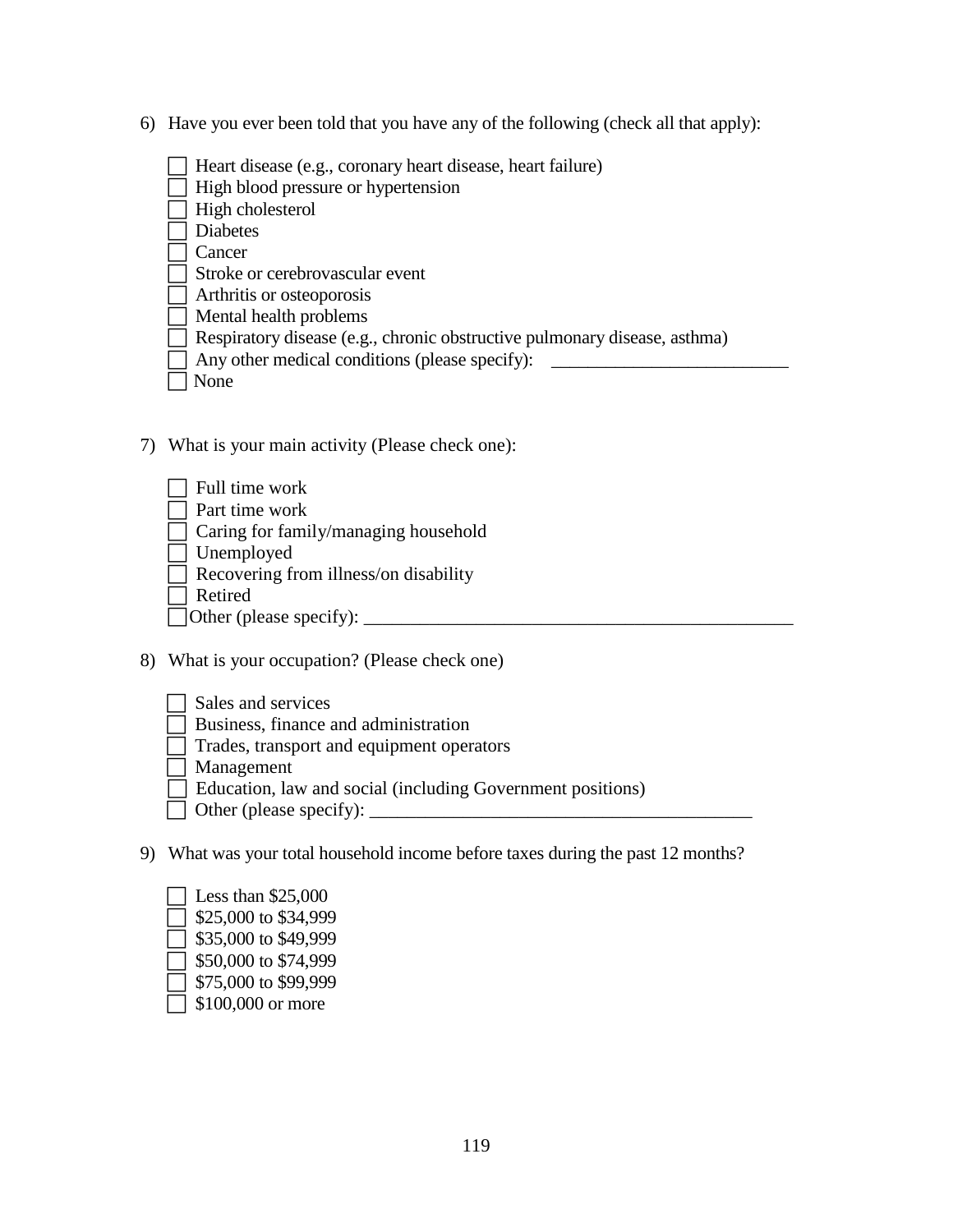10) How did you hear about HAT TRICK? (check one):



11) How often do you watch and/or attend Kelowna Rockets Games?

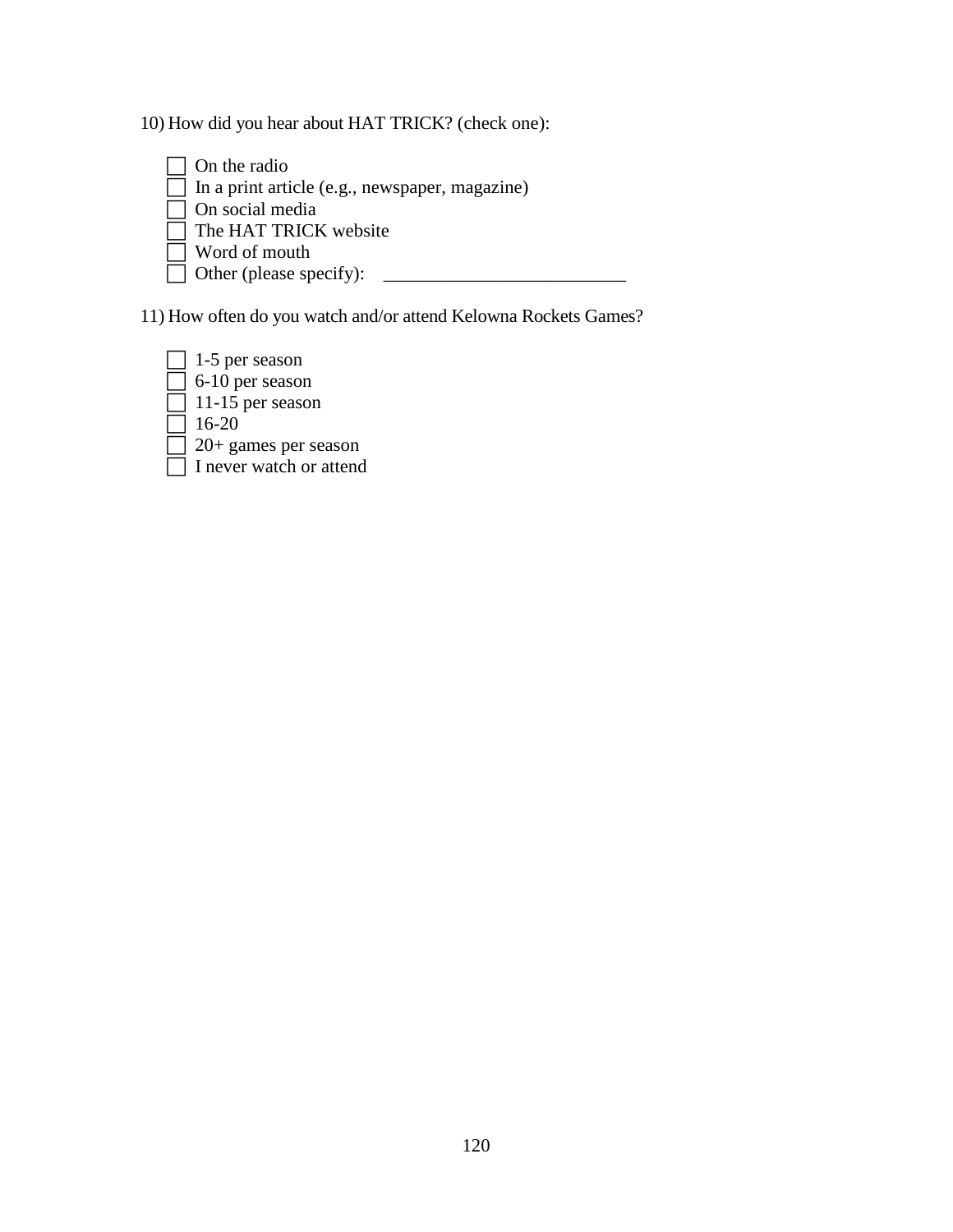## **Appendix C: Godin leisure time questionnaire**

# **PHYSICAL ACTIVITY**

When answering these questions, please write the average number of times per week in the first column and the average minutes per session in the second column for strenuous, moderate and mild physical activity. Only count physical activity sessions that lasted 10 minutes or longer in duration.

DO NOT LEAVE ANY PART BLANK! If you did not participate in any of the following activities, please enter the number "0".

1) During a typical week (7-day period), how many times on average do you do the following kinds of exercise during your free time, and for how long? Indicate in the space provided the number of times per week and the average duration:

|                                            | <b>Times Per Week</b> | Average<br><b>Duration Per</b><br><b>Session</b> |
|--------------------------------------------|-----------------------|--------------------------------------------------|
| <b>STRENUOUS EXERCISE</b><br>a)            |                       |                                                  |
| (HEART BEATS RAPIDLY)                      |                       |                                                  |
| (e.g., running, jogging, hockey, football, |                       |                                                  |
| soccer, squash, basketball, cross country  |                       |                                                  |
| skiing, vigorous swimming, vigorous        |                       |                                                  |
| bicycling)                                 |                       |                                                  |
| b) MODERATE EXERCISE                       |                       |                                                  |
| (NOT EXHAUSTING)                           |                       |                                                  |
| (e.g., fast walking, easy bicycling, easy  |                       |                                                  |
| swimming, downhill skiing)                 |                       |                                                  |
| <b>MILD EXERCISE</b><br>$\mathbf{c}$       |                       |                                                  |
| (MINIMAL EFFORT)                           |                       |                                                  |
| (e.g., yoga, taking the stairs, bowling,   |                       |                                                  |
| housework, easy walking)                   |                       |                                                  |
| d) SEDENTARY ACTIVITY                      |                       |                                                  |
| (NO EFFORT)                                |                       |                                                  |
| (e.g., TV/video watching, video/computer   |                       |                                                  |
| games, computer use)                       |                       |                                                  |

2) During a typical 7-day period (a week), in your leisure time, how often do you engage in any regular activity long enough to work up a sweat (heart beats rapidly)? Check one answer.

| Often        |
|--------------|
| Sometimes    |
| Never/Rarely |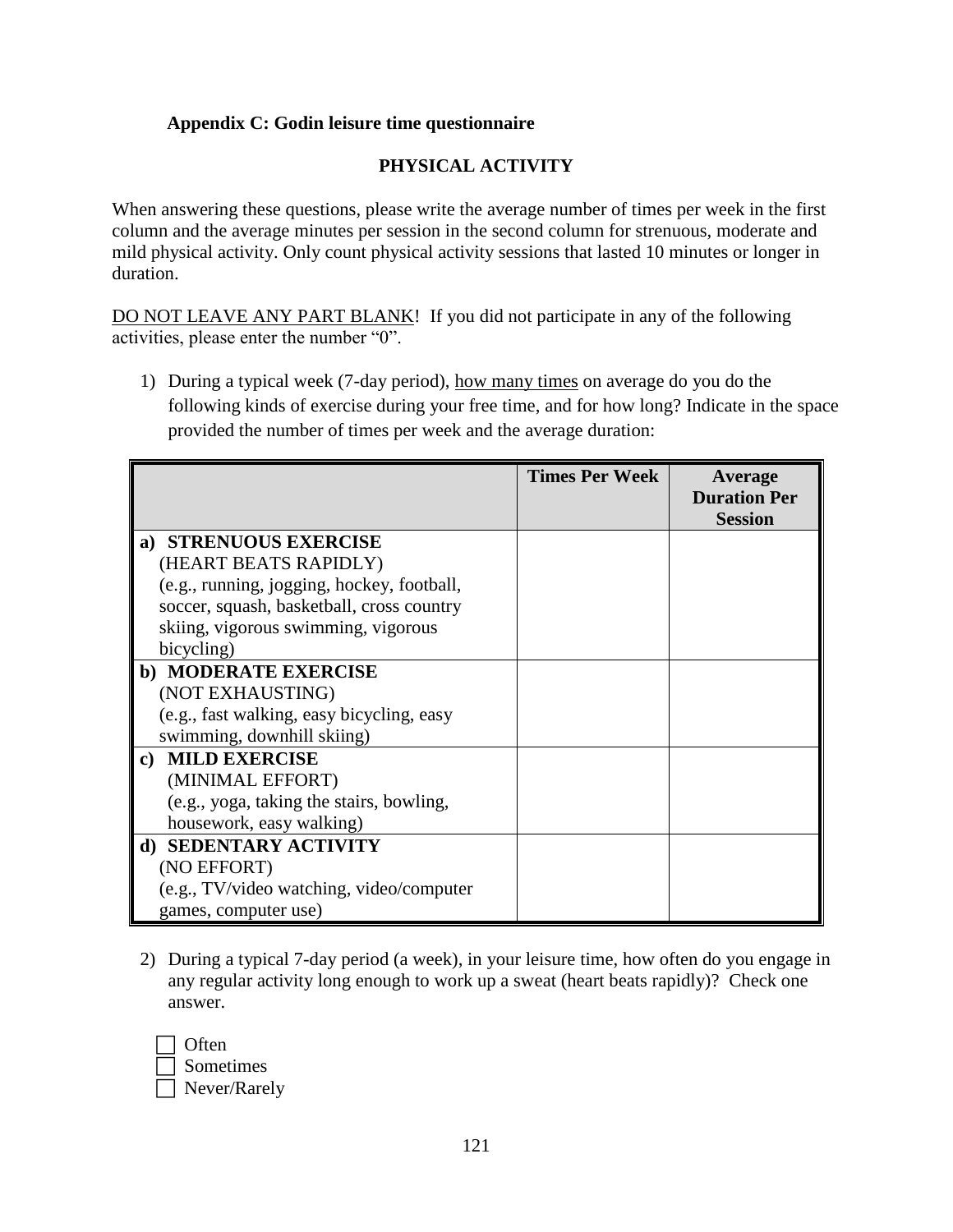# **Appendix D: MDRS-22 MALE DEPRESSION RISK SCALE**

Please think back over the past month and respond to each item considering how often it applied to you. Please respond where 0= Not at all and 7= Almost Always.

|           | <b>Questions</b>                                                | $\boldsymbol{0}$<br><b>Not</b><br>at<br>all | $\mathbf{1}$ | $\overline{2}$   | 3                       | $\overline{\mathbf{4}}$ | 5 | 6 | $\overline{7}$<br><b>Almost</b><br><b>Always</b> |
|-----------|-----------------------------------------------------------------|---------------------------------------------|--------------|------------------|-------------------------|-------------------------|---|---|--------------------------------------------------|
| 1)        | I bottled up my negative<br>feelings                            | $\bf{0}$                                    | $\mathbf{1}$ | $\overline{2}$   | 3                       | $\overline{\mathbf{4}}$ | 5 | 6 | $\overline{7}$                                   |
| 2)        | I covered up my<br>difficulties                                 | $\bf{0}$                                    | $\mathbf{1}$ | $\overline{2}$   | 3                       | $\overline{\mathbf{4}}$ | 5 | 6 | $\overline{7}$                                   |
| 3)        | I drank more alcohol<br>than usual                              | $\boldsymbol{0}$                            | $\mathbf{1}$ | $\overline{2}$   | 3                       | $\overline{\mathbf{4}}$ | 5 | 6 | $\overline{7}$                                   |
| 4)        | I drove dangerously and<br>aggressively                         | $\bf{0}$                                    | $\mathbf{1}$ | $\overline{2}$   | $\overline{\mathbf{3}}$ | $\overline{\mathbf{4}}$ | 5 | 6 | $\overline{7}$                                   |
| 5)        | I had more heartburn<br>than usual                              | $\bf{0}$                                    | $\mathbf{1}$ | $\overline{2}$   | $\overline{\mathbf{3}}$ | $\overline{\mathbf{4}}$ | 5 | 6 | $\overline{7}$                                   |
| 6)        | I had regular headaches                                         | $\bf{0}$                                    | $\mathbf{1}$ | $\overline{2}$   | $\overline{\mathbf{3}}$ | $\overline{\mathbf{4}}$ | 5 | 6 | $\overline{7}$                                   |
| 7)        | I had stomach pains                                             | $\bf{0}$                                    | $\mathbf{1}$ | $\overline{2}$   | 3                       | $\overline{\mathbf{4}}$ | 5 | 6 | $\overline{7}$                                   |
| 8)        | I had to work things out<br>by myself                           | $\bf{0}$                                    | $\mathbf{1}$ | $\overline{2}$   | 3                       | $\overline{\mathbf{4}}$ | 5 | 6 | $\overline{7}$                                   |
| 9)        | I had unexplained aches<br>and pains                            | $\bf{0}$                                    | $\mathbf{1}$ | $\overline{2}$   | 3                       | $\overline{\mathbf{4}}$ | 5 | 6 | 7                                                |
|           | 10) I needed alcohol to help<br>me unwind                       | $\boldsymbol{0}$                            | $\mathbf{1}$ | $\overline{2}$   | 3                       | $\overline{\mathbf{4}}$ | 5 | 6 | 7                                                |
| 11)       | I needed to have easy<br>access to alcohol                      | $\boldsymbol{0}$                            | $\mathbf{1}$ | $\overline{2}$   | 3                       | $\overline{\mathbf{4}}$ | 5 | 6 | 7                                                |
|           | 12) I overreacted to<br>situations with<br>aggressive behaviour | $\boldsymbol{0}$                            | $\mathbf{1}$ | $\overline{2}$   | 3                       | $\overline{\mathbf{4}}$ | 5 | 6 | $\overline{7}$                                   |
|           | 13) I sought out drugs                                          | $\bf{0}$                                    | $\mathbf{1}$ | $\overline{2}$   | $\overline{\mathbf{3}}$ | $\overline{\mathbf{4}}$ | 5 | 6 | $\overline{7}$                                   |
|           | 14) I stopped caring about<br>the consequences of my<br>actions | $\boldsymbol{0}$                            | $\mathbf{1}$ | $\overline{2}$   | 3                       | $\overline{\mathbf{4}}$ | 5 | 6 | 7                                                |
| 15)       | I stopped feeling so bad<br>while drinking                      | $\boldsymbol{0}$                            | $\mathbf{1}$ | $\overline{2}$   | 3                       | $\overline{\mathbf{4}}$ | 5 | 6 | $\overline{7}$                                   |
| <b>16</b> | I took unnecessary risks                                        | $\boldsymbol{0}$                            | $\mathbf{1}$ | $\boldsymbol{2}$ | $\mathbf{3}$            | $\overline{\mathbf{4}}$ | 5 | 6 | $\overline{7}$                                   |
|           | 17) I tried to ignore feeling<br>down                           | $\bf{0}$                                    | $\mathbf{1}$ | $\boldsymbol{2}$ | $\overline{\mathbf{3}}$ | $\overline{\mathbf{4}}$ | 5 | 6 | $\overline{7}$                                   |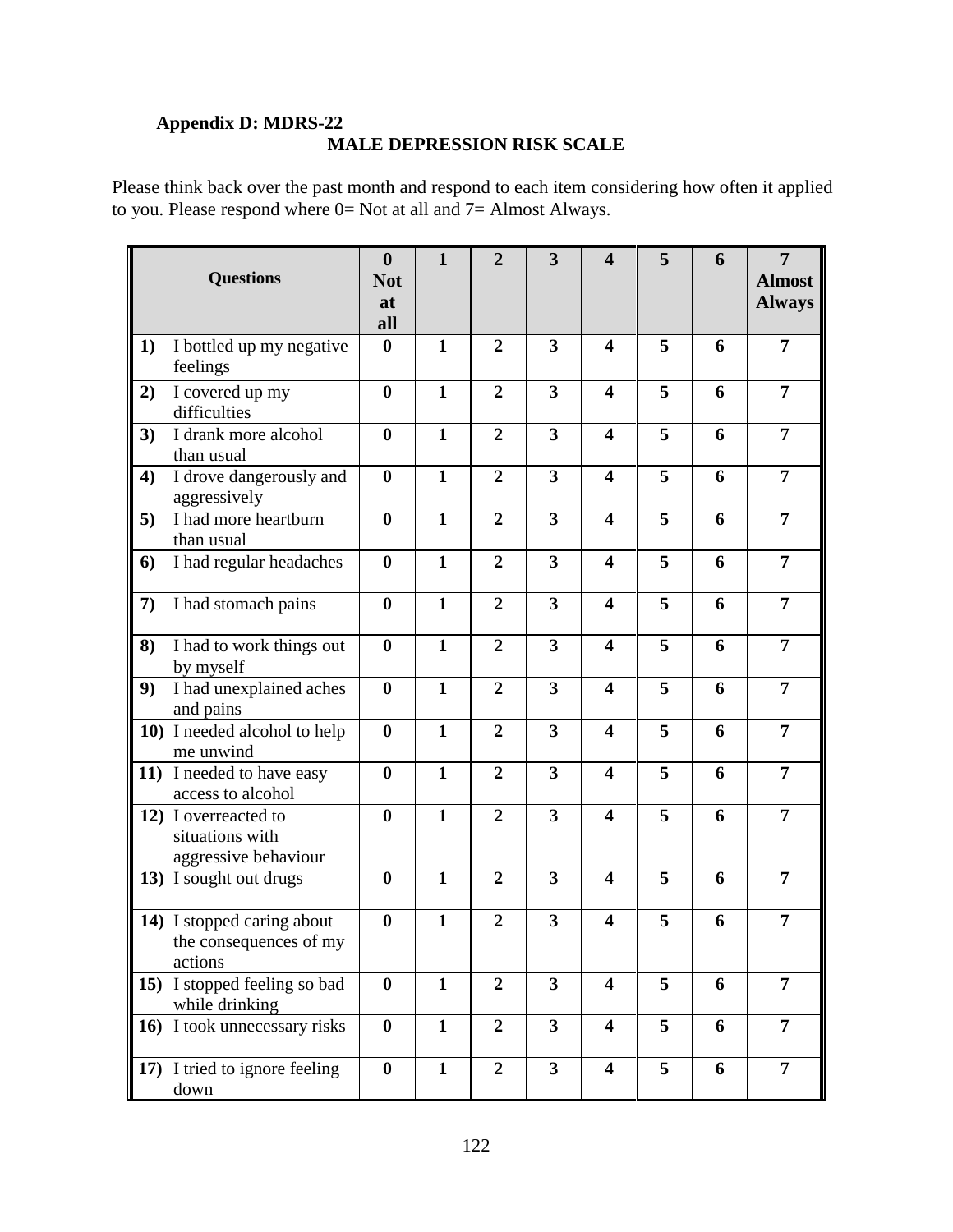| 18) I used drugs to cope                                         |  |  |  | 6 |  |
|------------------------------------------------------------------|--|--|--|---|--|
| 19) I verbally lashed out at<br>others without being<br>provoked |  |  |  | 6 |  |
| <b>20</b> ) I was verbally<br>aggressive to others               |  |  |  |   |  |
| 21) It was difficult to<br>manage my anger                       |  |  |  | 6 |  |
| Using drugs provided<br>me temporary relief                      |  |  |  | h |  |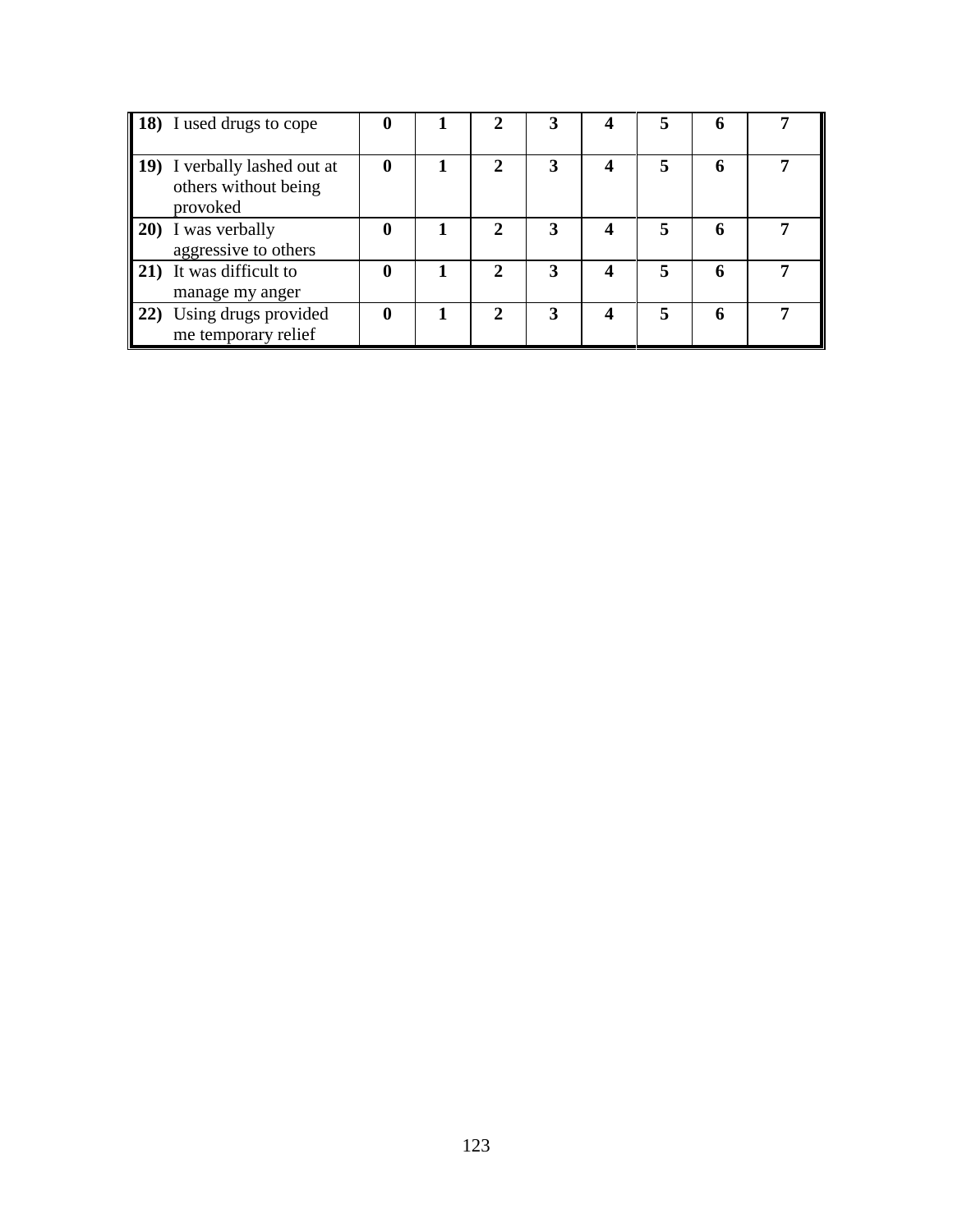## **Appendix E: SF-12**

#### **SF-12V2™ HEALTH SURVEY**

This survey asks for your views about your health. This information will help you keep track of how you feel and how well you are able to do your usual activities. Answer every question by selecting (check the box) the answer as indicated. If you are unsure about how to answer a question, please give the best answer you can.

1) In general, would you say your health is:

| ľ<br><b>Excellent</b> | <b>Very Good</b> | Good | Fair | Poor |
|-----------------------|------------------|------|------|------|
|                       |                  |      |      |      |

2) The following questions are about activities you might do during a typical day. Does your health now limit you in these activities? If so, how much?

|    |                                                                                                                 | Yes, limited a<br>lot | Yes, limited a<br>little | No, not<br>limited at all |
|----|-----------------------------------------------------------------------------------------------------------------|-----------------------|--------------------------|---------------------------|
| a) | <b>Moderate</b> activities, such as<br>moving a table, pushing a<br>vacuum cleaner, bowling, or<br>playing golf |                       |                          |                           |
|    | Climbing several flights of stairs                                                                              |                       |                          |                           |

3) During the past 4 weeks, how much of the time have you had any of the following problems with your work or other regular daily activities as a result of your physical health?

|                                                                            | All of the<br>time | <b>Most of</b><br>the time | Some of<br>the time | A little of<br>the time | None of<br>the time |
|----------------------------------------------------------------------------|--------------------|----------------------------|---------------------|-------------------------|---------------------|
| Accomplished less<br>$\blacksquare$<br>than you would like                 |                    |                            |                     |                         |                     |
| $\mathbf{b}$<br>Were limited in the<br>kind of work or other<br>activities |                    |                            |                     |                         |                     |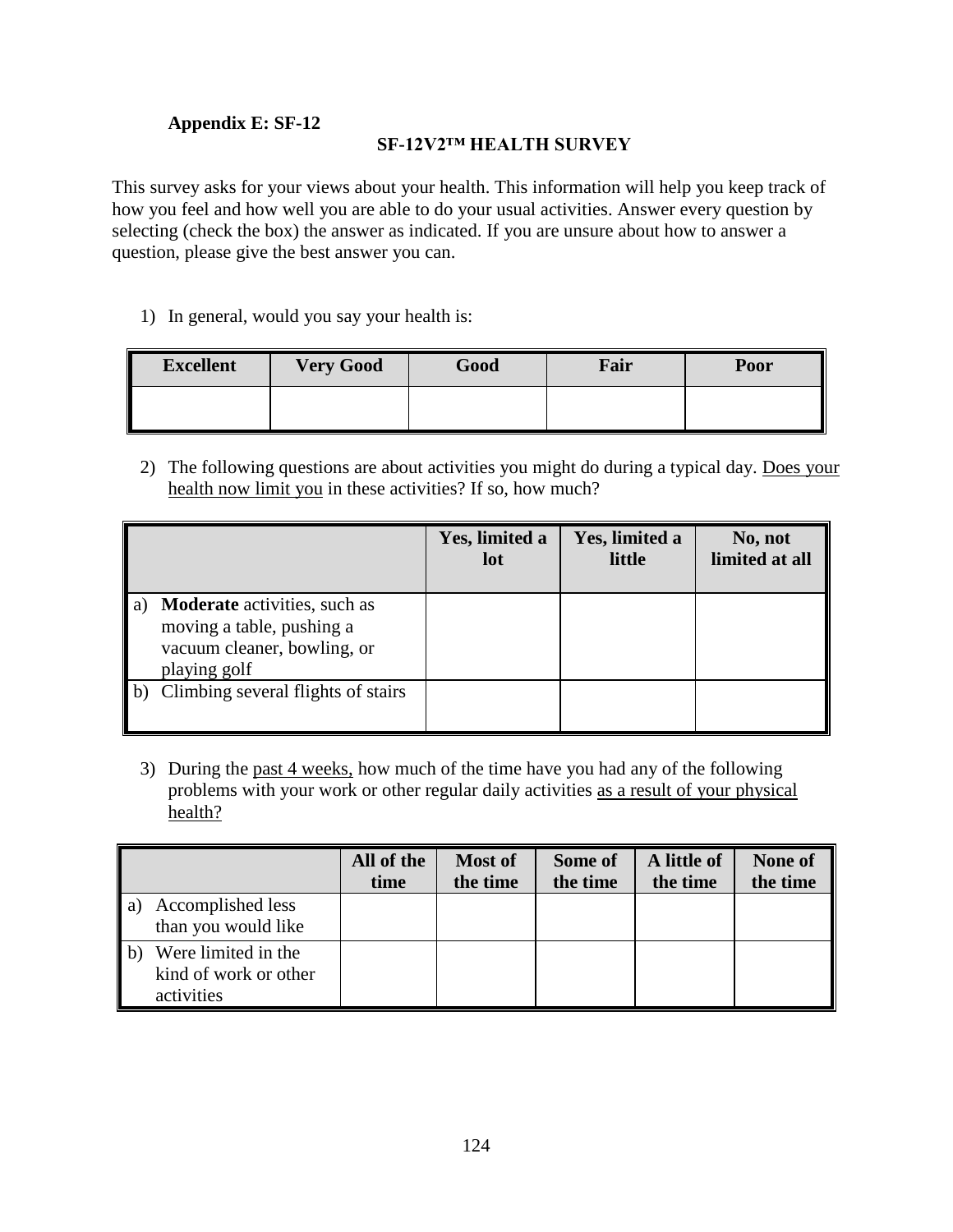4) During the past 4 weeks, how much of the time have you had any of the following problems with your work or other regular daily activities as a result of any emotional problems (such as feeling depressed or anxious)?

|                |                           | All of<br>the time | Most of<br>the time | Some of  <br>the time | A little of<br>the time | None of<br>the time |
|----------------|---------------------------|--------------------|---------------------|-----------------------|-------------------------|---------------------|
|                |                           |                    |                     |                       |                         |                     |
| $\blacksquare$ | Accomplished less than    |                    |                     |                       |                         |                     |
|                | you would like            |                    |                     |                       |                         |                     |
| $\vert$ b)     | Did work or other         |                    |                     |                       |                         |                     |
|                | activities less carefully |                    |                     |                       |                         |                     |
|                | than usual                |                    |                     |                       |                         |                     |

5) During the past  $\frac{4 \text{ weeks}}{2 \text{ hours}}$  how much did pain interfere with your normal work (including both work outside the home and housework)?

| Not at all | A little bit | <b>Moderately</b> | <b>Quite a bit</b> | <b>Extremely</b> |
|------------|--------------|-------------------|--------------------|------------------|
|            |              |                   |                    |                  |

6) These questions are about how you feel and how things have been with you during the past 4 weeks. For each question, please give the one answer that comes closest to the way you have been feeling. How much of the time during the past 4 weeks…

|    |                                                | All of<br>the time | Most of<br>the time | Some of<br>the time | A little of<br>the time | None of the<br>time |
|----|------------------------------------------------|--------------------|---------------------|---------------------|-------------------------|---------------------|
| a) | Have you felt calm<br>and peaceful?            |                    |                     |                     |                         |                     |
|    | b) Did you have lots of<br>energy?             |                    |                     |                     |                         |                     |
| C) | Have you felt<br>downhearted and<br>depressed? |                    |                     |                     |                         |                     |

7) During the past 4 weeks, how much of the time has your physical health or emotional problems interfered with your social activities (like visiting friends, relatives, etc.)?

| All of the time<br><b>Most of the</b><br>time |  | Some of the<br>time | None of the<br>time |
|-----------------------------------------------|--|---------------------|---------------------|
|                                               |  |                     |                     |